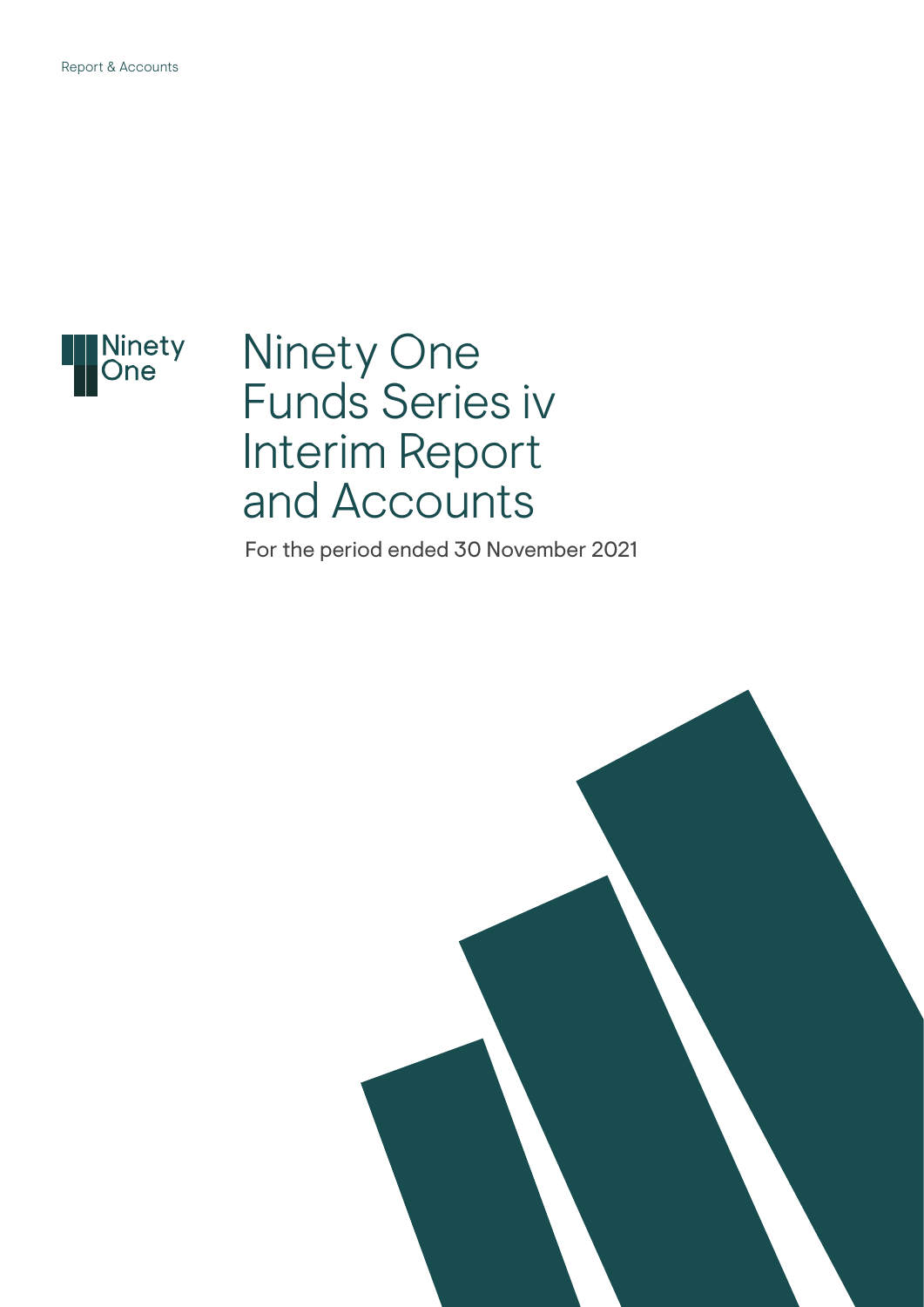# **Contents**

| Emerging Markets Blended Debt Fund*         | $3 - 7$   |
|---------------------------------------------|-----------|
| Emerging Markets Equity Fund*               | $8 - 11$  |
| Global Franchise Fund*                      | $12 - 15$ |
| Global Multi-Asset Sustainable Growth Fund* | $16 - 20$ |
| Global Quality Equity Income Fund*          | $21 - 24$ |
| Global Special Situations Fund*             | $25 - 28$ |
| Multi-Asset Protector Fund*                 | $29 - 32$ |
| Multi-Asset Protector Fund 2*               | 331-36    |
| Portfolio Statements per Fund*              | $37 - 64$ |
| Authorised Corporate Director's Report*     | 65-66     |
| Comparative tables                          | $67 - 75$ |
| Financial statements                        | 76-87     |
| Securities Financing Transactions ('SFTs')  | 88        |
| Other information                           | 89        |
| Glossary                                    | 90-93     |
| Directory                                   | 94        |

<sup>\*</sup>The above information collectively forms the Authorised Corporate Director's Report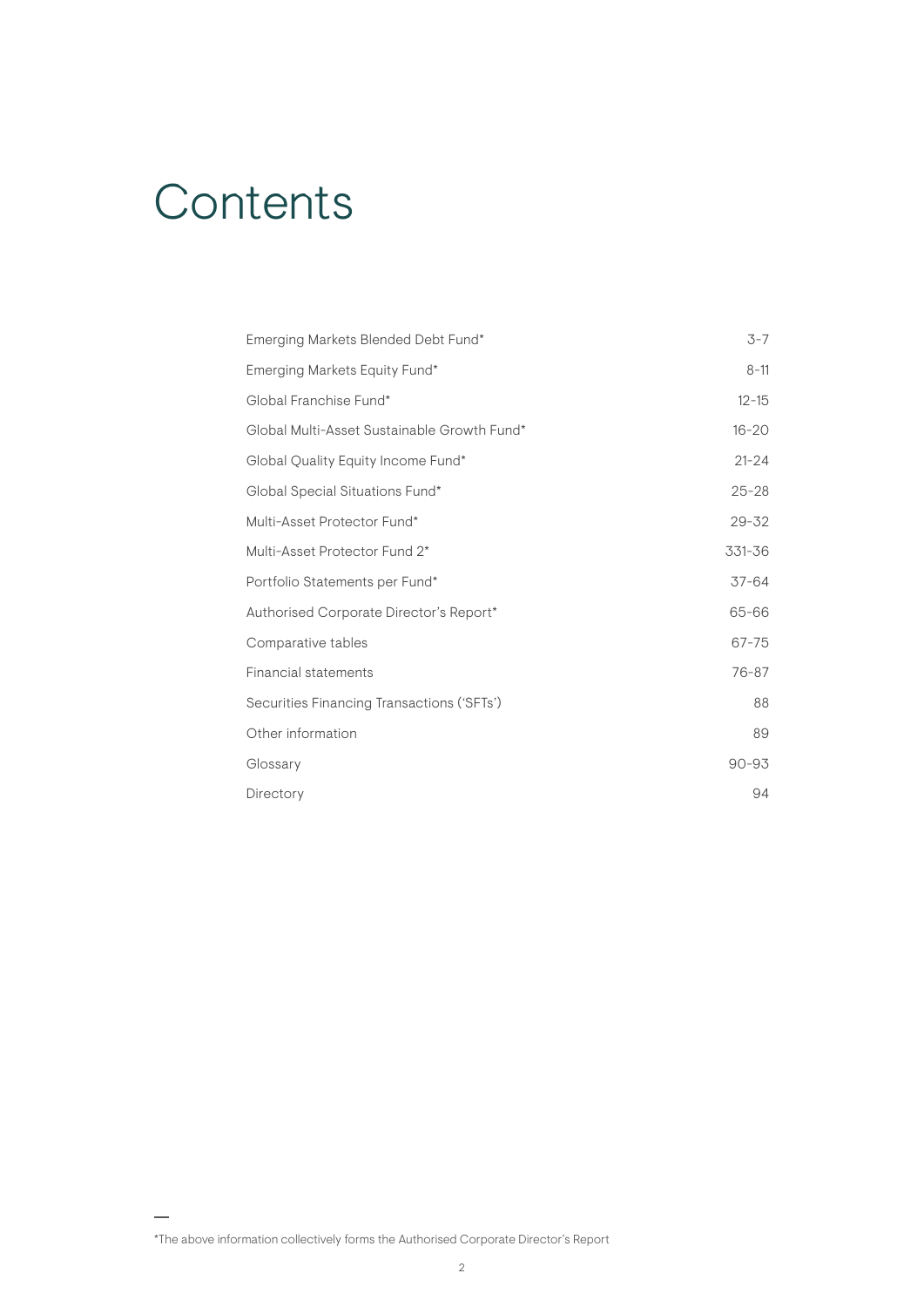# Emerging Markets Blended Debt Fund

#### Summary of the Fund's investment objective and policy

The Fund aims to provide income and capital growth (to grow the value of your investment) over at least 5 years.

The Fund invests primarily (at least two-thirds) in bonds (or similar debt-based assets) issued by emerging market borrowers or borrowers that have significant economic exposure to emerging markets (that have less developed economies).

These bonds (or similar debt-based assets) may be denominated in either local currencies (the currency of the issuing country) or hard currencies (globally traded major currencies). They may have any credit rating or be unrated and may be issued by any borrower e.g. governments or companies.

The Fund uses derivatives (financial contracts whose value is linked to the price of bonds or similar debt-based assets) to protect against the impact of changes in the value between its base currency (Pounds Sterling) and US Dollars, consistent with the currency hedging (a technique used to reduce risk) in the Fund's comparator benchmark. This hedging will be implemented automatically regardless of whether the rate of exchange between Pounds Sterling and US Dollars is increasing or decreasing.

The currency hedging in the Fund seeks to reduce, but is not intended to remove, currency risk between Pounds Sterling and US Dollars. The Fund's actual exposure to US Dollars at any time may be higher or lower than the US Dollar exposure hedged to Pounds Sterling in the comparator benchmark, depending on the Investment Manager's investment view on currency returns and/or volatility. Where higher, this will result in additional currency exposure within the Fund to US Dollars. Where lower, this will result in additional currency exposure within the Fund to Pounds Sterling.

Investment opportunities are identified using macroeconomic research (based on a view of the economy as a whole) and research on individual companies.

The Fund may also invest in other transferable securities, money market instruments, cash or near cash, deposits, up to 10% in units or shares in other funds (which may be managed by a Ninety One group company, or a third party) and derivatives. Derivatives may be used for investment purposes and/or managing the Fund in a way that is designed to reduce risk or cost and/or generate income or growth with a low level of risk.

The Fund is actively managed. This means the Investment Manager is free to select investments with the aim of achieving the Fund's objectives. The comparator benchmark, the 50% JPMorgan GBI-EM Global Diversified, 25% JPMorgan EMBI Global Diversified Hedged GBP, 25% JPMorgan CEMBI Broad Diversified Hedged GBP Index, is used for performance comparison and risk management. The Fund does not seek to replicate the index.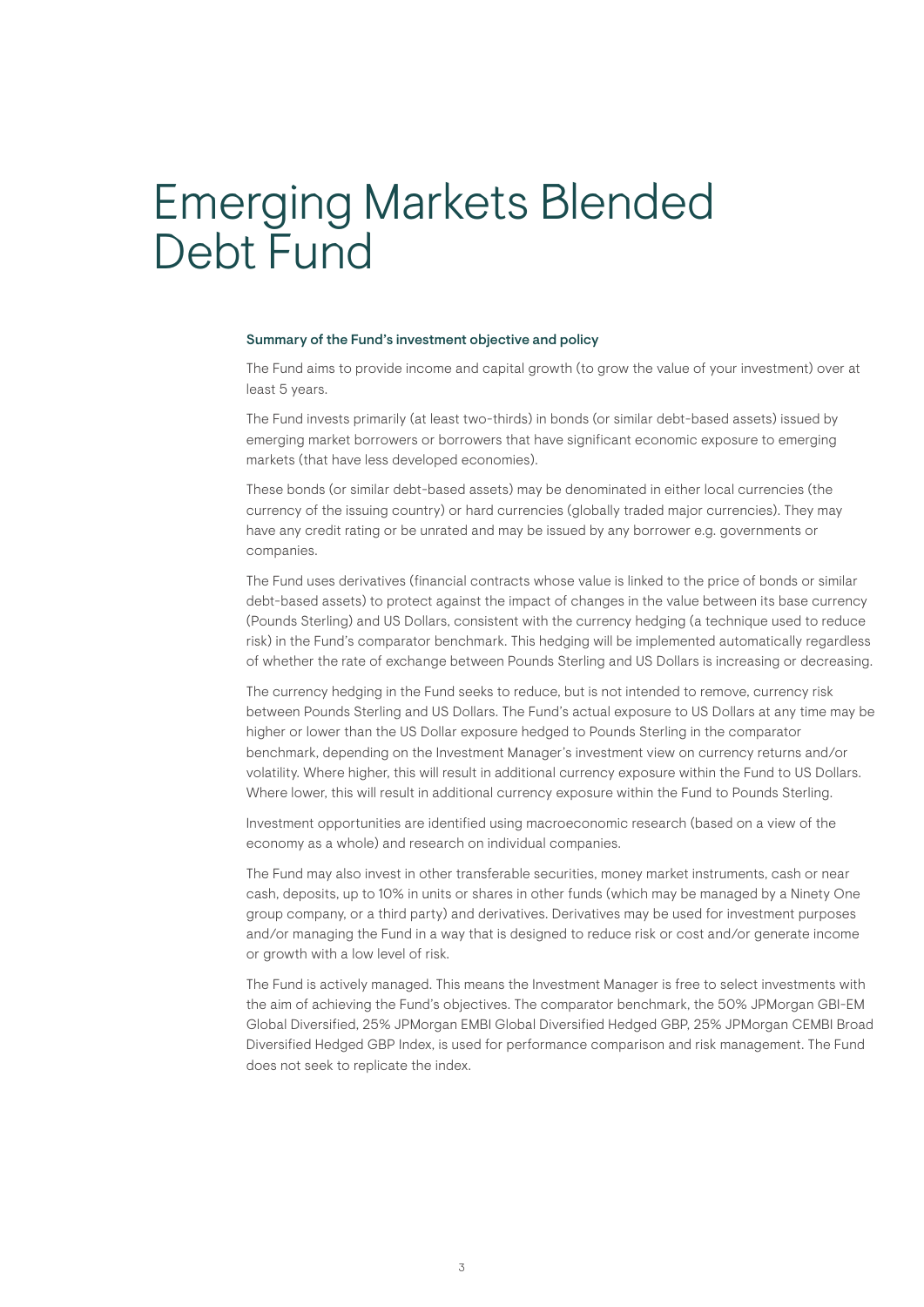The Investment Association Global Emerging Markets Bond – Blended Sector (a peer group of broadly similar funds) average is an additional measure by which you can compare the Fund's performance.

#### Performance record

|                                                            | $6$ months $(\%)$ |
|------------------------------------------------------------|-------------------|
| Emerging Markets Blended Debt Fund 'I' accumulation shares | $-2.79*$          |
| Performance comparison index                               | $-111**$          |
| Peer group sector average                                  | $-1.29**$         |
|                                                            |                   |

Past performance is not a reliable indicator of future results, losses may be made.

#### Total deemed income distributions per 'I' accumulation shares

| 6 Months to 30 November 2021 | 3.30 pence |
|------------------------------|------------|
| 6 Months to 30 November 2020 | 3.09 pence |

The amount of income payable may rise or fall.

#### Performance review

The Fund underperformed the benchmark and the peer group sector average over the period.

#### Factors hindering performance

From an asset class perspective, hard currency debt (sovereign and corporate bonds) detracted the most from relative returns, while local currency bonds and currencies added to performance. Exposure to bonds in China's property sector was a key detractor from performance. The sector came under pressure following an intense focus by the market on the gradual tightening in policy, combined with headlines surrounding property industry bellwether Evergrande (not held in the portfolio) missing its bond payments. This affected broader sentiment and the sector sold off indiscriminately. We continue to focus on issuers with both perceived resilient financial metrics and attractive valuations.

Continued negative headlines out of El Salvador weighed on our hard currency debt position. The El Salvador government continues to move further away from an IMF programme, and is currently discussing a bill that limits the operations of organisations that receive foreign financing, which would further damage the relationship with the US. Due to the deteriorating fundamental story in the country, we have since reduced the position.

Our overweight in the Czech Republic's local bonds hurt performance. The bonds weakened in tandem with the sell-off seen in global bond markets (reflecting persistent global inflationary pressure) and as a result of expectations that domestic monetary policy tightening may happen faster than previously thought. We continue to own the position as we believe the market is pricing in a higher terminal interest rate than is likely to occur.

Positioning in Ukraine's GDP warrants weighed on performance. Increased tensions with Russia and weak economic growth data both weighed on sentiment, impacting our GDP warrants. We have since cut back our position; political risks appear to be high and likely to remain elevated over the winter, and big upside surprises to growth seem unlikely now as we move further away from the COVID crisis.

#### Factors helping performance

The Romanian leu came under pressure on the back of a further widening of the country's large current account deficit. In addition, the intensification of political risks weighed on the currency as the government faced a no confidence vote during the period. Underweight positioning protected against this weakness and added to relative returns.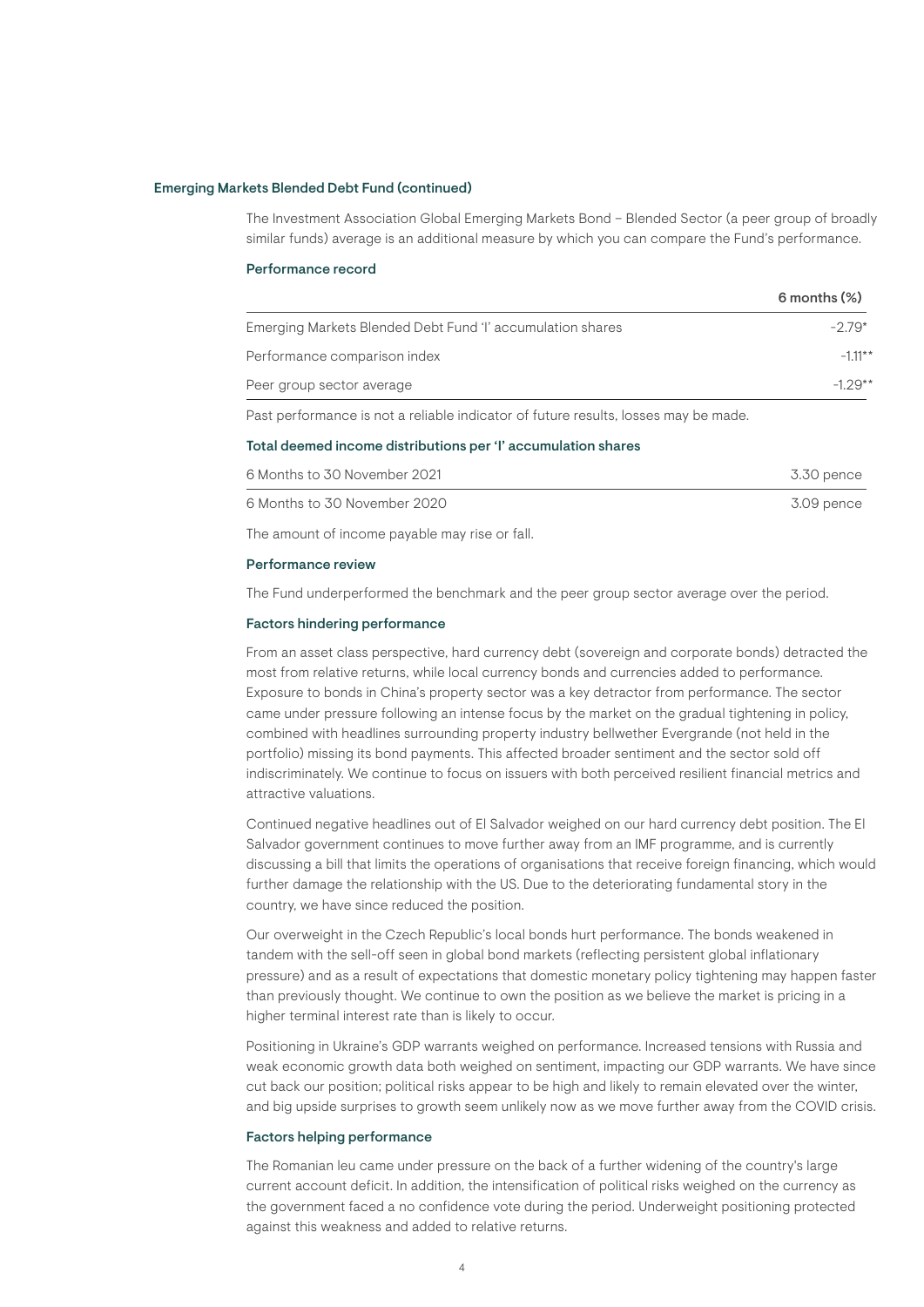The Thai baht weakened over the period due to factors including: the higher oil price; the country's central bank buying US dollars to counteract currency strengthening; and a weak tourism and COVID outlook. Underweight positioning helped the portfolio.

Underweight positioning in the Turkish lira helped cushion against the currency's weakness. A further interest rate cut in the face of rising inflation led to a sell-off, which was then exacerbated by President Erdogan reiterating his support for lower interest rates and continued unorthodox monetary policy.

#### Portfolio activity

#### Significant purchases

China Development Bank 3.66% 01/03/2031, Brazil Letras do Tesouro Nacional 0% 01/01/2025, Peruvian Government International Bond 6.95% 12/08/2031, Egypt Government International Bond 7.625% 29/05/2032, Qatar Energy 3.3% 12/07/2051, Paraguay Government International Bond 5.4% 30/03/2050, Brazil Notas do Tesouro Nacional Serie F 10% 01/01/2025, Bonos de la Tesoreria de la Republica 1.9% 01/09/2030, Turkey Government Bond 6.125% 24/10/2028, Colombia Government International Bond 4.5% 15/03/2029.

## Significant sales

China Development Bank 3.66% 01/03/2031, Thailand Government Bond 2.125% 17/12/2026, China Development Bank 3.7% 20/10/2030, Peru Government Bond 5.4% 12/08/2034, Serbia International Bond 2.125% 01/12/2030, Saudi Government International Bond 3.75% 21/01/2055, Turkey Government Bond 6.125% 24/10/2028, Uruguay Government International Bond 4.375% 23/01/2031, Eskom 8.45% 10/08/2028, Peruvian Government International Bond 6.95% 12/08/2031.

#### **Outlook**

Inflation remains a key concern for investors, dampening optimism around growth. While there has been some recent softening in oil prices and the Omicron variant could dampen demand over the short term, we are still likely to see rising headline inflation around year-end, and questions around whether this is a largely temporary phenomenon remain unanswered.

Despite this, the broader cyclical picture appears to remain relatively attractive across emerging markets, especially against the backdrop of a global energy transition and the associated infrastructure spending that it will entail. While there will continue to be supply bottlenecks with accompanying surges in inflation as economies recover, most of these pressures should prove transitory, if history is any guide. Although it is not clear how permanent recent changes in labour market participation and wage pressures are, they should still be viewed against the much longer disinflationary trend of the last 25 years. Investors should also note that the scaling back of support measures – with the US Federal Reserve starting to taper in November – will still have to take place before the Fed will begin raising rates. Furthermore, as is evident from recent news, COVID-19 has not yet moved from pandemic to endemic status and monetary policy globally will still – to some extent – be dictated by the emergence of new variants and the response of governments as they deal with these.

The revival in goods demand and impact on global manufacturing is likely to continue to be supportive for emerging markets over the medium term, despite some shorter-term challenges, against a broad market expectation that the US will outperform over the short term. Overall, we expect the recovery in activity and gradually closing of output gaps to continue in emerging markets into 2022, despite some fiscal drag as spending normalises after the pandemic-related surge.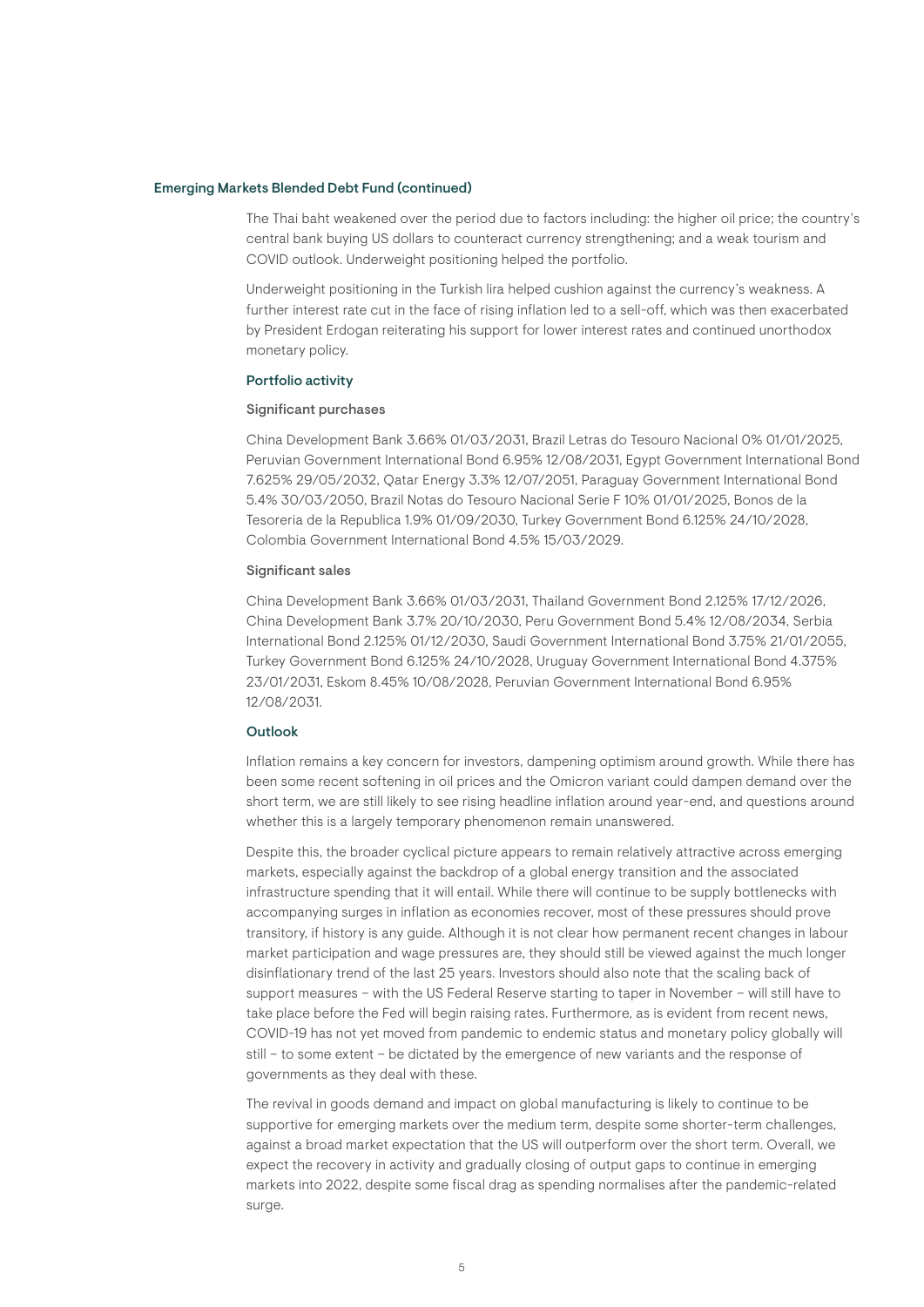We continue to believe global central banks, and particularly those in developed markets, will generally remain supportive of economic growth and that the risk of an abrupt shift away from loose monetary policy that threatens the global recovery remains low. We think this backdrop is likely to allow for a high degree of divergence for sovereign debt markets, reflecting factors such as countries' vulnerabilities at the start of the crisis (which may have been exacerbated by the pandemic), how well governments have handled the crisis, and - crucially - how they will finance and reduce their deficits.

With a significant proportion of developed market sovereign debt still offering low and negative real yields, we expect investors to continue to reassess allocations to EM debt, as its yield and relative-value attractions remain intact. As well as the allure of relatively attractive yields, supportive tailwinds include the strong commodity demand backdrop and historically attractive terms of trade.

We remain moderately constructive on medium-term prospects for the EM debt asset class. While we continue to see longer-term value in EM FX, we see some headwinds over the coming months and maintain our small underweight position. Although trade dynamics remain supportive of currencies, as economies start to open and domestic sentiment improves, we could see EM imports picking up and the moderation in Chinese growth could dampen exports. Furthermore, there is an increasing need to tighten liquidity in the US, which could strengthen the US dollar. We expect local currency debt to benefit as growth momentum slows, especially given the amount of monetary policy tightening that has already taken place and the further tightening that is already priced in many emerging markets. However, given the high inflation data prints (albeit with signs that momentum is fading), we choose to remain neutrally positioned in local rates for now. Our modest overweight exposure to EM debt is expressed through hard currency debt market positioning, where we continue to see value in high-yield bonds where spreads have not fully recovered to pre-COVID levels, and where many countries are set to receive meaningful support from the IMF. The positive commodity price environment is also supportive for EM credit, especially countries and corporates which should benefit from accelerating global infrastructure investment.

<sup>\*</sup>Source: Morningstar, total return, income reinvested, no initial charge, accumulation (acc) share class, net of fees in GBP. \*\*Benchmark (50% JPMorgan GBI-EM Global Diversified; 25% JPMorgan EMBI Global Diversified; 25% JPMorgan CEMBI Broad Diversified Index) and peer group sector average (Investment Association Global Emerging Markets Bond sector) shown for performance comparison purposes only.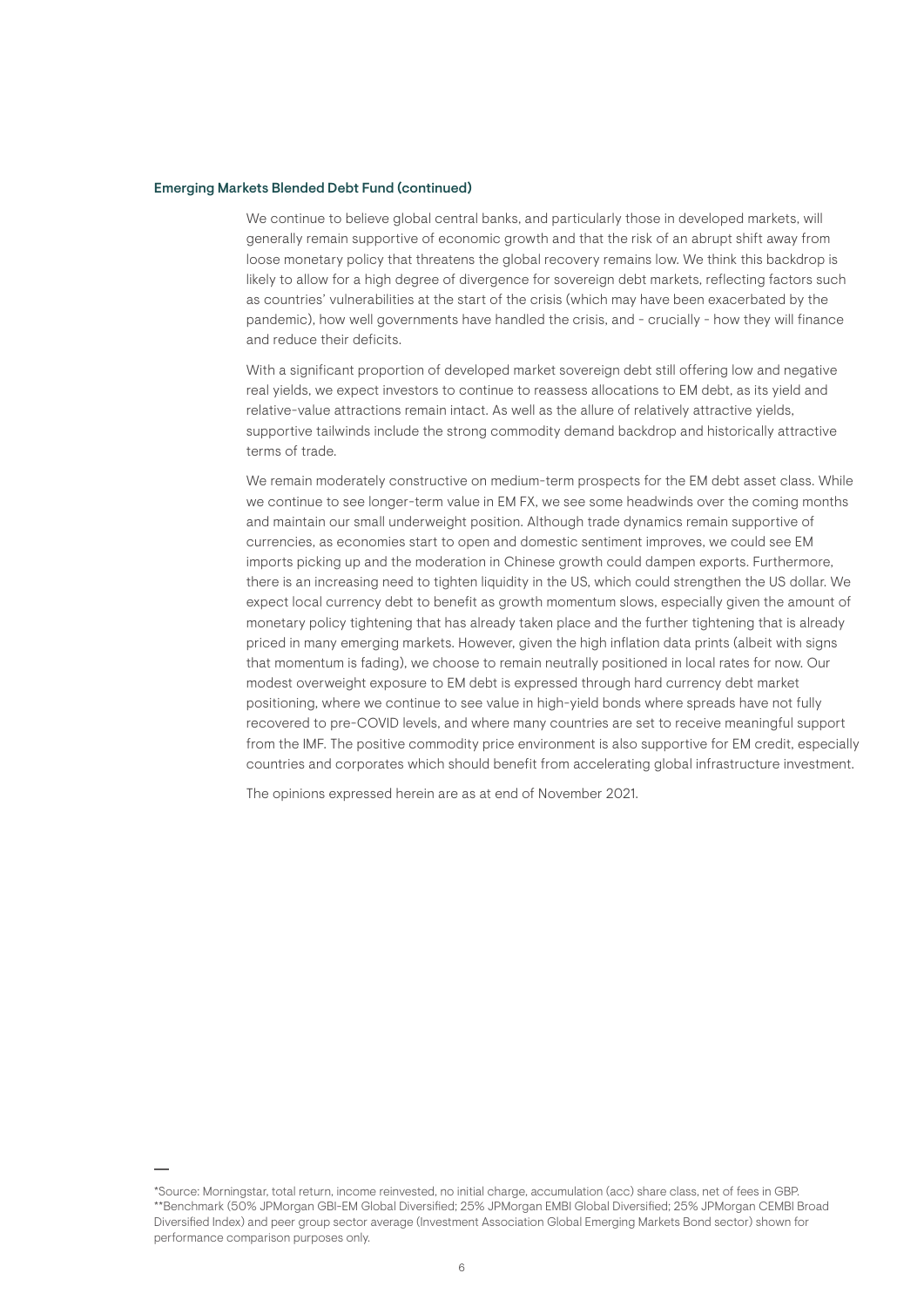## Risk and reward profile\*

Lower risk the controller of the controller of the controller of the controller of the controller of the controller of the controller of the controller of the controller of the controller of the controller of the controlle Potentially lower rewards extending the potentially higher rewards



This indicator is based on historical data and may not be a reliable indication of the future risk profile of the Fund. The risk and reward category shown is not guaranteed to remain unchanged and may shift over time. The lowest category does not mean 'risk free'.

The value of your investment and any income from it can fall as well as rise and you are not certain of making profits; losses may be made.

The Fund appears towards the middle of the Risk and Reward Indicator scale. This is because it invests in bonds whose returns tend to fluctuate more than those of cash funds but less than those of funds which invest in the shares of companies.

#### The following risks may not be fully captured by the Risk and Reward Indicator:

Currency exchange: Changes in the relative values of different currencies may adversely affect the value of investments and any related income.

Default: There is a risk that the issuers of fixed income investments (e.g. bonds) may not be able to meet interest payments nor repay the money they have borrowed. The worse the credit quality of the issuer, the greater the risk of default and therefore investment loss.

Derivatives: The use of derivatives may increase overall risk by magnifying the effect of both gains and losses leading to large changes in value and potentially large financial loss. A counterparty to a derivative transaction may fail to meet its obligations which may also lead to a financial loss.

Emerging market: These markets carry a higher risk of financial loss than more developed markets as they may have less developed legal, political, economic or other systems.

Government securities exposure: The Fund may invest more than 35% of its assets in securities issued or guaranteed by a permitted sovereign entity, as defined in the definitions section of the Fund's prospectus.

Interest rate: The value of fixed income investments (e.g. bonds) tends to decrease when interest rates rise.

<sup>\*</sup>The Risk and Reward profile is taken from the Key Investor Information Document. Please note that, the Risk and Reward profile section is based on Sterling 'I' Class Accumulation shares.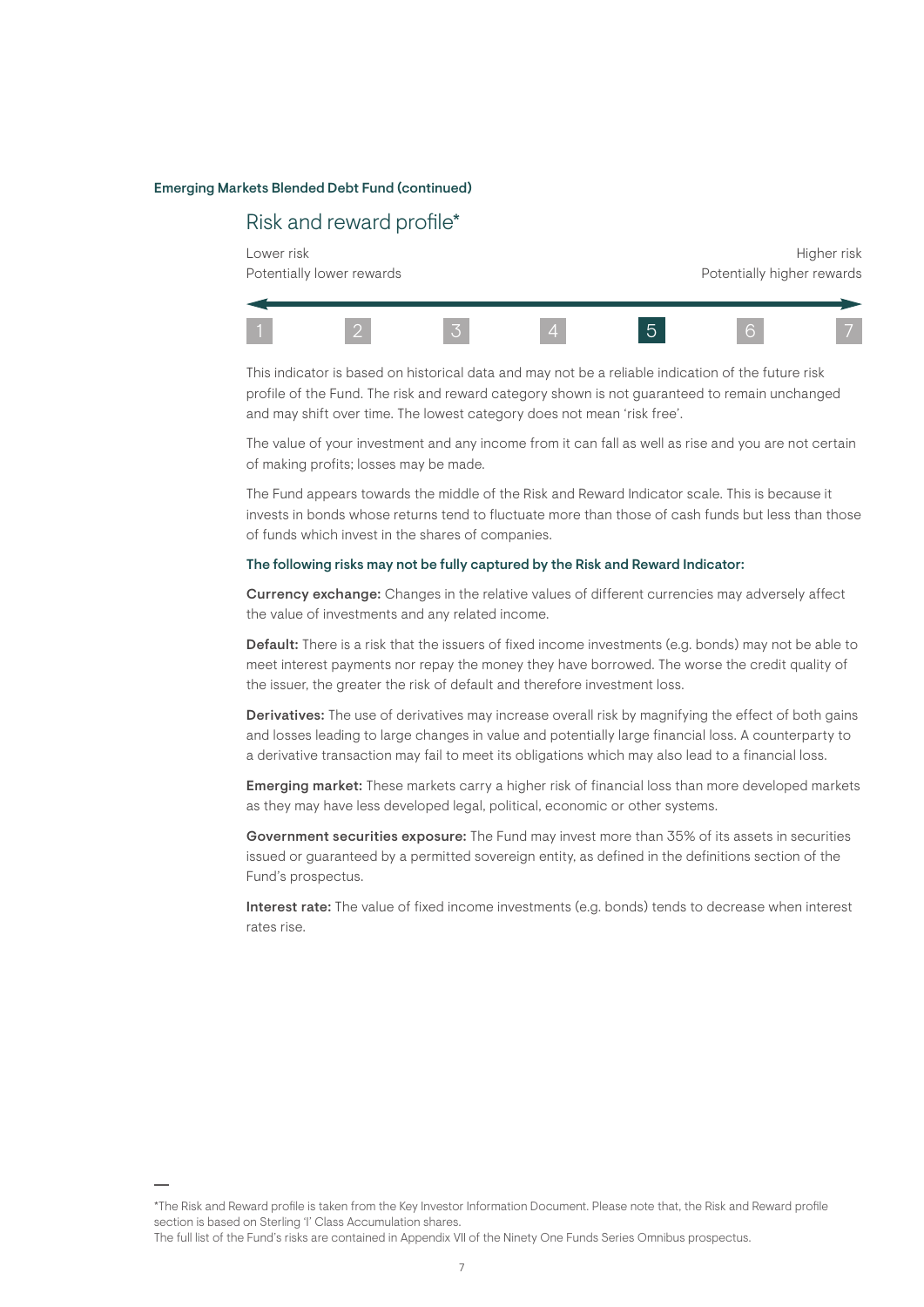# Emerging Markets Equity Fund

#### Summary of the Fund's investment objective and policy

The Fund aims to provide capital growth (to grow the value of your investment) over at least 5 years.

The Fund invests primarily (at least two-thirds) in the shares of emerging market companies, which are either incorporated in, domiciled in, listed in, have significant economic exposure to, or are controlled by entities established or listed in, emerging markets (countries that have less developed economies).

Investment opportunities are identified using in-depth analysis and research on individual companies.

The Fund may at times invest in a relatively small number of companies. These companies may be of any size and in any industry sector.

The Fund may also invest in other transferable securities, money market instruments, cash or near cash, deposits, up to 10% in units or shares in other funds (which may be managed by a Ninety One group company, or a third party) and derivatives. Derivatives may be used for managing the Fund in a way that is designed to reduce risk or cost, generating income or growth with a low level of risk and, occasionally, for investment purposes.

The Fund is actively managed. This means the Investment Manager is free to select investments with the aim of achieving the Fund's objectives. The MSCI Emerging Markets Net Return Index is used for performance comparison and risk management. The Fund does not seek to replicate the index.

The Investment Association Global Emerging Markets Sector (a peer group of broadly similar funds) average is an additional measure by which you can compare the Fund's performance.

#### Performance record

|                                                      | $6$ months $(\%)$ |
|------------------------------------------------------|-------------------|
| Emerging Markets Equity Fund 'I' accumulation shares | $-6.10*$          |
| Performance comparison index                         | $-4.17**$         |
| Peer group sector average                            | $-3.60**$         |
|                                                      |                   |

Past performance is not a reliable indicator of future results, losses may be made.

#### Performance review

The Fund delivered a negative return during the period under review, underperforming both its benchmark and peer group sector average.

#### Factors hindering performance

In China, regulatory concerns about content exclusivity, the risks of future regulation and variable interest entities drove the underperformance of domestic internet names including gaming giant Tencent and music platform Tencent Music Entertainment. We retain our high-conviction holding in Tencent, but sold out of the Tencent Music. Online travel agent Trip.com also detracted from performance, as the COVID resurgence in China meant the company was affected by the government's decision to impose a further range of restrictions on domestic and international travel. We maintain our position in Trip.com as we believe it has the ability to recover once travel restrictions are lifted.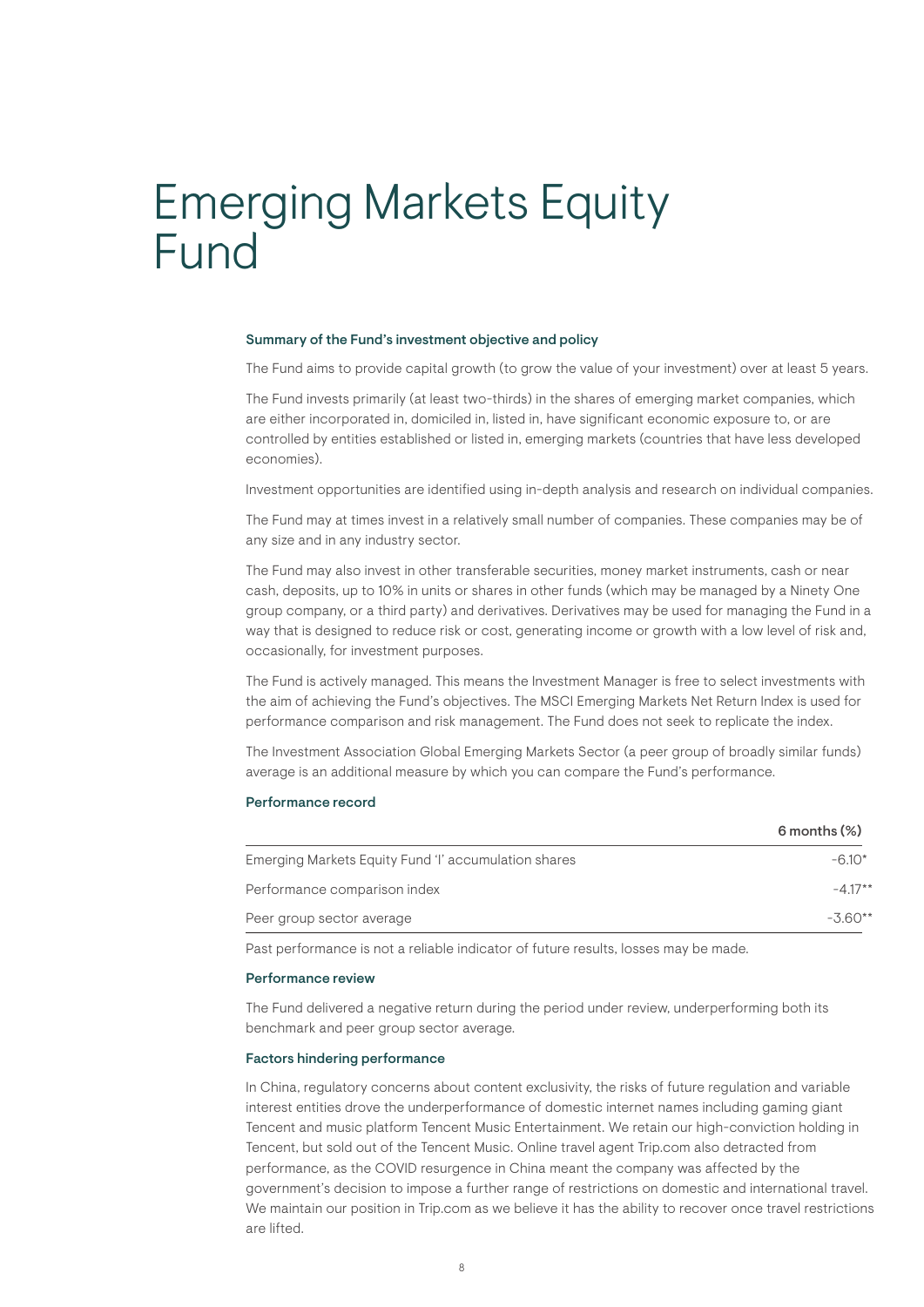#### Emerging Markets Equity Fund (continued)

Vale, the world's largest iron ore miner, was adversely affected by the sharp decline in iron ore prices at the end of July. This reflected weaker demand in China where the government is targeting to keep steel output at 2020's level to curb emissions and as the residential property market slowed in the wake of regulatory adjustments and property developer Evergrande's potential default. We maintain the position as we believe these negative drivers to be transitory in nature, and not damaging to the longer-term investment thesis at this time. In Taiwan, manufacturer of display products Au Optronics underperformed as LCD panel prices started to fall, eroding its earnings momentum. We closed the position.

Indian pharmaceutical company Aurobindo Pharma performed poorly after reporting disappointing results, reflecting a weak performance in the US for its generics business due to ongoing price erosion. This may have reflected high levels of inventories leading to subsequent dumping, and the slow growth for injectables. We continue to hold the shares.

#### Factors helping performance

Underweight positioning in China was the key driver of relative performance. The country's largest wind farm operator, China Longyuan Power, outperformed as domestic power shortages increased the demand for wind power. Returns for electric vehicle (EV) battery manufacturer Contemporary Amperex Technology Limited (CATL) were supported by the high demand for EVs and the planned rapid expansion of its production capacity. The shares were also buoyed by a substantial new order from existing customer Tesla and reports that CATL will be included in the benchmark CSI 300 Index. Underweight positioning in e-commerce retailer Alibaba added to relative returns after the company reported poor Q2 2022 earnings and lowered guidance for the full year. While cheaply rated, with much of the bad news reflected in the share price, the stock currently lacks any positive catalysts.

Indian IT consultancy Tech Mahindra was supported by strong earnings and a deal pipeline at an all-time high, with expectations for significant growth from the roll-out of India's 5G network. A recent presentation to investment analysts was also positively received. Aerospace and defence company Bharat Electronics reiterated that the company is likely to be a beneficiary of the Indian government's aim to localise defence content. Elsewhere, IT company Infosys was supported by strong earnings results and market share gains.

#### Portfolio activity

#### Significant purchases

Tencent, SK Telecom, Inner Mongolia Yili Industrial, NetEase, China Petroleum & Chemical, ENN Energy, Indus Towers, Porto Seguro, Tsingtao Brewery, CITIC.

#### Significant sales

Kakao, Li Ning, AU Optronics, Sany Heavy Industry, Meituan, Taiwan Semiconductor Manufacturing ADR, Tencent, Samsung Electronics, Hero MotoCorp, Accton Technology.

## Outlook

Evergrande, where we had no exposure, proved neither grand nor forever. Given that 90% of its debt is owed to domestic financiers, the restructuring is likely to be opaque and drawn out. Ultimately, it will be a political decision where to allocate the responsibility. The Chinese leadership clearly believes it is important to educate the domestic capital markets on the necessity of correctly managing and pricing risk. Markets have so far reacted calmly to the event, although we are certain to see more second-order effects over time.

Moves on deleveraging in China continue in tandem with the Party's 'Common Prosperity' campaign to regulate areas of the economy with potentially difficult effects on ordinary Chinese,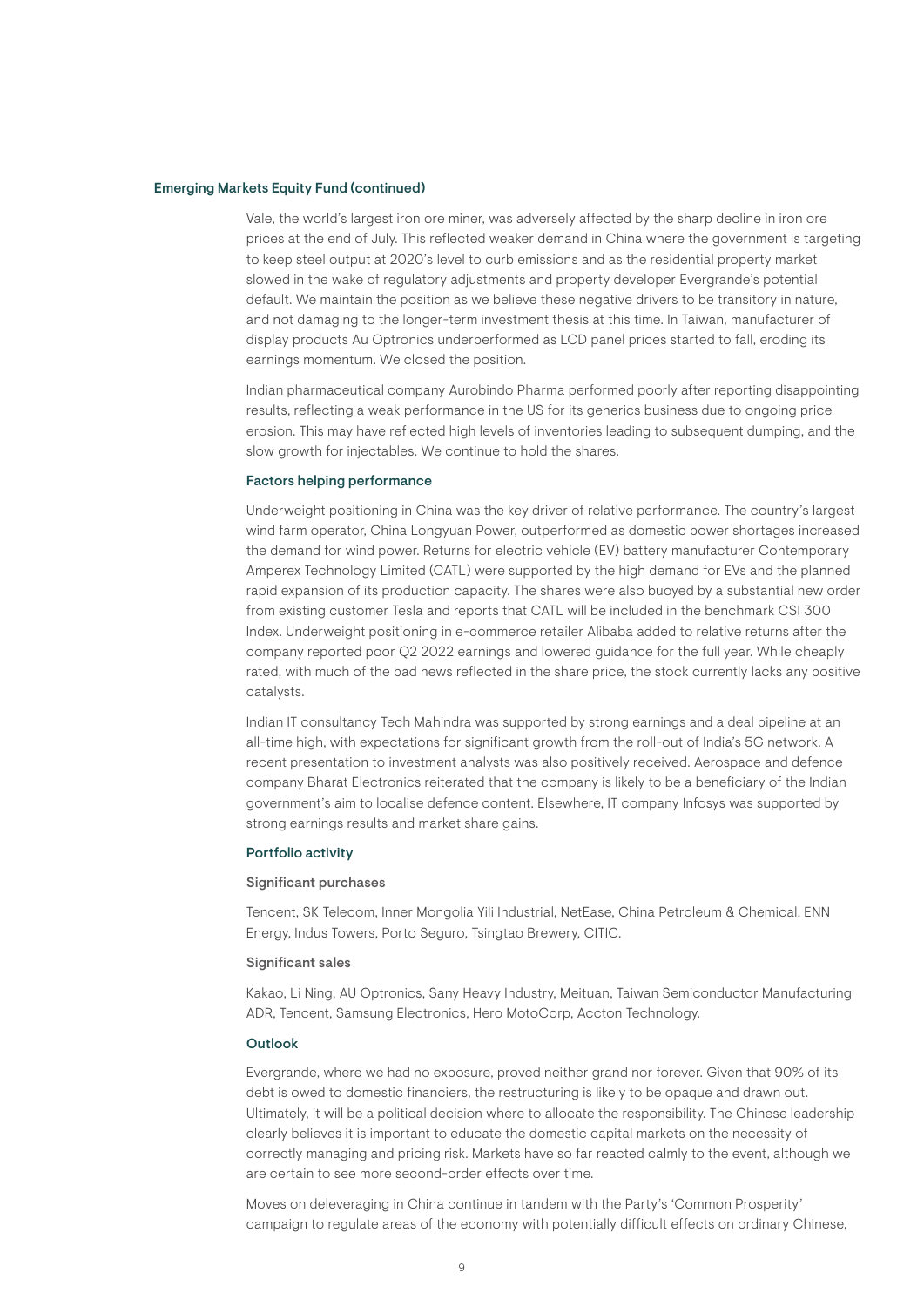#### Emerging Markets Equity Fund (continued)

with the latest target being the casino and gambling industry in Macau. Despite this, and while analysts have revised down their overall GDP forecasts and consumption-related stocks are experiencing earnings downgrades, it should be noted that the upstream energy and material sectors are enjoying profit upgrades. The result is that global investors' allocation has troughed and Chinese equities now trade at a greater than average discount versus global markets.

Meanwhile global energy markets do not appear to yet be transitioning into a green and pleasant future, but at least temporarily into deep crisis, with rolling blackouts in some regions of China, gas prices in Europe rising sharply and Brazil potentially on the cusp of electricity-rationing. This adds to a continuing theme of production and shipping dislocations driving extreme pricing spikes and shortages across a number of industries and markets.

The picture is extremely noisy – and complex – but it appears that the post-COVID recovery has matured and growth has begun to disappoint, at just the point that central bankers have become more wary about the evident 'transitory' inflation pressures. On a 40-year view, we have seen declining inflation and interest rates since the early-1980s, but it is apparent that we are entering a new market regime with all the uncertainty this entails. The emergence of the new COVID variant "Omicron" adds new uncertainty, but the magnitude of the impact from this will be unclear until scientists interpret its properties, and particularly whether it substantially reduces the immunity conferred by previous vaccination programmes. This points to the potential for significant volatility for markets in the near term.

In the medium to longer-term we remain more positive, however. EM's bear market is now long-inthe-tooth (over 10 years); EM is under-owned and cheap in our view and all bear markets end at a point of capitulation and dislocation. Perhaps that point is fast approaching. Our process, if it is about one thing, is about interpreting and reacting to change and investing to benefit from such changes. As such we believe today's turbulent environment may provide good medium- and longer-term stock-picking opportunities.

<sup>\*</sup>Source: Morningstar, total return, income reinvested, no initial charge, accumulation (acc) share class, net of fees in GBP. \*\*Benchmark (MSCI\*\*\* Emerging Markets NDR Index) and peer group sector average (Investment Association Global Emerging Markets) shown for performance comparison purposes only.

<sup>\*\*\*</sup>Source: MSCI. The MSCI data is comprised of a custom index calculated by MSCI for, and as requested by, Ninety One Asset Management Limited. The MSCI data is for internal use only and may not be redistributed or used in connection with creating or offering any securities, financial products or indices. Neither MSCI nor any other third party involved in or related to compiling, computing or creating the MSCI data (the "MSCI Parties') makes any express or implied warranties or representations with respect to such data (or the results to be obtained by the use thereof), and the MSCI Parties hereby expressly disclaim all warranties of originality, accuracy, completeness, merchantability or fitness for a particular purpose with respect to such data. Without limiting any of the foregoing, in no event shall any of the MSCI Parties have any liability for any direct, indirect, special, punitive, consequential or any other damages (including lost profits) even if notified of the possibility of such damages.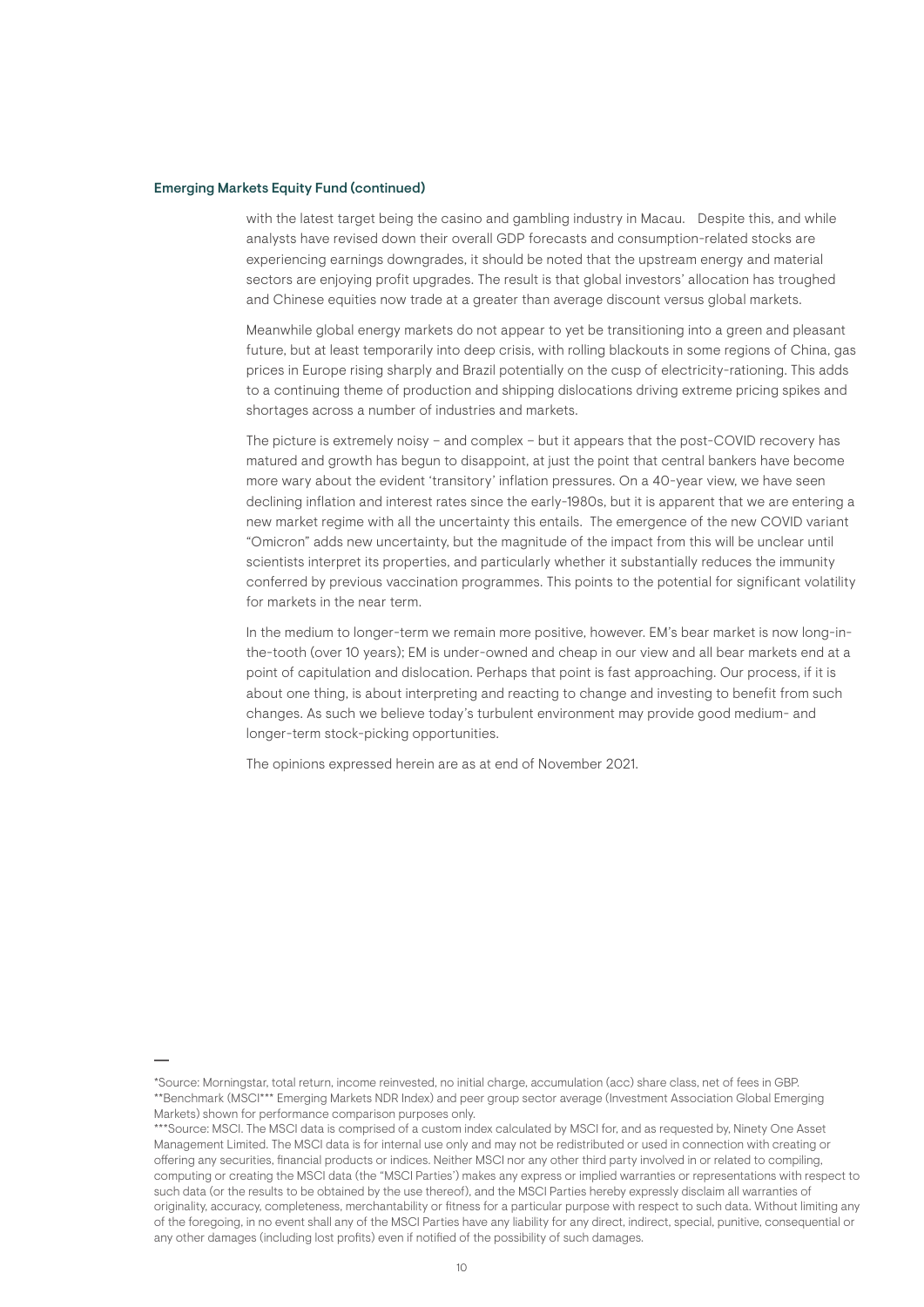## Emerging Markets Equity Fund (continued)

## Risk and reward profile\*

Lower risk the controller of the controller of the controller of the controller of the controller of the controller of the controller of the controller of the controller of the controller of the controller of the controlle Potentially lower rewards **Potentially lower rewards** Potentially higher rewards



This indicator is based on historical data and may not be a reliable indication of the future risk profile of the Fund. The risk and reward category shown is not guaranteed to remain unchanged and may shift over time. The lowest category does not mean 'risk free'.

The value of your investment and any income from it can fall as well as rise and you are not certain of making profits; losses may be made.

The Fund appears towards the higher end of the Risk and Reward Indicator scale. This is because the Fund invests in the shares of companies, whose values tend to fluctuate widely.

## The following risks may not be fully captured by the Risk and Reward Indicator:

Currency exchange: Changes in the relative values of different currencies may adversely affect the value of investments and any related income.

Derivatives: The use of derivatives is not intended to increase the overall level of risk. However, the use of derivatives may still lead to large changes in value and includes the potential for large financial loss. A counterparty to a derivative transaction may fail to meet its obligations which may also lead to a financial loss.

Emerging market: These markets carry a higher risk of financial loss than more developed markets as they may have less developed legal, political, economic or other systems.

Equity investment: The value of equities (e.g. shares) and equity-related investments may vary according to company profits and future prospects as well as more general market factors. In the event of a company default (e.g. insolvency), the owners of their equity rank last in terms of any financial payment from that company.

<sup>\*</sup>The Risk and Reward profile is taken from the Key Investor Information Document. Please note that, the Risk and Reward profile section is based on Sterling 'I' Class Accumulation shares.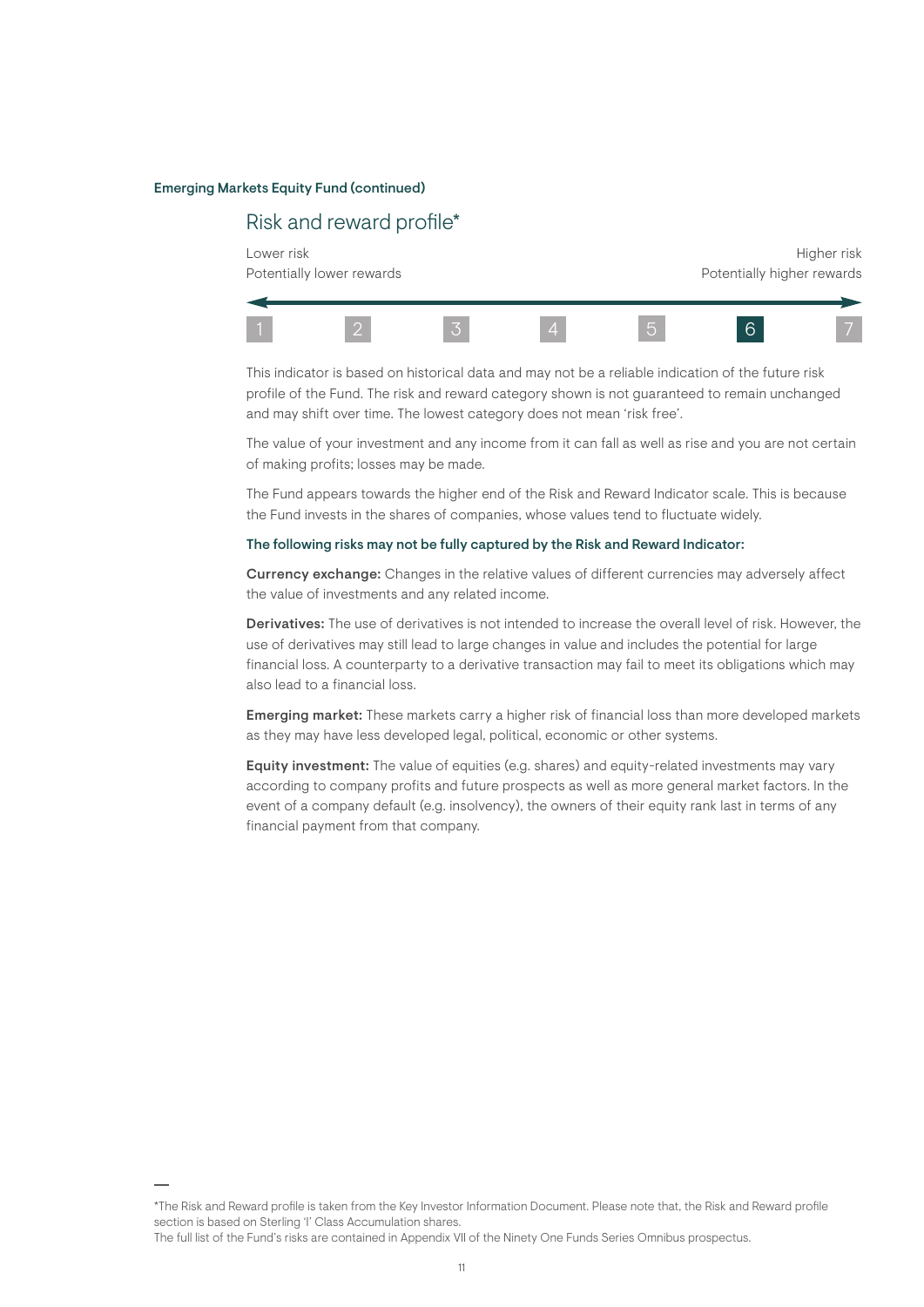# Global Franchise Fund

#### Summary of the Fund's investment objective and policy

The Fund aims to provide capital growth (to grow the value of your investment) over at least 5 years.

The Fund invests primarily (at least two-thirds) in the shares of companies around the world.

The Fund focuses on investing in companies believed to be of high quality which are typically associated with global brands or franchises.

Investment opportunities are identified using in-depth analysis and research on individual companies.

The Fund may at times invest in a relatively small number of companies. These companies may be of any size and in any industry sector.

The Fund may also invest in other transferable securities, money market instruments, cash or near cash, deposits, up to 10% in units or shares in other funds (which may be managed by a Ninety One group company, or a third party) and derivatives. Derivatives may be used for managing the Fund in a way that is designed to reduce risk or cost, generating income or growth with a low level of risk and, occasionally, investment purposes.

The Fund is actively managed. This means the Investment Manager is free to select investments with the aim of achieving the Fund's objectives. The MSCI AC World Net Return Index is used for performance comparison. The Fund does not seek to replicate the index.

The Investment Association Global Sector (a peer group of broadly similar funds) average is an additional measure by which you can compare the Fund's performance.

### Performance record

|                                               | $6$ months $(\%)$ |
|-----------------------------------------------|-------------------|
| Global Franchise Fund 'l' accumulation shares | $10.86*$          |
| Performance comparison index                  | $10.49**$         |
| Peer group sector average                     | $8.90**$          |
|                                               |                   |

Past performance is not a reliable indicator of future results, losses may be made.

#### Performance review

The Fund produced a positive return over the period and outperformed its benchmark and the peer group sector average.

#### Factors helping performance

Stock picking in financials was the standout contributor at the sector level. In terms of specific holdings, accounting software provider Intuit has had a strong run, especially in recent months, with the stock most recently buoyed by impressive fiscal first-quarter results which were backed up by a strong outlook that reflects the strength across all major units. Lithography equipment manufacturer ASML has rallied on continued positive sentiment towards the semiconductor industry and encouraging updates from semiconductor manufacturers around their planned capital expenditure.

Credit rating agency Moody's has outperformed, most recently after boosting its adjusted earnings per share forecast for the full year, with issuance growth remaining strong. The baton has been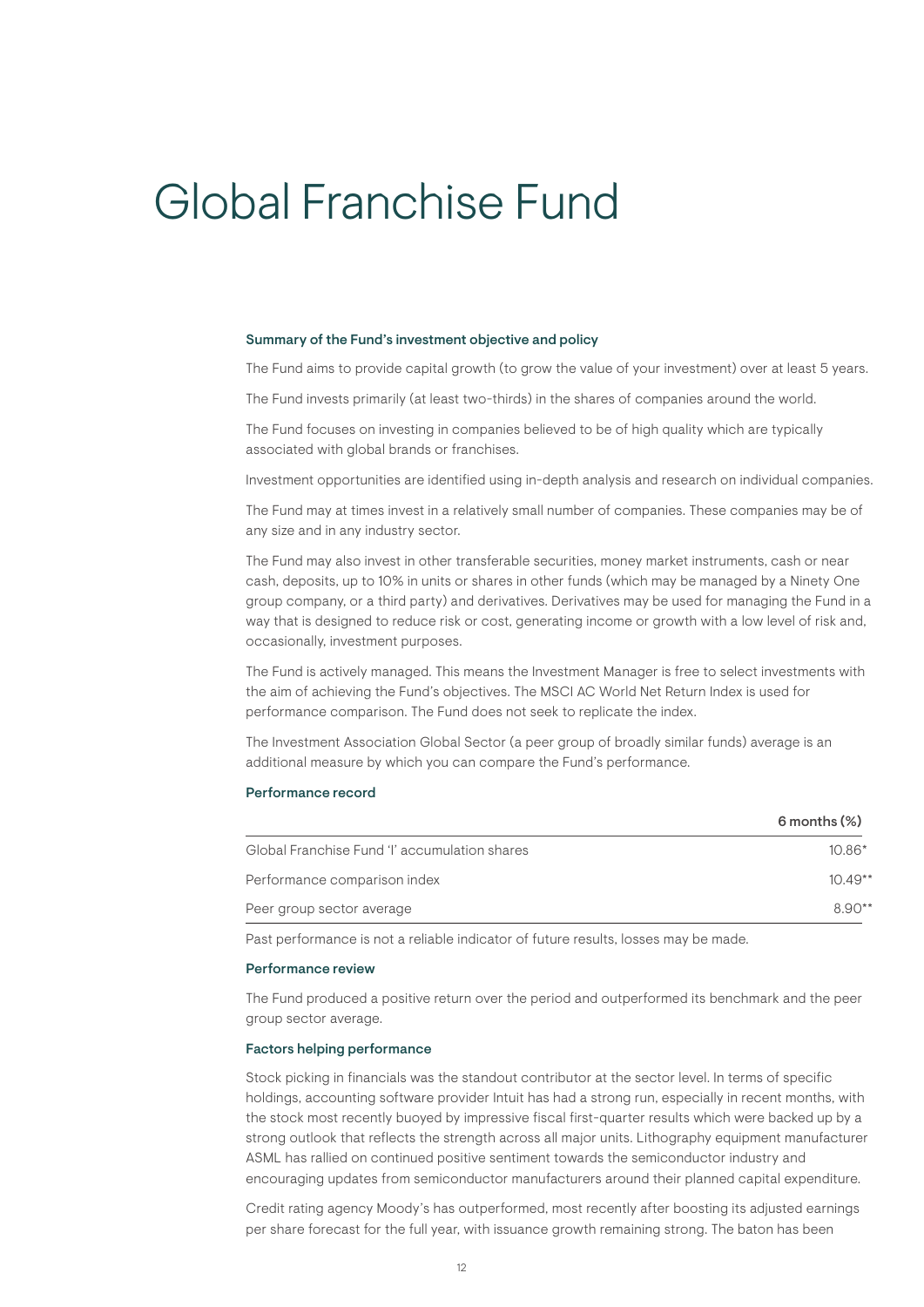## Global Franchise Fund (continued)

passed from investment grade debt during the pandemic to a recovery in high yield and now bank loans (fixed rate) and structured finance. The mergers & acquisitions pipeline also remains healthy. Financial data provider FactSet contributed after reporting solid quarterly results in September, driven by continued demand for analytics, data feeds and content offerings. The company's guidance for 2022 was impressive, which bodes well for the long-term investment case.

Microsoft continues to deliver, with outperformance underpinned by results that showed its cloudbased software continued to drive robust sales and profit growth, which topped analysts' estimates for an 11th straight quarter.

#### Factors hindering performance

Stock picking in consumer discretionary and sector positioning in consumer staples were the biggest detractors at the sector level.

Payments provider Visa has detracted, despite solid operational performance. Some commentators have been disappointed by a slower-than-expected recovery in the company's cross-border payments business and headlines resurfacing around the ongoing US Department of Justice investigation into potential anti-competitive practices in the debit-card market. Regarding the DoJ, Visa has handled interchange and debit-routing pressures well in the past and we expect the same in this instance. We continue to hold. Chinese tech giant Alibaba has underperformed the wider portfolio as concerns about government regulation of the sector continues to rumble and weigh on sentiment. As we have recently stated, we believe the company has significant long-term structural growth prospects and is aligned with government policy. We remain invested.

Skincare company Beiersdorf has detracted following a disappointing update. Q3 consumer sales grew +4.1% organically, which was lower than expected. Nivea was challenged by a weak weather season in Europe, which results in lower sales in sun cream, while there is also continued pressure on La Prairie sales outside of China, particularly global travel retail and Europe. We believe the factors cited for the weakness are reasonable and, importantly, management have set out qualitative expectations for 2022, which to us represent a low base to build upon. We retain our position.

Online travel agent Booking Holdings has given back some of its recent strength as concerns took hold about the recovery, given the new Omicron variant. We believe the company remains wellplaced to outperform as and when restrictions are loosened and travel returns to a more normalised state. Gaming company Electronic Arts (EA) underperformed the wider portfolio after some commentators described the early access release of Battlefield 2042 as disappointing, with the game needing more time in development. Positively, EA delivered strong results at the start of November, enabling the publisher to lift its annual sales and profit forecasts. We continue to hold.

#### Portfolio activity

#### Significant purchases

Automatic Data Processing, Autodesk, Alibaba ADR, NetEase ADR, Philip Morris International, Visa, Johnson & Johnson.

#### Significant sales

Unilever, Charles Schwab, ASML, Visa, Moody's, Microsoft, Intuit, VeriSign, Booking, Estee Lauder.

#### **Outlook**

There has been a notable change in narrative within markets in recent months. The Fed's acknowledgement that discussions have begun about when to reduce policy support has been interpreted by the market as a clear sign that the central bank is concerned – at least to some degree – about the persistence of the high inflation data prints we have seen over the summer.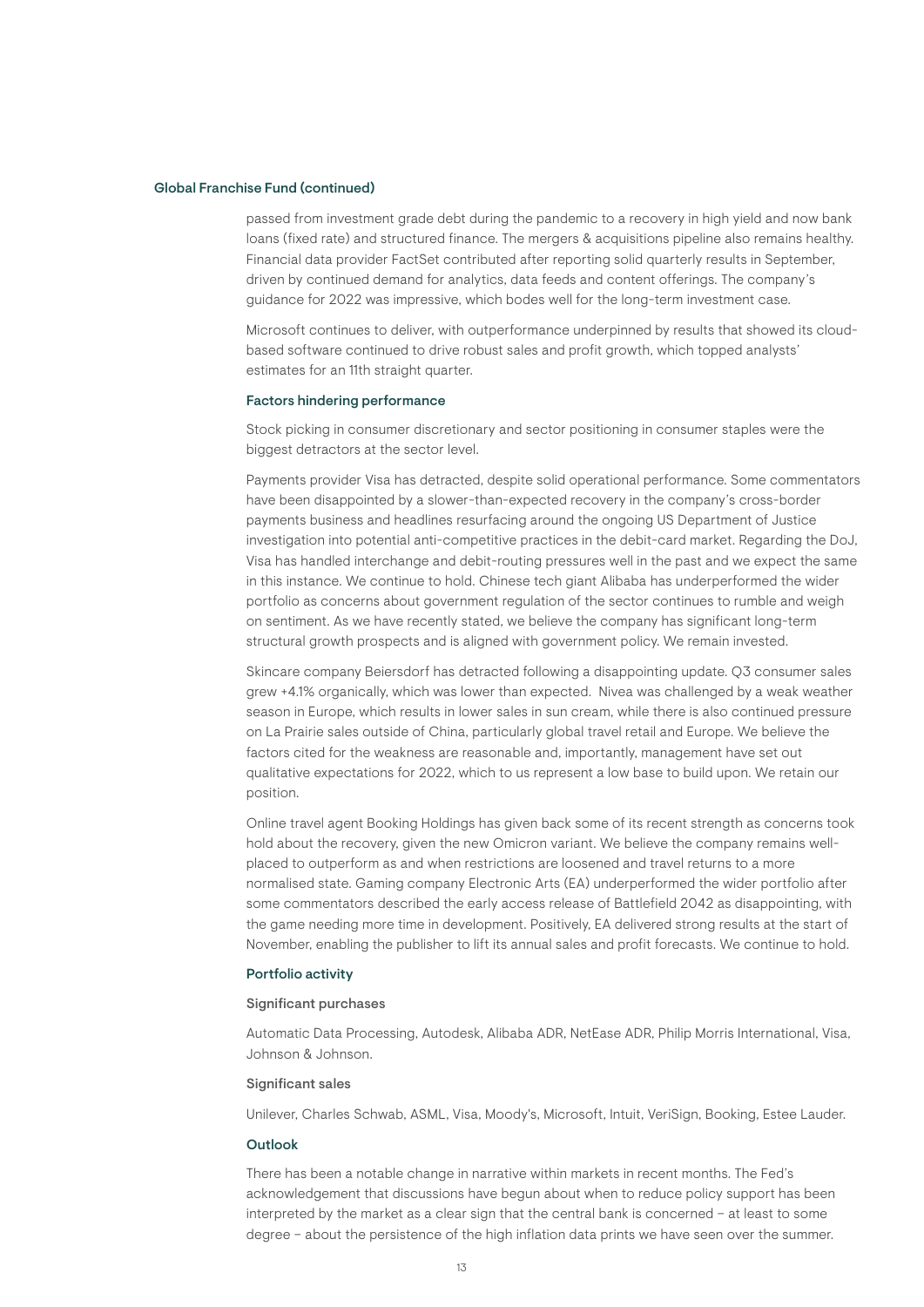## Global Franchise Fund (continued)

More recently the coverage of energy crises, from rolling blackouts in China as well as fuel shortages in the UK and beyond, have compounded with a slowdown in growth expectations. These risks have resulted in some market commentators highlighting the risk of a period of stagflation. From a macro/market perspective, we saw US 10-year yields spike in the second half of September up beyond 1.5%, however in our view, the path of monetary policy and interest rates is still uncertain.

For all the positive headlines and broad re-opening, the speed of economic recovery has begun to slow and faces several potential headwinds that could prompt expectations to change once again. New strains of the virus have emerged in recent months, and the breadth of vaccination rollout remains extremely uneven; While many developing nations are yet to fully vaccinate their populations, the majority of Western countries are already rolling out "booster" jabs to contend with the winter months, with little clarity around whether restrictive measures on movement may need to return in the face of rising cases. At a time when many equity markets remain close to their all-time highs, including in the US and Europe, such potential headwinds leave investors open to bouts of significant volatility when markets contend with negative news flow.

Looking beyond short-term sentiment, we do not believe the current environment has significantly changed the fundamentals of the companies we own, which generally continue to compound cashflows at attractive rates. We remain comfortable that the Quality attributes we seek (enduring competitive advantages, dominant market positions, strong balance sheets, lower cyclicality, low capital intensity, sustainable cash generation and disciplined capital allocation) are all suited to both current conditions and for uncertain times ahead. The companies we own have invested substantially to reinforce their business models, with significant exposure to key long-term trends such as data usage and digitalisation, ageing populations and health care, and nutrition and wellness. The portfolio is also positioned to contend with the growing threat of climate change, with a carbon footprint that is less than 10% of that emitted by the wider market.

<sup>\*</sup>Source: Morningstar, total return, income reinvested, no initial charge, accumulation (Acc) share class, net of fees in GBP. \*\*Benchmark (MSCI\*\*\* ACWI NR Index) and peer group sector average (Investment Association Global sector) shown for performance comparison purposes only.

<sup>\*\*\*</sup>Source: MSCI. The MSCI data is comprised of a custom index calculated by MSCI for, and as requested by, Ninety One Asset Management Limited. The MSCI data is for internal use only and may not be redistributed or used in connection with creating or offering any securities, financial products or indices. Neither MSCI nor any other third party involved in or related to compiling, computing or creating the MSCI data (the "MSCI Parties') makes any express or implied warranties or representations with respect to such data (or the results to be obtained by the use thereof), and the MSCI Parties hereby expressly disclaim all warranties of originality, accuracy, completeness, merchantability or fitness for a particular purpose with respect to such data. Without limiting any of the foregoing, in no event shall any of the MSCI Parties have any liability for any direct, indirect, special, punitive, consequential or any other damages (including lost profits) even if notified of the possibility of such damages.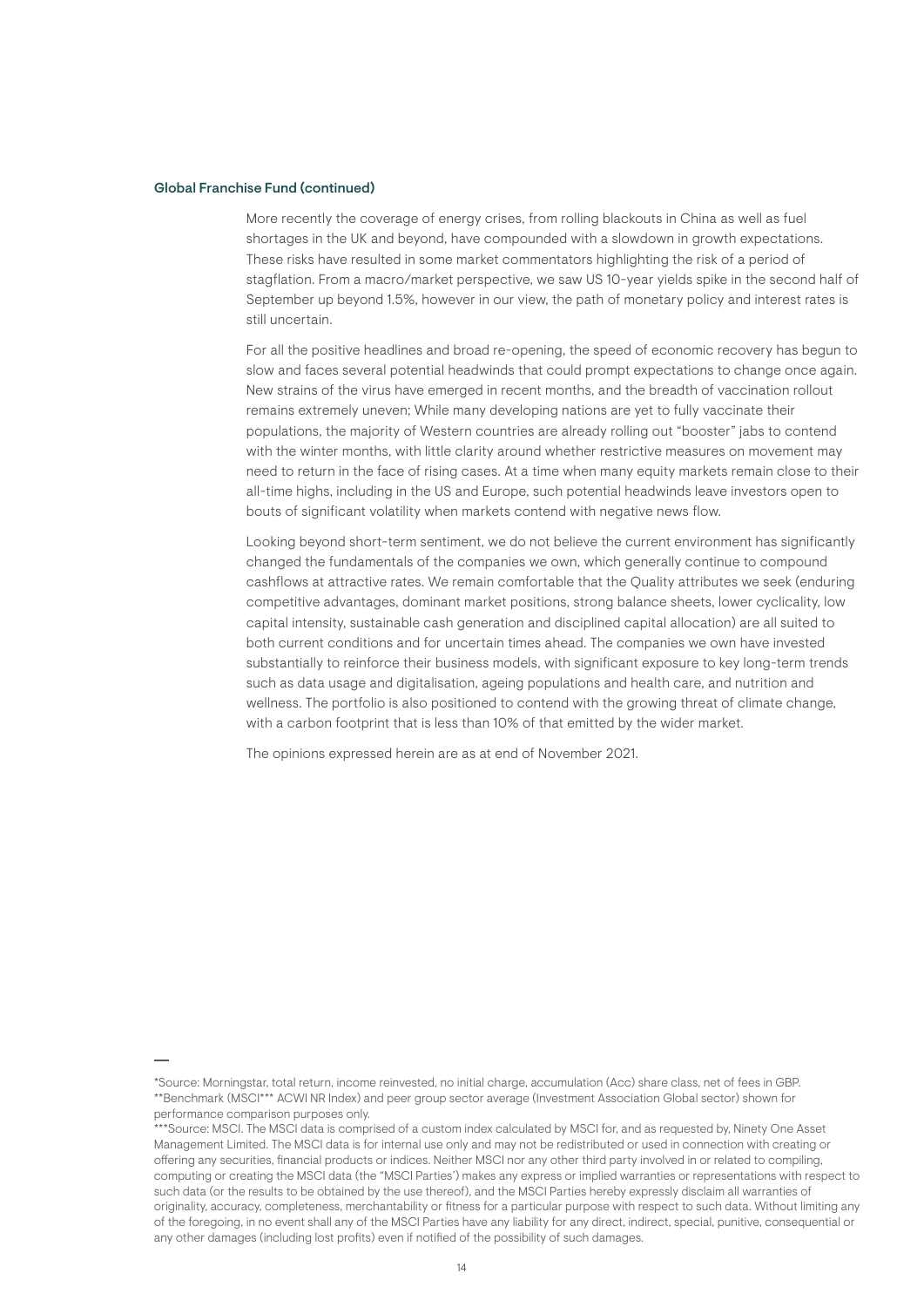## Global Franchise Fund (continued)

## Risk and reward profile\*

Lower risk the controller of the controller of the controller of the controller of the controller of the controller of the controller of the controller of the controller of the controller of the controller of the controlle Potentially lower rewards **Potentially lower rewards** Potentially higher rewards



This indicator is based on historical data and may not be a reliable indication of the future risk profile of the Fund. The risk and reward category shown is not guaranteed to remain unchanged and may shift over time. The lowest category does not mean 'risk free'.

The value of your investment and any income from it can fall as well as rise and you are not certain of making profits; losses may be made.

The Fund appears towards the middle of the Risk and Reward Indicator scale. This is because the Fund invests in the shares of companies, whose values tend to fluctuate widely.

### Risks that may not be fully captured by the Risk and Reward Indicator:

Concentrated portfolio: The portfolio invests in a relatively small number of individual holdings. This may mean wider fluctuations in value than more broadly invested portfolios.

Currency exchange: Changes in the relative values of different currencies may adversely affect the value of investments and any related income.

Derivatives: The use of derivatives is not intended to increase the overall level of risk. However, the use of derivatives may still lead to large changes in value and includes the potential for large financial loss. A counterparty to a derivative transaction may fail to meet its obligations which may also lead to a financial loss.

Equity investment: The value of equities (e.g. shares) and equity-related investments may vary according to company profits and future prospects as well as more general market factors. In the event of a company default (e.g. insolvency), the owners of their equity rank last in terms of any financial payment from that company.

<sup>\*</sup>The Risk and Reward profile is taken from the Key Investor Information Document. Please note that, the Risk and Reward profile section is based on Sterling 'I' Class Accumulation shares.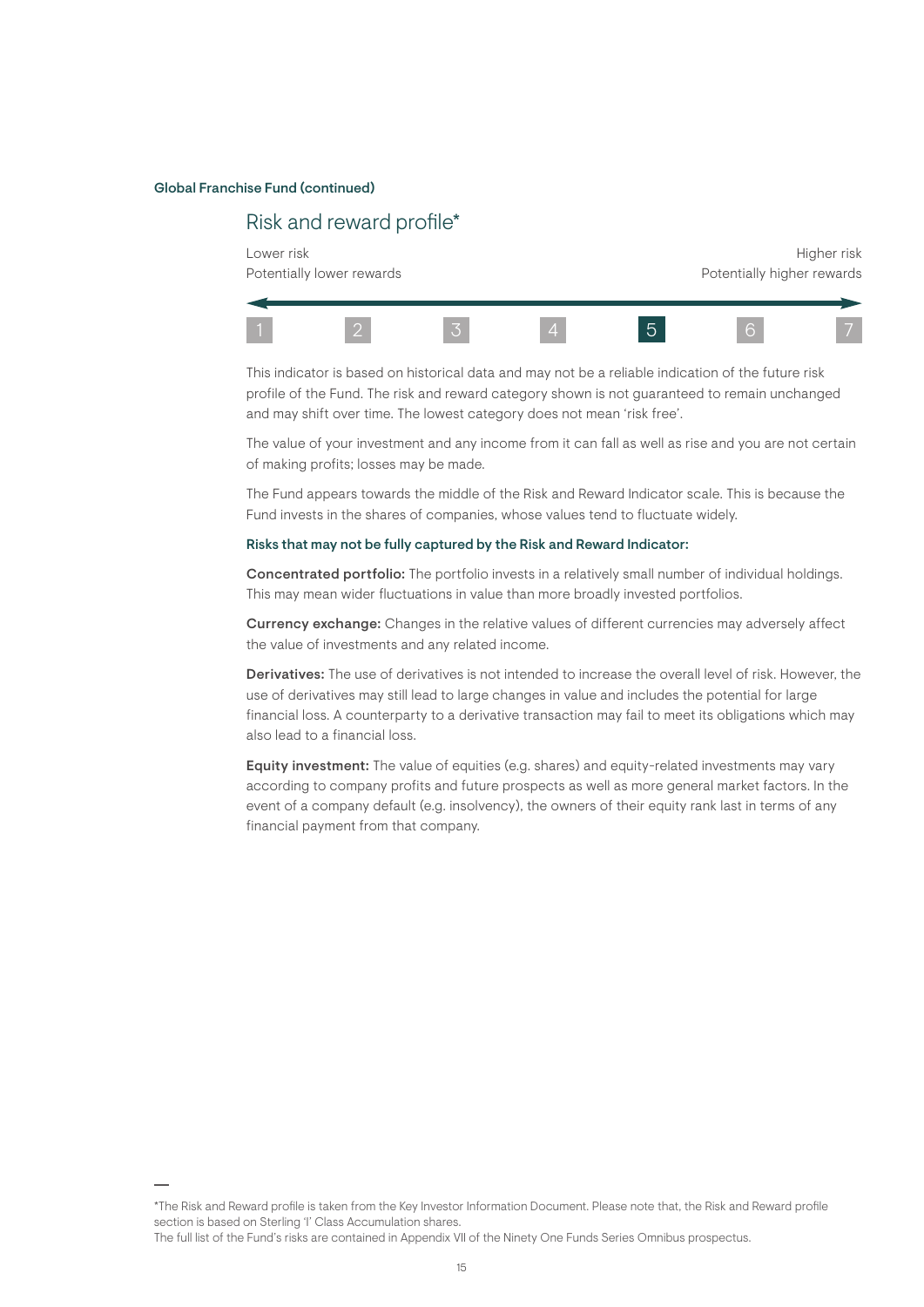## Global Multi-Asset Sustainable Growth Fund

#### Summary of the Fund's investment objective and policy

The Fund aims to provide real returns (in excess of UK inflation, currently measured by the increase in the UK Consumer Price Index (CPI)) through capital growth (to grow the value of your investment) and income over at least 5 years.

The Fund targets a return of UK CPI +4% (before fees) per year over rolling 5-year periods.

While the Fund aims to achieve real returns and its performance target, there is no guarantee that either will be achieved over rolling 5-year periods, or over any period of time and there is a risk of loss.

The Fund focuses on investing in companies and countries believed by the Investment Manager to have policies, operations and/or business models that aim to minimise their harmful effects on society and the environment, or whose products and/or services seek to benefit society and the environment.

The Fund invests in a broad range of assets around the world. These assets include the shares of companies, bonds (or similar debt-based assets), commodities, property and alternative assets (such as hedge funds, infrastructure funds and private equity funds).

Investments may be held directly in the asset itself (excluding commodities and property) or indirectly (e.g. using derivatives (financial contracts that are linked to the value of an underlying asset), exchange traded products and/or through funds).

Investment opportunities are identified using in-depth analysis and research to determine the sustainability (both financial and non-financial) of individual companies and countries. Non-financial considerations may include carbon emissions goals, employee policies and supply chain management practices.

Investment in alternative assets will be restricted to UK and EEA UCITS funds (types of retail investment funds) and transferable securities.

The Fund may invest up to 85% in the shares of companies which may be of any size and in any industry sector.

Bonds (or similar debt-based assets) may be in any currency, have any credit rating or be unrated, and may be issued by any borrower e.g. governments or companies, including bonds whose proceeds are used to finance solutions that address environmental and social challenges (e.g. green bonds, social bonds and sustainability bonds).

The Fund may also invest in other transferable securities, money market instruments, cash or near cash, deposits, up to 10% in units or shares of other funds (which may be managed by a Ninety One group company, or a third party) and derivatives. Derivatives may be used for investment purposes and/or managing the fund in a way that is designed to reduce risk or cost and/or generate income or growth with a low level of risk.

The Fund is actively managed. This means the Investment Manager is free to select investments with the aim of achieving the Fund's objectives.

The Fund cannot replicate the target benchmark index. The benchmark index is not investable and therefore cannot be replicated.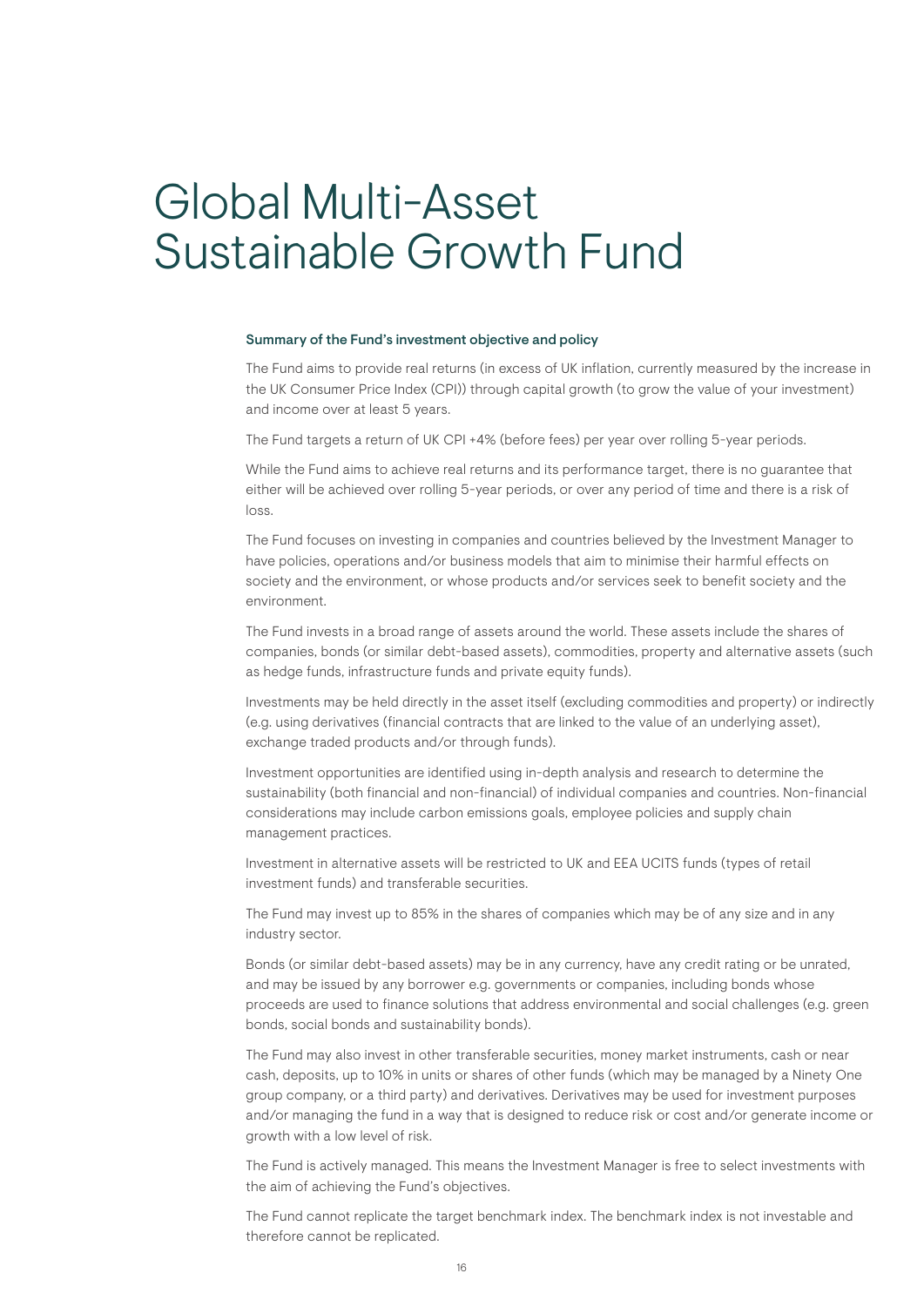The Investment Association Mixed Investment 40-85% Shares Sector (a peer group of broadly similar funds) average is an additional measure by which you can compare the Fund's performance.

#### Performance record

| $6$ months $(\%)$ |
|-------------------|
| $-0.07*$          |
| $5.35**$          |
| $4.52**$          |
|                   |

Past performance is not a reliable indicator of future results, losses may be made.

On 5 July 2021 the Diversified Growth Fund changed its name and investment policy to the Global Multi-Asset Sustainable Growth Fund to better reflect its evolution towards a more sustainable focus.

### Performance review

The Fund produced a flat return over the period, lagging its peer group. Please note this performance window straddles both periods as the Diversified Growth Fund and as the Global Multi-Asset Sustainable Growth Fund. In the final quarter of 2021, the investment team released its 2021 Impact Report for the portfolio, which goes into detail on each of the portfolio's impact holdings, the overall sustainability characteristics of the portfolio as well as our engagement and voting activity. The report is available on our website at the following link: https://ninetyone.com/en/united-kingdom/how-wethink/insights/sustainable-investing-in-multi-asset

## Factors helping performance

Equity markets generally rallied through the fourth quarter, despite challenges presented by the new Omicron variant and the prospect of major central banks removing policy accommodation. The US market was the strongest performer, cementing a strong year of returns, while Asia and emerging markets continued to struggle on both an absolute and relative basis – declining over the period. Economic weakness in China and a stronger US dollar remained headwinds for these regions. As such, the portfolio's equity allocation contributed positively over the review period, with holdings in US equities and Europe generally contributed positively, in particular more cyclical holdings across IT, consumer and industrials. In currencies, our long position in the US dollar versus European currencies contributed, benefiting from the divergence in economic growth between the two regions.

#### Factors hindering performance

Markets were particularly rocky in both September and November (Omicron), hampering performance. In September, a number of headwinds came to the fore, namely concerns surrounding the liquidity position of Chinese property developers, rising energy prices and the prospect of central bank liquidity withdrawal. Asia and emerging markets trailed other major regions in light of slowing growth in China, US dollar strength and an increasing number of Chinese property developers missing or seeking to defer interest or principle on debt repayments. As such, the portfolio's equity exposure came under pressure in the third quarter of the year as a number of Asian domestic growth holdings were weak, including Alibaba, Tencent Music and Ping An Insurance. Asian holdings continued to be weaker compared to developed market holdings in October and November.

The portfolio's fixed income allocation detracted slightly from returns, as the relatively modest exposure to duration through green, social and sustainable bonds across regions such as New Zealand, Indonesia and Kenya as well as through select emerging market bonds weakened. Later in the review period, our long positions in the US dollar versus Asian currencies – most notably the Chinese renminbi – detracted, as China began to ease its monetary policy stance.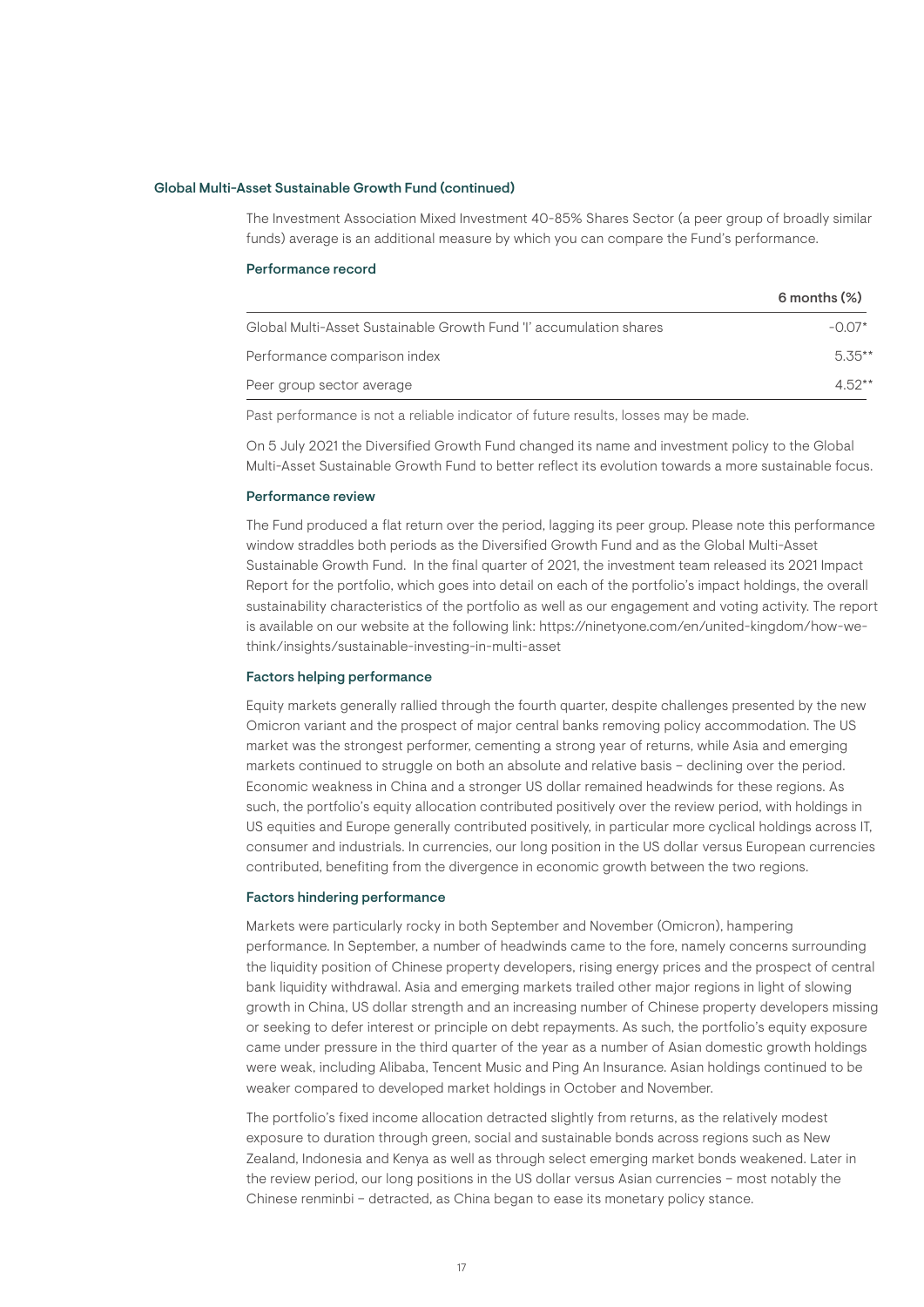#### Portfolio activity

#### Significant purchases

New Zealand Government Bond 5.5% 15/04/2023, Housing New Zealand 1.534% 10/09/2035 1.534% 10/09/2035, Bonos de la Tesoreria de la Republica 4.7% 01/09/2030, Orsted, Beyond Meat, Bonos de la Tesoreria de la Republica 5% 01/03/2035, National Housing Finance and Investment 1.41% 29/06/2032, Bandhan Bank, Queensland Treasury 1.25% 10/03/2031 1.25% 10/03/2031, New South Wales Treasury 1.25% 20/11/2030 1.25% 20/11/2030.

#### Significant sales

iShares Physical Gold ETC, Republic of South Africa Government Bond 8% 31/01/2030, Australia Government Bond 1.5% 21/06/2031, New Zealand Government Bond 1.5% 15/05/2031, Novo Nordisk, Trane Technologies, Wuxi Lead Intelligent Equipment, ASML, NextEra Energy, NetEase ADR.

### Outlook

The Omicron variant has proved to be less dangerous than initially feared and the reintroduction of social distancing restrictions has been less harsh than in prior waves, while there is evidence that economies are generally coping better versus prior periods of restrictions as we learn to live with COVID. It is likely, however, that there will be some negative growth impulse in those nations where measures have been reintroduced. In general, the size of fiscal and monetary policy support remains significant as central banks and governments seek to support households and businesses. However, this is now in the process of being withdrawn. China has been notably ahead in withdrawing policy accommodation through 2021 and is now in the process of moving back towards easing policy with a clear pivot taking place through December. Although the lagged effects of prior policy tightening will continue to feed through, and growth will likely be weak in China in the first half of this year, we are more encouraged by the prospect of easing and the moving away from some of the policies that hampered Asian markets (regulation and deleveraging) over the past year. Chinese policy appears more market friendly heading into 2022 and should be more supportive of asset markets in the region. In developed markets the biggest risk appears to be that the Federal Reserve may have to withdraw policy support more quickly than is expected due to ongoing progress in the US economy and persistence in inflation. This is looking increasingly likely to be in the form of both rate hikes and quantitative tightening (a shrinking of the central bank's balance sheet).

Our central scenario for financial markets continues to be that volatility will likely remain elevated in the coming quarters. Short term continued deterioration in the growth profile of China is likely to be a factor behind this volatility however we expect Asian markets on a medium-term view to look through this as a function of Chinese policy makers moving more decisively towards easing. While in the developed world, although we expect ongoing progress in the economic recovery, changing market liquidity dynamics – a function of Federal Reserve tightening – are likely to lead to increased volatility and risk placing downward pressure on both fixed income and equity prices for a period as we exit the extended period of ultra-loose monetary policy that has supported asset markets. We continue to watch the evolution of Chinese policy, the progression of COVID-19 and the direction of developed market central bank policy, believing that these are the primary forces driving financial markets from here. The diverse drivers within the portfolio and cash levels give us the ability to increase exposure through this volatility to long term attractive assets as valuation levels improve.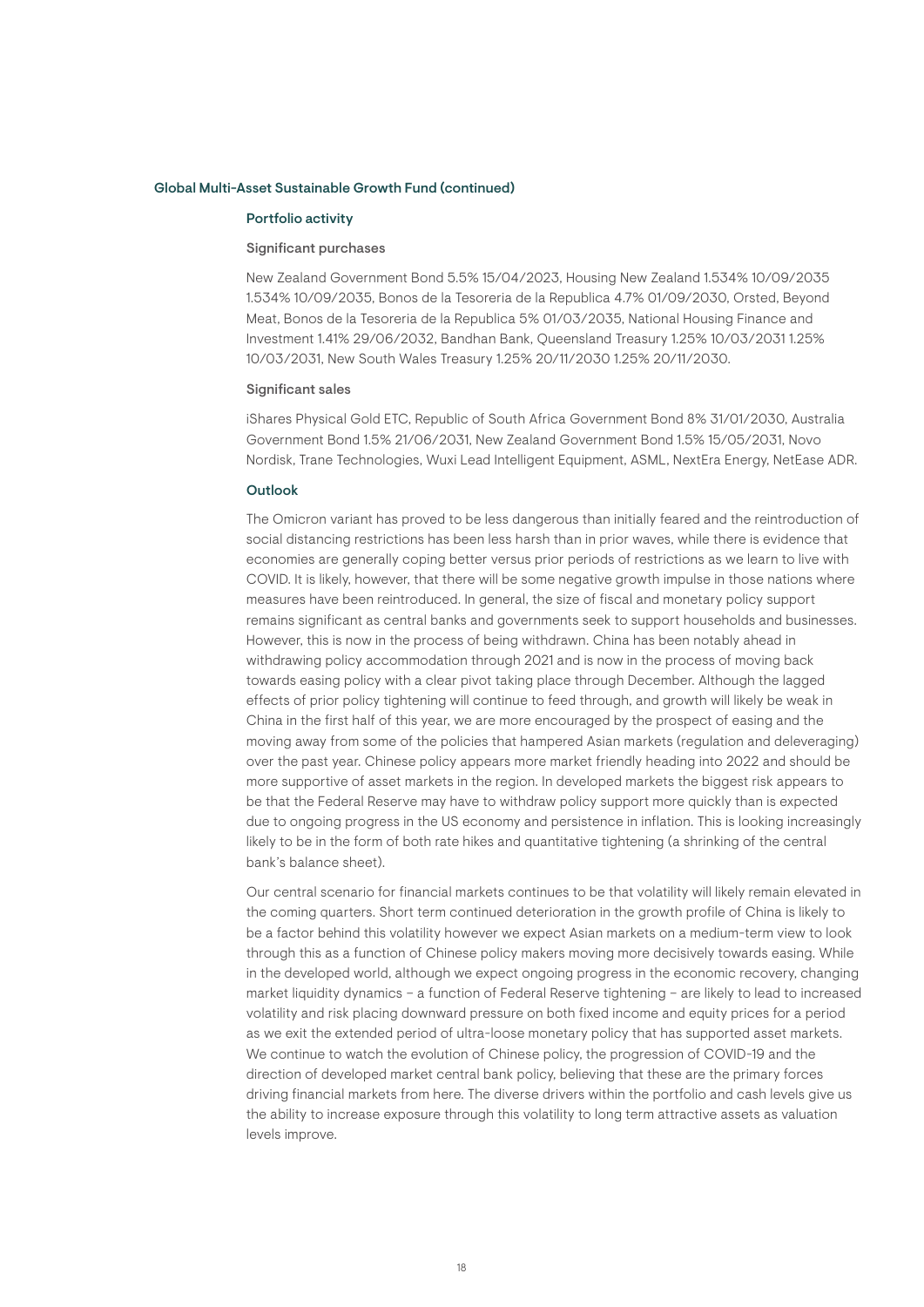The structural growth trend behind companies that are providing environmental and solution solutions as well as the market focus on companies which operate to a high standard from a sustainability perspective also underpins the future return prospects for companies and countries within the portfolio. New data released in O4 2021 highlighted the massive investment still required to reduce greenhouse gas emissions in line with the Paris Agreement targets. According to Climate Policy Initiative, an independent think-tank, annual climate finance must increase 4.5x by 2030 to achieve the world's carbon-cutting goals. We hold a material allocation to decarbonisation impact equity holdings (c.20% of the portfolio) which are well positioned to enable and benefit from the transition to a low carbon economy. Moreover, we continue to focus on selecting the government and green/sustainable bonds of countries that are seeking to address sustainability challenges – c.24% of the portfolio is currently allocated to green and sustainable bonds across developed markets and emerging markets. Last quarter, we released our 2021 Impact Report for the portfolio which goes into detail on each of the portfolio's impact holdings, the overall sustainability characteristics of the portfolio as well as our engagement and voting activity.

<sup>\*</sup>Source: Morningstar, total return, income reinvested, no initial charge, accumulation (acc) share class, net of fees in GBP. \*\* For this Fund, there is no applicable benchmark against which to measure performance. The peer group sector average is defined as Investment Association Mixed Investment 40-85% Shares.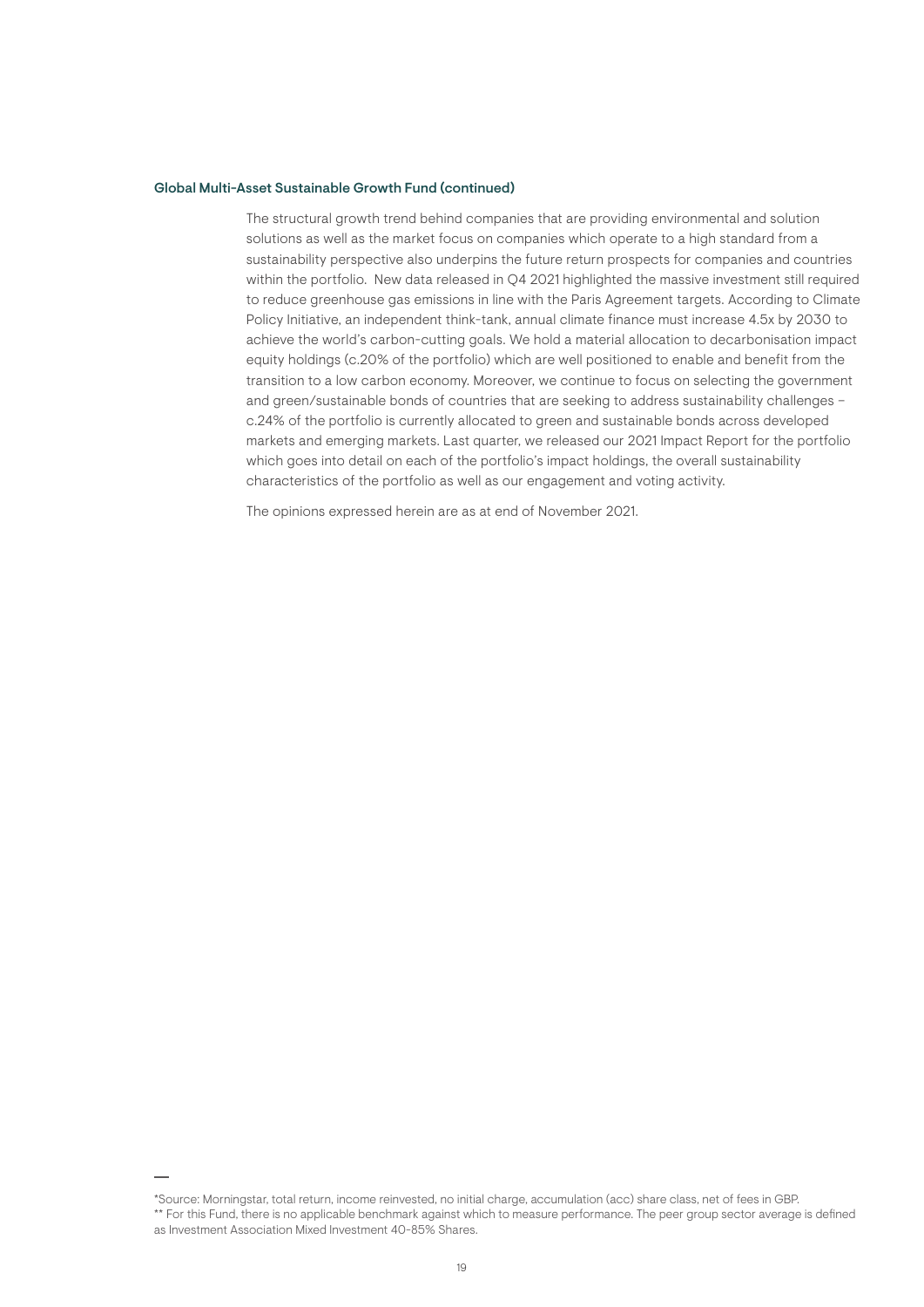## Risk and reward profile\*

| Lower risk                | Higher risk                |
|---------------------------|----------------------------|
| Potentially lower rewards | Potentially higher rewards |
|                           |                            |
|                           |                            |

1 2 3 4 5 6 7

This indicator is based on historical data and may not be a reliable indication of the future risk profile of the Fund. The risk and reward category shown is not guaranteed to remain unchanged and may shift over time. The lowest category does not mean 'risk free'.

The value of your investment and any income from it can fall as well as rise and you are not certain of making profits; losses may be made.

The Fund appears towards the middle of the Risk and Reward Indicator scale. This is because the mix of assets the Fund invests in, tends to produce returns which fluctuate more than those of cash funds but less than those of funds which solely invest in the shares of companies.

#### The following risks may not be fully captured by the Risk and Reward Indicator:

Currency exchange: Changes in the relative values of different currencies may adversely affect the value of investments and any related income.

Default: There is a risk that the issuers of fixed income investments (e.g. bonds) may not be able to meet interest payments nor repay the money they have borrowed. The worse the credit quality of the issuer, the greater the risk of default and therefore investment loss.

Derivatives: The use of derivatives may increase overall risk by magnifying the effect of both gains and losses leading to large changes in value and potentially large financial loss. A counterparty to a derivative transaction may fail to meet its obligations which may also lead to a financial loss.

Emerging market: These markets carry a higher risk of financial loss than more developed markets as they may have less developed legal, political, economic or other systems.

Equity investment: The value of equities (e.g. shares) and equity-related investments may vary according to company profits and future prospects as well as more general market factors. In the event of a company default (e.g. insolvency), the owners of their equity rank last in terms of any financial payment from that company.

Government securities exposure: The Fund may invest more than 35% of its assets in securities issued or guaranteed by a permitted sovereign entity, as defined in the definitions section of the Fund's prospectus.

Interest rate: The value of fixed income investments (e.g. bonds) tends to decrease when interest rates rise.

Sustainable Strategies: Sustainable, impact or other sustainability-focused portfolios consider specific factors related to their strategies in assessing and selecting investments. As a result, they will exclude certain industries and companies that do not meet their criteria. This may result in their portfolios being substantially different from broader benchmarks or investment universes, which could in turn result in relative investment performance deviating significantly from the performance of the broader market.

<sup>\*</sup>The Risk and Reward profile is taken from the Key Investor Information Document. Please note that, the Risk and Reward profile section is based on Sterling 'I' Class Accumulation shares.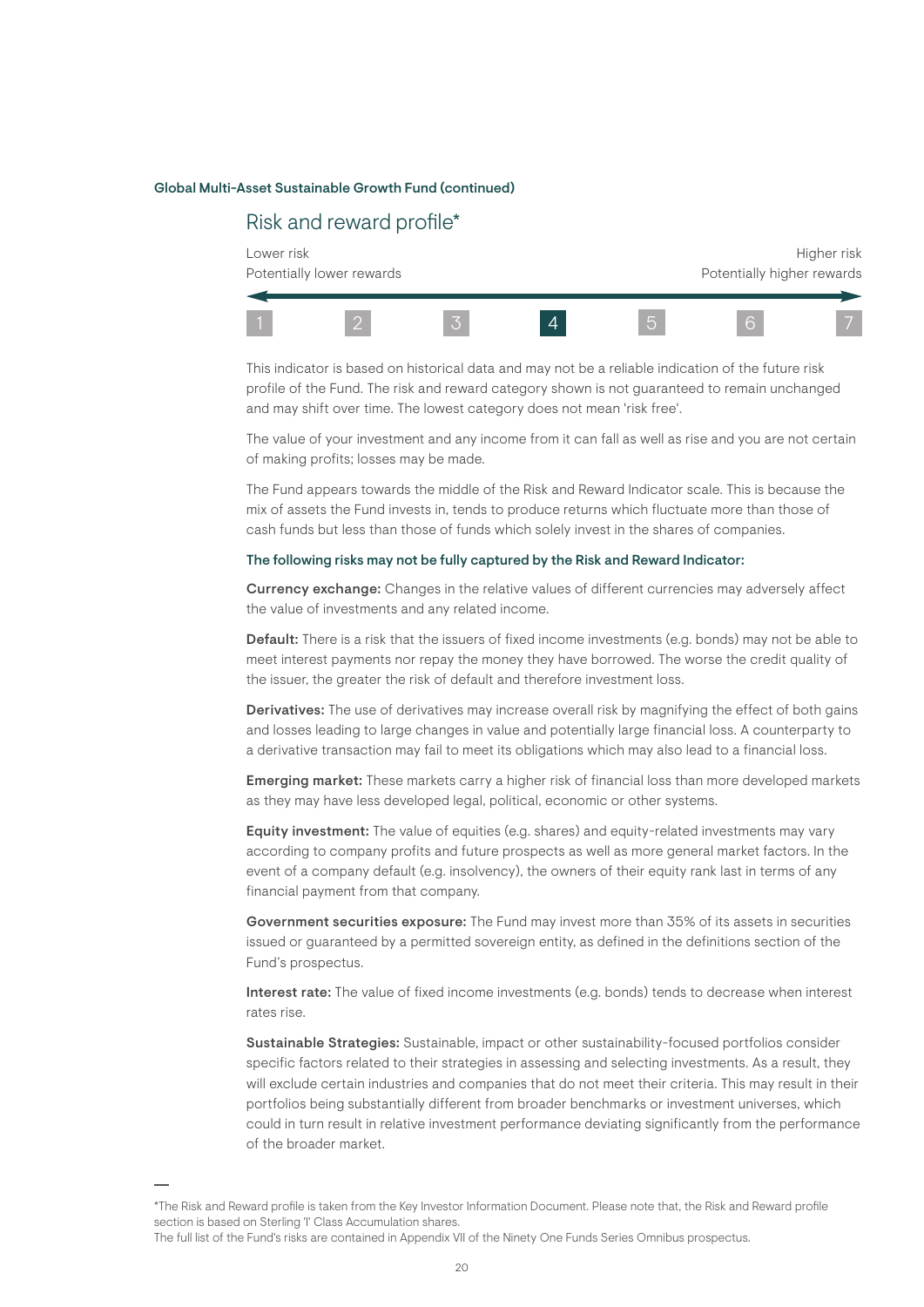# Global Quality Equity Income Fund

#### Summary of the Fund's investment objective and policy

The Fund aims to provide income and capital growth (to grow the value of your investment) over at least 5 years.

The Fund invests primarily (at least two-thirds) in the shares of companies around the world.

The Fund focuses on investing in companies believed to be of high quality, which typically provide reliable dividend growth.

Investment opportunities are identified using in-depth analysis and research on individual companies.

The Fund may, at times, invest in a relatively small number of companies. These companies may be of any size and in any industry sector.

The Fund may also invest in other transferable securities, money market instruments, cash or near cash, deposits, up to 10% in units or shares in other funds (which may be managed by a Ninety One group company, or a third party) and derivatives. Derivatives may be used for managing the Fund in a way that is designed to reduce risk or cost, generating income or growth with a low level of risk and, occasionally, investment purposes).

The Fund is actively managed. This means the Investment Manager is free to select investments with the aim of achieving the Fund's objectives. The MSCI AC World Net Return Index is used for performance comparison. The Fund does not seek to replicate the index.

The Investment Association Global Sector (a peer group of broadly similar funds) average is an additional measure by which you can compare the Fund's performance.

## Performance record

|                                                       | $6$ months $(\%)$ |
|-------------------------------------------------------|-------------------|
| Global Quality Equity Income Fund 'I' income-2 shares | $10.77*$          |
| Performance comparison index                          | $10.49**$         |
| Peer group sector average                             | $8.90**$          |
|                                                       |                   |

Past performance is not a reliable indicator of future results, losses may be made.

#### Total deemed income distributions per 'I' income-2 share

| 6 months to 30 November 2021 | 0.98 |
|------------------------------|------|
| 6 months to 30 November 2020 | 1.15 |

The amount of income payable may rise or fall.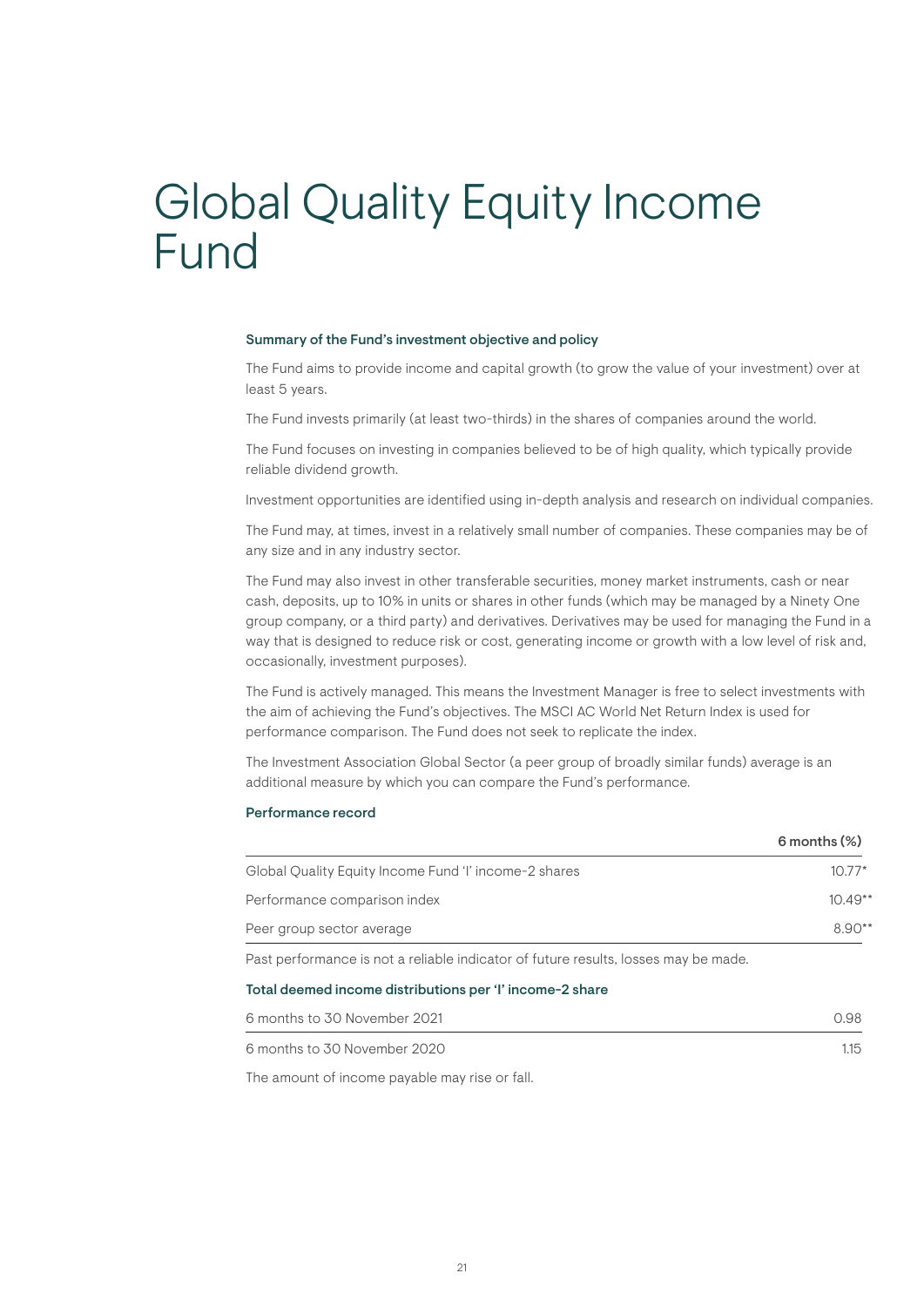#### Global Quality Equity Income Fund (continued)

### Performance review

The Fund produced a positive return over the period and outperformed both its benchmark and the peer group sector average.

### Factors helping performance

Stock picking in industrials and sector positioning in financials were the major contributors at the sector level. In terms of individual stocks, Microsoft had a strong run, underpinned by results that showed its cloud-based software continued to drive robust sales and profit growth, which topped analysts' estimates for an 11th straight quarter. Business consultant Accenture advanced against a backdrop of growing momentum. Consulting and outsourcing backlogs have remained strong, highlighting Accenture's long-term cashflow visibility.

Industrial automation company Rockwell Automation outperformed after its 2022 earnings forecast topped estimates, eclipsing worries over supply chain bottlenecks. Medical technology company Siemens Healthineers had an encouraging period. In July, the company delivered earnings that beat expectations, and lifted its outlook due to the strength of its underlying business and sales of COVID tests. Noteworthy geographical growth rates included the US and China, which both delivered record revenue quarters. Apparel maker Nike had a positive six months, offsetting concerns around production and shipping delays relating to widespread supply chain issues. Underlying operational performance has remained strong.

#### Factors hindering performance

At the sector level, stock picking in consumer staples and IT were the biggest detractors. Smokeless tobacco producer Swedish Match has underperformed the wider portfolio, with its Q3 results showing that US Zyn sales missed market expectations. Encouragingly, we would note that Swedish Match managed to hold market share at around 64% of the nicotine pouch category, and we continue to see encouraging growth prospects in this space. We continue to hold.

Payments provider Visa has detracted, despite solid operational performance. Some commentators have been disappointed by a slower-than-expected recovery in the company's cross-border payments business and headlines resurfacing around the ongoing US Department of Justice investigation into potential anti-competitive practices in the debit-card market. Regarding the DoJ, Visa has handled interchange and debit-routing pressures well in the past and we expect the same in this instance. We continue to hold. Elevator maker Kone has been caught up in the Chinese volatility – specifically owing to concerns surrounding the downturn in the country's property market, and by extension Chinese elevator demand. While we would anticipate lower installation numbers in 2022 given the Chinese elevator market has been stronger than expected this year, we note a third of Kone's Chinese revenues come from more resilient non-residential and infrastructure projects and the majority come from servicing existing elevators. We remain invested.

Samsung Electronics has been impacted by growing concerns about global chip sector outlook, though we note that results have been solid. Tobacco producer Philip Morris International has also been a relative laggard, on limited specific news. Earnings demonstrate robust top line growth, improving margins and financial deleverage continuing. We were also encouraged to note the company has updated its targets to decarbonize its direct operations by 2025 and to achieve netzero emissions across its entire value chain by 2040. We still hold both.

#### Portfolio activity

#### Significant purchases

NetEase ADR, Crown Castle International REIT, Johnson & Johnson, Accenture, Becton Dickinson, GlaxoSmithKline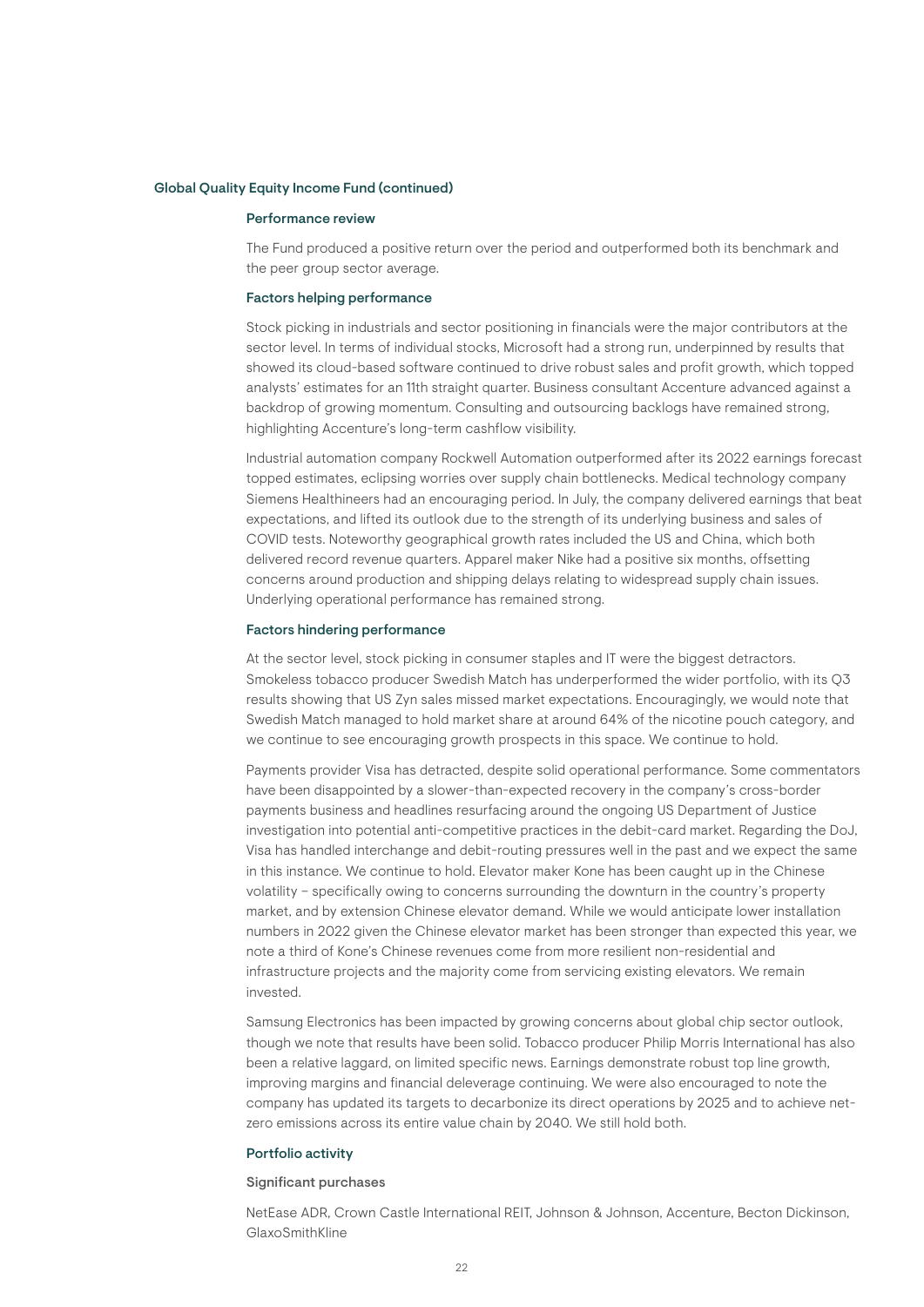#### Global Quality Equity Income Fund (continued)

Significant sales

Sage, Procter & Gamble, Charles Schwab.

## **Outlook**

There has been a notable change in narrative within markets in recent months. The Fed's acknowledgement that discussions have begun about when to reduce policy support has been interpreted by the market as a clear sign that the central bank is concerned – at least to some degree – about the persistence of the high inflation data prints we have seen over the summer. More recently the coverage of energy crises, from rolling blackouts in China as well as fuel shortages in the UK and beyond, have compounded with a slowdown in growth expectations. These risks have resulted in some market commentators highlighting the risk of a period of stagflation. From a macro/market perspective, we saw US 10-year yields spike in the second half of September up beyond 1.5%, however in our view, the path of monetary policy and interest rates is still uncertain.

For all the positive headlines and broad re-opening, the speed of economic recovery has begun to slow and faces several potential headwinds that could prompt expectations to change once again. New strains of the virus have emerged in recent months, and the breadth of vaccination rollout remains extremely uneven; While many developing nations are yet to fully vaccinate their populations, the majority of Western countries are already rolling out "booster" jabs to contend with the winter months, with little clarity around whether restrictive measures on movement may need to return in the face of rising cases. At a time when many equity markets remain close to their all-time highs, including in the US and Europe, such potential headwinds leave investors open to bouts of significant volatility when markets contend with negative news flow.

Looking beyond short-term sentiment, we do not believe the current environment has significantly changed the fundamentals of the companies we own, which generally continue to compound cashflows at attractive rates. We remain comfortable that the Quality attributes we seek (enduring competitive advantages, dominant market positions, strong balance sheets, lower cyclicality, low capital intensity, sustainable cash generation and disciplined capital allocation) are all suited to both current conditions and for uncertain times ahead. The companies we own have invested substantially to reinforce their business models, with significant exposure to key long-term trends such as data usage and digitalisation, ageing populations and health care, and nutrition and wellness. The portfolio is also positioned to contend with the growing threat of climate change, with a carbon footprint that is less than 10% of that emitted by the wider market.

<sup>\*</sup>Source: Morningstar, total return, income reinvested, no initial charge, income (inc-2) share class, net of fees in GBP. \*\*Benchmark (MSCI\*\*\* ACWI NR Index) and peer group sector average (Investment Association Global sector) shown for performance comparison purposes only.

<sup>\*\*\*</sup>Source: MSCI. The MSCI data is comprised of a custom index calculated by MSCI for, and as requested by, Ninety One Asset Management Limited. The MSCI data is for internal use only and may not be redistributed or used in connection with creating or offering any securities, financial products or indices. Neither MSCI nor any other third party involved in or related to compiling, computing or creating the MSCI data (the "MSCI Parties') makes any express or implied warranties or representations with respect to such data (or the results to be obtained by the use thereof), and the MSCI Parties hereby expressly disclaim all warranties of originality, accuracy, completeness, merchantability or fitness for a particular purpose with respect to such data. Without limiting any of the foregoing, in no event shall any of the MSCI Parties have any liability for any direct, indirect, special, punitive, consequential or any other damages (including lost profits) even if notified of the possibility of such damages.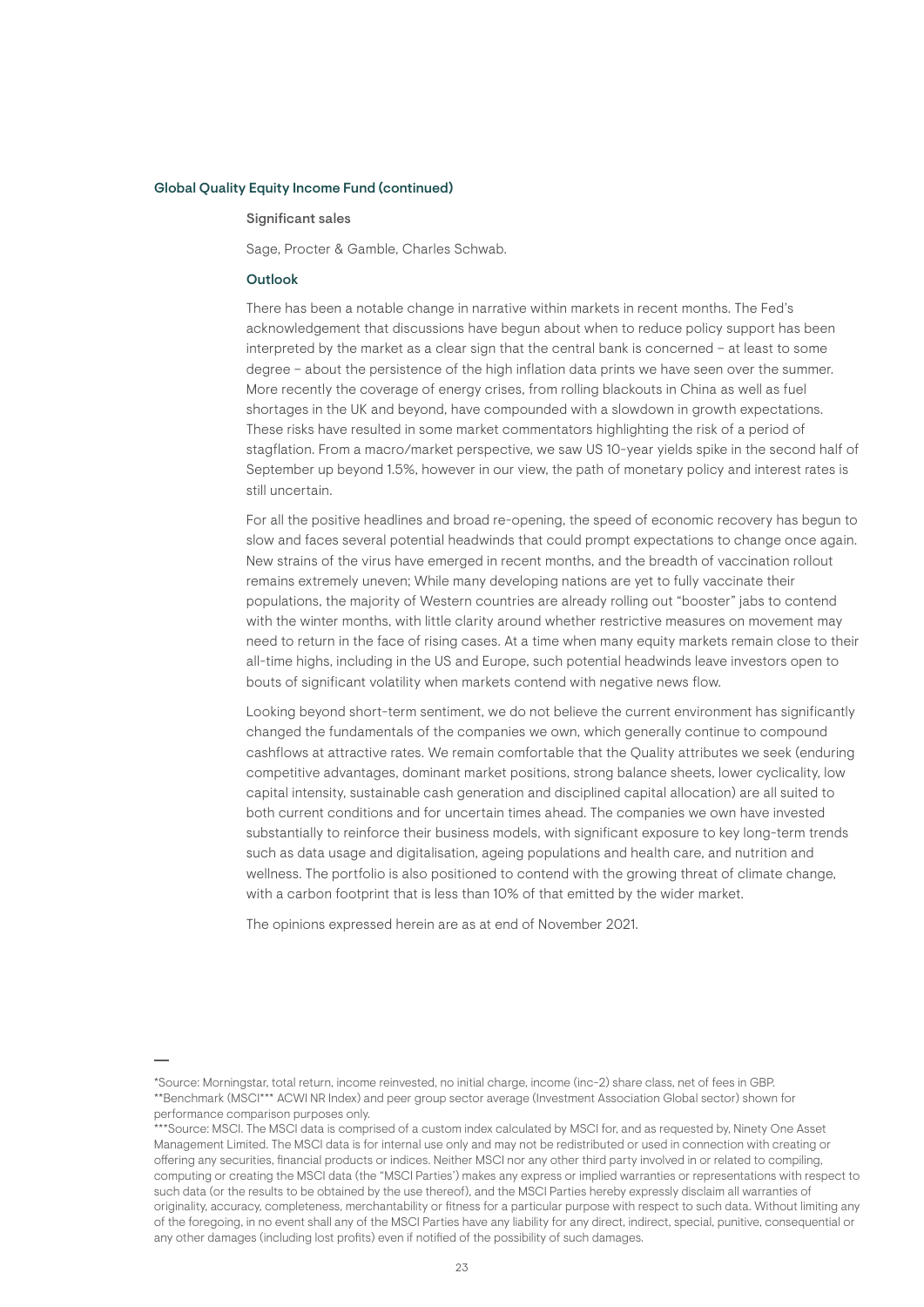#### Global Quality Equity Income Fund (continued)

## Risk and reward profile\*

| Lower risk                | Higher risk                |
|---------------------------|----------------------------|
| Potentially lower rewards | Potentially higher rewards |
|                           |                            |
|                           |                            |

1 2 3 4 5 6 7

This indicator is based on historical data and may not be a reliable indication of the future risk profile of the Fund. The risk and reward category shown is not guaranteed to remain unchanged and may shift over time. The lowest category does not mean 'risk free'.

The value of your investment and any income from it can fall as well as rise and you are not certain of making profits; losses may be made.

The Fund appears towards the middle of the Risk and Reward Indicator scale. This is because the Fund invests in the shares of companies, whose values tend to fluctuate widely.

#### The following risks may not be fully captured by the Risk and Reward Indicator:

Charges from capital: Expenses are charged to the capital account rather than to income, so capital will be reduced. This could constrain future capital and income growth. Income may be taxable.

Concentrated portfolio: The portfolio invests in a relatively small number of individual holdings. This may mean wider fluctuations in value than more broadly invested portfolios.

Currency exchange: Changes in the relative values of different currencies may adversely affect the value of investments and any related income.

Derivatives: The use of derivatives is not intended to increase the overall level of risk. However, the use of derivatives may still lead to large changes in value and includes the potential for large financial loss. A counterparty to a derivative transaction may fail to meet its obligations which may also lead to a financial loss.

Equity investment: The value of equities (e.g. shares) and equity-related investments may vary according to company profits and future prospects as well as more general market factors. In the event of a company default (e.g. insolvency), the owners of their equity rank last in terms of any financial payment from that company.

<sup>\*</sup>The Risk and Reward profile is taken from the Key Investor Information Document. Please note that, the Risk and Reward profile section is based on Sterling 'I' Class income-2 shares.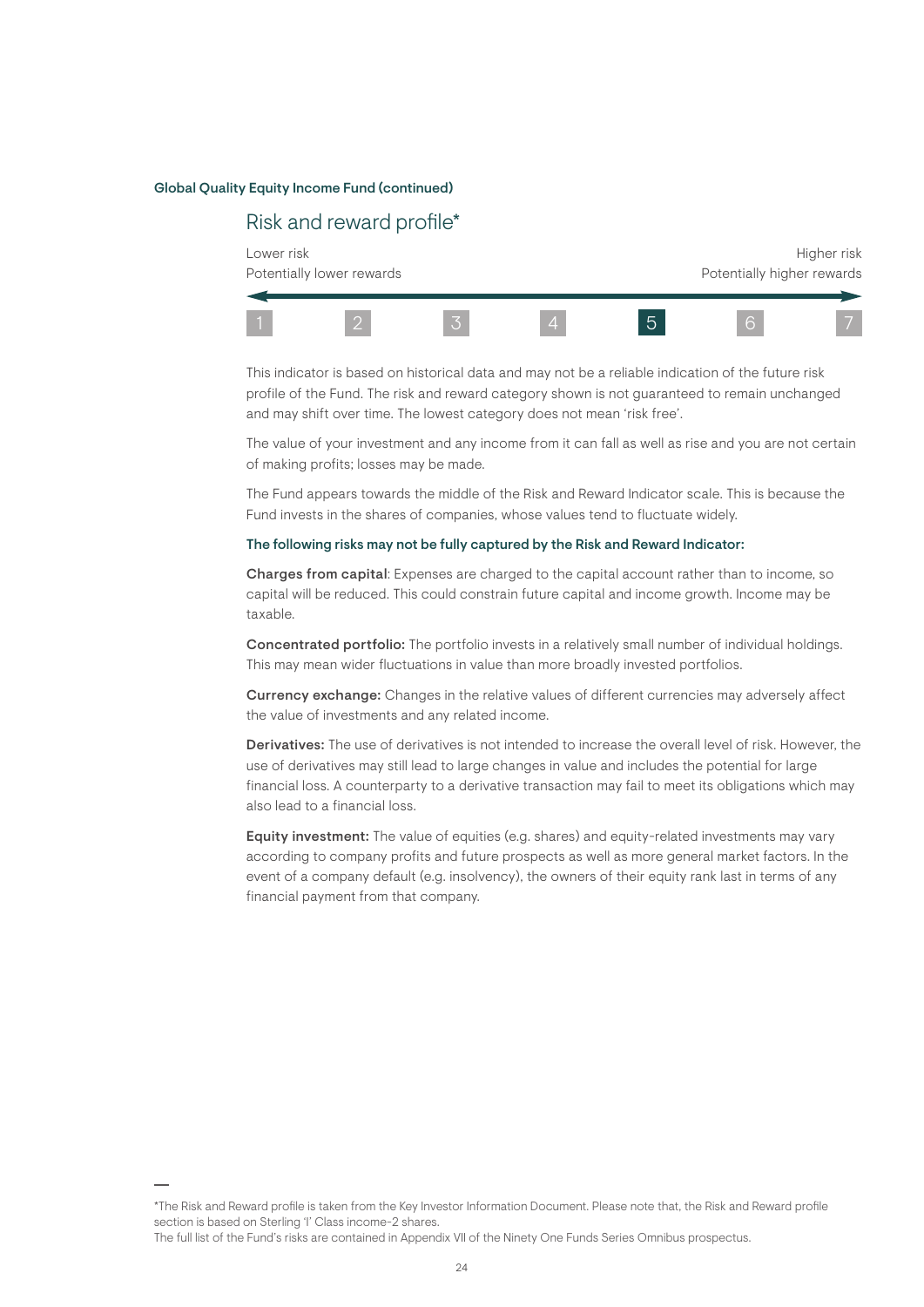# Global Special Situations Fund

#### Summary of the Fund's investment objective and policy

The Fund aims to provide capital growth (to grow the value of your investment) and income over at least 5 years.

The Fund invests primarily (at least two-thirds) in the shares of companies around the world.

The Fund focuses on investing in assets believed to be undervalued by the market. Investment opportunities are identified using in-depth research on individual companies.

The Fund may at times invest in a relatively small number of companies. These companies may be of any size or in any industry sector.

The Fund may also invest in other transferable securities, money market instruments, cash or near cash, deposits, up to 10% in units or shares in other funds (which may be managed by a Ninety One group company, or a third party) and derivatives. Derivatives may be used for managing the Fund in a way that is designed to reduce risk or cost, generating income and growth with a low level of risk and, occasionally, investment purposes.

The Fund is actively managed. This means the Investment Manager is free to select investments with the aim of achieving the Fund's objectives. The MSCI AC World Net Return Index is used for performance comparison and risk management. The Fund does not seek to replicate the index.

The Investment Association Global Sector (a peer group of broadly similar funds) average is an additional measure by which you can compare the Fund's performance.

#### Performance record

|                                                        | $6$ months $(\%)$ |
|--------------------------------------------------------|-------------------|
| Global Special Situations Fund 'I' accumulation shares | $-6.43*$          |
| Performance comparison index                           | $10.49**$         |
| Peer group sector average                              | $8.90**$          |
|                                                        |                   |

Past performance is not a reliable indicator of future results, losses may be made.

## Performance review

The Fund delivered a negative return over the period and underperformed its benchmark and the peer group sector average.

### Factors hindering performance

The Fund's underperformance partly reflected the fact that Value equities generally lagged global equities in the six months to the end of November 2021. Sectors such as travel & leisure, autoparts, banks and industrials – within which we have identified a significant number of value opportunities in the past year and more – were relatively weak on concern over a resurgence of the coronavirus, and over the potential for a lower-growth / higher-inflation economic environment.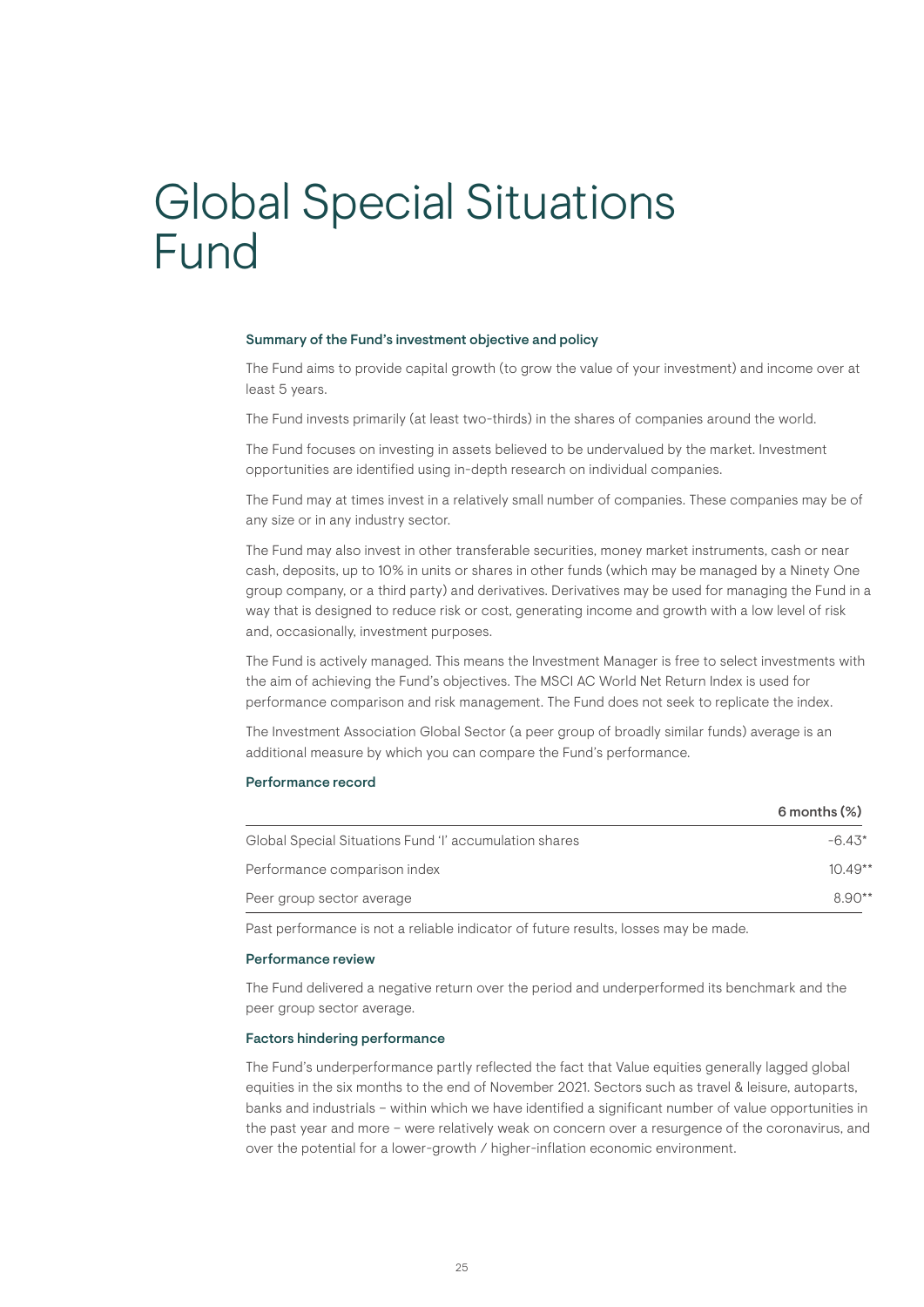#### Global Special Situations Fund (continued)

At the stock level, among the main detractors from relative returns were three companies linked to the auto sector, which has been hampered by global supply chain disruption. Shares in TI Fluid Systems (which makes automotive fluid storage, carrying and delivery systems), Continental (various autoparts, including tyres) and Vitesco (drivetrain and powertrain technologies) suffered as a result. We expect this headwind to fade in time and continue to hold. Other detractors included low-cost airline easyJet, which was impacted by the prospect of a return to travel restrictions to contain the Omicron variant. Finally, social-media platform Twitter weighed on relative returns; its shares lagged in the period partly on concern over the impact on ad revenue of tighter privacy/data-sharing rules imposed by Apple. However, we think Twitter's Q3 results were solid and there has been no news to significantly change our view on the company, which is that the share price doesn't take into account the possibility that Twitter may overdeliver on its targets, the longevity of its growth, or the new initiatives taking place at the company.

## Factors helping performance

The positive contributors to relative returns were diverse and included drug distributor McKesson, whose shares gained strongly after issuing Q3 results that beat expectations and raising its 2022 guidance. Online auto marketplace Cars.com also outperformed, its shares gaining partly on encouraging Q3 results and the announcement of an acquisition that will give it exposure to autofinance, as well as from being added to the S&P SmallCap 600 Index. Other contributors included Rolls-Royce, whose shares performed well for several reasons, including striking a deal to sell a Spanish subsidiary in a move that will strengthen its balance sheet, and winning a contract to upgrade the engines on US military aircraft. Finally, financial services companies Jackson Financial and Bank of America, contributed positively, the latter benefiting from rising yields and the prospect of higher interest rates, while Jackson re-rated from extraordinarily cheap levels following its spin-off from Prudential.

#### Portfolio activity

#### Significant purchases

Meta Platforms, Tencent, Vitesco Technologies, JET2, British American Tobacco, NOV, Big Lots, MBIA, Trip.com ADR, EXOR.

#### Significant sales

American Express, Bank of America, Northern Trust, Citigroup, Welbilt, AerCap, McKesson, Publicis, IWG, Twitter.

#### **Outlook**

While an uncertain economic backdrop remains, we are positive about the outlook for value investing and continue to look to find exciting and sustainable businesses which we believe to be good quality, with the potential for earnings recovery or a rerating, and which are trading at a significant discount to our estimate of intrinsic value. We continue to move between several different value-related themes, with the aim of obtaining diversity across our portfolio, and to exploit investment opportunities which arise in different parts of the market over time. We believe that Value stocks are currently appearing cheap in absolute terms, relative to their own history, and particularly relative to the growth / quality segments of the equity market.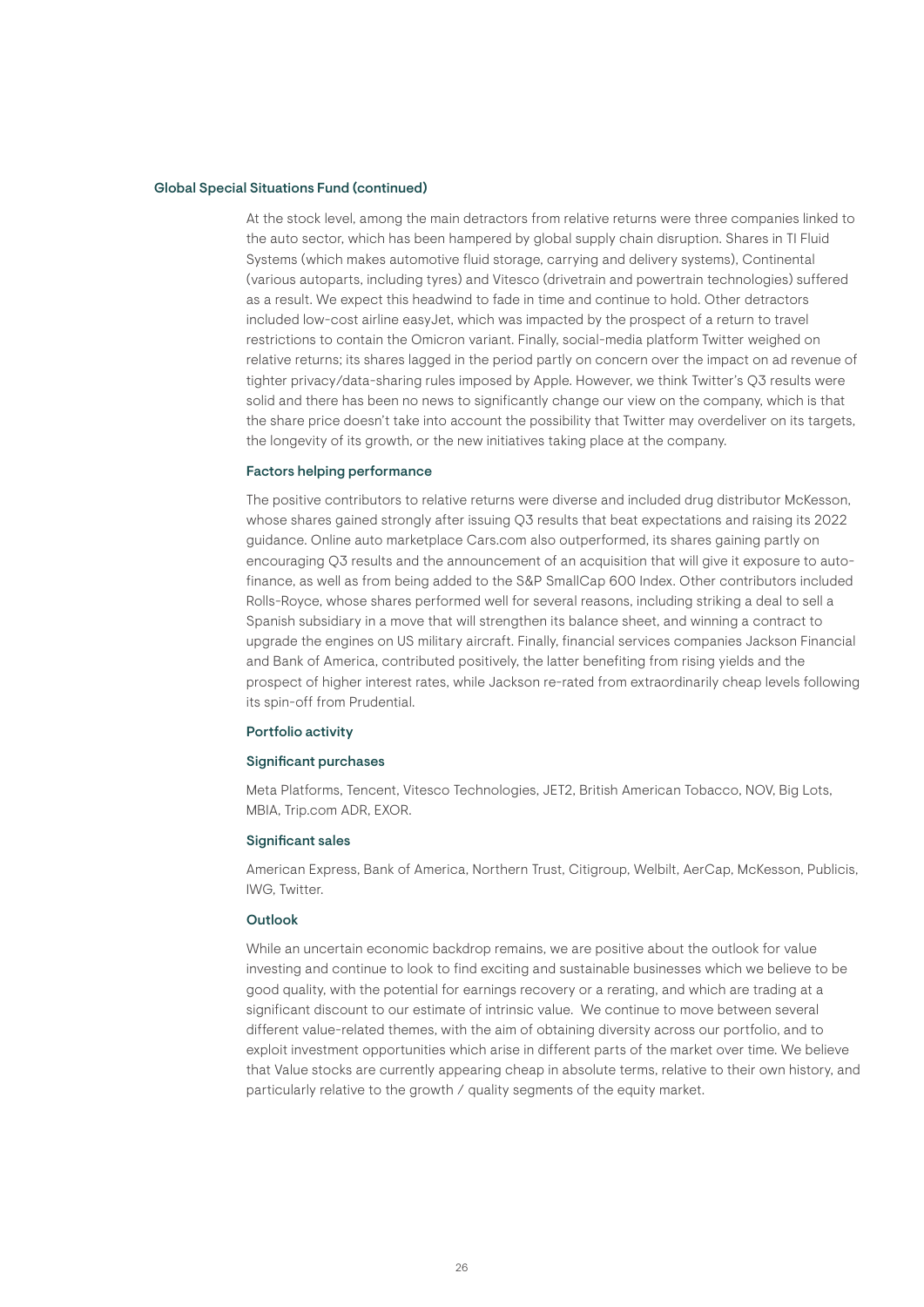## Global Special Situations Fund (continued)

We would note that our performance drivers are becoming increasingly diverse, with recent significant contributors including more traditionally defensive stocks and special situations, as well as more traditional Value sectors such as autoparts and financials. We expect this trend to continue as the world 'normalises' and learns to live with COVID. This wider dispersion of positive drivers also a function of the changes we've made to the portfolio over the past year, with a significant reduction in some of the industrial and other cyclical stocks that drove our strong performance at the start of 2021 (our 'cyclical leaders', as we categorise them), and a reallocation of capital into less correlated stocks, such as more defensive stocks and idiosyncratic opportunities.

<sup>\*</sup>Source: Morningstar, total return, income reinvested, no initial charge, accumulation (Acc) share class, net of fees in GBP. \*\*Benchmark (MSCI\*\*\* AC World NR Index) and peer group sector average (Investment Association Global sector) shown for performance comparison purposes only.

<sup>\*\*\*</sup>Source: MSCI. The MSCI data is comprised of a custom index calculated by MSCI for, and as requested by, Ninety One Asset Management Limited. The MSCI data is for internal use only and may not be redistributed or used in connection with creating or offering any securities, financial products or indices. Neither MSCI nor any other third party involved in or related to compiling, computing or creating the MSCI data (the "MSCI Parties') makes any express or implied warranties or representations with respect to such data (or the results to be obtained by the use thereof), and the MSCI Parties hereby expressly disclaim all warranties of originality, accuracy, completeness, merchantability or fitness for a particular purpose with respect to such data. Without limiting any of the foregoing, in no event shall any of the MSCI Parties have any liability for any direct, indirect, special, punitive, consequential or any other damages (including lost profits) even if notified of the possibility of such damages.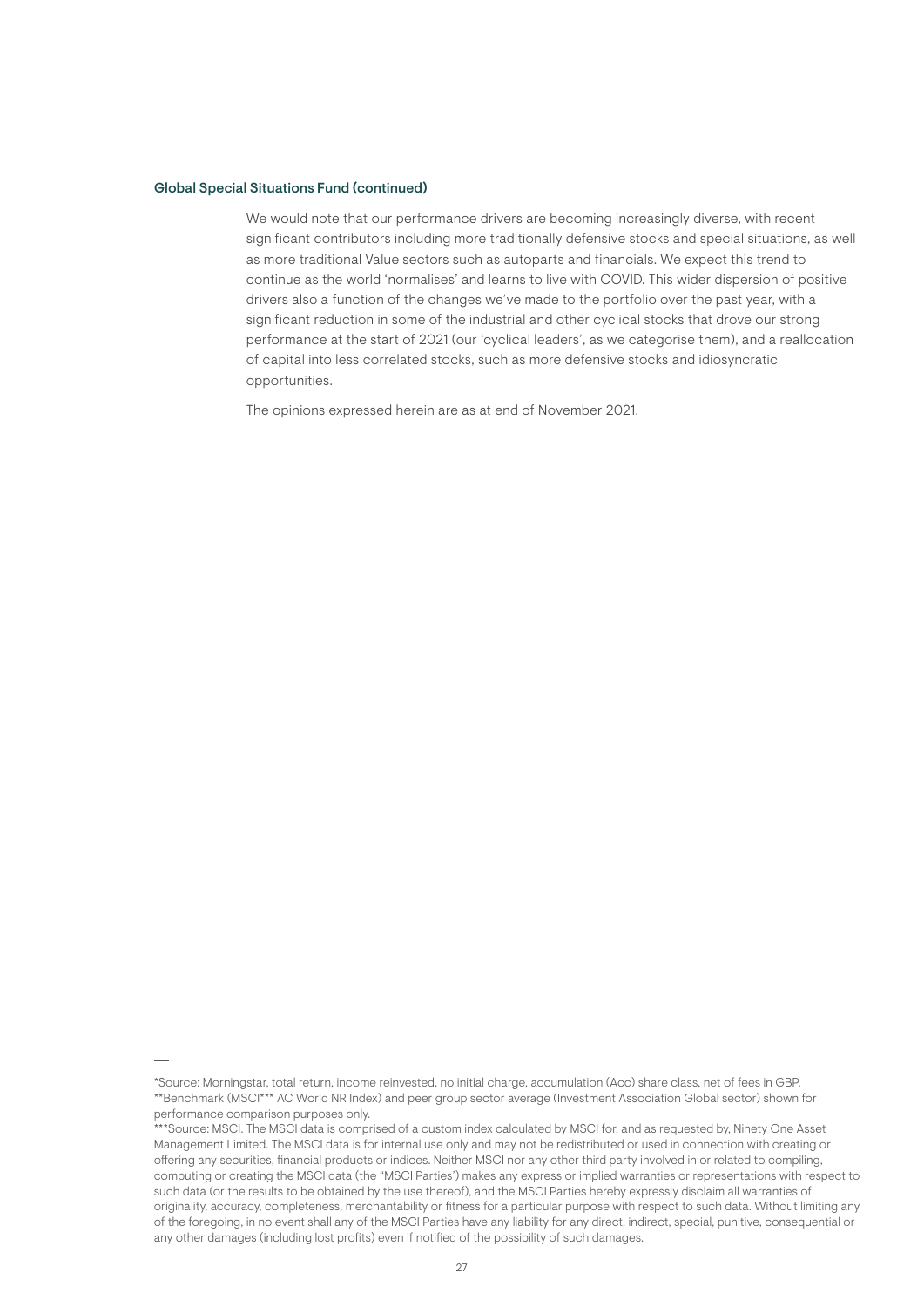## Global Special Situations Fund (continued)

## Risk and reward profile\*

Lower risk the controller of the controller of the controller of the controller of the controller of the controller of the controller of the controller of the controller of the controller of the controller of the controlle Potentially lower rewards extending the potentially higher rewards



This indicator is based on historical data and may not be a reliable indication of the future risk profile of the Fund. The risk and reward category shown is not guaranteed to remain unchanged and may shift over time. The lowest category does not mean 'risk free'.

The value of your investment and any income from it can fall as well as rise and you are not certain of making profits; losses may be made.

The Fund appears towards the higher end of the Risk and Reward Indicator scale. This is because the Fund invests in the shares of companies, whose values tend to fluctuate widely.

## The following risks may not be fully captured by the Risk and Reward Indicator:

Concentrated portfolio: The portfolio invests in a relatively small number of individual holdings. This may mean wider fluctuations in value than more broadly invested portfolios.

Currency exchange: Changes in the relative values of different currencies may adversely affect the value of investments and any related income.

Derivatives: The use of derivatives is not intended to increase the overall level of risk. However, the use of derivatives may still lead to large changes in value and includes the potential for large financial loss. A counterparty to a derivative transaction may fail to meet its obligations which may also lead to a financial loss.

Equity investment: The value of equities (e.g. shares) and equity-related investments may vary according to company profits and future prospects as well as more general market factors. In the event of a company default (e.g. insolvency), the owners of their equity rank last in terms of any financial payment from that company.

<sup>\*</sup>The Risk and Reward profile is taken from the Key Investor Information Document. Please note that, the Risk and Reward profile section is based on Sterling 'I' Class Accumulation shares.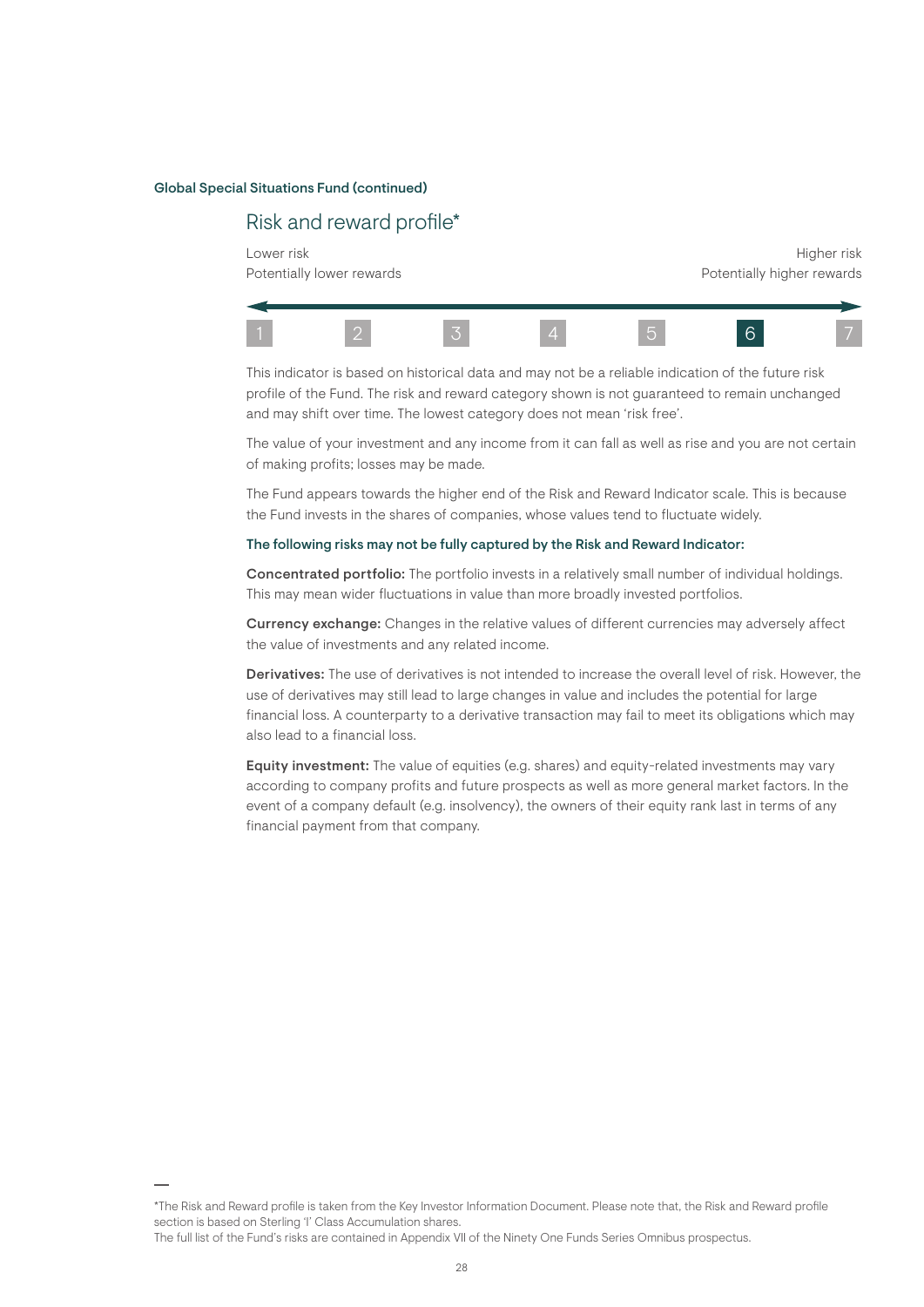# Multi-Asset Protector Fund

#### Summary of the Fund's investment objective and policy

The Fund aims to provide capital growth (to grow the value of your investment) over at least 5 years, while protecting the Fund's share price from dropping below 80% of its all-time high.

The Fund invests in a broad range of assets around the world. These assets may include the shares of companies, bonds (or similar debt-based assets), property, commodities, cash and alternative assets (such as infrastructure funds and private equity funds). Investments may be held directly in the asset itself (excluding commodities or property) or indirectly (e.g. using derivatives (financial contracts whose value is linked to the price of an underlying asset), exchange traded products and/or funds).

Investment in alternative assets will be restricted to UCITS funds (a type of retail investment fund) and transferable securities.

The Fund may invest up to 85% in the shares of companies. These companies may be of any size and in any industry sector.

Bonds (or similar debt-based assets) may be in any currency, have any credit rating or be unrated, and may be issued by any borrower e.g. governments or companies.

As the current share price moves closer towards the protected level, 80% of the highest ever share price, the level of cash or near cash, money market instruments, deposits and/or low risk interest bearing investments (e.g. bonds) may increase. Depending on market performance the Fund may at times be 100% invested in cash.

The Fund also intends to invest in a derivative contract which will provide further protection against the risk of a decline in the share price below 80% of the highest price ever achieved.

The costs of providing the protection are between 0.15-0.5% and are charged to the Fund. These costs are in addition to the ongoing charge set out in the charges section.

The Fund may also invest in other transferable securities, money market instruments, cash or near cash, deposits, up to 100% in units or shares in other funds (which may be managed by a Ninety One group company, or a third party) and derivatives. Derivatives may be used for investment purposes and/or managing the Fund in a way that is designed to reduce risk or cost and/or generate income or growth with a low level of risk.

The Fund is actively managed. This means the Investment Manager is free to select investments with the aim of achieving the Fund's objectives.

The Fund does not use a benchmark. However, performance of the Fund may be compared against a return of 5% per annum in GBP.

#### Performance record

| $6$ months $(\%)$ |
|-------------------|
| $-0.50*$          |
| $5.91**$          |
| $2.47**$          |
|                   |

Past performance is not a reliable indicator of future results, losses may be made.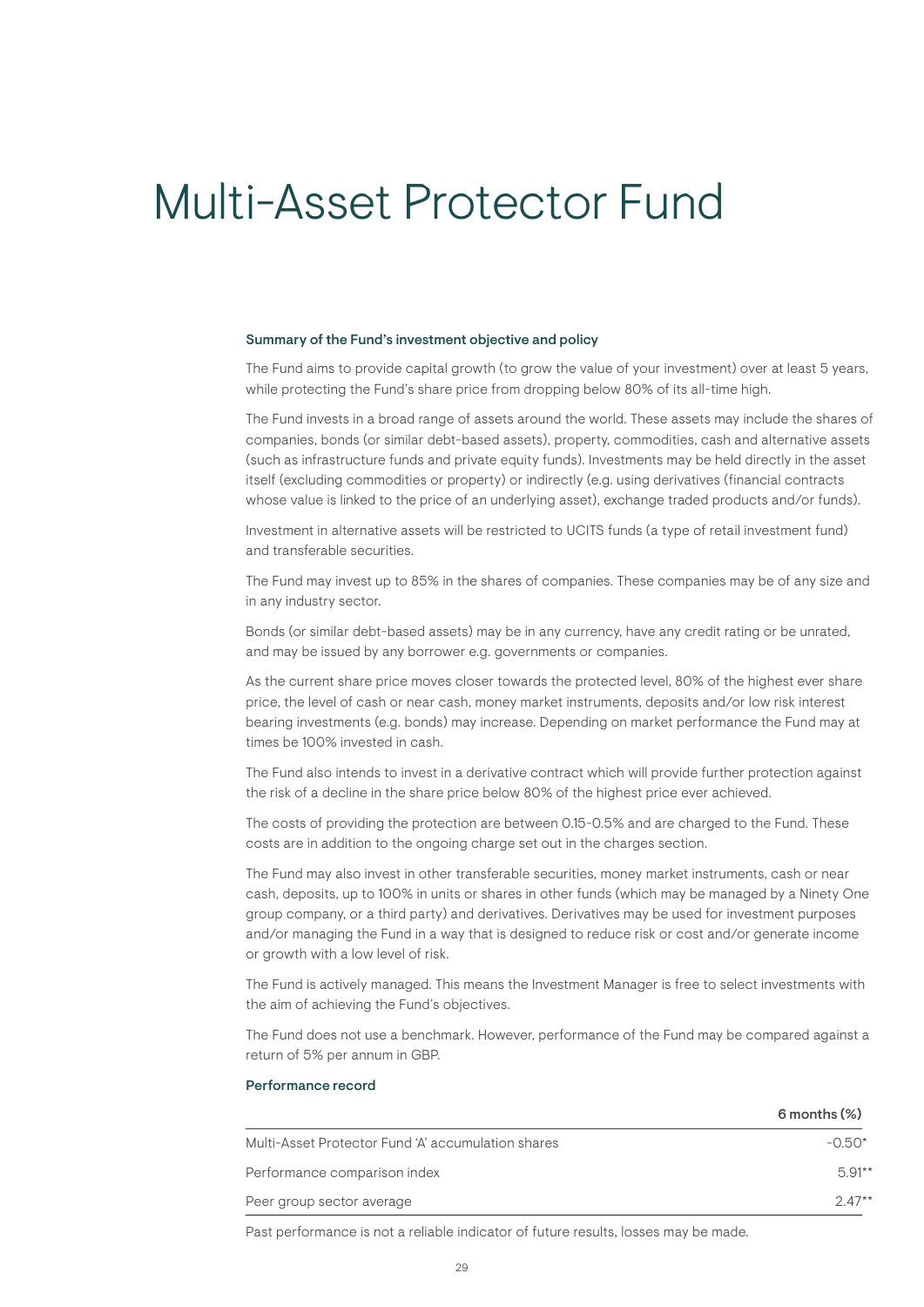## Multi-Asset Protector Fund (continued)

## Performance review

The Fund produced a negative return over the period and lagged its performance target.

#### Factors hindering performance

In equities, a number of Asian domestic growth equities detracted from returns over the period, with concerns surrounding the liquidity position of Chinese property developers and the regulation of tech companies weighing on sentiment. More defensive names in the consumer staples sector also lagged. The Fund's fixed income allocation detracted from returns, driven by positions in New Zealand and select emerging market government bonds.

Importantly, the Fund's cash allocation remains elevated in line with that required by the mandated de-risking mechanism, in order to continue to meet the capital protection objective.

### Factors helping performance

As our concerns over the Chinese deteriorating growth outlook and its possible feed through effects grew over the quarter, we began to de-risk the strategy. This was achieved through a reduction in the equity exposure predominantly focused on emerging market and cyclically exposed companies, and this de-risking strategy performed well.

In fixed income, we exited a position in Australian government bonds, which was added in April, post a strong rally resulting from the nation re-entering national lockdowns. We added some of the proceeds into New Zealand government bonds where valuations remain more attractive. We also reduced exposure to lower rated developed and emerging market credit after a narrowing in spreads.

#### Portfolio activity

## Significant purchases

United Kingdom Gilt 0.125% 31/01/2023, United Kingdom Gilt 0.5% 22/07/2022, United Kingdom Gilt 0.75% 22/07/2023, Peru Government Bond 6.15% 12/08/2032, Colombian TES 7.25% 18/10/2034, Thermo Fisher Scientific, Electronic Arts, Suofeiya Home Collection, Ninety One GSF Global Total Return Credit Fund, Bank Rakyat Indonesia.

#### Significant sales

Australia Government Bond 1.5% 21/06/2031, United Kingdom Gilt 8% 07/06/2021, iShares J.P. Morgan USD Emerging Markets Bond UCITS ETF, Alibaba, NetEase ADR, HDFC Bank ADR, Landstar System, Carabao, Shionogi, Wuliangye Yibin.

## **Outlook**

Another COVID wave and the emergence of the Omicron variant has resulted in several nations, particularly within Europe, reintroducing social distancing restrictions. So far, these restrictions are generally less harsh than we have seen in the past and there is evidence that economies are generally coping better versus prior periods of restrictions as we learn to live with COVID. It is likely, however, that there will be some negative growth impulse in those nations where measures are being reintroduced. In general, the size of fiscal and monetary policy support remains significant as central banks and governments seek to support households and businesses. However, this is now in the process of being withdrawn and we have passed the point of maximum liquidity as central banks begin to either taper quantitative easing programmes or lift interest rates. One area where policy withdrawal is more advanced is in China, where the credit cycle, a primary policy lever, turned sharply lower through this year as authorities sought to address imbalances in local government debt and the housing market. This has weighed heavily on Chinese and emerging market assets through this year. As we look forward over the next six months, it appears likely that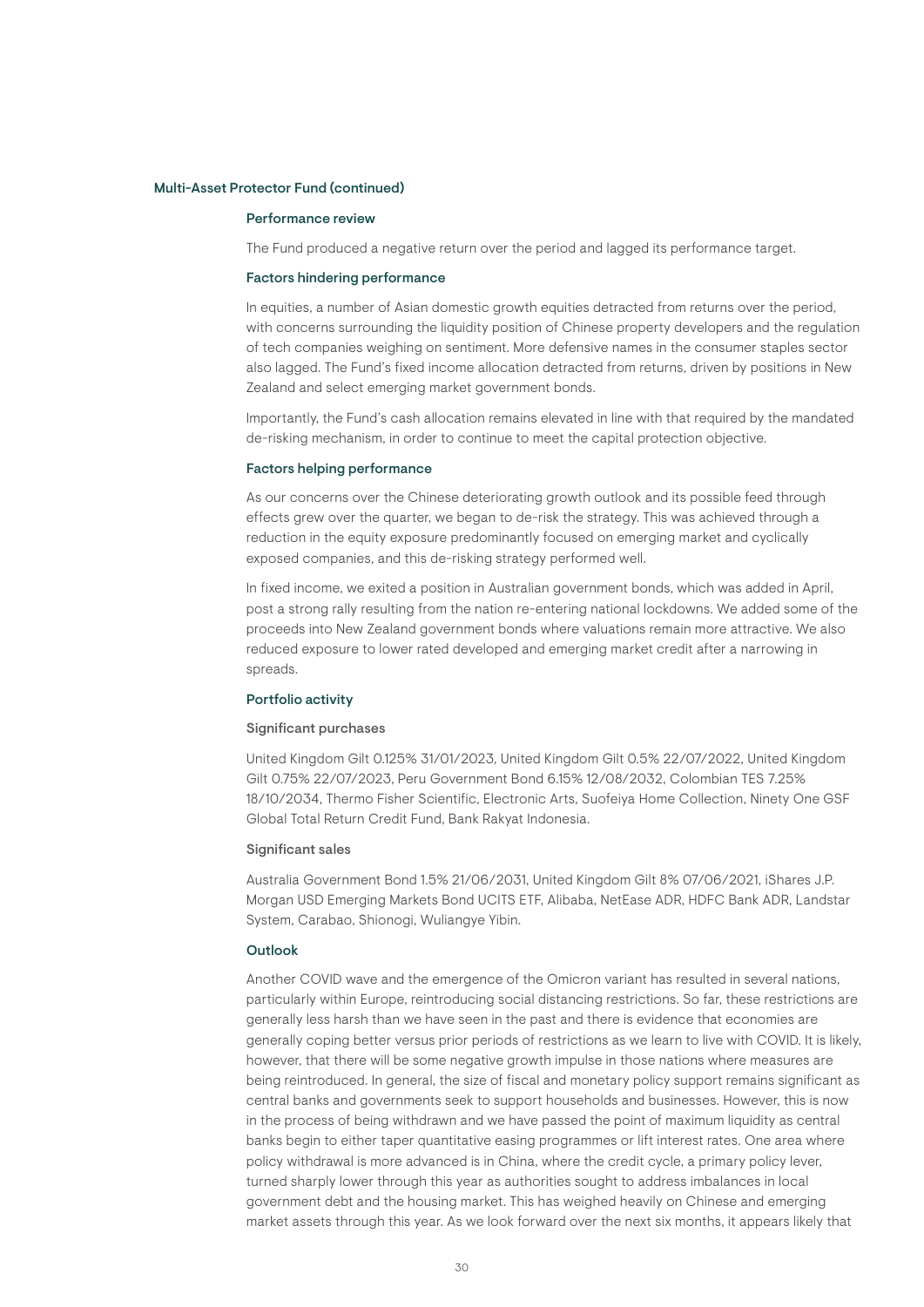## Multi-Asset Protector Fund (continued)

the Chinese economy is set to disappoint versus investor expectations, but the good news is that Chinese policy makers are beginning to shift policy toward easing and this may prove more constructive for Asian risk assets over the course of 2022, possibly after a bumpy start to the year. In developed markets the biggest risk, in addition to the new Covid variant, appears to be that the Federal Reserve may have to withdraw policy support more quickly than is expected due to ongoing progress in the US economy and persistence in inflation.

Our central scenario for financial markets continues to be that volatility will likely remain elevated in the coming quarters, although the drivers of this volatility are likely to shift. As we look six months out, into 2022, we believe investors should continue to focus on the prospect of slowing growth in China, as a function of the current down-cycle in Chinese credit creation, at a time when the Federal Reserve are also likely removing policy accommodation more quickly than is currently expected. This confluence of forces has scope to place upward pressure on the US dollar and add volatility across asset markets, given extended valuations. We have begun to take advantage of possible select opportunities perceived across Asian equity markets, where valuations already reflect the prospect of Chinese economic weakness, but we broadly maintain a cautious stance at present which will allow us to deploy capital during any bouts of volatility. We continue to watch the evolution of Chinese policy, the emergence of the Omicron variant and the direction of developed market central bank policy, believing that these are the likely primary forces driving financial markets from here. We will seek to take advantage of opportunities as they are presented.

<sup>\*</sup>Source: Morningstar, total return, income reinvested, no initial charge, accumulation (acc) share class, net of fees in GBP. \*\*For this Fund, there is no applicable benchmark or peer group sector against which to measure performance. The Fund's performance target is to exceed 5% p.a. gross of fees over rolling three-year periods. Performance targets are subject to change and may not be achieved, losses may be made.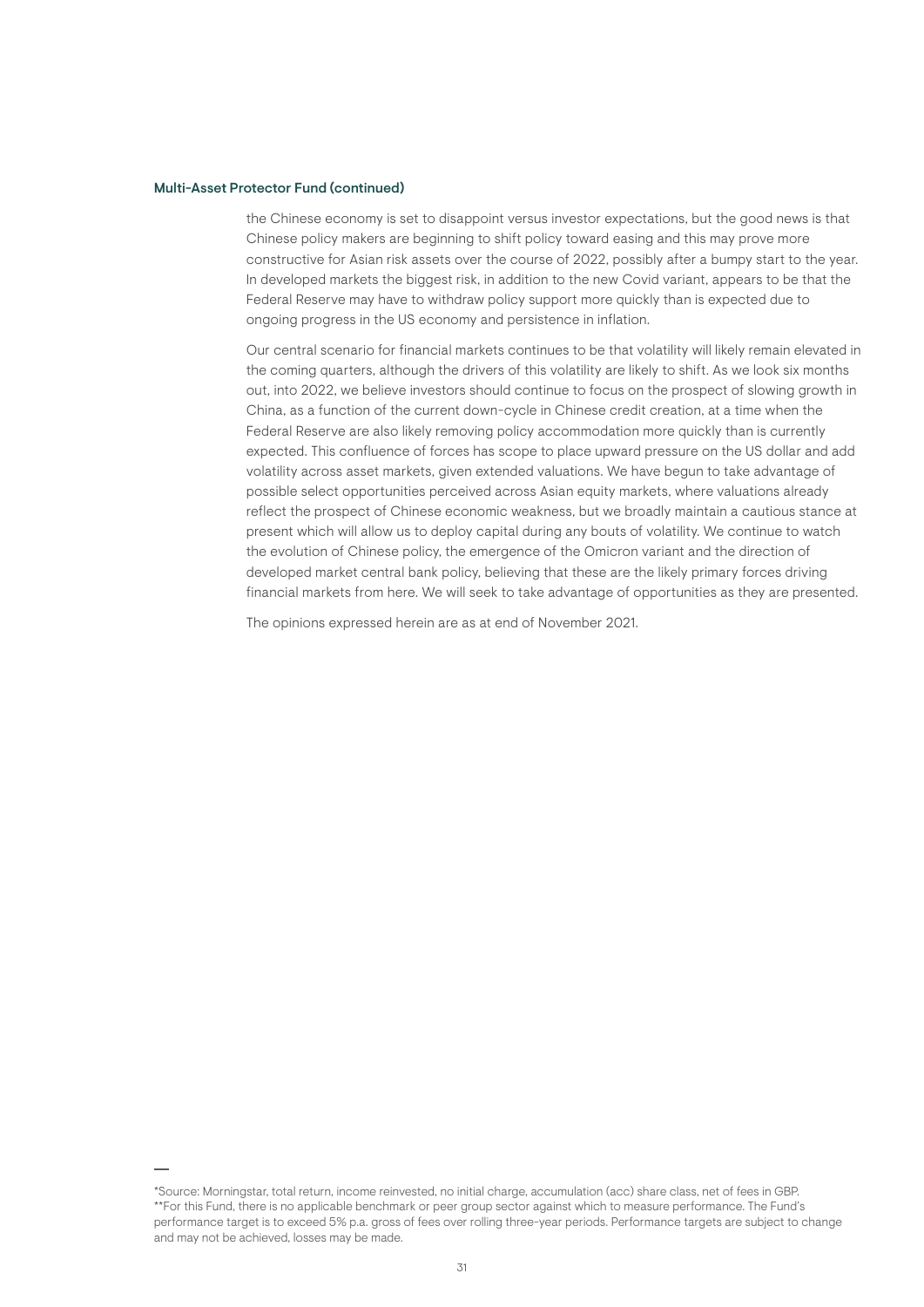## Multi-Asset Protector Fund (continued)

## Risk and reward profile\*

Lower risk the controller of the controller of the controller of the controller of the controller of the controller of the controller of the controller of the controller of the controller of the controller of the controlle Potentially lower rewards **Potentially lower rewards** Potentially higher rewards



This indicator is based on historical data and may not be a reliable indication of the future risk profile of the Fund. The risk and reward category shown is not guaranteed to remain unchanged and may shift over time. The lowest category does not mean 'risk free'.

The value of your investment and any income from it can fall as well as rise and you are not certain of making profits; losses may be made.

The Fund appears towards the middle of the Risk and Reward Indicator scale. This is because the mix of assets the Fund invests in, tends to produce returns which fluctuate more than those of cash funds but less than those of funds which solely invest in the shares of companies.

#### The following risks may not be fully captured by the Risk and Reward Indicator:

Currency exchange: Changes in the relative values of different currencies may adversely affect the value of investments and any related income.

Derivatives: The use of derivatives is not intended to increase the overall level of risk. However, the use of derivatives may still lead to large changes in value and includes the potential for large financial loss. A counterparty to a derivative transaction may fail to meet its obligations which may also lead to a financial loss.

Equity investment: The value of equities (e.g. shares) and equity-related investments may vary according to company profits and future prospects as well as more general market factors. In the event of a company default (e.g. insolvency), the owners of their equity rank last in terms of any financial payment from that company.

Fund closure: Where the Fund is unable to find a suitable counterparty to enable at least 80% of the value of the Fund to be protected or where only allocation to cash is feasible, the Fund may have to be closed with the proceeds returned to investors.

Government securities exposure: The Fund may invest more than 35% of its assets in securities issued or guaranteed by a permitted sovereign entity, as defined in the definitions section of the Fund's prospectus. Currently, it is expected that the Fund will exceed this limit in securities issued by the UK government.

Interest rate: The value of fixed income investments (e.g. bonds) tends to decrease when interest rates rise.

Large cash holding: There is a risk that the Fund may hold large proportions of cash for considerable periods of time. This may lead to the Fund underperforming those markets where it is usually expected to invest.

Protected value: Whilst the Fund will endeavour to protect at least 80% of its value at all times this is not guaranteed.

<sup>\*</sup>The Risk and Reward profile is taken from the Key Investor Information Document. Please note that, the Risk and Reward profile section is based on Sterling 'A' Class Accumulation shares.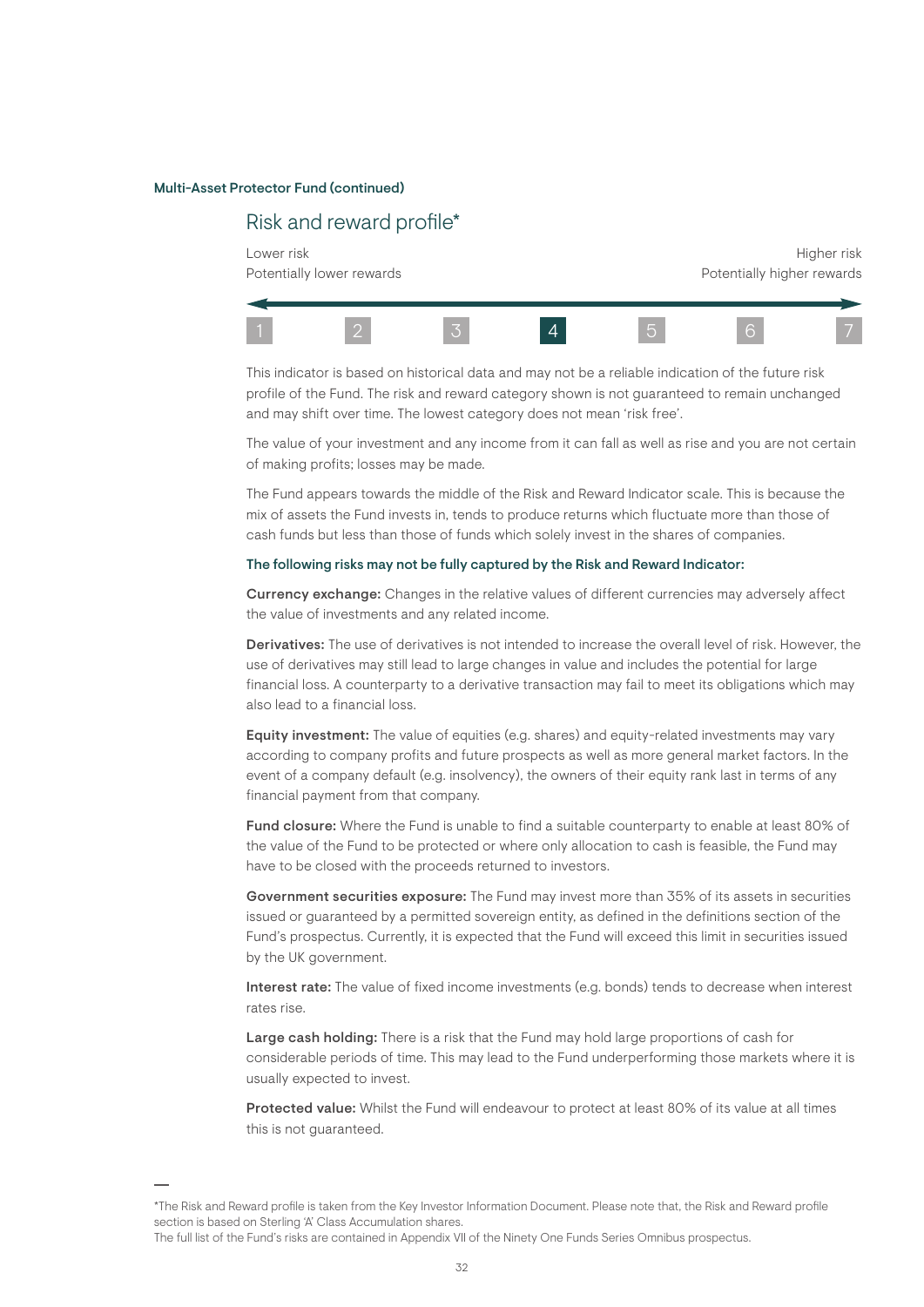# Multi-Asset Protector Fund 2

#### Summary of the Fund's investment objective and policy

The Fund aims to provide capital growth (to grow the value of your investment) over at least 5 years, while protecting the Fund's share price from dropping below 80% of its all-time high.

The Fund invests in a broad range of assets around the world. These may include the shares of companies, bonds (or similar debt-based assets), property, commodities, cash and alternative assets (such as infrastructure funds and private equity funds). These assets may be held directly in the asset itself (excluding commodities or property) or indirectly (e.g. using derivatives (financial contracts whose value is linked to the price of an underlying asset), exchange traded products and/or funds).

Investment in alternative assets will be restricted to UCITS funds and transferable securities.

The Fund may invest up to 85% in the shares of companies. These companies may be of any size or in any industry sector.

Bonds (or similar debt-based assets) may be in any currency, have any credit rating or be unrated, and may be issued by any borrower e.g. governments or companies.

As the current Share price moves closer towards the protected level, 80% of the highest ever Share price, the level of cash or near cash, money market instruments, deposits, and/or low risk interest bearing investments (e.g. bonds) may increase. Depending on market performance the Fund may at times be 100% invested in cash.

The Fund intends to also invest in a derivative contract which will provide further protection against the risk of a decline in the Share price below 80% of the highest price ever achieved.

The costs of providing the protection are between 0.15-0.5% and are charged to the Fund. These costs are in addition to the ongoing charge set out in the charges section.

The Fund may also invest in other transferable securities, money market instruments, cash or near cash, deposits, up to 100% in units or shares in other funds (which may be managed by a Ninety One group company, or a third party) and derivatives. Derivatives may be used for investment purposes and/or managing the Fund in a way that is designed to reduce risk or cost and/or generate income or growth with a low level of risk.

The Fund is actively managed. This means the Investment Manager is free to select investments with the aim of achieving the Fund's objectives.

The Fund does not use a benchmark. However, performance of the Fund may be compared against a return of 5% per annum in GBP.

## Performance record

| $6$ months $(\%)$ |
|-------------------|
| $0.02*$           |
| $5.91**$          |
| $2.47**$          |
|                   |

Past performance is not a reliable indicator of future results, losses may be made.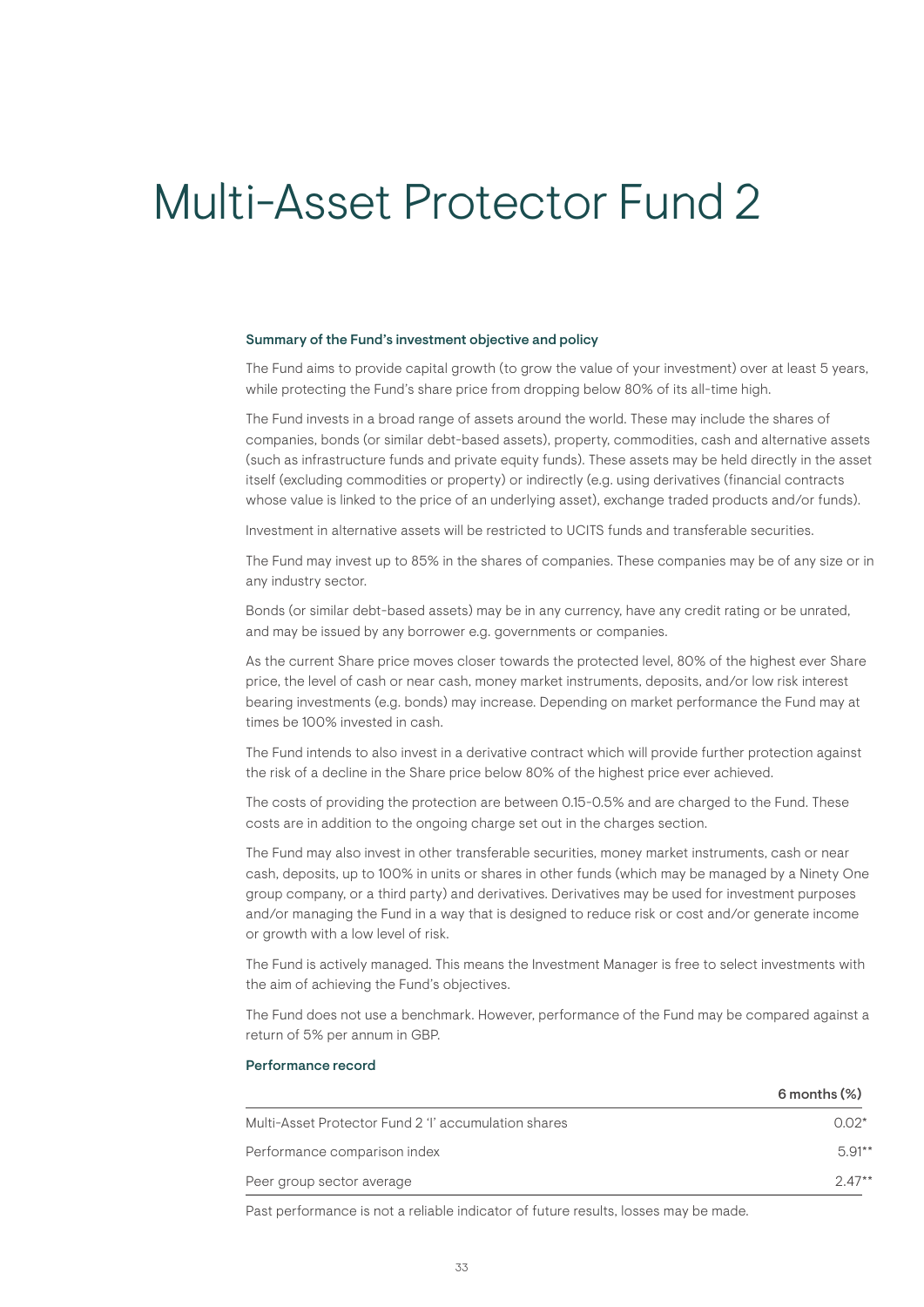## Multi-Asset Protector Fund 2 (continued)

## Performance review

The Fund was flat over the period and lagged its performance target.

#### Factors hindering performance

In equities, a number of Asian domestic growth equities detracted from returns over the period, with concerns surrounding the liquidity position of Chinese property developers and the regulation of tech companies weighing on sentiment. More defensive names in the consumer staples sector also lagged. The Fund's fixed income allocation detracted from returns, driven by positions in New Zealand and select emerging market government bonds.

Importantly, the Fund's cash allocation remains elevated in line with that required by the mandated de-risking mechanism, in order to continue to meet the capital protection objective.

### Factors helping performance

As our concerns over the Chinese deteriorating growth outlook and its possible feed through effects grew over the quarter, we began to de-risk the strategy. This was achieved through a reduction in the equity exposure predominantly focused on emerging market and cyclically exposed companies, and this de-risking strategy performed well.

In fixed income, we exited a position in Australian government bonds, which was added in April, post a strong rally resulting from the nation re-entering national lockdowns. We added some of the proceeds into New Zealand government bonds where valuations remain more attractive. We also reduced exposure to lower rated developed and emerging market credit after a narrowing in spreads.

#### Portfolio activity

#### Significant purchases

United Kingdom Gilt 0.75% 22/07/2023, United Kingdom Gilt 0.125% 31/01/2023, Peru Government Bond 6.15% 12/08/2032, Colombian TES 7.25% 18/10/2034, Thermo Fisher Scientific, Electronic Arts, Bank Rakyat Indonesia, Ninety One GSF Global Total Return Credit Fund, Aristocrat Leisure.

#### Significant sales

United Kingdom Gilt 8% 07/06/2021, Australia Government Bond 1.5% 21/06/2031, iShares J.P. Morgan USD Emerging Markets Bond UCITS ETF, Landstar System, Alibaba, Shionogi, NetEase ADR, Carabao, HDFC Bank ADR, Wuliangye Yibin.

## **Outlook**

Another COVID wave and the emergence of the Omicron variant has resulted in several nations, particularly within Europe, reintroducing social distancing restrictions. So far, these restrictions are generally less harsh than we have seen in the past and there is evidence that economies are generally coping better versus prior periods of restrictions as we learn to live with COVID. It is likely, however, that there will be some negative growth impulse in those nations where measures are being reintroduced. In general, the size of fiscal and monetary policy support remains significant as central banks and governments seek to support households and businesses. However, this is now in the process of being withdrawn and we have passed the point of maximum liquidity as central banks begin to either taper quantitative easing programmes or lift interest rates. One area where policy withdrawal is more advanced is in China, where the credit cycle, a primary policy lever, turned sharply lower through this year as authorities sought to address imbalances in local government debt and the housing market. This has weighed heavily on Chinese and emerging market assets through this year. As we look forward over the next six months, it appears likely that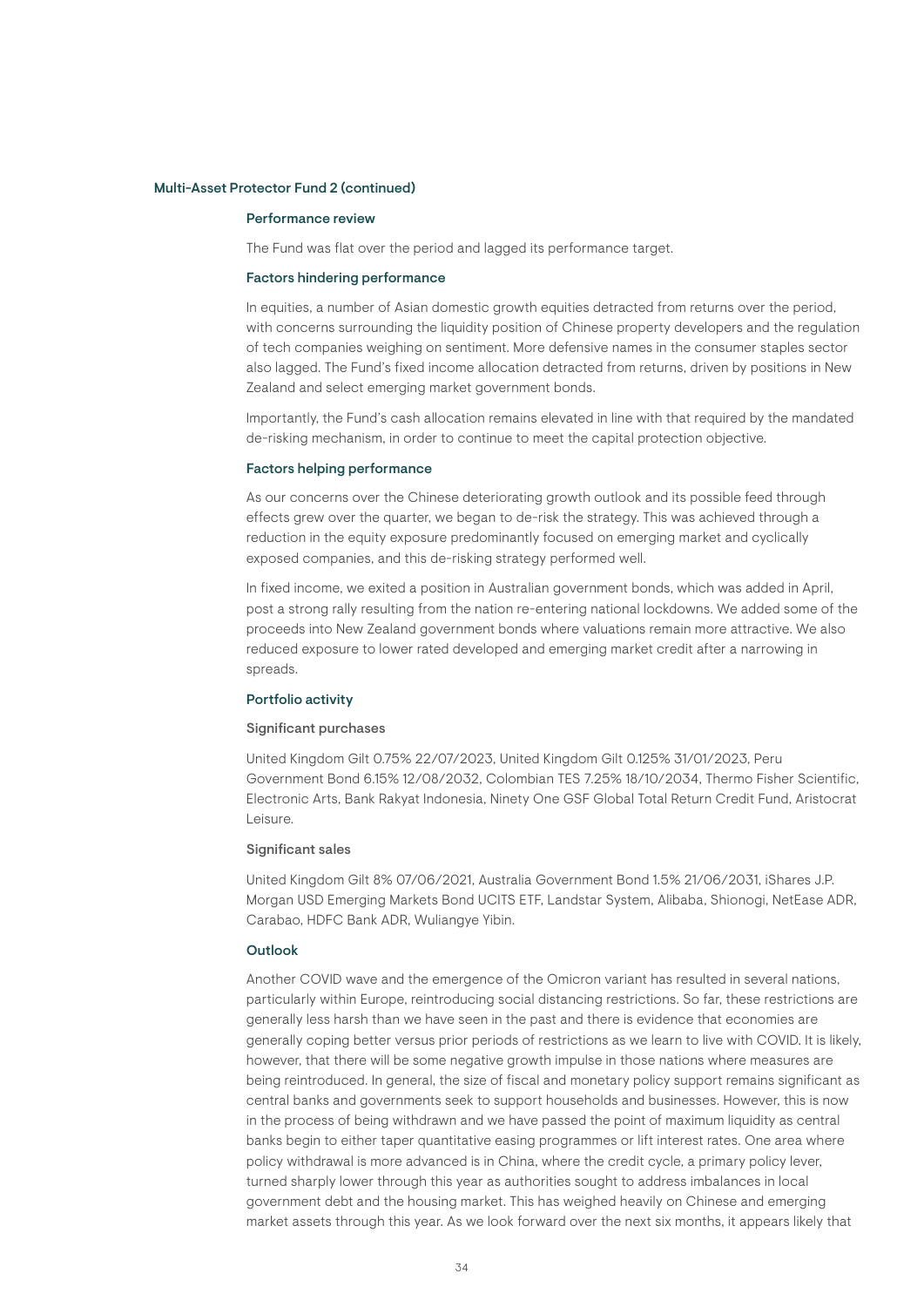## Multi-Asset Protector Fund 2 (continued)

the Chinese economy is set to disappoint versus investor expectations, but the good news is that Chinese policy makers are beginning to shift policy toward easing and this may prove more constructive for Asian risk assets over the course of 2022, possibly after a bumpy start to the year. In developed markets the biggest risk, in addition to the new Covid variant, appears to be that the Federal Reserve may have to withdraw policy support more quickly than is expected due to ongoing progress in the US economy and persistence in inflation.

Our central scenario for financial markets continues to be that volatility will likely remain elevated in the coming quarters, although the drivers of this volatility are likely to shift. As we look six months out, into 2022, we believe investors should continue to focus on the prospect of slowing growth in China, as a function of the current down-cycle in Chinese credit creation, at a time when the Federal Reserve are also likely removing policy accommodation more quickly than is currently expected. This confluence of forces has scope to place upward pressure on the US dollar and add volatility across asset markets, given extended valuations. We have begun to take advantage of possible select opportunities perceived across Asian equity markets, where valuations already reflect the prospect of Chinese economic weakness, but we broadly maintain a cautious stance at present which will allow us to deploy capital during any bouts of volatility. We continue to watch the evolution of Chinese policy, the emergence of the Omicron variant and the direction of developed market central bank policy, believing that these are the likely primary forces driving financial markets from here. We will seek to take advantage of opportunities as they are presented.

<sup>\*</sup>Source: Morningstar, total return, income reinvested, no initial charge, accumulation (acc) share class, net of fees in GBP. \*\*For this Fund, there is no applicable benchmark or peer group sector against which to measure performance. The Fund's performance target is to exceed 5% p.a. gross of fees over rolling three-year periods. Performance targets are subject to change and may not be achieved, losses may be made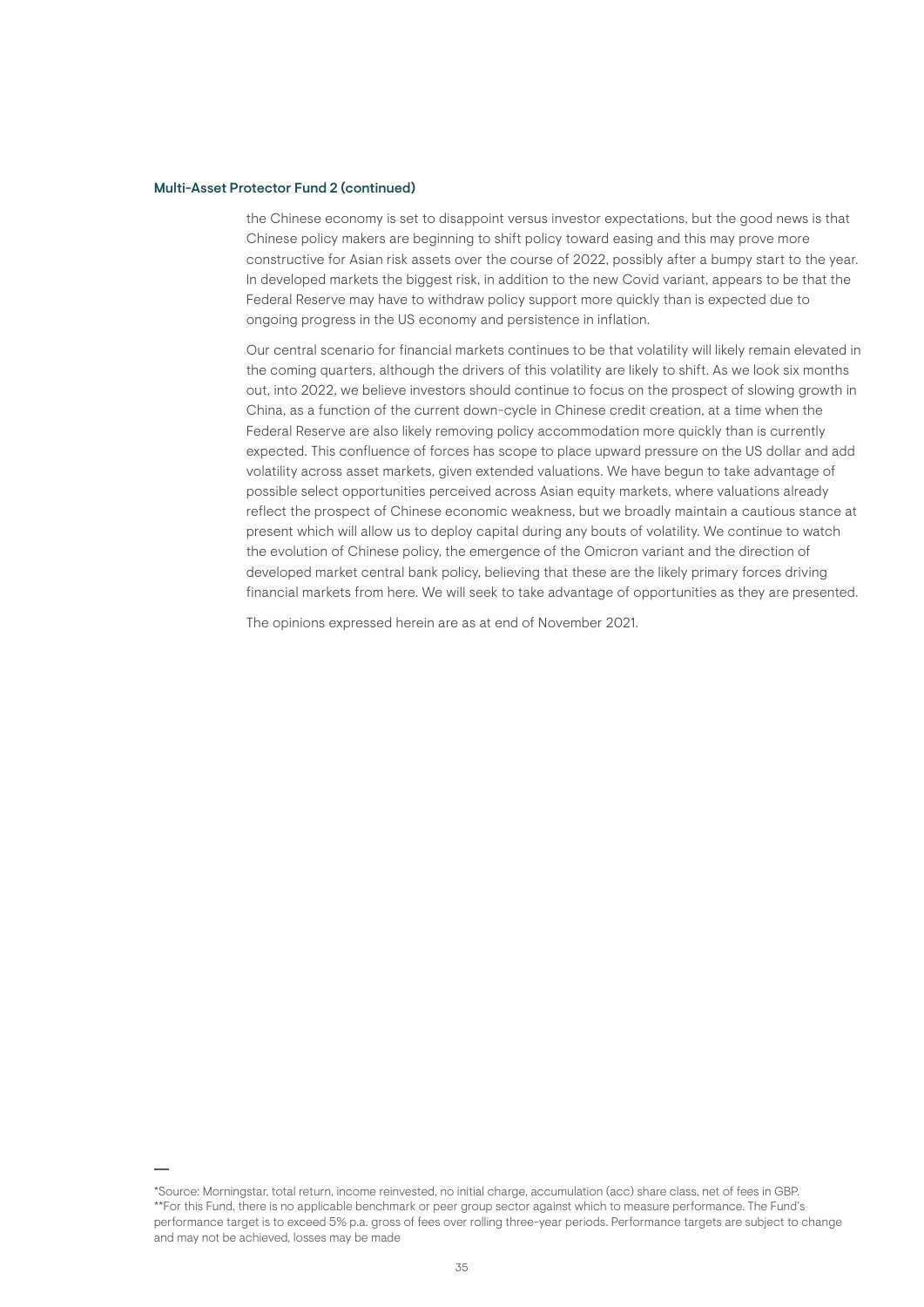## Multi-Asset Protector Fund 2 (continued)

## Risk and reward profile\*

Lower risk the controller of the controller of the controller of the controller of the controller of the controller of the controller of the controller of the controller of the controller of the controller of the controlle Potentially lower rewards extending the potentially higher rewards



This indicator is based on historical data and may not be a reliable indication of the future risk profile of the Fund. The risk and reward category shown is not guaranteed to remain unchanged and may shift over time. The lowest category does not mean 'risk free'.

The value of your investment and any income from it can fall as well as rise and you are not certain of making profits; losses may be made.

The Fund appears towards the middle of the Risk and Reward Indicator scale. This is because the mix of assets the Fund invests in, tends to produce returns which fluctuate more than those of cash funds but less than those of funds which solely invest in the shares of companies.

#### The following risks may not be fully captured by the Risk and Reward Indicator:

Currency exchange: Changes in the relative values of different currencies may adversely affect the value of investments and any related income.

Derivatives: The use of derivatives is not intended to increase the overall level of risk. However, the use of derivatives may still lead to large changes in value and includes the potential for large financial loss. A counterparty to a derivative transaction may fail to meet its obligations which may also lead to a financial loss.

Equity investment: The value of equities (e.g. shares) and equity-related investments may vary according to company profits and future prospects as well as more general market factors. In the event of a company default (e.g. insolvency), the owners of their equity rank last in terms of any financial payment from that company.

Fund closure: Where the Fund is unable to find a suitable counterparty to enable at least 80% of the value of the Fund to be protected or where only allocation to cash is feasible, the Fund may have to be closed with the proceeds returned to investors.

Government securities exposure: The Fund may invest more than 35% of its assets in securities issued or guaranteed by a permitted sovereign entity, as defined in the definitions section of the Fund's prospectus. Currently, it is expected that the Fund will exceed this limit in securities issued by the UK government.

Interest rate: The value of fixed income investments (e.g. bonds) tends to decrease when interest rates rise.

Large cash holding: There is a risk that the Fund may hold large proportions of cash for considerable periods of time. This may lead to the Fund underperforming those markets where it is usually expected to invest.

Protected value: Whilst the Fund will endeavour to protect at least 80% of its value at all times this is not guaranteed.

<sup>\*</sup>The Risk and Reward profile is taken from the Key Investor Information Document. Please note that, the Risk and Reward profile section is based on Sterling 'I' Class Accumulation shares.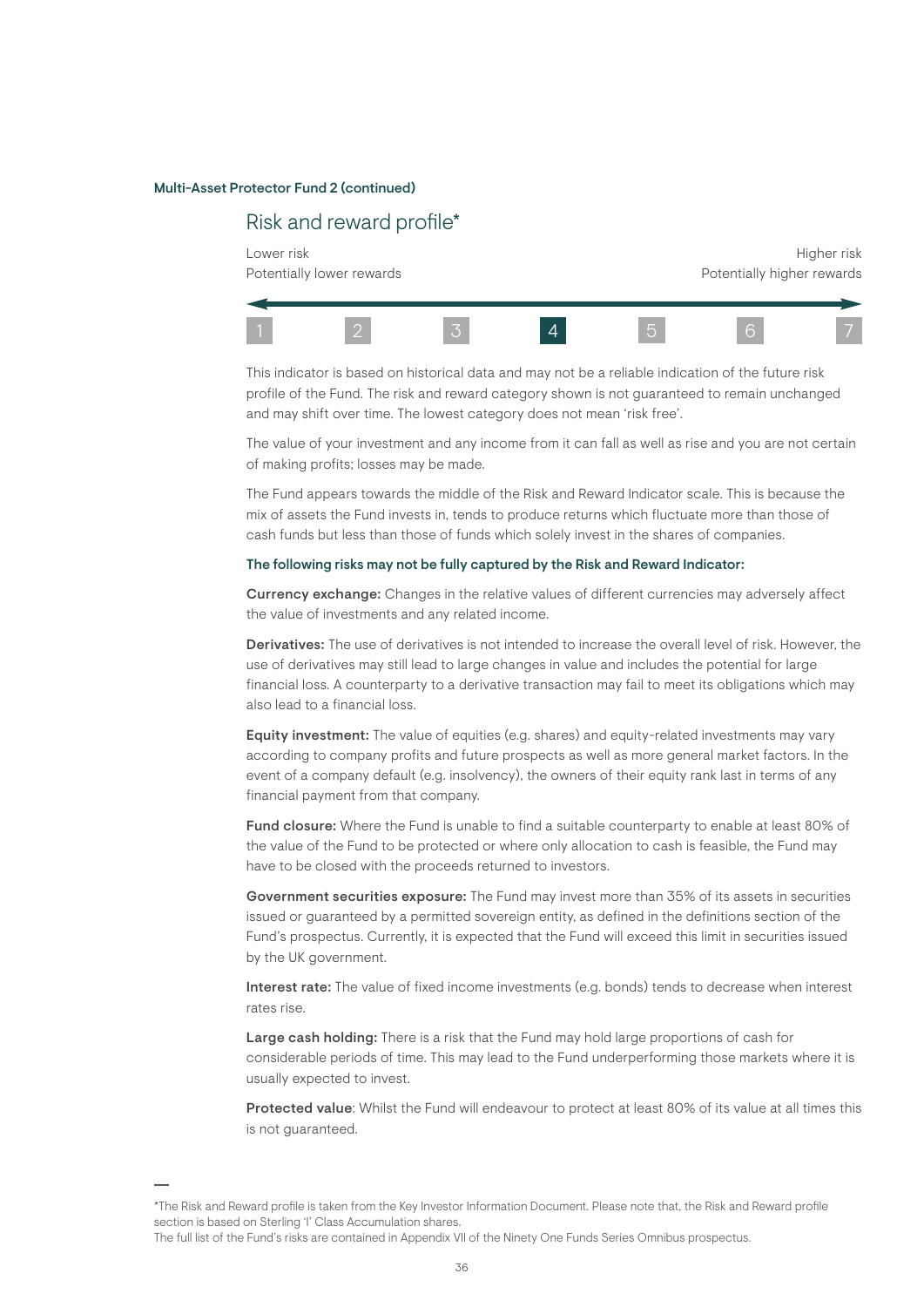## Emerging Markets Blended Debt Fund

### Portfolio statement

As at 30 November 2021

| Asset                                                                                        | Holding                    | Market<br>value<br>(E'000) | Percentage of<br>net assets<br>$(\%)$ |
|----------------------------------------------------------------------------------------------|----------------------------|----------------------------|---------------------------------------|
| Collective investment schemes 1.00% (31.05.21: 0.93%)<br>Ninety One GSF All China Bond Fund† | 47,440                     | 1,231                      | 1.00                                  |
| Corporate bonds 32.86% (31.05.21: 33.06%)                                                    |                            |                            |                                       |
| JPMorgan Chase Bank 7% 18/09/2030                                                            | IDR 44,523,000,000         | 2,448                      | 1.98                                  |
| China Development Bank 3.66% 01/03/2031                                                      | CNH 15,560,000             | 1,890                      | 1.53                                  |
| Eskom 7.125% 11/02/2025                                                                      | USD 2,439,000              | 1,880                      | 1.52                                  |
| China Development Bank 3.7% 20/10/2030                                                       | CNH 14,510,000             | 1,766                      | 1.43                                  |
| Qatar Energy 3.3% 12/07/2051                                                                 | USD 1,799,000              | 1,373                      | 1.11                                  |
| Perusahaan Listrik Negara 4% 30/06/2050                                                      | USD 1,817,000              | 1,311                      | 1.06                                  |
| Chinalco Capital 4.1% Perpetual                                                              | USD 1,640,000              | 1.262                      | 1.02                                  |
| Qatar Energy 3.125% 12/07/2041                                                               | USD 1,235,000              | 924                        | 0.75                                  |
| Braskem Netherlands Finance 4.5% 31/01/2030                                                  | USD 1,157,000              | 875                        | 0.71                                  |
| JPMorgan Chase Bank 8.375% 19/04/2039                                                        | IDR 13,237,000,000         | 788                        | 0.64                                  |
| VEON 3.375% 25/11/2027                                                                       | USD 1,064,000              | 782                        | 0.63                                  |
| Banque Centrale de Tunisie International Bond 5.75%                                          |                            |                            |                                       |
| 30/01/2025                                                                                   | USD 1,364,000              | 772                        | 0.62                                  |
| Klabin Austria 7% 03/04/2049                                                                 | USD 845,000                | 711                        | 0.58                                  |
| Medco Laurel Tree 6.95% 12/11/2028                                                           | USD 976,000                | 703                        | 0.57                                  |
| European Bank for Reconstruction & Development 6.45%                                         |                            |                            |                                       |
| 13/12/2022                                                                                   | IDR 13,169,200,000         | 702                        | 0.57                                  |
| Zhenro Properties 7.875% 14/04/2024                                                          | USD 1,402,000              | 683                        | 0.55                                  |
| DP World Salaam 6% Perpetual                                                                 | USD 828,000                | 669                        | 0.54                                  |
| Huarong Finance 2017 4.75% 27/04/2027                                                        | USD 882,000                | 668                        | 0.54                                  |
| Petroleos Mexicanos 6.375% 23/01/2045                                                        | USD 1,111,000              | 664                        | 0.54                                  |
| Periama 5.95% 19/04/2026                                                                     | USD 815,000                | 645                        | 0.52                                  |
| MAF Global Securities 5.5% Perpetual                                                         | USD 850,000                | 643                        | 0.52                                  |
|                                                                                              |                            | 608                        | 0.49                                  |
| Qatar Reinsurance 4.95% Perpetual<br>MHP Lux 6.25% 19/09/2029                                | USD 805,000<br>USD 853,000 | 594                        | 0.48                                  |
| Pertamina 4.7% 30/07/2049                                                                    |                            | 570                        | 0.46                                  |
| Network i2i 5.65% Perpetual                                                                  | USD 706,000                | 567                        | 0.46                                  |
| Standard Chartered Bank 7.5% 19/05/2038                                                      | USD 717,000                | 557                        | 0.45                                  |
| Eskom 8.45% 10/08/2028                                                                       | IDR 10,103,000,000         | 529                        | 0.43                                  |
| Suzano Austria 7% 16/03/2047                                                                 | USD 663,000                | 502                        | 0.41                                  |
| FirstRand Bank 6.25% 23/04/2028                                                              | USD 544,000                | 495                        | 0.40                                  |
| Brazil Downstream Trading 7.25% 30/06/2031                                                   | USD 641,000                | 472                        | 0.38                                  |
|                                                                                              | USD 657,000<br>USD 587,000 | 439                        | 0.36                                  |
| Dua Capital 2.78% 11/05/2031<br>Eskom 7.5% 15/09/2033                                        | ZAR 11,900,000             | 410                        | 0.33                                  |
| CSN Resources 4.625% 10/06/2031                                                              | USD 572,000                | 387                        | 0.31                                  |
| Eskom 6.75% 06/08/2023                                                                       | USD 476,000                | 366                        | 0.30                                  |
| Tullow Oil 10.25% 15/05/2026                                                                 | USD 484,000                | 361                        | 0.29                                  |
| Alpek 4.25% 18/09/2029                                                                       |                            | 351                        | 0.28                                  |
|                                                                                              | USD 445,000                | 345                        | 0.28                                  |
| Metinvest 5.625% 17/06/2025<br>IHS Netherlands 7.125% 18/03/2025                             | EUR 414,000                |                            | 0.28                                  |
| Alfa 6.875% 25/03/2044                                                                       | USD 444,000<br>USD 350,000 | 345                        | 0.28                                  |
| Transnet 4% 26/07/2022                                                                       |                            | 342                        | 0.27                                  |
|                                                                                              | USD 451,000                | 338<br>332                 |                                       |
| Pertamina 4.175% 21/01/2050                                                                  | USD 437,000                |                            | 0.27                                  |
| Industrias Penoles 5.65% 12/09/2049                                                          | USD 364,000                | 329                        | 0.27                                  |
| Banque Centrale de Tunisie International Bond 6.375%                                         |                            |                            |                                       |
| 15/07/2026                                                                                   | EUR 500,000                | 321                        | 0.26                                  |
| Pampa Energia 9.125% 15/04/2029                                                              | USD 485,000                | 320                        | 0.26                                  |
| Perusahaan Listrik Negara 4.125% 15/05/2027                                                  | USD 392,000                | 314                        | 0.25                                  |
| Mexico City Airport Trust 5.5% 31/07/2047                                                    | USD 424,000                | 311                        | 0.25                                  |
| Standard Chartered Bank 8.75% 15/05/2031                                                     | IDR 4,949,000,000          | 303                        | 0.25                                  |
| Kaisa 8.5% 30/06/2022                                                                        | USD 1,171,000              | 298                        | 0.24                                  |
| IHS 6.25% 29/11/2028                                                                         | USD 399,000                | 297                        | 0.24                                  |
| Export-Import Bank of Korea 5.75% 05/03/2024                                                 | IDR 5,600,000,000          | 296                        | 0.24                                  |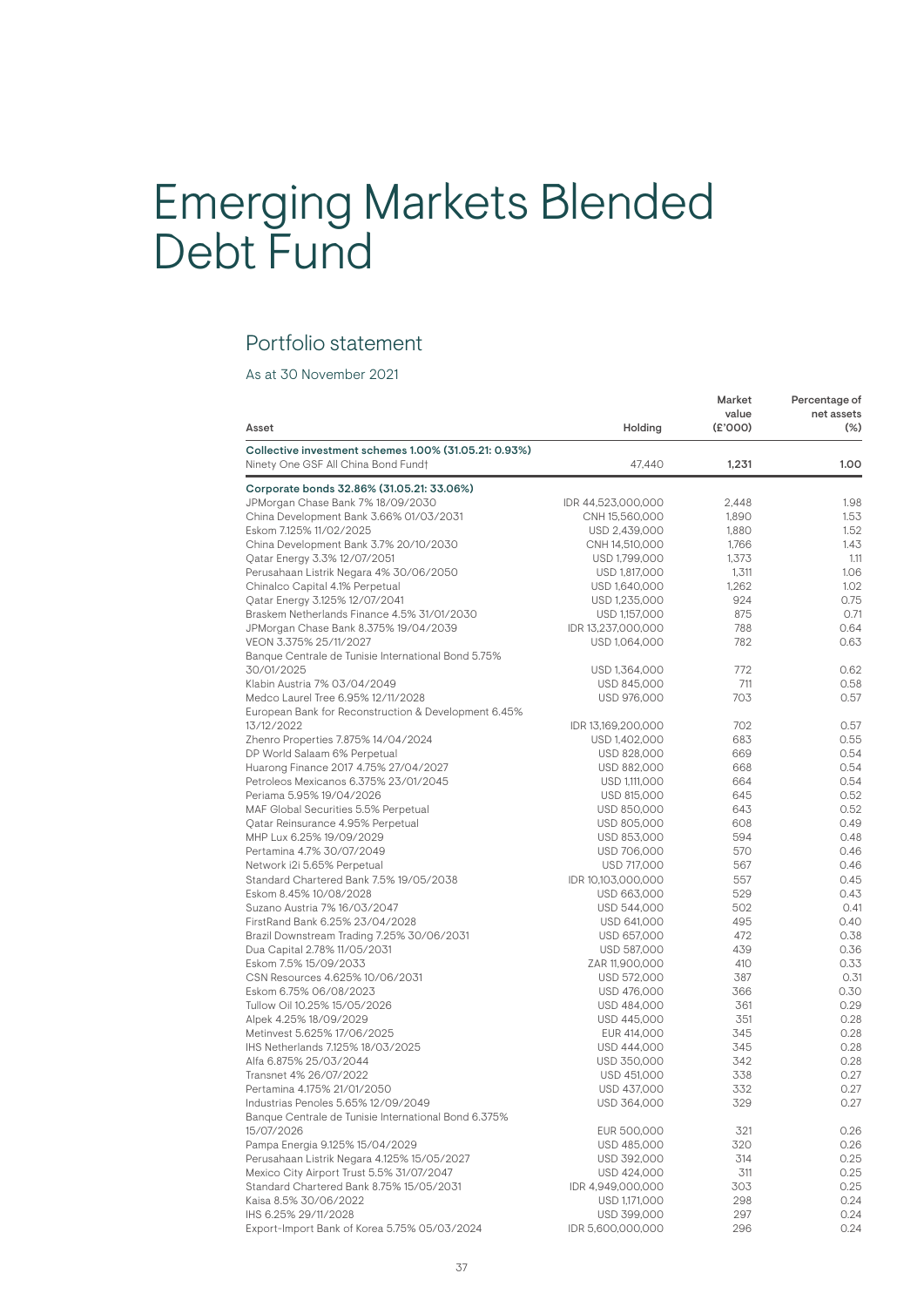| Asset                                                                                              | Holding                             | Market<br>value<br>(£'000) | Percentage of<br>net assets<br>$(\%)$ |
|----------------------------------------------------------------------------------------------------|-------------------------------------|----------------------------|---------------------------------------|
| Corporate bonds 32.86% (31.05.21: 33.06%) (continued)                                              |                                     |                            |                                       |
| Gohl Capital 4.25% 24/01/2027                                                                      | USD 375,000                         | 292                        | 0.24                                  |
| NAK Naftogaz Ukraine via Kondor Finance 7.125% 19/07/2024                                          | EUR 374,000                         | 289                        | 0.23                                  |
| Country Garden Holdings 5.625% 14/01/2030                                                          | USD 407,000                         | 284                        | 0.23                                  |
| Ecopetrol 5.875% 28/05/2045                                                                        | USD 399,000                         | 274                        | 0.22                                  |
| America Movil 7.125% 09/12/2024                                                                    | MXN 7,740,000                       | 262                        | 0.21                                  |
| Lukoil Capital 3.6% 26/10/2031                                                                     | USD 356,000<br>USD 346,000          | 261<br>256                 | 0.21<br>0.21                          |
| Dua Capital 1.658% 11/05/2026<br>Turkiye Vakiflar Bankasi 6.5% 08/01/2026                          | USD 342,000                         | 250                        | 0.20                                  |
| Export-Import Bank of Korea 8% 15/05/2024                                                          | IDR 4,100,000,000                   | 228                        | 0.18                                  |
| Empresa Nacional del Petroleo 3.45% 16/09/2031                                                     | USD 306,000                         | 216                        | 0.17                                  |
| Kaisa 11.95% 22/10/2022                                                                            | USD 818,000                         | 208                        | 0.17                                  |
| MAF Global Securities 6.375% Perpetual                                                             | USD 251,000                         | 205                        | 0.17                                  |
| JSW Steel 5.05% 05/04/2032                                                                         | USD 280,000                         | 204                        | 0.17                                  |
| EMG SUKUK 4.564% 18/06/2024                                                                        | USD 249,000                         | 198                        | 0.16                                  |
| Emirates NBD Bank 6.125% Perpetual                                                                 | USD 245,000                         | 192                        | 0.16                                  |
| Geely Automobile 4% Perpetual                                                                      | USD 247,000                         | 190                        | 0.15                                  |
| VTR Finance 6.375% 15/07/2028                                                                      | USD 233,000                         | 184                        | 0.15                                  |
| Grupo Bimbo 5.95% Perpetual<br>C&W Senior Financing 6.875% 15/09/2027                              | USD 236,000<br>USD 234,000          | 183<br>183                 | 0.15<br>0.15                          |
| Aegea Finance 5.75% 10/10/2024                                                                     | USD 236,000                         | 180                        | 0.15                                  |
| Aydem Yenilenebilir Enerji 7.75% 02/02/2027                                                        | USD 270,000                         | 180                        | 0.15                                  |
| Country Garden 7.25% 08/04/2026                                                                    | USD 243,000                         | 180                        | 0.15                                  |
| JSW Steel Ltd 3.95% 05/04/2027                                                                     | USD 240,000                         | 175                        | 0.14                                  |
| Central American Bottling 5.75% 31/01/2027                                                         | USD 225,000                         | 174                        | 0.14                                  |
| VTR Comunicaciones 5.125% 15/01/2028                                                               | USD 222,000                         | 170                        | 0.14                                  |
| Equate Petrochemical 4.25% 03/11/2026                                                              | USD 207,000                         | 168                        | 0.14                                  |
| Financiera de Desarrollo Territorial 7.875% 12/08/2024                                             | COP 856,000,000                     | 160                        | 0.13                                  |
| Braskem Netherlands 5.875% 31/01/2050                                                              | USD 200,000                         | 157                        | 0.13                                  |
| Resorts World Las Vegas 4.625% 16/04/2029                                                          | USD 200,000                         | 152                        | 0.12                                  |
| Millicom International Cellular 6.25% 25/03/2029<br>Banco Nacional de Panama 2.5% 11/08/2030       | USD 185,400                         | 148                        | 0.12<br>0.12                          |
| BRF 5.75% 21/09/2050                                                                               | USD 204,000<br>USD 200,000          | 144<br>140                 | 0.11                                  |
| Petrobras Global 5.5% 10/06/2051                                                                   | USD 191,000                         | 125                        | 0.10                                  |
| European Investment Bank 8.5% 17/09/2024                                                           | ZAR 2,150,000                       | 106                        | 0.09                                  |
|                                                                                                    |                                     |                            |                                       |
|                                                                                                    |                                     | 40,576                     | 32.86                                 |
| Government bonds 54.13% (31.05.21: 54.68%)                                                         |                                     |                            |                                       |
| Malaysia Government Bond 3.882% 10/03/2022                                                         | MYR 21,062,000                      | 3,770                      | 3.05                                  |
| Brazil Letras do Tesouro Nacional 0% 01/01/2025                                                    | BRL 26,000,000                      | 2,465                      | 1.99                                  |
| Russian Federal Bond - OFZ 7.95% 07/10/2026                                                        | RUB 230,069,000                     | 2,271                      | 1.84                                  |
| Egypt Government International Bond 7.625% 29/05/2032                                              | USD 3,131,000                       | 2,117                      | 1.71                                  |
| Colombia Government International Bond 4.5% 15/03/2029                                             | USD 2,659,000                       | 2,035                      | 1.65                                  |
| Brazil Notas do Tesouro Nacional Serie F 10% 01/01/2025                                            | BRL 13,598,000                      | 1,745                      | 1.41                                  |
| Republic of South Africa Government Bond 8% 31/01/2030                                             | ZAR 40,700,000                      | 1,710                      | 1.38                                  |
| Czech Republic Government Bond 1% 26/06/2026                                                       | CZK 52,950,000                      | 1,637                      | 1.32                                  |
| Peru Government Bond 6.15% 12/08/2032<br>Republic of South Africa Government Bond 8.25% 31/03/2032 | PEN 8,296,000                       | 1,539<br>1,450             | 1.25<br>1.17                          |
| Brazil Notas do Tesouro Nacional Serie F 10% 01/01/2023                                            | ZAR 35,639,505<br>BRL 10,704,000    | 1,403                      | 1.14                                  |
| Brazil Letras do Tesouro Nacional 01/01/2024                                                       | BRL 12,000,000                      | 1,271                      | 1.03                                  |
| Paraguay Government International Bond 5.4% 30/03/2050                                             | USD 1,537,000                       | 1,265                      | 1.02                                  |
| Peruvian Government International Bond 6.95% 12/08/2031                                            | PEN 6,175,000                       | 1,224                      | 0.99                                  |
| Eqypt Government Bond 14.06% 12/01/2026                                                            | EGP 24,738,000                      | 1,159                      | 0.94                                  |
| Bonos de la Tesoreria de la Republica 1.9% 01/09/2030                                              | CLP 40,500                          | 1,097                      | 0.89                                  |
| Ecuador Government International Bond 0.5% 31/07/2040                                              | USD 2,466,550                       | 1,096                      | 0.89                                  |
| Dominican Republic International Bond 6.85% 27/01/2045                                             | USD 1,184,000                       | 952                        | 0.77                                  |
| Malaysia Government Bond 3.906% 15/07/2026                                                         | MYR 4,976,000                       | 915                        | 0.74                                  |
| Thailand Government Bond 3.3% 17/06/2038<br>Russian Federal Bond 6.9% 23/07/2031                   | THB 35,869,000                      | 882                        | 0.71                                  |
| Colombian TES 7.75% 18/09/2030                                                                     | RUB 94,074,000<br>COP 4,515,300,000 | 863<br>808                 | 0.70<br>0.65                          |
| Egypt Government Bond 14.483% 06/04/2026                                                           | EGP 16,640,000                      | 792                        | 0.64                                  |
| Mexico Government International Bond 5.55% 21/01/2045                                              | USD 890,000                         | 782                        | 0.63                                  |
| Indonesia Treasury Bond 6.5% 15/02/2031                                                            | IDR 14,590,000,000                  | 777                        | 0.63                                  |
| Russian Federal Bond - OFZ 8.15% 03/02/2027                                                        | RUB 77,503,000                      | 770                        | 0.62                                  |
| Colombian TES 6% 28/04/2028                                                                        | COP 4,549,100,000                   | 758                        | 0.61                                  |
| Ukraine Government International Bond 1.258% 31/05/2040                                            | USD 1,133,000                       | 751                        | 0.61                                  |
| Czech Republic Government Bond 1.2% 13/03/2031<br>Colombian TES 5.75% 03/11/2027                   | CZK 24,600,000<br>COP 4,325,300,000 | 728<br>721                 | 0.59<br>0.58                          |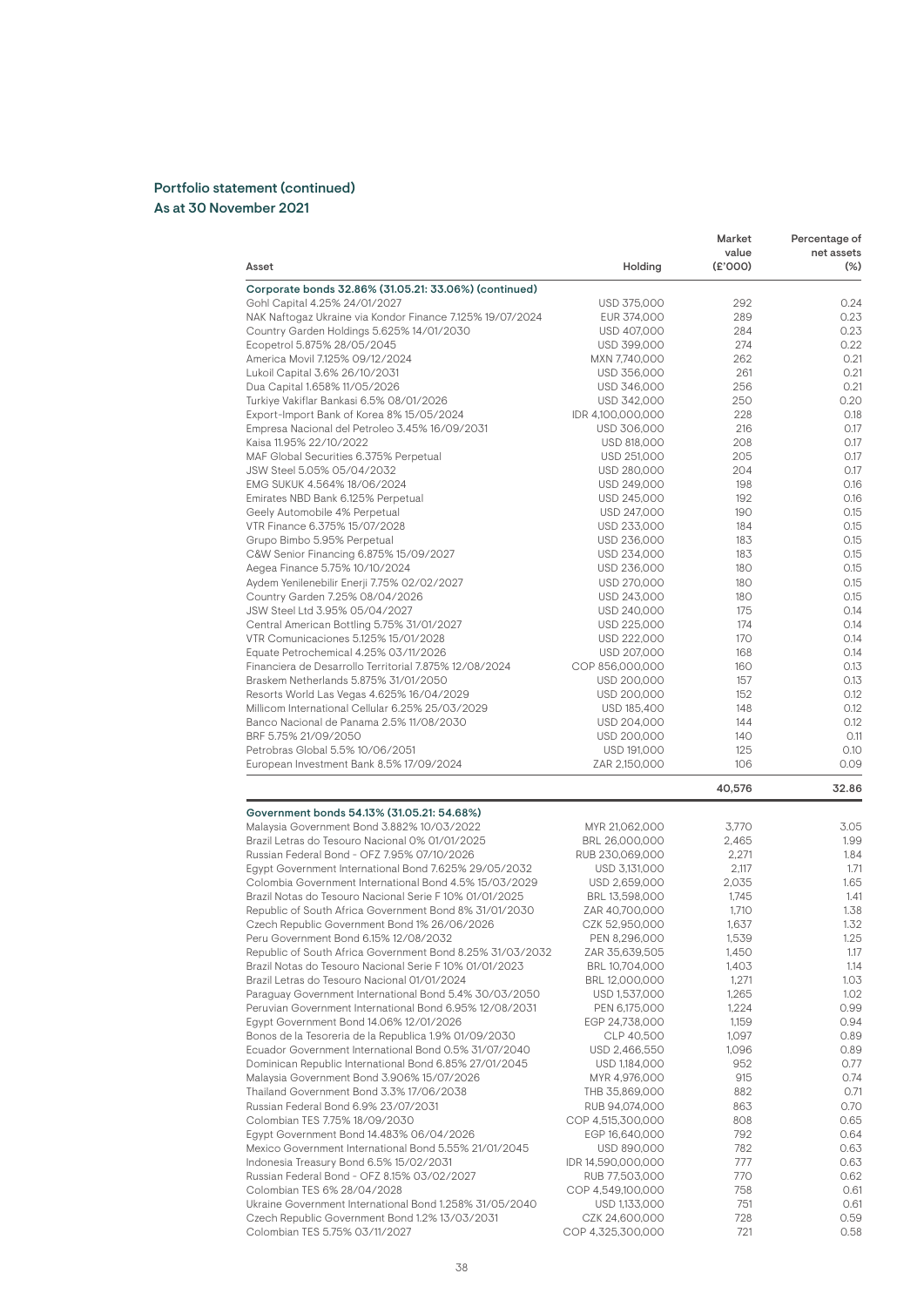| Asset                                                                                           | Holding                          | Market<br>value<br>(E'000) | Percentage of<br>net assets<br>$(\%)$ |
|-------------------------------------------------------------------------------------------------|----------------------------------|----------------------------|---------------------------------------|
| Government bonds 54.13% (31.05.21: 54.68%) (continued)                                          |                                  |                            |                                       |
| Malaysia Government Bond 3.48% 15/03/2023                                                       | MYR 3,812,000                    | 689                        | 0.56                                  |
| Czech Republic Government Bond 2.4% 17/09/2025                                                  | CZK 20,170,000                   | 664                        | 0.54                                  |
| Colombian TES 7% 30/06/2032                                                                     | COP 3,969,400,000                | 659                        | 0.53                                  |
| Argentine Republic Government International Bond 0.125%                                         |                                  |                            |                                       |
| 09/07/2035                                                                                      | USD 2,956,232                    | 630                        | 0.51                                  |
| Panama Government International Bond 4.5% 01/04/2056                                            | USD 787,000                      | 627                        | 0.51                                  |
| Czech Republic Government Bond 1.25% 14/02/2025                                                 | CZK 19,550,000                   | 623                        | 0.50                                  |
| Thailand Government Bond 2.875% 17/12/2028                                                      | THB 25,023,000                   | 606                        | 0.49                                  |
| Colombian TES 7.25% 18/10/2034                                                                  | COP 3,547,800,000                | 589                        | 0.48                                  |
| Ivory Coast Government International Bond 4.875%                                                |                                  |                            |                                       |
| 30/01/2032                                                                                      | EUR 725,000                      | 576                        | 0.47                                  |
| Provincia de Buenos Aires Government Bond 3.9%<br>01/09/2037                                    |                                  |                            | 0.47                                  |
|                                                                                                 | USD 2,000,382                    | 575<br>520                 | 0.42                                  |
| Angolan Government International Bond 8% 26/11/2029<br>Colombian TES 6.25% 09/07/2036           | USD 752,000<br>COP 3,466,000,000 | 510                        | 0.41                                  |
| Eqypt Government Bond 14.292% 05/01/2028                                                        | EGP 10,631,000                   | 495                        | 0.40                                  |
| Malaysia Government Bond 3.733% 15/06/2028                                                      | MYR 2,720,000                    | 493                        | 0.40                                  |
| China Government Bond 3.27% 19/11/2030                                                          | CNH 4,040,000                    | 489                        | 0.40                                  |
| Panama Notas del Tesoro 3.75% 17/04/2026                                                        | USD 610,000                      | 484                        | 0.39                                  |
| Brazilian Government International Bond 4.75% 14/01/2050                                        | USD 747,000                      | 477                        | 0.39                                  |
| Malaysia Government Bond 3.955% 15/09/2025                                                      | MYR 2,575,000                    | 476                        | 0.38                                  |
| Jordan Government International Bond 5.85% 07/07/2030                                           | USD 642,000                      | 474                        | 0.38                                  |
| Zambia Government International Bond 8.97% 30/07/2027                                           | USD 827,000                      | 473                        | 0.38                                  |
| Republic of South Africa Government Bond 9% 31/01/2040                                          | ZAR 11,920,728                   | 471                        | 0.38                                  |
| Egypt Government International Bond 6.875% 30/04/2040                                           | USD 757,000                      | 462                        | 0.37                                  |
| Jordan Government International Bond 7.375% 10/10/2047                                          | USD 622,000                      | 451                        | 0.36                                  |
| Ghana Government International Bond 07/04/2025                                                  | USD 896,000                      | 450                        | 0.36                                  |
| Mongolia Government International Bond 5.125% 07/04/2026                                        | USD 582,000                      | 447                        | 0.36                                  |
| El Salvador Government International Bond 9.5% 15/07/2052                                       | USD 760,000                      | 402                        | 0.33                                  |
| Ghana Government International Bond 7.75% 07/04/2029                                            | USD 658,000                      | 401                        | 0.32                                  |
| El Salvador Government International Bond 8.625% 28/02/2029                                     | USD 767,000                      | 399                        | 0.32                                  |
| Emirate of Dubai Government International Bonds 3.9%                                            |                                  |                            |                                       |
| 09/09/2050                                                                                      | USD 566,000                      | 398                        | 0.32                                  |
| Ecuador Government International Bond 0.5% 31/07/2035                                           | USD 774,321                      | 390                        | 0.32                                  |
| Brazil Notas do Tesouro Nacional Serie F 10% 01/01/2027                                         | BRL 3,000,000                    | 378                        | 0.31                                  |
| Ghana Government International Bond 8.625% 07/04/2034                                           | USD 638,000                      | 377                        | 0.30                                  |
| Chile Government International Bond 3.25% 21/09/2071                                            | USD 544,000                      | 373                        | 0.30                                  |
| Ghana Government International Bond 10.75% 14/10/2030                                           | USD 426,000                      | 348                        | 0.28                                  |
| Czech Republic Government Bond 0.05% 29/11/2029                                                 | CZK 12,260,000                   | 335                        | 0.27                                  |
| Zambia Government International Bond 8.5% 14/04/2024                                            | USD 581,000                      | 335                        | 0.27                                  |
| Czech Republic Government Bond 2.75% 23/07/2029                                                 | CZK 9,910,000                    | 334                        | 0.27                                  |
| Republic of South Africa Government Bond 8.5% 31/01/2037                                        | ZAR 8,596,109                    | 331                        | 0.27                                  |
| Pakistan Government International Bond 6.875% 05/12/2027                                        | USD 425,000                      | 317                        | 0.26                                  |
| Pakistan Government International Bond 7.375% 08/04/2031                                        | USD 425,000                      | 312                        | 0.25                                  |
| Eqypt Government Bond 14.556% 13/10/2027                                                        | EGP 6,455,000                    | 307                        | 0.25                                  |
| Romanian Government International Bond 3.375% 28/01/2050                                        | EUR 374,000                      | 298                        | 0.24                                  |
| Thailand Government Bond 1.25% 12/03/2028                                                       | THB 12,549,000                   | 295                        | 0.24                                  |
| Senegal Government International Bond 4.75% 13/03/2028                                          | EUR 346,000                      | 292                        | 0.24                                  |
| Senegal Government International Bond 5.375% 08/06/2037                                         | EUR 370,000                      | 289                        | 0.23                                  |
| Bonos de la Tesoreria de la Republica 1.5% 01/03/2026                                           | CLP 10,500                       | 283                        | 0.23                                  |
| Finance Department Government of Sharjah 4% 28/07/2050                                          | USD 416,000                      | 280                        | 0.23                                  |
| Mongolia Government International Bond 5.625% 01/05/2023                                        | USD 355,000                      | 275                        | 0.22                                  |
| Ukraine Government International Bond 6.876% 21/05/2029                                         | USD 365,000                      | 252                        | 0.20                                  |
| Egypt Government Bond 14.382% 12/01/2031                                                        | EGP 5,318,000                    | 244                        | 0.20                                  |
| Egypt Government International Bond 7.5% 16/02/2061                                             | USD 411,000                      | 240                        | 0.19                                  |
| Russian Federal Bond 6.7% 14/03/2029<br>Argentine Republic Government International Bond 0.125% | RUB 25,819,000                   | 236                        | 0.19                                  |
| 09/07/2030                                                                                      | USD 1,002,394                    | 236                        | 0.19                                  |
| Colombian TES 7.5% 26/08/2026                                                                   | COP 1,256,300,000                | 232                        | 0.19                                  |
| Romanian Government International Bond 2% 28/01/2032                                            | EUR 291,000                      | 230                        | 0.19                                  |
| Egypt Government Bond 14.369% 20/10/2025                                                        | EGP 4,773,000                    | 226                        | 0.18                                  |
| Colombian TES 6.25% 26/11/2025                                                                  | COP 1,214,300,000                | 218                        | 0.18                                  |
| Hungary Government Bond 3% 26/06/2024                                                           | HUF 91,520,000                   | 206                        | 0.17                                  |
| Hungary Government Bond 2.75% 22/12/2026                                                        | HUF 92,970,000                   | 202                        | 0.16                                  |
| Mongolia Government International Bond 4.45% 07/07/2031                                         | USD 280,000                      | 200                        | 0.16                                  |
| Mongolia Government International Bond 3.5% 07/07/2027                                          | USD 280,000                      | 199                        | 0.16                                  |
| Russian Federal Bond 7% 30/07/2036                                                              | RUB 21,815,000                   | 198                        | 0.16                                  |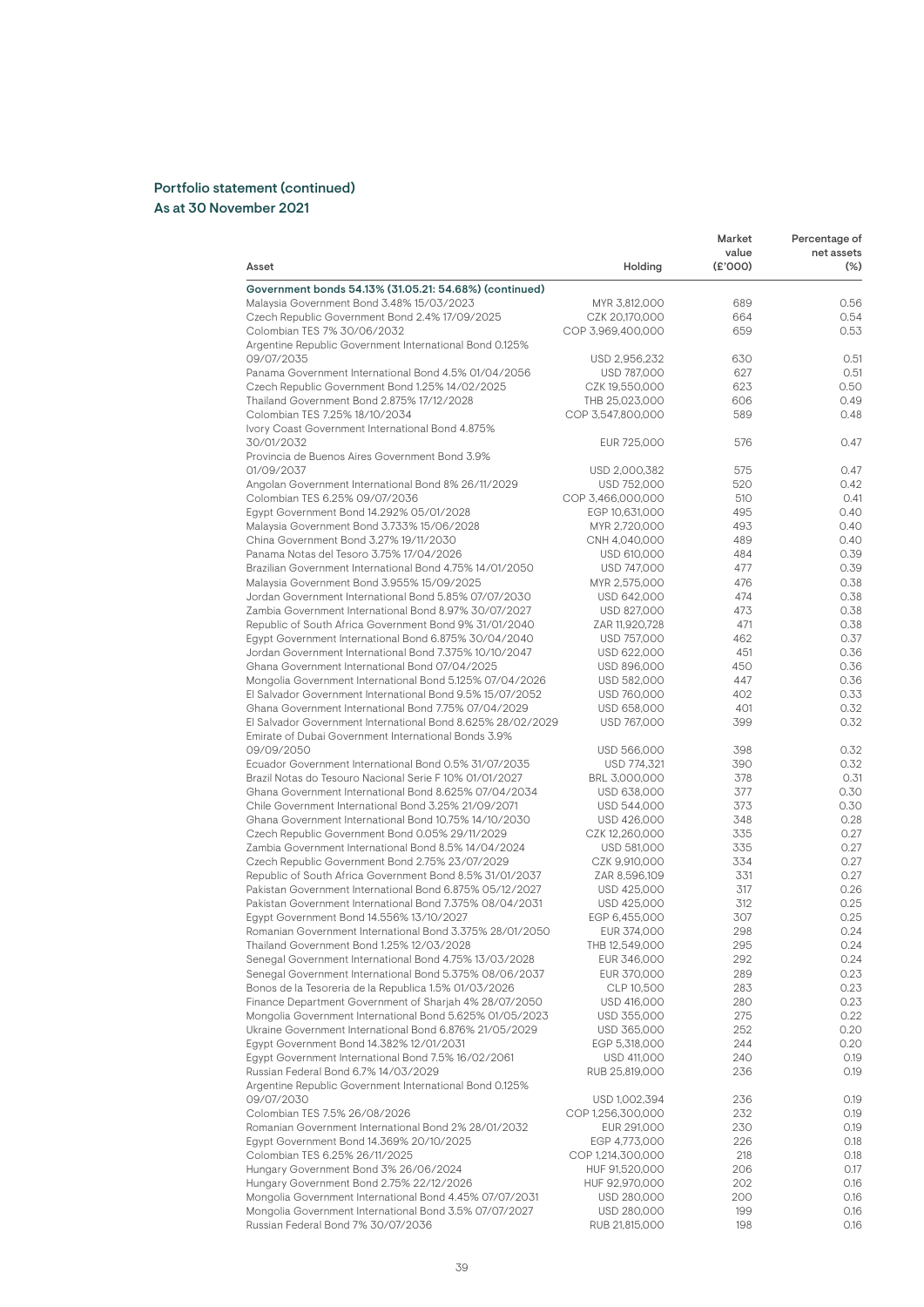| Asset                                                                                             |                                                                                                               |                    | Holding                    | Market<br>value<br>(E'000) | Percentage of<br>net assets<br>$(\%)$ |
|---------------------------------------------------------------------------------------------------|---------------------------------------------------------------------------------------------------------------|--------------------|----------------------------|----------------------------|---------------------------------------|
|                                                                                                   | Government bonds 54.13% (31.05.21: 54.68%) (continued)                                                        |                    |                            |                            |                                       |
|                                                                                                   | El Salvador Government International Bond 7.65% 15/06/2035                                                    |                    | USD 389,000                | 189                        | 0.15                                  |
|                                                                                                   | Russian Federal Bond - OFZ 7.7% 23/03/2033                                                                    |                    | RUB 19,333,000             | 187                        | 0.15                                  |
|                                                                                                   | Egypt Government International Bond 7.0529% 15/01/2032                                                        |                    | USD 265,000                | 175                        | 0.14                                  |
|                                                                                                   | Ecuador Government International Bond 31/07/2030                                                              |                    | USD 392,043                | 164                        | 0.13                                  |
|                                                                                                   | Dominican Republic International Bond 5.5% 27/01/2025                                                         |                    | USD 184,000                | 149                        | 0.12                                  |
|                                                                                                   | Serbia International Bond 2.125% 01/12/2030                                                                   |                    | USD 212,000                | 145                        | 0.12                                  |
|                                                                                                   | Sri Lanka Government International Bond 6.2% 11/05/2027                                                       |                    | USD 340,000                | 142                        | 0.11                                  |
|                                                                                                   | Ukraine Government International Bond 7.375% 25/09/2032                                                       |                    | USD 200,000                | 139                        | 0.11                                  |
|                                                                                                   | Dominican Republic International Bond 4.5% 30/01/2030                                                         |                    | USD 185,000                | 138                        | 0.11                                  |
|                                                                                                   | Hungary Government Bond 3.25% 22/10/2031                                                                      |                    | HUF 65,090,000             | 138                        | 0.11                                  |
|                                                                                                   | Sri Lanka Government International Bond 7.55% 28/03/2030                                                      |                    | USD 325,000                | 135                        | O.11                                  |
|                                                                                                   | Hungary Government Bond 4% 28/04/2051                                                                         |                    | HUF 61,690,000             | 134                        | 0.11                                  |
|                                                                                                   | Ghana Government International Bond 8.627% 16/06/2049                                                         |                    | USD 230,000                | 131                        | O.11                                  |
|                                                                                                   | Egypt Government International Bond 8.875% 29/05/2050                                                         |                    | USD 200,000                | 129                        | 0.10                                  |
|                                                                                                   | Serbia International Bond 1.65% 03/03/2033                                                                    |                    | EUR 167,000                | 127                        | 0.10                                  |
|                                                                                                   | Eqypt Government Bond 14.664% 06/10/2030                                                                      |                    | EGP 2,659,000              | 124                        | 0.10                                  |
|                                                                                                   | Egypt Government International Bond 7.903% 21/02/2048                                                         |                    | USD 200,000                | 121                        | 0.10                                  |
|                                                                                                   | Czech Republic Government Bond 0.25% 10/02/2027                                                               |                    | CZK 4.030.000              | 119                        | 0.10                                  |
|                                                                                                   | Romanian Government International Bond 2.625% 02/12/2040                                                      |                    | EUR 129,000                | 97                         | 0.08                                  |
|                                                                                                   | Russian Federal Bond - OFZ 7.05% 19/01/2028                                                                   |                    | RUB 9.171,000              | 86                         | 0.07                                  |
|                                                                                                   | Czech Republic Government Bond 2.5% 25/08/2028                                                                |                    | CZK 2,410,000              | 80                         | 0.06                                  |
|                                                                                                   | Argentine Republic Government International Bond 1% 09/07/2029                                                |                    | USD 276,666                | 69                         | 0.06                                  |
|                                                                                                   |                                                                                                               |                    |                            | 66.949                     | 54.13                                 |
|                                                                                                   | South Africa R2035 BOND Futures 03/02/2022                                                                    |                    |                            | (33)<br>17                 | (0.03)<br>0.01                        |
|                                                                                                   | Derivatives - credit default swaps 0.18% (31.05.21: 0.00%)<br>Goldman Sachs Credit Default Swap 1% 20/06/2026 |                    |                            | 218                        | 0.18                                  |
|                                                                                                   | Derivatives – interest rate swaps (0.11%) (31.05.21: 0.00%)                                                   |                    |                            |                            |                                       |
|                                                                                                   | Citi Interest Rate Swap pay 2.16% 30/08/2026                                                                  |                    |                            | (23)                       | (0.02)                                |
|                                                                                                   | Citibank Interest Rate Swap pay 1.8775% 09/07/2026                                                            |                    |                            | (23)                       | (0.02)                                |
|                                                                                                   | Citibank Interest Rate Swap pay 1.822% 12/07/2026                                                             |                    |                            | (41)                       | (0.03)                                |
|                                                                                                   | Citibank Interest Rate Swap pay 1.8282% 12/07/2026                                                            |                    |                            | (44)                       | (0.04)                                |
|                                                                                                   |                                                                                                               |                    |                            | (131)                      | (0.11)                                |
| <b>Forward currency contracts</b>                                                                 | Forward foreign exchange contracts (2.32%) (31.05.21: 0.90%)                                                  |                    |                            |                            |                                       |
| <b>US Dollar</b>                                                                                  |                                                                                                               |                    |                            |                            |                                       |
| Buy USD                                                                                           | 11,480,951                                                                                                    | for GBP            | (8,526,784)                | 77                         | 0.06                                  |
| Sell USD                                                                                          | (97, 351, 361)                                                                                                | for GBP            | 70,540,439                 | (2, 414)                   | (1.95)                                |
|                                                                                                   |                                                                                                               |                    |                            | (2,337)                    | (1.89)                                |
| Forward cross currency contracts                                                                  |                                                                                                               |                    |                            |                            |                                       |
| <b>Buy BRL</b>                                                                                    | 32,352,155                                                                                                    | for USD            | (5,849,851)                | (67)                       | (0.05)                                |
| <b>Buy CLP</b>                                                                                    | 2,632,747,479                                                                                                 | for USD            | (3,342,052)                | (176)                      | (0.14)                                |
| <b>Buy CNH</b>                                                                                    | 109,712,063                                                                                                   | for USD            | (17,023,649)               | 126                        | 0.10                                  |
| <b>Buy COP</b>                                                                                    | 15,288,184,051                                                                                                | for USD            | (3,890,300)                | (80)                       | (0.06)                                |
| Buy CZK                                                                                           | 6,194,095                                                                                                     | for USD            | (278, 823)                 | (2)                        |                                       |
| <b>Buy EGP</b>                                                                                    | 32,162,667                                                                                                    | for USD            | (1,966,241)                | 11                         | 0.01                                  |
| <b>Buy EUR</b>                                                                                    | 10,019,250                                                                                                    | for USD            | (11,654,130)               | (210)                      | (0.17)                                |
| Buy HUF                                                                                           | 2,089,394,679                                                                                                 | for USD            | (7,049,823)                | (446)                      | (0.36)                                |
| <b>Buy IDR</b>                                                                                    | 70,216,367,692                                                                                                |                    | (4,897,426)                | (5)                        |                                       |
| Buy MXN                                                                                           |                                                                                                               |                    |                            |                            |                                       |
| Buy MYR                                                                                           |                                                                                                               | for USD            |                            |                            |                                       |
|                                                                                                   | 134,509,769                                                                                                   | for USD            | (6,618,040)                | (315)                      | (0.25)                                |
|                                                                                                   | 8,818,133                                                                                                     | for USD            | (2,115,776)                | (17)                       | (0.01)                                |
|                                                                                                   | 19,808,189                                                                                                    | for USD            | (4,847,433)                | 15                         |                                       |
|                                                                                                   | 44,878,666                                                                                                    | for USD            | (11, 676, 627)             | (586)                      |                                       |
|                                                                                                   | 374,632,832                                                                                                   | for USD            | (5,069,828)                | (47)                       | 0.01<br>(0.47)<br>(0.04)              |
|                                                                                                   | 12,085,962                                                                                                    | for USD            | (9,014,229)                | (131)                      | (0.11)<br>(0.03)                      |
| <b>Buy PEN</b><br><b>Buy PLN</b><br><b>Buy RUB</b><br><b>Buy SGD</b><br>Buy THB<br><b>Buy TRY</b> | 211,030,834<br>55,967,124                                                                                     | for USD<br>for USD | (6,310,236)<br>(5,842,451) | (36)<br>(1,182)            | (0.96)                                |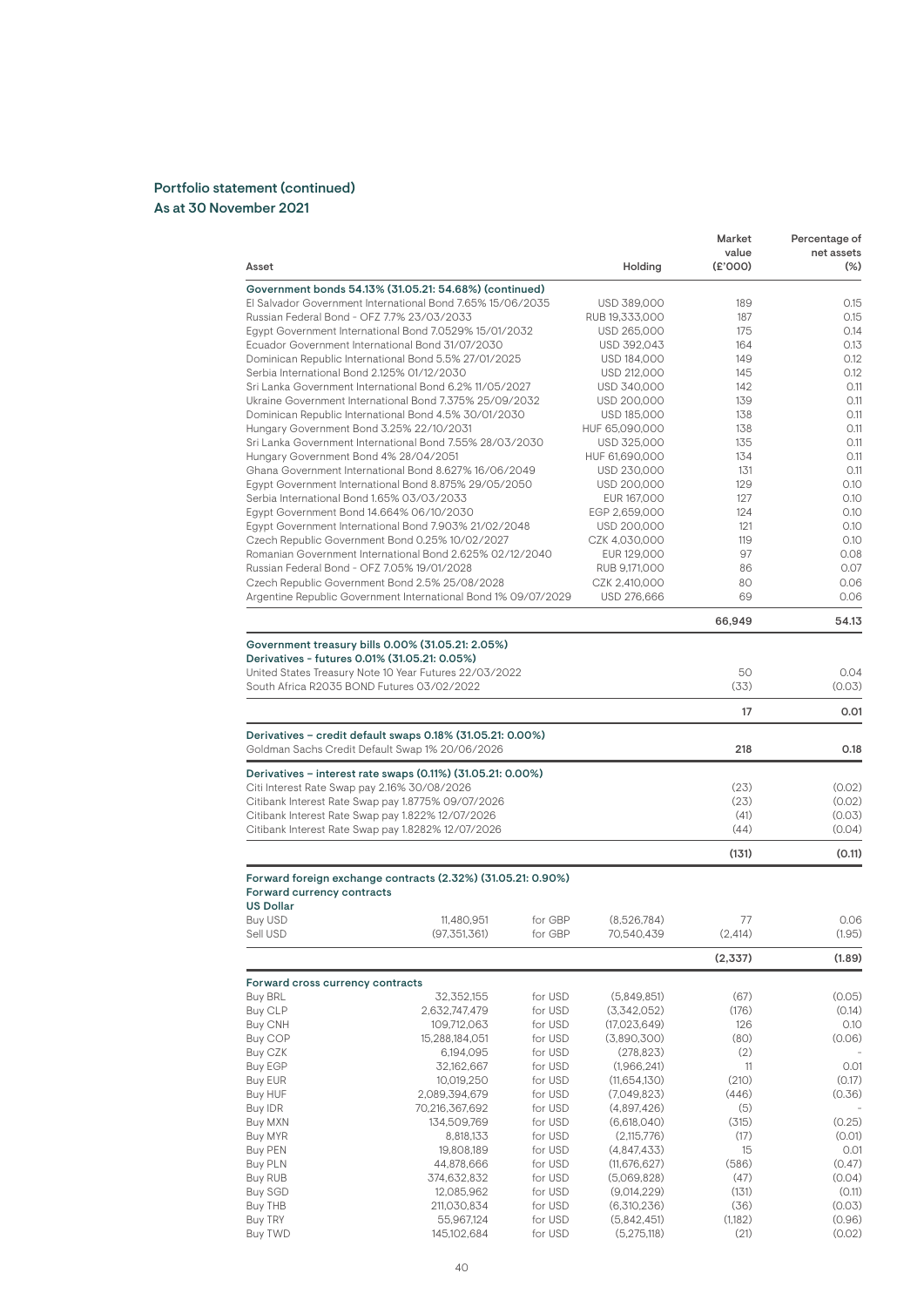| Asset                                        |            |         | Holding             | Market<br>value<br>(E'000) | Percentage of<br>net assets<br>$(\%)$ |
|----------------------------------------------|------------|---------|---------------------|----------------------------|---------------------------------------|
| Forward cross currency contracts (continued) |            |         |                     |                            |                                       |
| <b>Buy USD</b>                               | 13.118.251 | for BRL | (72, 567, 578)      | 223                        | 0.18                                  |
| <b>Buy USD</b>                               | 3,294,277  | for CLP | (2,672,163,620)     | 105                        | 0.08                                  |
| <b>Buy USD</b>                               | 15.796.627 | for CNH | (102.507.475)       | (199)                      | (0.16)                                |
| <b>Buy USD</b>                               | 7,367,822  | for COP | (28, 235, 094, 132) | 285                        | 0.23                                  |
| <b>Buy USD</b>                               | 2.068.010  | for CZK | (44.544.938)        | 65                         | 0.05                                  |
| <b>Buy USD</b>                               | 2.141.533  | for EGP | (34.480.759)        | (22)                       | (0.02)                                |
| Buy USD                                      | 8,712,875  | for EUR | (7,385,841)         | 246                        | 0.20                                  |
| <b>Buy USD</b>                               | 4.328.328  | for HUF | (1.352.921.919)     | 112                        | 0.09                                  |
| <b>Buy USD</b>                               | 4,810,814  | for IDR | (69, 107, 339, 265) | (2)                        |                                       |
| <b>Buy USD</b>                               | 4,208,256  | for INR | (317, 689, 008)     | 23                         | 0.02                                  |
| Buy USD                                      | 1.764.368  | for MXN | (36.671.515)        | 56                         | 0.05                                  |
| <b>Buy USD</b>                               | 2,676,642  | for PEN | (10,996,506)        | (19)                       | (0.02)                                |
| <b>Buy USD</b>                               | 4.229.298  | for PHP | (215.790.890)       | (35)                       | (0.03)                                |
| <b>Buy USD</b>                               | 4,956,109  | for PLN | (19,584,322)        | 151                        | 0.12                                  |
| <b>Buy USD</b>                               | 5.472.071  | for RON | (22.973.088)        | 158                        | 0.13                                  |
| <b>Buy USD</b>                               | 3.002.594  | for RUB | (222.228.265)       | 24                         | 0.02                                  |
| <b>Buy USD</b>                               | 345.484    | for SGD | (470,000)           | 1                          |                                       |
| <b>Buy USD</b>                               | 7.886.430  | for THB | (263, 472, 520)     | 50                         | 0.04                                  |
| Buy USD                                      | 6,167,125  | for TRY | (58,665,903)        | 1,271                      | 1.03                                  |
| <b>Buy USD</b>                               | 737.019    | for UAH | (20, 726, 747)      | $\mathbf{1}$               |                                       |
| <b>Buy USD</b>                               | 3.499.023  | for ZAR | (51.301.846)        | 231                        | 0.19                                  |
| Buy ZAR                                      | 54,620,871 | for USD | (3,531,192)         | (101)                      | (0.08)                                |
|                                              |            |         |                     | (545)                      | (0.43)                                |
| Portfolio of investments <sup>^</sup>        |            |         |                     | 105,978                    | 85.75                                 |
| Net other assets*                            |            |         |                     | 17,605                     | 14.25                                 |
| Net assets                                   |            |         |                     | 123,583                    | 100.00                                |

<sup>^</sup> Including derivative liabilities.

<sup>\*</sup>The net other assets figure includes any bank or short term cash deposits.

<sup>†</sup> A related party to the Fund.

Unless otherwise stated the above securities are ordinary shares or common stock and admitted to official stock exchange listings. Fixed interest securities are traded on a regulated market, unless otherwise stated.

The collective investment schemes investments, interest rate swaps and the forward foreign exchange contracts are not listed.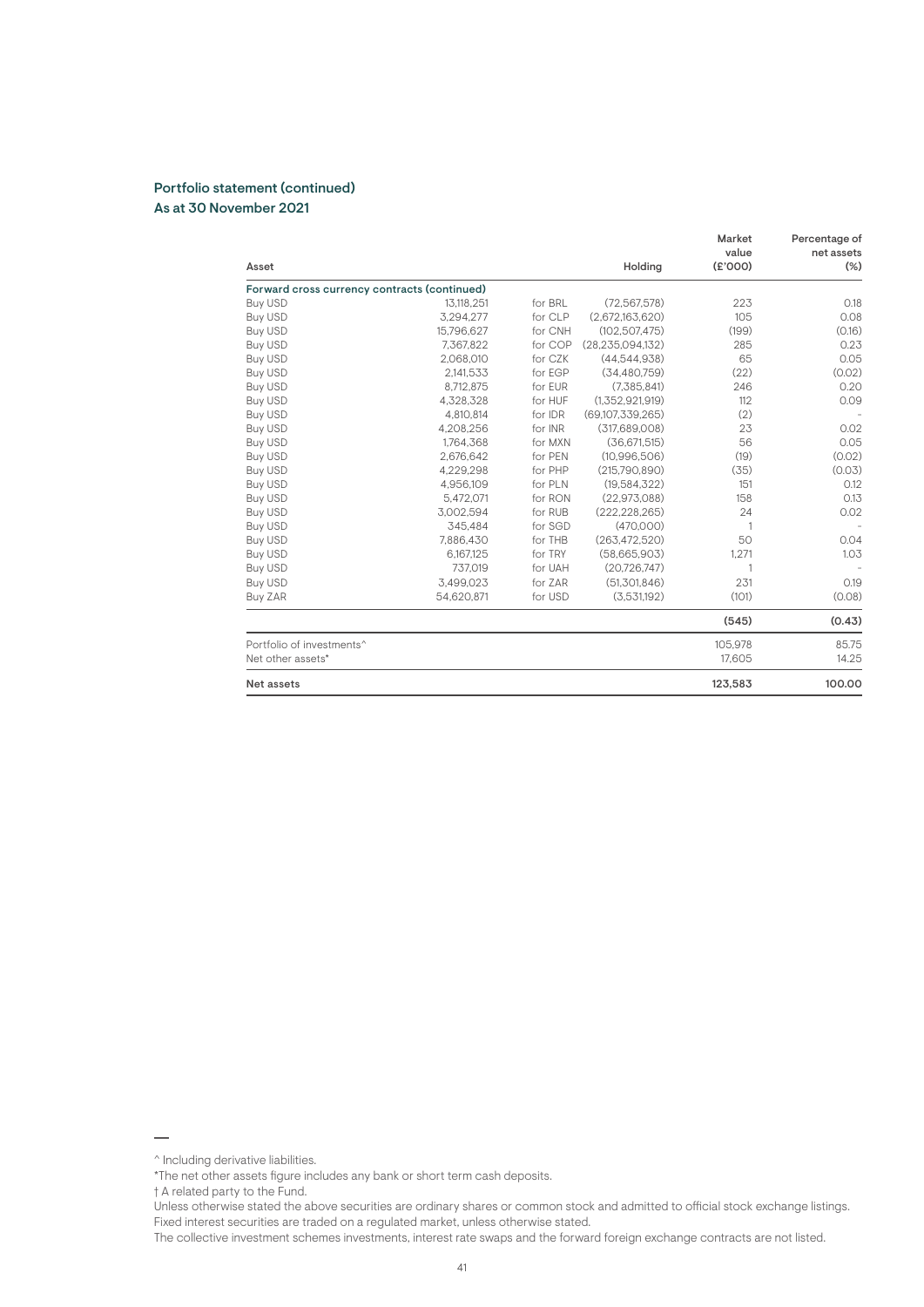## Portfolio analysis

As at 30 November 2021

#### Portfolio analysis

|                                    | 30.11.21                   |                                       | 31.05.21                   |                                       |
|------------------------------------|----------------------------|---------------------------------------|----------------------------|---------------------------------------|
| Asset                              | Market<br>value<br>(E'000) | Percentage of<br>net assets<br>$(\%)$ | Market<br>value<br>(E'000) | Percentage of<br>net assets<br>$(\%)$ |
| <b>Bonds</b>                       | 107.525                    | 86.99                                 | 108.805                    | 87.74                                 |
| Collective investment schemes      | 1.231                      | 1.00                                  | 1.158                      | 0.93                                  |
| Derivatives                        | 104                        | 0.08                                  | 60                         | 0.05                                  |
| Forward foreign exchange contracts | (2,882)                    | (2.32)                                | 1.115                      | 0.90                                  |
| Government treasury bills          |                            |                                       | 2.547                      | 2.05                                  |
| Net other assets                   | 17.605                     | 14.25                                 | 10.337                     | 8.33                                  |
| Net assets                         | 123.583                    | 100.00                                | 124.022                    | 100.00                                |

#### Credit breakdown\*

| Asset              | Market<br>value<br>(E'000) | 30.11.21<br>Percentage of<br>net assets<br>$(\%)$ | Market<br>value<br>(E'000)                                                                                                                                                                         | 31.05.21<br>Percentage of<br>net assets<br>$(\%)$ |
|--------------------|----------------------------|---------------------------------------------------|----------------------------------------------------------------------------------------------------------------------------------------------------------------------------------------------------|---------------------------------------------------|
| AAA                | 808                        | 0.66                                              | 783                                                                                                                                                                                                | 0.64                                              |
| AA                 | 7.739                      | 6.25                                              | 4.016                                                                                                                                                                                              | 3.25                                              |
| A                  | 13.198                     | 10.69                                             | 17.032                                                                                                                                                                                             | 13.72                                             |
| <b>BBB</b>         | 30.638                     | 24.80                                             | 34,101                                                                                                                                                                                             | 27.48                                             |
| <b>BB</b>          | 27,193                     | 22.01                                             | 23,247                                                                                                                                                                                             | 18.76                                             |
| B                  | 20,140                     | 16.26                                             | 21,897                                                                                                                                                                                             | 17.65                                             |
| CCC                | 4.985                      | 4.03                                              | 5.398                                                                                                                                                                                              | 4.35                                              |
| CC                 | 1,510                      | 1.23                                              | 1,269                                                                                                                                                                                              | 1.02                                              |
| $\mathbb C$        | 506                        | 0.41                                              | $[\cdot] % \centering % {\includegraphics[width=0.9\textwidth]{images/TrDiS/NR_WU.pdf} \caption{The figure shows the results of the estimators in the left and right.} \label{fig:TrDiS/NR_WU}} %$ | $[\cdot]$                                         |
| D                  | 808                        | 0.65                                              | 1,062                                                                                                                                                                                              | 0.87                                              |
| <b>Total bonds</b> | 107,525                    | 86.99                                             | 108,805                                                                                                                                                                                            | 87.74                                             |

<sup>\*</sup>Bond ratings are Ninety One approximations.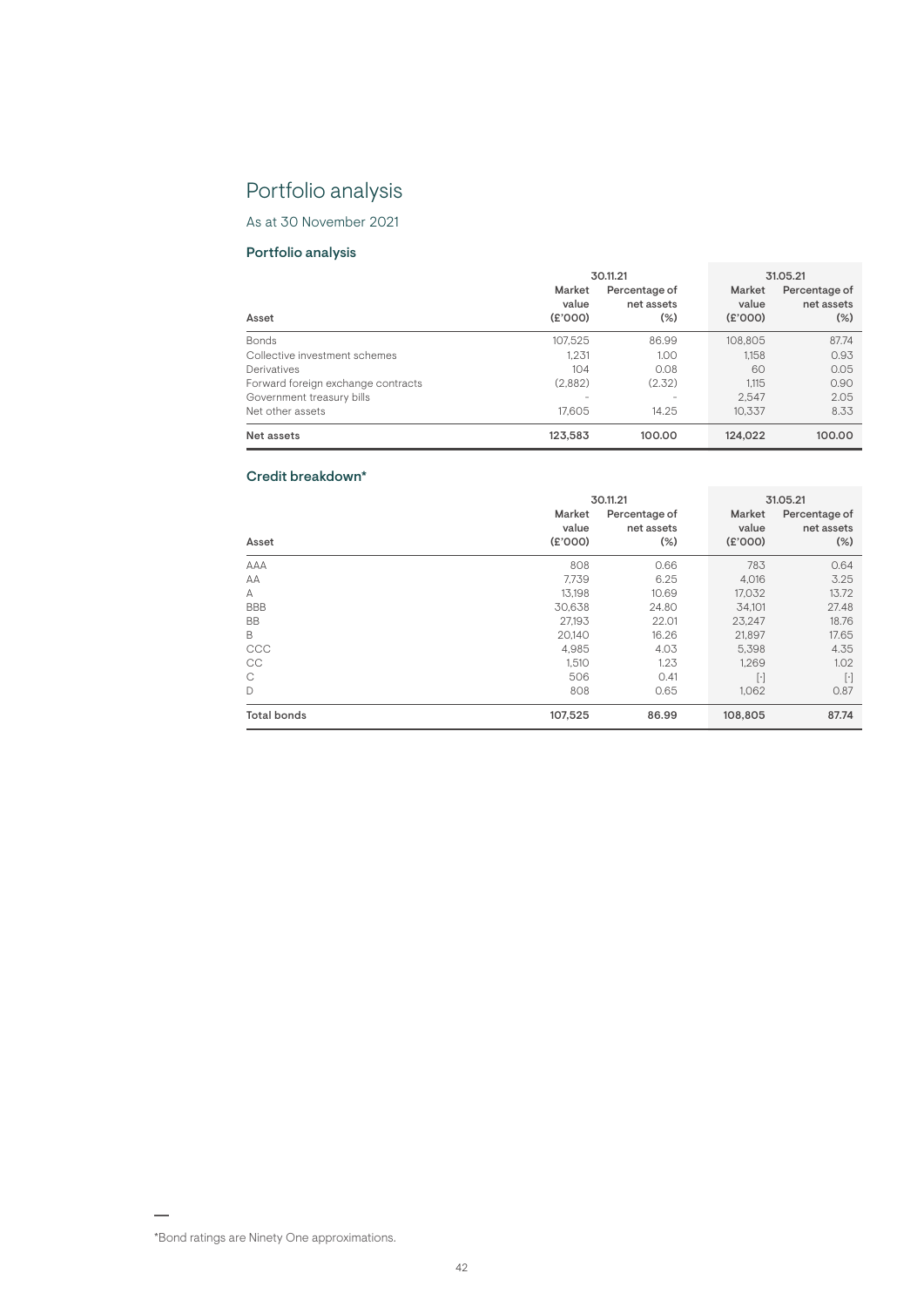## Emerging Markets Equity Fund

### Portfolio statement

As at 30 November 2021

| Asset                                          | Holding             | Market<br>value<br>(£'000) | Percentage of<br>net assets<br>$(\%)$ |
|------------------------------------------------|---------------------|----------------------------|---------------------------------------|
| Bermuda 1.52% (31.05.21: 0.73%)                |                     |                            |                                       |
| China Resources Gas                            | 402,000             | 1,559                      | 0.98                                  |
| Pacific Basin Shipping                         | 2,987,000           | 850                        | 0.54                                  |
|                                                |                     | 2,409                      | 1.52                                  |
| Brazil 2.14% (31.05.21: 2.37%)                 |                     |                            |                                       |
| Vale ADR                                       | 253,187             | 2,319                      | 1.46                                  |
| Porto Seguro                                   | 356,262             | 1,080                      | 0.68                                  |
|                                                |                     | 3,399                      | 2.14                                  |
| Cayman Islands 15.51% (31.05.21: 18.75%)       |                     |                            |                                       |
| Tencent                                        | 259,000             | 11,433                     | 7.20                                  |
| Alibaba                                        | 290,492             | 3,552                      | 2.24                                  |
| <b>ENN Energy</b>                              | 175,300             | 2,467                      | 1.55                                  |
| Trip.com                                       | 86,621              | 1,755                      | 1.11                                  |
| China Resources Land<br>NetEase                | 512,000<br>97,700   | 1,595                      | 1.00<br>0.99                          |
| Xinyi Solar                                    |                     | 1,574<br>835               | 0.53                                  |
| Shenzhou International                         | 608,000<br>54,700   | 773                        | 0.49                                  |
| WH                                             | 1,365,020           | 642                        | 0.40                                  |
|                                                |                     | 24,626                     | 15.51                                 |
| China 11.71% (31.05.21: 10.43%)                |                     |                            |                                       |
| China Longyuan Power                           | 1,632,000           | 2.510                      | 1.58                                  |
| China Construction Bank                        | 4,490,000           | 2,188                      | 1.38                                  |
| China Shenhua Energy                           | 388,500             | 2,019                      | 1.27                                  |
| Contemporary Amperex Technology                | 25.022              | 2,000                      | 1.26                                  |
| Haier Smart Home                               | 655,000             | 1,839                      | 1.16                                  |
| Inner Mongolia Yili Industrial                 | 395,402             | 1,821                      | 1.15                                  |
| Ping An Bank                                   | 875,689             | 1,794                      | 1.13                                  |
| China Petroleum & Chemical                     | 4,632,000           | 1,518                      | 0.95                                  |
| Zijin Mining                                   | 1,520,000           | 1,508                      | 0.95                                  |
| Tsingtao Brewery                               | 232,000             | 1,399                      | 0.88                                  |
|                                                |                     | 18,596                     | 11.71                                 |
| Cyprus 0.00% (31.05.21: 0.40%)                 |                     |                            |                                       |
| Hong Kong 4.38% (31.05.21: 3.98%)              |                     |                            |                                       |
| AIA                                            | 331,000             | 2,611                      | 1.64                                  |
| Techtronic Industries                          | 107,500             | 1,663                      | 1.05<br>1.00                          |
| Hong Kong Exchanges & Clearing<br><b>CITIC</b> | 38,400<br>1,609,000 | 1,587<br>1,089             | 0.69                                  |
|                                                |                     | 6,950                      | 4.38                                  |
| Hungary 0.45% (31.05.21: 0.45%)                |                     |                            |                                       |
| Richter Gedeon                                 | 35,871              | 710                        | 0.45                                  |
| India 13.34% (31.05.21: 10.51%)                |                     |                            |                                       |
| Infosys ADR                                    | 261,323             | 4,468                      | 2.81                                  |
| Tech Mahindra                                  | 155,353             | 2,389                      | 1.50                                  |
| <b>ITC</b>                                     | 957,684             | 2,115                      | 1.33                                  |
| Gland Pharma                                   | 48,325              | 1,716                      | 1.08                                  |
| <b>HDFC Bank</b>                               | 113,834             | 1,692                      | 1.07                                  |
| <b>Bharat Electronics</b>                      | 821,178             | 1,663                      | 1.05                                  |
| Muthoot Finance                                | 114,804             | 1,633                      | 1.03                                  |
| Aurobindo Pharma                               | 217,319             | 1,423                      | 0.90                                  |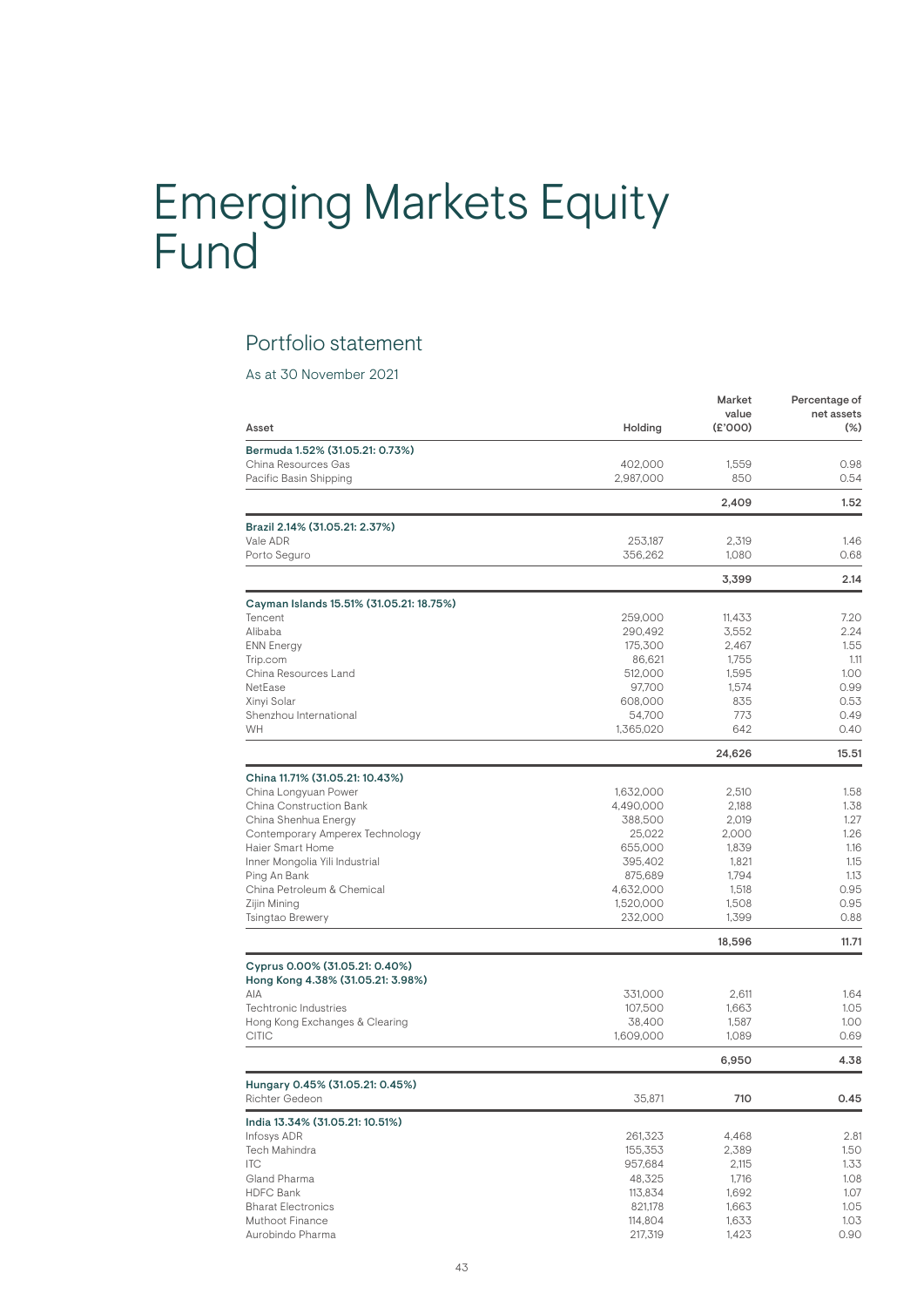|                                                              |                    | Market<br>value | Percentage of<br>net assets |
|--------------------------------------------------------------|--------------------|-----------------|-----------------------------|
| Asset                                                        | Holding            | (E'000)         | $(\%)$                      |
| India 13.34% (31.05.21: 10.51%) (continued)<br>Indus Towers  | 481,924            | 1,355           | 0.85                        |
| Wipro                                                        | 199,491            | 1,266           | 0.80                        |
| LIC Housing Finance                                          | 238,266            | 883             | 0.56                        |
| <b>HEG</b>                                                   | 30,183             | 544             | 0.34                        |
| Hero MotoCorp                                                | 1,526              | 37              | 0.02                        |
|                                                              |                    | 21,184          | 13.34                       |
| Jersey 1.10% (31.05.21: 1.14%)                               |                    |                 |                             |
| Polymetal International                                      | 127,019            | 1,743           | 1.10                        |
| Luxembourg 0.76% (31.05.21: 0.70%)<br><b>Ternium ADR</b>     | 42,815             | 1,199           | 0.76                        |
| Malaysia 1.39% (31.05.21: 0.00%)                             |                    |                 |                             |
| <b>CIMB</b>                                                  | 1,339,300          | 1,232           | 0.78                        |
| My EG Services                                               | 4,947,600          | 969             | 0.61                        |
|                                                              |                    | 2,201           | 1.39                        |
| Mexico 2.41% (31.05.21: 1.92%)<br>Wal-Mart de Mexico         | 929,413            | 2,244           | 1.41                        |
| Grupo Mexico                                                 | 523,645            | 1,586           | 1.00                        |
|                                                              |                    | 3,830           | 2.41                        |
| Netherlands 0.65% (31.05.21: 0.00%)                          |                    |                 |                             |
| OCI                                                          | 50.278             | 1,031           | 0.65                        |
| Russia 4.34% (31.05.21: 4.24%)                               |                    |                 |                             |
| Sberbank of Russia PJSC ADR (London listed)                  | 197,440            | 2,487           | 1.57                        |
| LUKOIL ADR (New York listed)                                 | 35,281             | 2,325           | 1.46                        |
| Moscow Exchange MICEX-RTS<br>EN+ Group International         | 904,670<br>83,332  | 1,373<br>710    | 0.86<br>0.45                |
|                                                              |                    | 6,895           | 4.34                        |
|                                                              |                    |                 |                             |
| Saudi Arabia 1.80% (31.05.21: 1.45%)<br>Saudi National Bank  | 196,989            | 2,357           | 1.48                        |
| BinDawood                                                    | 14,714             | 284             | 0.18                        |
| Leejam Sports                                                | 11,260             | 230             | 0.14                        |
|                                                              |                    | 2,871           | 1.80                        |
| South Africa 3.18% (31.05.21: 3.89%)                         |                    |                 |                             |
| Anglo American Platinum                                      | 19,481             | 1,559           | 0.98                        |
| Bid                                                          | 100,937            | 1,478           | 0.93                        |
| FirstRand<br>Netcare                                         | 538,207<br>902,136 | 1,390<br>616    | 0.88<br>0.39                |
|                                                              |                    | 5,043           | 3.18                        |
|                                                              |                    |                 |                             |
| South Korea 15.43% (31.05.21: 17.51%)<br>Samsung Electronics | 211,623            | 9,521           | 6.00                        |
| POSCO                                                        | 11,165             | 1,839           | 1.16                        |
| Kia Motors                                                   | 37,185             | 1,825           | 1.15                        |
| Hana Financial                                               | 68,113             | 1,698           | 1.07                        |
| LG Chem                                                      | 3,707              | 1,623           | 1.02                        |
| LG                                                           | 26,432             | 1,308           | 0.83                        |
| Korea Zinc                                                   | 3,737              | 1,162           | 0.73                        |
| Samsung Life Insurance                                       | 25,403             | 957             | 0.60                        |
| Fila                                                         | 41,954             | 925             | 0.58                        |
| SK Telecom                                                   | 25,919             | 891             | 0.56                        |
| E-MART                                                       | 9,381              | 846             | 0.53                        |
| Hankook Tire & Technology                                    | 32,468             | 786             | 0.50                        |
| SK Square                                                    | 16,755             | 719             | 0.45                        |
| AfreecaTV                                                    | 3,100              | 399             | 0.25                        |
|                                                              |                    | 24,499          | 15.43                       |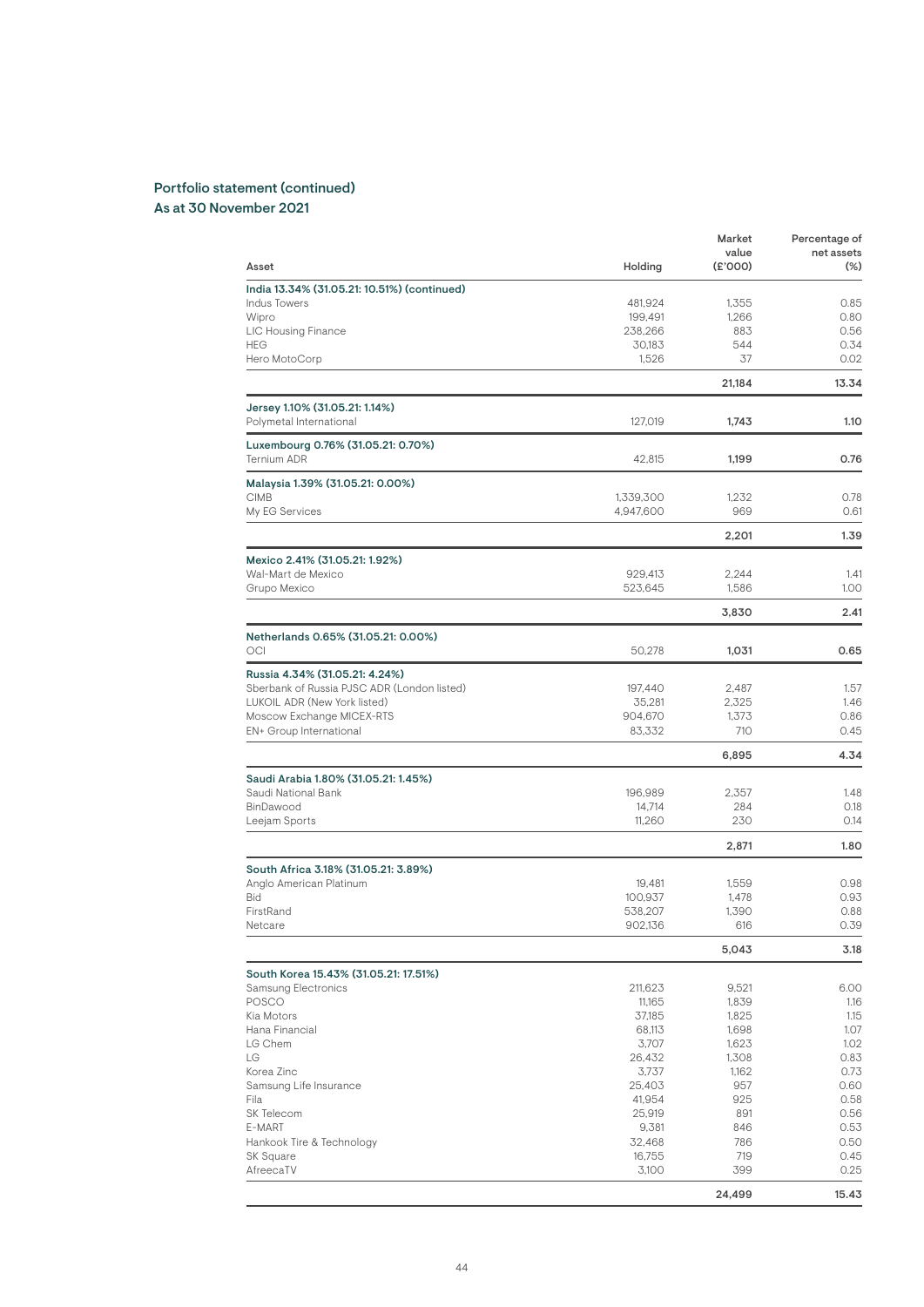|                                              |           | Market<br>value | Percentage of<br>net assets |
|----------------------------------------------|-----------|-----------------|-----------------------------|
| Asset                                        | Holding   | (E'000)         | (%)                         |
| Taiwan 14.77% (31.05.21: 16.31%)             |           |                 |                             |
| Taiwan Semiconductor Manufacturing ADR       | 149.360   | 13.194          | 8.31                        |
| MediaTek                                     | 132.000   | 3.594           | 2.26                        |
| <b>Fubon Financial</b>                       | 1.111.944 | 2,191           | 1.38                        |
| Hon Hai Precision Industry                   | 767.000   | 2,140           | 1.35                        |
| Yageo                                        | 133.000   | 1.637           | 1.03                        |
| Delta Electronics                            | 97,000    | 669             | 0.42                        |
| Fubon Financial Preference Shares            | 22.654    | 37              | 0.02                        |
|                                              |           | 23,462          | 14.77                       |
| Turkey 1.51% (31.05.21: 1.59%)               |           |                 |                             |
| Haci Omer Sabanci                            | 1,677,899 | 1.249           | 0.79                        |
| <b>TAV Havalimanlari</b>                     | 478.238   | 733             | 0.46                        |
| Migros Ticaret                               | 172.406   | 423             | 0.26                        |
|                                              |           | 2,405           | 1.51                        |
| United Arab Emirates 0.08% (31.05.21: 0.00%) |           |                 |                             |
| Fertiglobe                                   | 171.289   | 123             | 0.08                        |
| United Kingdom 1.39% (31.05.21: 1.60%)       |           |                 |                             |
| Anglo American                               | 81,326    | 2,208           | 1.39                        |
| United States 1.11% (31.05.21: 1.37%)        |           |                 |                             |
| Yum China                                    | 47,178    | 1,770           | 1.11                        |
| Portfolio of investments                     |           | 157.154         | 98.97                       |
| Net other assets*                            |           | 1,632           | 1.03                        |
| Net assets                                   |           | 158,786         | 100.00                      |

Stocks shown as ADRs represent American Depositary Receipts.

<sup>\*</sup>The net other assets figure includes any bank or short term cash deposits.

Unless otherwise stated the above securities are ordinary shares or common stock and admitted to official stock exchange listings.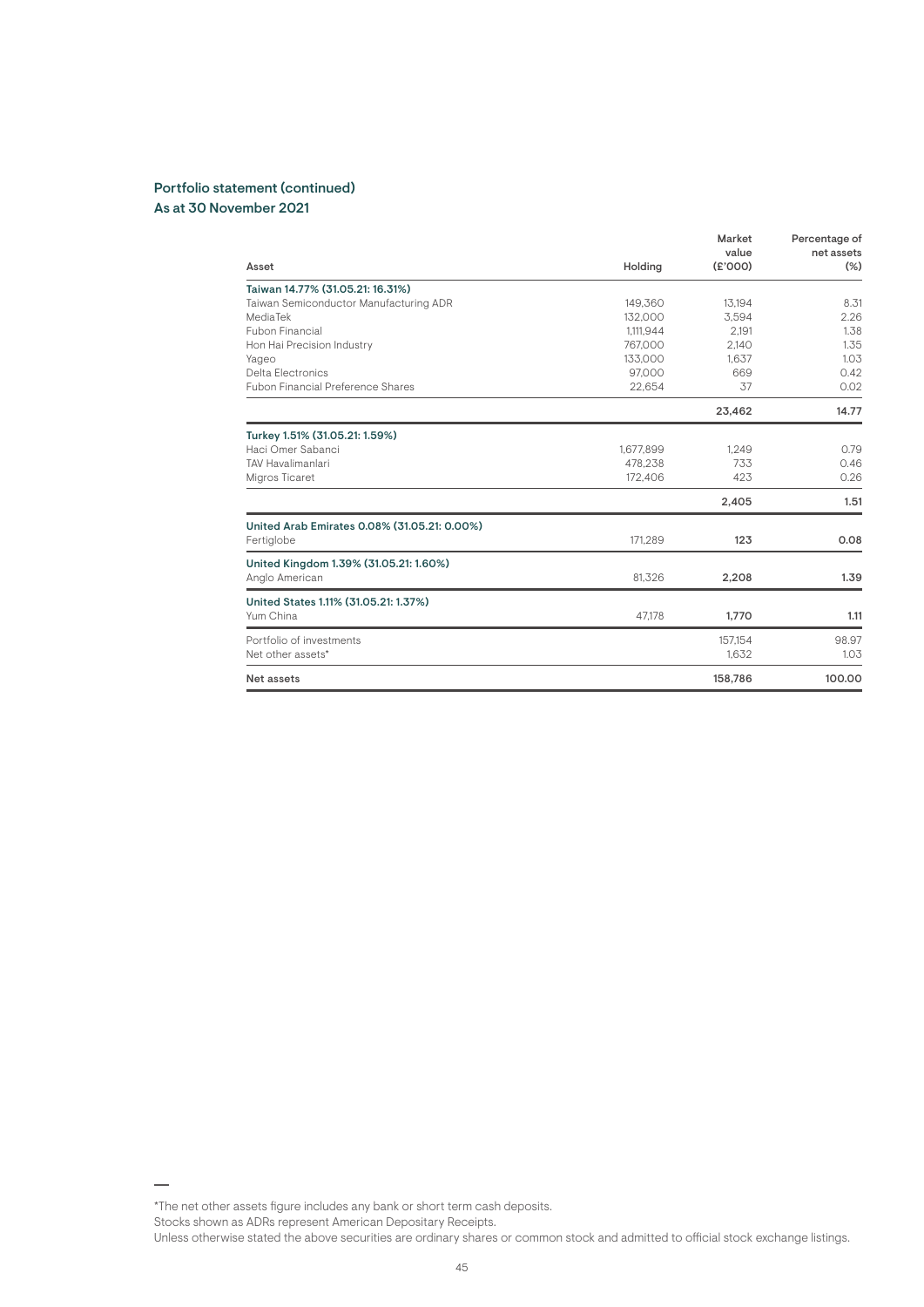# Global Franchise Fund

### Portfolio statement

As at 30 November 2021

| Asset                                                               | Holding           | Market<br>value<br>(E'000) | Percentage of<br>net assets<br>$(\%)$ |
|---------------------------------------------------------------------|-------------------|----------------------------|---------------------------------------|
|                                                                     |                   |                            |                                       |
| Cayman Islands 4.66% (31.05.21: 4.66%)<br>NetEase ADR               | 63,689            | 5,243                      | 2.95                                  |
| Alibaba ADR                                                         | 31,105            | 3,029                      | 1.71                                  |
|                                                                     |                   | 8,272                      | 4.66                                  |
| Germany 2.93% (31.05.21: 3.60%)                                     |                   |                            |                                       |
| Beiersdorf                                                          | 69,130            | 5,202                      | 2.93                                  |
| Ireland 2.68% (31.05.21: 2.27%)<br><b>ICON</b>                      | 23,122            | 4,762                      | 2.68                                  |
| Israel 1.99% (31.05.21: 2.18%)<br>Check Point Software Technologies | 42,684            | 3,529                      | 1.99                                  |
| Netherlands 7.43% (31.05.21: 6.48%)<br><b>ASML</b>                  | 22,101            | 13,204                     | 7.43                                  |
| South Korea 1.63% (31.05.21: 2.05%)<br>Samsung Electronics GDR      | 2.585             | 2,899                      | 1.63                                  |
| Switzerland 8.09% (31.05.21: 7.83%)                                 |                   |                            |                                       |
| Nestle<br>Roche                                                     | 78,084<br>23,444  | 7,585<br>6,789             | 4.27<br>3.82                          |
|                                                                     |                   | 14,374                     | 8.09                                  |
| United Kingdom 2.39% (31.05.21: 4.48%)<br>St James's Place          | 274,806           | 4,249                      | 2.39                                  |
| United States 67.16% (31.05.21: 63.15%)                             |                   |                            |                                       |
| Visa                                                                | 87,052            | 12,705                     | 7.15                                  |
| Moody's                                                             | 40,941            | 12,083                     | 6.80                                  |
| Microsoft                                                           | 46,882            | 11,814                     | 6.65                                  |
| Intuit                                                              | 21,880            | 10,883                     | 6.13                                  |
| VeriSign                                                            | 46,269            | 8,422                      | 4.74                                  |
| Booking                                                             | 5,066             | 8,177                      | 4.60                                  |
| Estee Lauder                                                        | 30,378            | 7,657                      | 4.31                                  |
| S&P Global                                                          | 18,336            | 6,339                      | 3.57                                  |
| Philip Morris International                                         | 95,504            | 6,223                      | 3.51                                  |
| Johnson & Johnson                                                   | 47,158            | 5,593                      | 3.15                                  |
| Becton Dickinson                                                    | 29,367            | 5,346                      | 3.01                                  |
| <b>Factset Research Systems</b>                                     | 13,651            | 4,778                      | 2.70                                  |
| <b>Electronic Arts</b>                                              | 51,000            | 4,774                      | 2.69                                  |
| Autodesk                                                            | 23,529            | 4,535                      | 2.55                                  |
| Charles Schwab                                                      | 64,403            | 3,822                      | 2.16                                  |
| Fox<br>Automatic Data Processing                                    | 119,190<br>16,164 | 3,274<br>2,840             | 1.84<br>1.60                          |
|                                                                     |                   | 119,265                    | 67.16                                 |
| Portfolio of investments                                            |                   | 175,756                    | 98.96                                 |
| Net other assets*                                                   |                   | 1,851                      | 1.04                                  |
| Net assets                                                          |                   | 177,607                    | 100.00                                |

\*The net other assets figure includes any bank or short term cash deposits.

Stocks shown as ADRs represent American Depositary Receipts.

Stocks shown as GDRs represent Global Depositary Receipts.

Unless otherwise stated the above securities are ordinary shares or common stock and admitted to official stock exchange listings.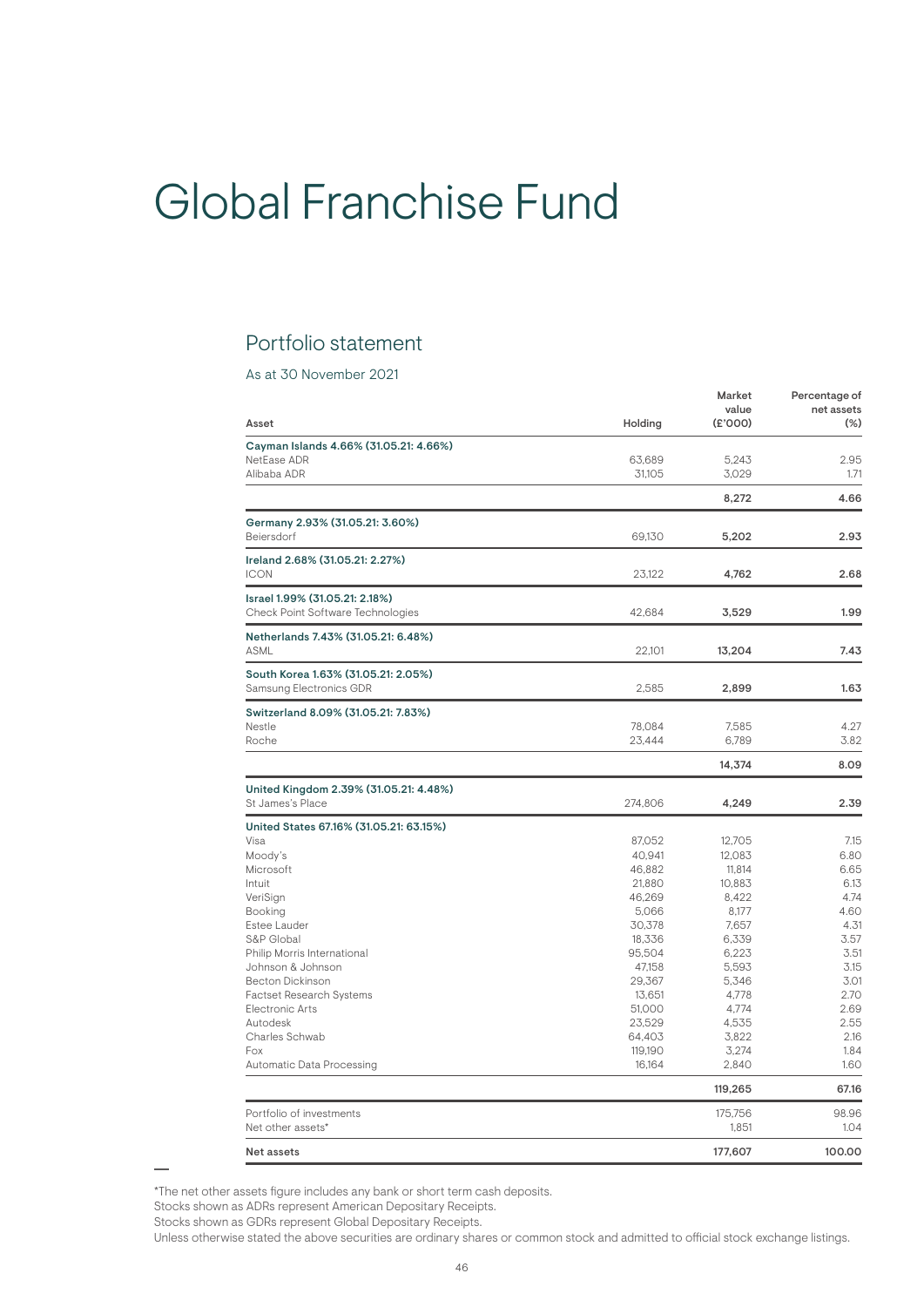# Global Multi-Asset Sustainable Growth Fund

### Portfolio statement

As at 30 November 2021

| Asset                                                                                                                 | Holding              | Market<br>value<br>(£'000) | Percentage of<br>net assets<br>$(\%)$ |
|-----------------------------------------------------------------------------------------------------------------------|----------------------|----------------------------|---------------------------------------|
| Collective investment schemes 3.58% (31.05.21: 8.55%)                                                                 |                      |                            |                                       |
| Infrastructure                                                                                                        |                      |                            |                                       |
| <b>HICL</b> Infrastructure                                                                                            | 7,770,386            | 13.101                     | 2.40                                  |
| <b>BBGI Global Infrastructure</b>                                                                                     | 3,705,207            | 6.417                      | 1.18                                  |
|                                                                                                                       |                      | 19,518                     | 3.58                                  |
| Corporate bonds 14.92% (31.05.21: 6.55%)                                                                              |                      |                            |                                       |
| Housing New Zealand 1.534% 10/09/2035                                                                                 | NZD 73,930,000       | 30.680                     | 5.62                                  |
| Housing New Zealand 3.42% 18/10/2028                                                                                  | NZD 37,860,000       | 19,910                     | 3.65                                  |
| Inter-American Development Bank 3.2% 07/08/2042                                                                       | USD 11,532,000       | 10.177                     | 1.87                                  |
| National Housing Finance and Investment 2.335% 30/06/2036                                                             | USD 10,295,000       | 5,521                      | 1.01                                  |
| National Housing Finance and Investment 1.41% 29/06/2032<br>International Bank for Reconstruction & Development 4.25% | USD 10,400,000       | 5,192                      | 0.95                                  |
| 22/01/2026                                                                                                            | MXN 117,000,000      | 3.665                      | 0.67                                  |
| Inter-American Development Bank 4.375% 24/01/2044                                                                     | USD 3,330,000        | 3,485                      | 0.64                                  |
| National Housing Finance and Investment 1.74% 01/07/2031                                                              | USD 5,340,000        | 2,778                      | 0.51                                  |
|                                                                                                                       |                      | 81,408                     | 14.92                                 |
| Government bonds 19.69% (31.05.21: 12.93%)                                                                            |                      |                            |                                       |
| New Zealand Government Bond 5.5% 15/04/2023                                                                           | NZD 55,281,000       | 29,804                     | 5.46                                  |
| Queensland Treasury 1.25% 10/03/2031                                                                                  | AUD 18,059,000       | 9,038                      | 1.66                                  |
| New South Wales Treasury 1.25% 20/11/2030                                                                             | AUD 17,967,000       | 9,012                      | 1.65                                  |
| Peru Government Bond 6.15% 12/08/2032                                                                                 | PEN 47,624,000       | 8,836                      | 1.62                                  |
| Colombian TES 7.25% 18/10/2034                                                                                        | COP 47,547,800,000   | 7,888                      | 1.45                                  |
| New Zealand Government Bond 1.75% 15/05/2041                                                                          | NZD 16,871,000       | 7,219                      | 1.32                                  |
| Kenya Infrastructure Bond 12.257% 05/01/2037                                                                          | KES 916,750,000      | 6,084                      | 1.11                                  |
| New South Wales Treasury 3% 15/11/2028                                                                                | AUD 9,508,000        | 5,494                      | 1.01                                  |
| Queensland Treasury 2.5% 06/03/2029                                                                                   | AUD 9,786,000        | 5,479                      | 1.00                                  |
| Bonos de la Tesoreria de la Republica 5% 01/03/2035                                                                   | CLP 5,115,000,000    | 4,215                      | 0.77                                  |
| Bonos de la Tesoreria de la Republica 4.7% 01/09/2030                                                                 | CLP 4,620,000,000    | 3,851                      | 0.71                                  |
| Perusahaan Penerbit SBSN Indonesia III 2.3% 23/06/2025                                                                | USD 4,301,000        | 3,324                      | 0.61                                  |
| Chile Government International Bond 2.55% 27/01/2032                                                                  | USD 3,988,000        | 2,953                      | 0.54                                  |
| Colombian TES 7% 26/03/2031                                                                                           | COP 15,370,100,000   | 2,629                      | 0.48<br>0.30                          |
| Chile Government International Bond 2.45% 31/01/2031                                                                  | USD 2,187,000        | 1,616                      |                                       |
|                                                                                                                       |                      | 107,442                    | 19.69                                 |
| Basic materials 1.00% (31.05.21: 0.83%)<br><b>Chemicals</b>                                                           |                      |                            |                                       |
| Croda International                                                                                                   | 53,957               | 5,439                      | 1.00                                  |
| Consumer discretionary 6.58% (31.05.21: 10.64%)                                                                       |                      |                            |                                       |
| <b>Automobiles and parts</b>                                                                                          |                      |                            |                                       |
| Aptiv                                                                                                                 | 35.954               | 4,393                      | 0.80                                  |
| <b>Consumer services</b>                                                                                              |                      |                            |                                       |
| China East Education                                                                                                  | 4,882,500            | 3,820                      | 0.70                                  |
| China Yuhua Education<br><b>YDUQS Participacoes</b>                                                                   | 9,366,000<br>408,212 | 3,340<br>1,131             | 0.61<br>0.21                          |
|                                                                                                                       |                      | 8.291                      | 1.52                                  |
| Household goods and home construction                                                                                 |                      |                            |                                       |
| Midea                                                                                                                 | 691.067              | 5,506                      | 1.01                                  |
|                                                                                                                       |                      |                            |                                       |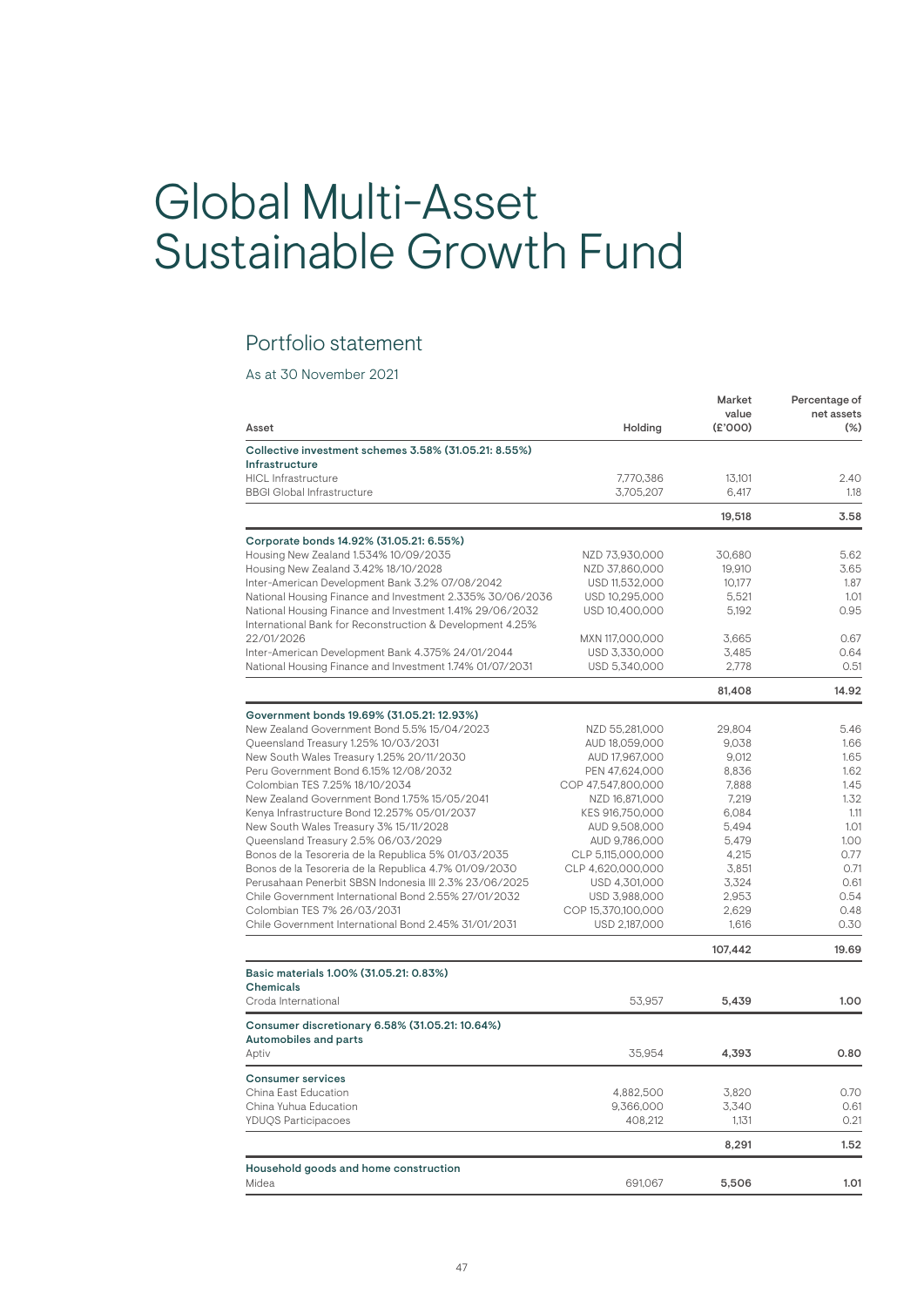| Asset                                                               | Holding            | Market<br>value<br>(E'000) | Percentage of<br>net assets<br>$(\%)$ |
|---------------------------------------------------------------------|--------------------|----------------------------|---------------------------------------|
| Media<br><b>RELX</b>                                                | 116,752            | 2,726                      | 0.50                                  |
| <b>Retailers</b>                                                    |                    |                            |                                       |
| Home Depot                                                          | 26,466             | 8,041                      | 1.47                                  |
| Alibaba                                                             | 568,696            | 6,954                      | 1.28                                  |
|                                                                     |                    | 14,995                     | 2.75                                  |
| Consumer staples 2.98% (31.05.21: 3.35%)<br><b>Food producers</b>   |                    |                            |                                       |
| Beyond Meat                                                         | 63,194             | 3,453                      | 0.63                                  |
| Personal care, drug and grocery stores                              |                    |                            |                                       |
| Unilever<br>Axfood                                                  | 223,543<br>202,373 | 8,719<br>4,106             | 1.60<br>0.75                          |
|                                                                     |                    | 12,825                     | 2.35                                  |
|                                                                     |                    |                            |                                       |
| Energy 1.78% (31.05.21: 2.07%)<br>Alternative energy                |                    |                            |                                       |
| Vestas Wind Systems                                                 | 225,602            | 5,568                      | 1.02                                  |
| Xinyi Solar                                                         | 3,028,000          | 4,157                      | 0.76                                  |
|                                                                     |                    | 9,725                      | 1.78                                  |
| Financials 8.78% (31.05.21: 11.80%)<br><b>Banks</b>                 |                    |                            |                                       |
| <b>HDFC Bank</b>                                                    | 456,819            | 6,791                      | 1.25                                  |
| Bandhan Bank                                                        | 1,870,609          | 5,088                      | 0.93                                  |
| Bank Rakyat Indonesia                                               | 18,135,840         | 3,882                      | 0.71                                  |
|                                                                     |                    | 15,761                     | 2.89                                  |
| <b>Finance and credit services</b>                                  |                    |                            |                                       |
| Muthoot Finance<br>S&P Global                                       | 302,597<br>9,608   | 4,304<br>3,322             | 0.79<br>0.61                          |
|                                                                     |                    | 7,626                      | 1.40                                  |
| Investment banking and brokerage                                    |                    |                            |                                       |
| Nasdaq                                                              | 21,057             | 3,272                      | 0.60                                  |
| Life insurance                                                      |                    |                            |                                       |
| Ping An Insurance<br>AIA                                            | 769,000<br>505,000 | 3,995<br>3,983             | 0.73<br>0.73                          |
|                                                                     |                    |                            |                                       |
|                                                                     |                    | 7,978                      | 1.46                                  |
| Non-life insurance<br>Essent                                        | 190,963            | 5,963                      | 1.09                                  |
| Intact Financial                                                    | 42,997             | 4,047                      | 0.74                                  |
| <b>Fidelity National Financial</b>                                  | 48,783             | 1,810                      | 0.33                                  |
| <b>NMI</b>                                                          | 98,319             | 1,459                      | 0.27                                  |
|                                                                     |                    | 13,279                     | 2.43                                  |
| Health care 5.70% (31.05.21: 6.70%)<br><b>Health care providers</b> |                    |                            |                                       |
| UnitedHealth                                                        | 22,396             | 7,574                      | 1.39                                  |
| Medical equipment and services                                      |                    |                            |                                       |
| Medtronic                                                           | 47,368             | 3,885                      | 0.71                                  |
| Pharmaceuticals and biotechnology                                   |                    |                            |                                       |
| Novo Nordisk<br>Roche                                               | 97,502<br>23,918   | 7,950<br>6,927             | 1.46<br>1.27                          |
| Novozymes                                                           | 83,510             | 4,775                      | 0.87                                  |
|                                                                     |                    | 19,652                     | 3.60                                  |
|                                                                     |                    |                            |                                       |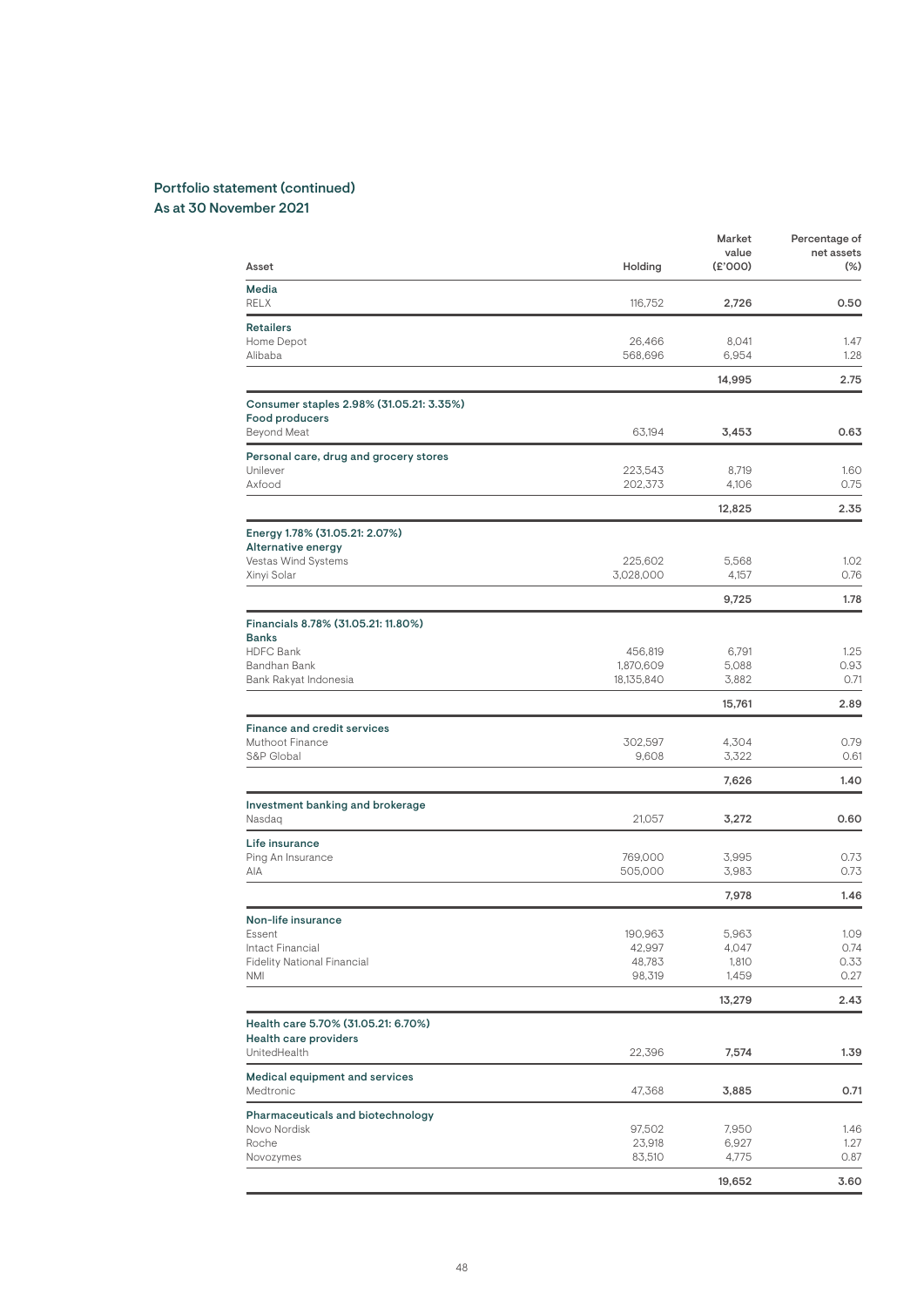| Asset                                                                      | Holding              | Market<br>value<br>(E'000) | Percentage of<br>net assets<br>$(\%)$ |
|----------------------------------------------------------------------------|----------------------|----------------------------|---------------------------------------|
| Industrials 5.97% (31.05.21: 11.12%)                                       |                      |                            |                                       |
| <b>Construction and materials</b><br>Trane Technologies                    | 48,791               | 6,979                      | 1.28                                  |
| Electronic and electrical equipment                                        |                      |                            |                                       |
| <b>Brambles</b>                                                            | 995,099              | 5,325                      | 0.98                                  |
| Wuxi Lead Intelligent Equipment                                            | 516,179              | 4,810                      | 0.88                                  |
| Schneider Electric                                                         | 20.697               | 2,708                      | 0.50                                  |
|                                                                            |                      | 12,843                     | 2.36                                  |
| Industrial engineering<br>Zhejiang Sanhua Intelligent Controls             | 1,928,182            | 5,263                      | 0.97                                  |
| Industrial support services                                                |                      |                            |                                       |
| Mastercard                                                                 | 16,227               | 3,863                      | 0.71                                  |
| Accenture                                                                  | 13,141               | 3,570                      | 0.65                                  |
|                                                                            |                      | 7,433                      | 1.36                                  |
| Real estate 2.70% (31.05.21: 3.86%)<br>Real estate investment and services |                      |                            |                                       |
| A-Living Smart City Services                                               | 1,929,750            | 3.402                      | 0.62                                  |
| Real estate investment trusts                                              |                      |                            |                                       |
| <b>Primary Health Properties</b>                                           | 3,547,327            | 5,321                      | 0.97                                  |
| Tritax Big Box REIT                                                        | 2,095,894            | 4,942                      | 0.91                                  |
| Hammerson                                                                  | 3,658,304            | 1,091                      | 0.20                                  |
|                                                                            |                      | 11,354                     | 2.08                                  |
| Technology 5.94% (31.05.21: 10.23%)<br>Software and computer services      |                      |                            |                                       |
| Microsoft                                                                  | 16,516               | 4,162                      | 0.76                                  |
| Autodesk                                                                   | 21,459               | 4,136                      | 0.76                                  |
| <b>ANSYS</b>                                                               | 13,944               | 4,095                      | 0.75                                  |
| Tencent Music Entertainment ADR<br>Intuit                                  | 570,460<br>4,829     | 2,963<br>2,402             | 0.54<br>0.44                          |
|                                                                            |                      |                            |                                       |
|                                                                            |                      | 17,758                     | 3.25                                  |
| Technology hardware and equipment<br><b>TE Connectivity</b>                | 34,022               | 4,011                      | 0.73                                  |
| <b>ASML</b>                                                                | 6,022                | 3,598                      | 0.66                                  |
| Infineon Technologies                                                      | 89,755               | 3,035                      | 0.56                                  |
| Taiwan Semiconductor Manufacturing                                         | 133,000              | 2.137                      | 0.39                                  |
| <b>KLA</b>                                                                 | 6.195                | 1,885                      | 0.35                                  |
|                                                                            |                      | 14,666                     | 2.69                                  |
| Telecommunications 0.82% (31.05.21: 1.09%)<br>Telecommunications equipment |                      |                            |                                       |
| Arista Networks                                                            | 47,676               | 4,474                      | 0.82                                  |
| Utilities 6.92% (31.05.21: 5.18%)                                          |                      |                            |                                       |
| Electricity                                                                |                      |                            |                                       |
| NextEra Energy                                                             | 174,199              | 11,454                     | 2.10                                  |
| Iberdrola<br>Terna                                                         | 1,264,615<br>914,530 | 10,491<br>5,042            | 1.92<br>0.92                          |
| Orsted                                                                     | 51,725               | 5,009                      | 0.92                                  |
|                                                                            |                      | 31,996                     | 5.86                                  |
| Waste and disposal services                                                |                      |                            |                                       |
| Waste Management                                                           | 46,361               | 5,765                      | 1.06                                  |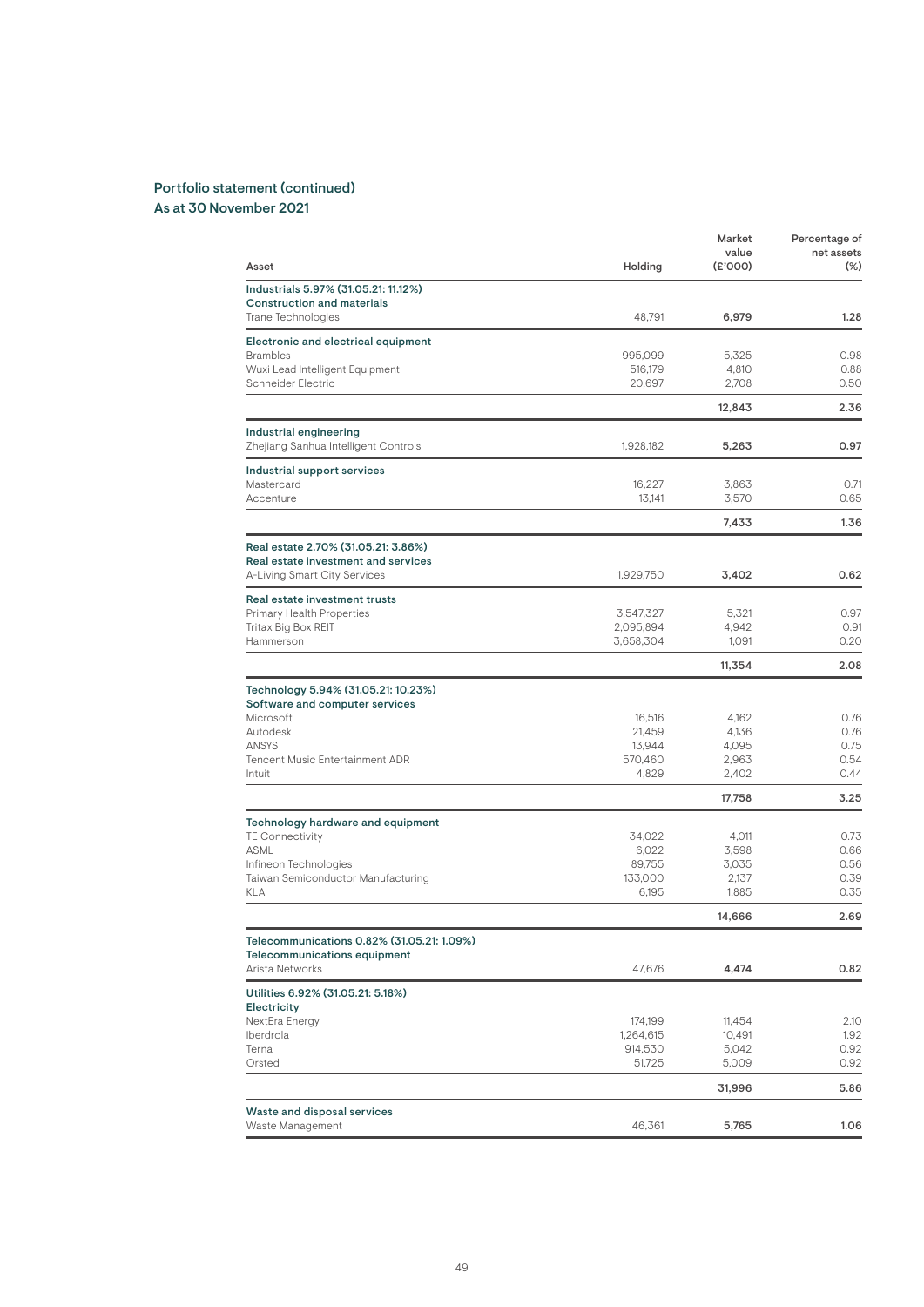| Asset                                                                                            |                              |                    | Holding                        | Market<br>value<br>(E'000) | Percentage of<br>net assets<br>$(\%)$ |
|--------------------------------------------------------------------------------------------------|------------------------------|--------------------|--------------------------------|----------------------------|---------------------------------------|
| Derivatives - futures 0.34% (31.05.21: (0.06%))                                                  |                              |                    |                                |                            |                                       |
| Australia 10-Year Bond Futures 15/12/2021                                                        |                              |                    | (645)                          | 1,597                      | 0.29                                  |
| Korea 10 Years Bond Futures 21/12/2021                                                           |                              |                    | 489                            | 408                        | 0.08                                  |
| EURO STOXX 50 Futures 17/12/2021                                                                 |                              |                    | (481)                          | 353                        | 0.07                                  |
| US 10-Year Bond Futures 22/03/2022                                                               |                              |                    | (179)                          | (274)                      | (0.05)                                |
| US Long Bond Futures 22/03/2022                                                                  |                              |                    | (92)                           | (274)                      | (0.05)                                |
|                                                                                                  |                              |                    |                                | 1,810                      | 0.34                                  |
| Derivatives - options 0.10% (31.05.21: 0.09%)<br>Hong Kong Banking Call CNH FX Option 27/05/2022 |                              |                    | 110,720,000                    | 526                        | 0.10                                  |
| Forward foreign exchange contracts (0.51%) (31.05.21: 0.21%)<br>Forward currency contracts       |                              |                    |                                |                            |                                       |
| Australian dollar                                                                                |                              |                    |                                |                            |                                       |
| <b>Buy AUD</b>                                                                                   | 8,250,000                    | for GBP            | (4,457,183)                    | (47)                       | (0.01)                                |
| Sell AUD<br>Canadian dollar                                                                      | (87, 462, 400)               | for GBP            | 46,882,077                     | 127                        | 0.02                                  |
| Buy CAD                                                                                          | 1,526,000                    | for GBP            | (896,049)                      | (1)                        |                                       |
| Sell CAD                                                                                         | (4.125.000)                  | for GBP            | 2,364,789                      | (55)                       | (0.01)                                |
| Chinese yuan                                                                                     |                              |                    |                                |                            |                                       |
| Sell CNH                                                                                         | (537, 323, 266)              | for GBP            | 59,998,437                     | (3,099)                    | (0.57)                                |
| Danish krone                                                                                     |                              |                    |                                |                            |                                       |
| Buy DKK                                                                                          | 112,445,000                  | for GBP            | (12,796,001)                   | 67                         | 0.01                                  |
| Sell DKK                                                                                         | (318, 851, 000)              | for GBP            | 36,871,587                     | 397                        | 0.07                                  |
| Euro                                                                                             |                              |                    |                                |                            |                                       |
| ~Buy EUR                                                                                         | 26,057,800                   | for GBP            | (22,168,810)                   |                            |                                       |
| Sell EUR                                                                                         | (220, 373, 003)              | for GBP            | 189,520,549                    | 2,040                      | 0.37                                  |
| Hong Kong dollar                                                                                 |                              |                    |                                |                            |                                       |
| <b>Buy HKD</b>                                                                                   | 207,934,000                  | for GBP            | (19,468,960)                   | 516                        | 0.09                                  |
| Sell HKD                                                                                         | (439,023,000)                | for GBP            | 41,059,390                     | (1,135)                    | (0.21)                                |
| Japanese yen                                                                                     |                              |                    |                                |                            |                                       |
| Buy JPY<br>~Sell JPY                                                                             | 18,424,211,028               | for GBP<br>for GBP | (121, 494, 082)<br>52          | 614<br>٠                   | 0.11                                  |
| New Zealand dollar                                                                               | (8,000)                      |                    |                                |                            |                                       |
| Buy NZD                                                                                          | 58,978,000                   | for GBP            | (30, 428, 700)                 | (294)                      | (0.05)                                |
| Sell NZD                                                                                         | (259, 688, 887)              | for GBP            | 133,868,739                    | 1,182                      | 0.22                                  |
| <b>South African Rand</b>                                                                        |                              |                    |                                |                            |                                       |
| Buy ZAR                                                                                          | 244,374,000                  | for GBP            | (12, 254, 142)                 | (866)                      | (0.16)                                |
| Sell ZAR                                                                                         | (243, 250, 229)              | for GBP            | 12,188,925                     | 853                        | 0.16                                  |
| Swedish krona                                                                                    |                              |                    |                                |                            |                                       |
| <b>Buy SEK</b>                                                                                   | 26,429,000                   | for GBP            | (2,244,187)                    | (57)                       | (0.01)                                |
| Sell SEK                                                                                         | (221,040,739)                | for GBP            | 18,659,598                     | 368                        | 0.07                                  |
| <b>Swiss franc</b>                                                                               |                              |                    |                                |                            |                                       |
| <b>Buy CHF</b>                                                                                   | 4,812,000                    | for GBP            | (3,823,592)                    | 103                        | 0.02                                  |
| Sell CHF                                                                                         | (922,000)                    | for GBP            | 729,628                        | (23)                       |                                       |
| US dollar                                                                                        |                              |                    |                                |                            |                                       |
| <b>Buy USD</b><br>Sell USD                                                                       | 166,906,531<br>(299,084,701) | for GBP<br>for GBP | (122, 015, 511)<br>217,283,172 | 3,063<br>(6,849)           | 0.56<br>(1.25)                        |
|                                                                                                  |                              |                    |                                | (3,096)                    | (0.57)                                |
| Forward cross currency contracts                                                                 |                              |                    |                                |                            |                                       |
| <b>Buy BRL</b>                                                                                   | 87,839,200                   | for USD            | (16,018,931)                   | (284)                      | (0.05)                                |
| <b>Buy CLP</b>                                                                                   | 6,494,876,308                | for USD            | (8,025,693)                    | (270)                      | (0.05)                                |
| <b>Buy CNH</b>                                                                                   | 208,912,693                  | for USD            | (32, 485, 199)                 | 188                        | 0.03                                  |
| Buy COP                                                                                          | 63,103,885,112               | for USD            | (16,824,344)                   | (906)                      | (0.17)                                |
| Buy EUR                                                                                          | 9,854,993                    | for JPY            | (1,295,111,591)                | (199)                      | (0.04)                                |
| <b>Buy EUR</b>                                                                                   | 38,830,000                   | for USD            | (45, 144, 914)                 | (797)                      | (0.15)                                |
| Buy IDR                                                                                          | 86,257,858,000               | for USD            | (6,082,437)                    | (56)                       | (0.01)                                |
| Buy INR                                                                                          | 1,227,940,700                | for USD<br>for USD | (16, 435, 328)<br>(11,089,443) | (86)                       | (0.02)                                |
| Buy NZD<br>Buy PEN                                                                               | 15,676,000<br>25,293,960     | for USD            | (6,368,632)                    | (301)<br>(115)             | (0.06)<br>(0.02)                      |
| Buy SEK                                                                                          | 44,200,000                   | for USD            | (5,123,089)                    | (181)                      | (0.03)                                |
| <b>Buy TWD</b>                                                                                   | 1,516,923,524                | for USD            | (54, 477, 873)                 | 280                        | 0.05                                  |
| Buy USD                                                                                          | 3,197,766                    | for AUD            | (4,301,394)                    | 97                         | 0.02                                  |
| <b>Buy USD</b>                                                                                   | 18,221,079                   | for BRL            | (97,303,899)                   | 698                        | 0.13                                  |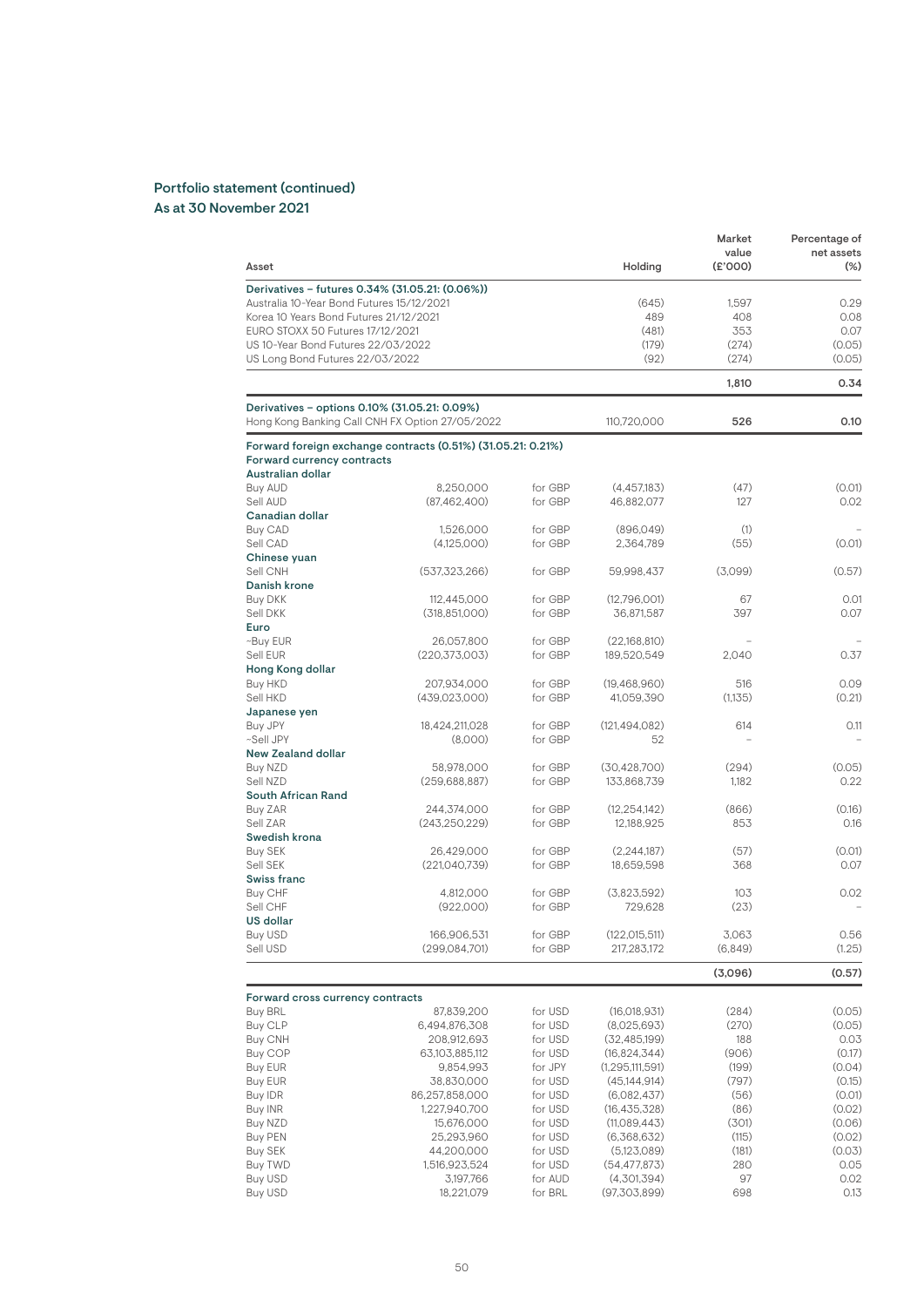| Asset                                        |             | Holding                         | Market<br>value<br>(E'000) | Percentage of<br>net assets<br>$(\%)$ |
|----------------------------------------------|-------------|---------------------------------|----------------------------|---------------------------------------|
| Forward cross currency contracts (continued) |             |                                 |                            |                                       |
| <b>Buy USD</b>                               | 2,605,000   | for CAD<br>(3,307,464)          | 12                         |                                       |
| <b>Buy USD</b>                               | 19,309,080  | for CLP<br>(15,352,842,836)     | 891                        | 0.16                                  |
| <b>Buy USD</b>                               | 18,892,858  | for CNH<br>(122,810,000)        | (263)                      | (0.05)                                |
| <b>Buy USD</b>                               | 33,680,451  | (129, 505, 789, 297)<br>for COP | 1,224                      | 0.22                                  |
| <b>Buy USD</b>                               | 25,542,044  | for IDR (368,673,930,300)       | (102)                      | (0.02)                                |
| <b>Buy USD</b>                               | 39.665.139  | for INR<br>(2.946.862.000)      | 374                        | 0.07                                  |
| <b>Buy USD</b>                               | 45.840.319  | for JPY<br>(5.222.734.487)      | (262)                      | (0.05)                                |
| <b>Buy USD</b>                               | 5.024.934   | for KRW<br>(5.864.600.000)      | 68                         | 0.01                                  |
| <b>Buy USD</b>                               | 18.454.554  | for PEN<br>(75.965.544)         | (158)                      | (0.03)                                |
| <b>Buy USD</b>                               | 164.927.898 | for TWD<br>(4.569.074.475)      | (215)                      | (0.04)                                |
| <b>Buy USD</b>                               | 12,600,258  | (182, 810, 000)<br>for ZAR      | 923                        | 0.17                                  |
| Buy ZAR                                      | 24,626,052  | (1,586,771)<br>for USD          | (42)                       | (0.01)                                |
|                                              |             |                                 | 518                        | 0.06                                  |
| Portfolio of investments <sup>^</sup>        |             |                                 | 476,439                    | 87.29                                 |
| Net other assets*                            |             |                                 | 69,403                     | 12.71                                 |
| Net assets                                   |             |                                 | 545,842                    | 100.00                                |

<sup>^</sup> Including derivative liabilities.

<sup>\*</sup>The net other assets figure includes any bank or short term cash deposits.

<sup>~</sup> The market value of the holdings is below £500 and is therefore rounded down to £0.

Stocks shown as ADRs represent American Depositary Receipts.

Unless otherwise stated the above securities are ordinary shares or common stock and admitted to official stock exchange listings. Fixed interest securities are traded on a regulated market, unless otherwise stated.

The collective investment schemes investments and the forward foreign exchange contracts are not listed.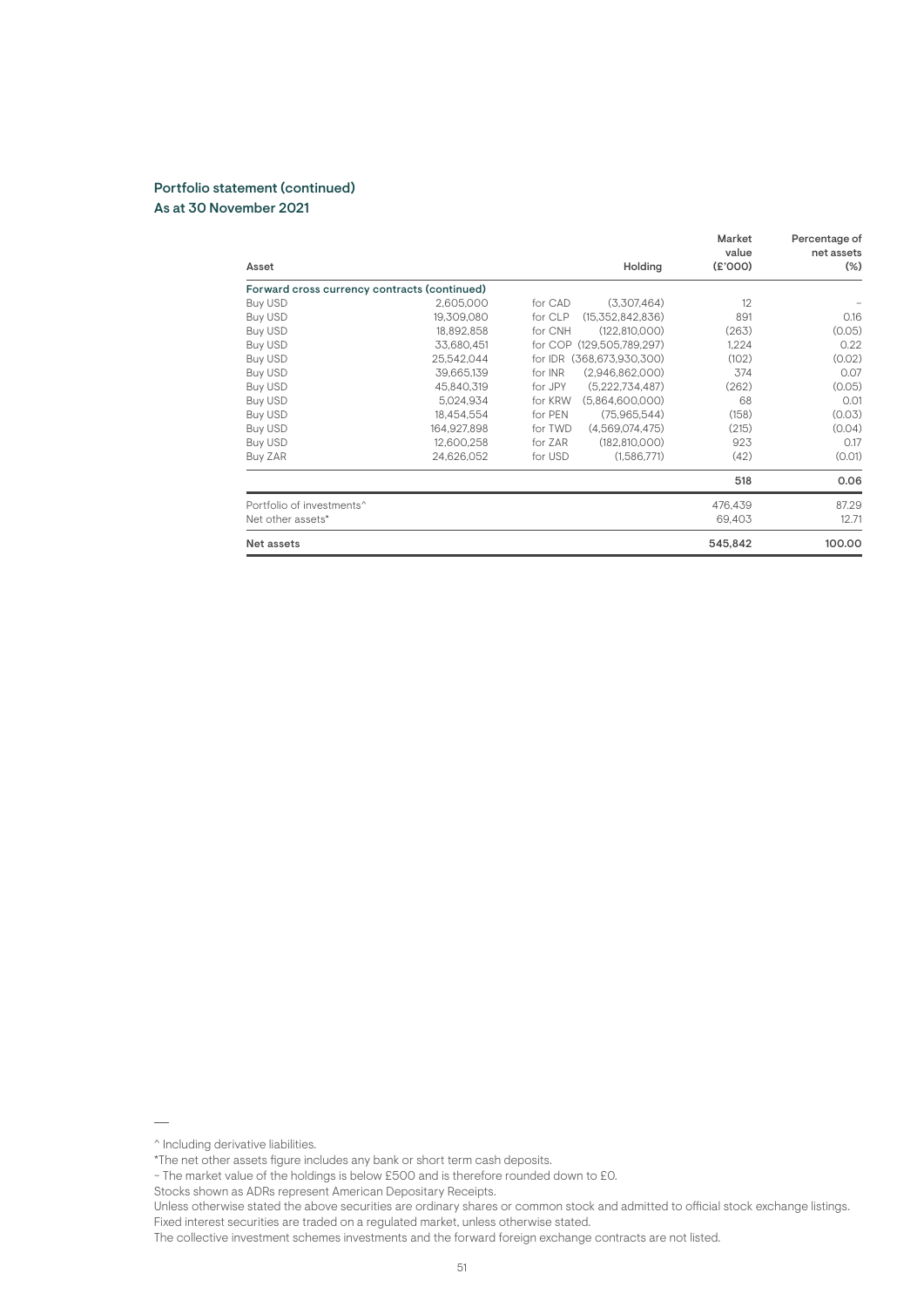### Portfolio analysis

As at 30 November 2021

#### Portfolio analysis

|                                    | 30.11.21                   |                                       |                            | 31.05.21                              |  |
|------------------------------------|----------------------------|---------------------------------------|----------------------------|---------------------------------------|--|
| Asset                              | Market<br>value<br>(E'000) | Percentage of<br>net assets<br>$(\%)$ | Market<br>value<br>(E'000) | Percentage of<br>net assets<br>$(\%)$ |  |
| <b>Bonds</b>                       | 188.850                    | 34.61                                 | 291,580                    | 19.48                                 |  |
| Collective investment schemes      | 19.518                     | 3.58                                  | 127.957                    | 8.55                                  |  |
| Derivatives                        | 2.336                      | 0.44                                  | 461                        | 0.03                                  |  |
| Equities                           | 268.313                    | 49.17                                 | 1.000.252                  | 66.87                                 |  |
| Forward foreign exchange contracts | (2.578)                    | (0.51)                                | 2.828                      | 0.21                                  |  |
| Net other assets                   | 69.403                     | 12.71                                 | 72.686                     | 4.86                                  |  |
| Net assets                         | 545,842                    | 100.00                                | 1.495.764                  | 100.00                                |  |

#### Credit breakdown\*

|                    |                            | 30.11.21                              |                            | 31.05.21                              |
|--------------------|----------------------------|---------------------------------------|----------------------------|---------------------------------------|
| Asset              | Market<br>value<br>(E'000) | Percentage of<br>net assets<br>$(\%)$ | Market<br>value<br>(E'000) | Percentage of<br>net assets<br>$(\%)$ |
| AAA                | 132,937                    | 24.36                                 | 120,095                    | 8.03                                  |
| AA                 | 14.517                     | 2.66                                  | 7.247                      | 0.48                                  |
| А                  | 12,635                     | 2.32                                  | 18,470                     | 1.23                                  |
| <b>BBB</b>         | 22,677                     | 4.16                                  | 28,384                     | 1.90                                  |
| <b>BB</b>          |                            | $\overline{\phantom{a}}$              | 72,428                     | 4.85                                  |
| B                  | 6.084                      | 1.11                                  | 41,890                     | 2.79                                  |
| CCC                | -                          | $\overline{\phantom{a}}$              | 1.082                      | 0.07                                  |
| Unrated            | -                          | $\overline{\phantom{m}}$              | 1.984                      | 0.13                                  |
| <b>Total bonds</b> | 188,850                    | 34.61                                 | 291,580                    | 19.48                                 |

<sup>\*</sup>Bond ratings are Ninety One approximations.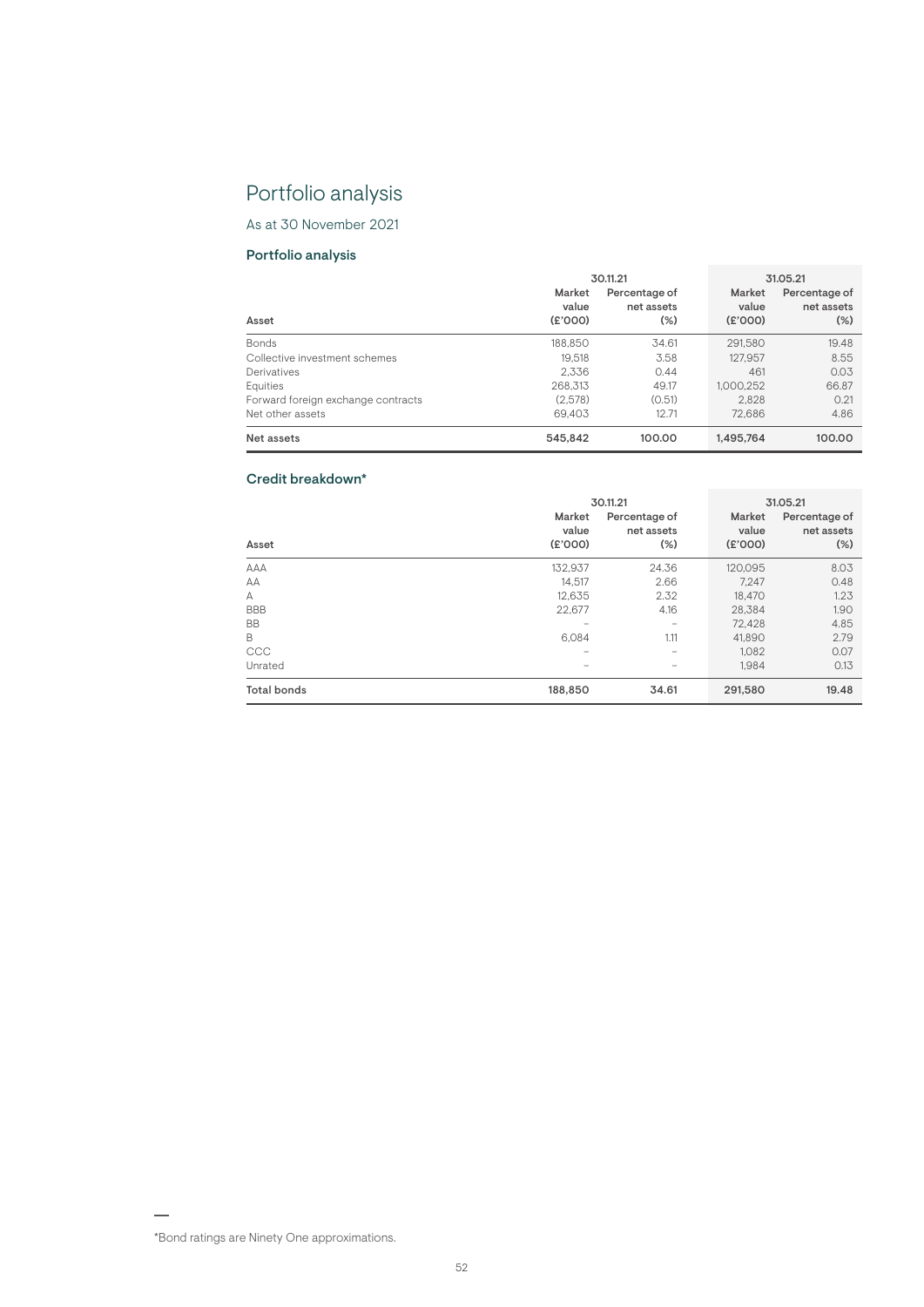# Global Quality Equity Income Fund

### Portfolio statement

As at 30 November 2021

| Asset                                                          | Holding         | Market<br>value<br>(E'000) | Percentage of<br>net assets<br>$(\%)$ |
|----------------------------------------------------------------|-----------------|----------------------------|---------------------------------------|
| Consumer discretionary 9.78% (31.05.21: 8.24%)                 |                 |                            |                                       |
| Leisure goods                                                  |                 |                            |                                       |
| NetEase ADR                                                    | 11,219          | 924                        | 3.54                                  |
| <b>Media</b><br>Fox                                            | 21,195          | 582                        | 2.23                                  |
| Personal goods<br>Nike                                         | 8,299           | 1,047                      | 4.01                                  |
| Consumer staples 17.95% (31.05.21: 21.93%)<br><b>Beverages</b> |                 |                            |                                       |
| Diageo                                                         | 17,117          | 649                        | 2.48                                  |
| Personal care, drug and grocery                                |                 |                            |                                       |
| <b>Reckitt Benckiser</b>                                       | 12,146          | 750                        | 2.87                                  |
| Unilever<br>Procter & Gamble                                   | 14,334<br>2,518 | 559<br>280                 | 2.14<br>1.07                          |
|                                                                |                 | 1,589                      | 6.08                                  |
| <b>Tobacco</b>                                                 |                 |                            |                                       |
| Philip Morris International                                    | 16,579          | 1,080                      | 4.13                                  |
| Swedish Match                                                  | 154,640         | 844                        | 3.23                                  |
| British American Tobacco                                       | 20,964          | 531                        | 2.03                                  |
|                                                                |                 | 2,455                      | 9.39                                  |
| Financials 8.37% (31.05.21: 9.31%)                             |                 |                            |                                       |
| Investment banking and brokerage                               |                 |                            |                                       |
| <b>Broadridge Financial Solutions</b>                          | 8,543           | 1,114                      | 4.26                                  |
| Charles Schwab<br><b>CME</b>                                   | 9,416<br>3,068  | 559<br>515                 | 2.14<br>1.97                          |
|                                                                |                 | 2,188                      | 8.37                                  |
| Health care 21.17% (31.05.21: 19.40%)                          |                 |                            |                                       |
| Medical equipment and services                                 |                 |                            |                                       |
| Siemens Healthineers                                           | 17,163          | 944                        | 3.61                                  |
| <b>Becton Dickinson</b>                                        | 4,145           | 755                        | 2.89                                  |
| Coloplast<br>Medtronic                                         | 5,085<br>6,210  | 625<br>509                 | 2.39<br>1.95                          |
|                                                                |                 | 2,833                      | 10.84                                 |
| Pharmaceuticals and biotechnology                              |                 |                            |                                       |
| Roche                                                          | 2,710           | 785                        | 3.00                                  |
| Johnson & Johnson                                              | 5,796           | 687                        | 2.63                                  |
| GlaxoSmithKline                                                | 44,810          | 682                        | 2.61                                  |
| Novartis                                                       | 9,097           | 545                        | 2.09                                  |
|                                                                |                 | 2,699                      | 10.33                                 |
| Industrials 23.12% (31.05.21: 21.66%)                          |                 |                            |                                       |
| Electronic and electrical equipment                            |                 |                            |                                       |
| Rockwell Automation                                            | 3,947           | 998                        | 3.82                                  |
| Industrial engineering                                         |                 |                            |                                       |
| Kone                                                           | 12,498          | 614                        | 2.35                                  |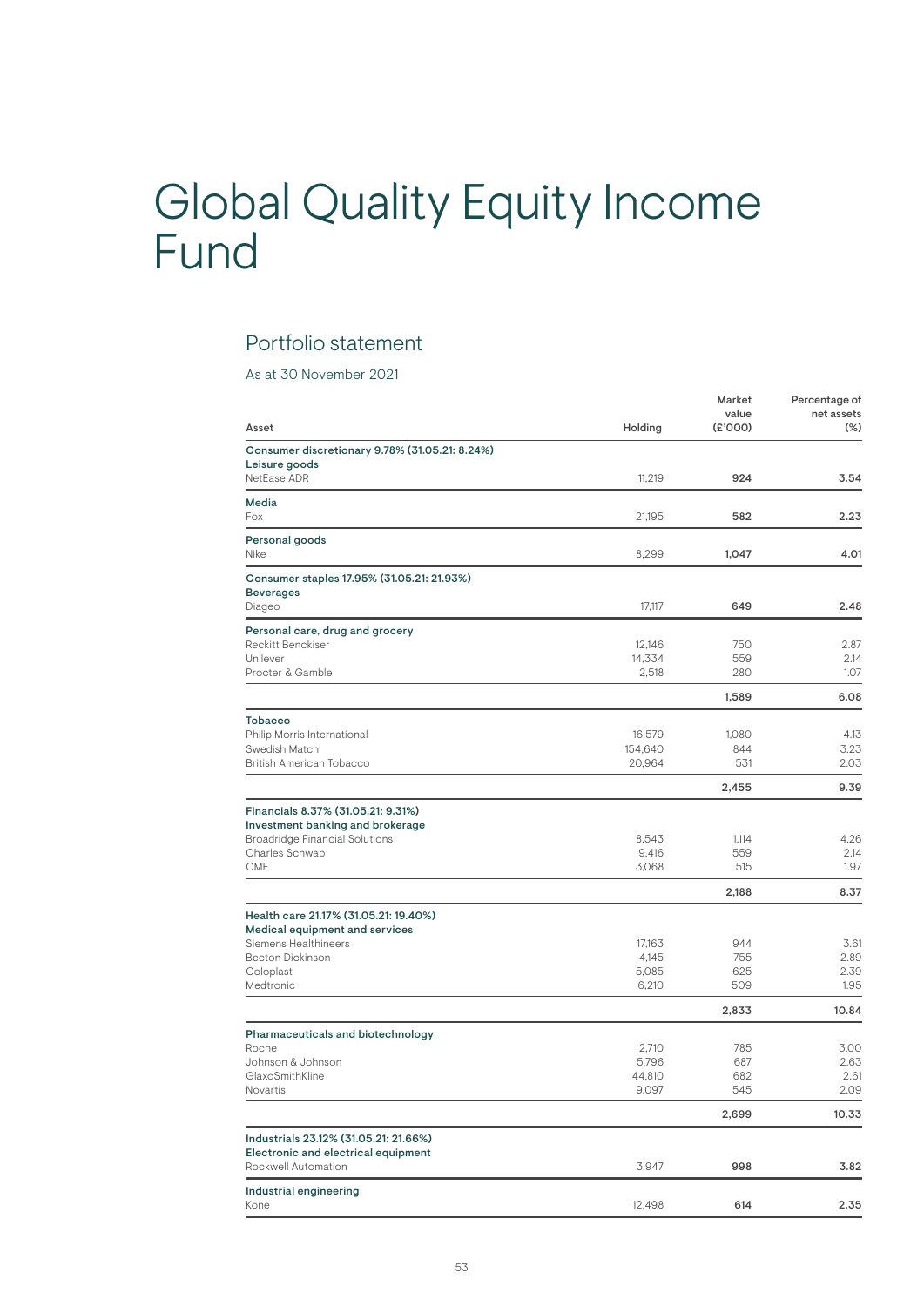|                                                   |         | Market<br>value | Percentage of<br>net assets |
|---------------------------------------------------|---------|-----------------|-----------------------------|
| Asset                                             | Holding | (E'000)         | $(\%)$                      |
| Industrials 23.12% (31.05.21: 21.66%) (continued) |         |                 |                             |
| Industrial support services                       |         |                 |                             |
| Visa                                              | 9.292   | 1,356           | 5.19                        |
| Automatic Data Processing                         | 7.273   | 1.278           | 4.89                        |
| Accenture                                         | 4.632   | 1,258           | 4.81                        |
| Experian                                          | 16.063  | 538             | 2.06                        |
|                                                   |         | 4,430           | 16.95                       |
| Real estate 2.30% (31.05.21: 1.63%)               |         |                 |                             |
| Real estate investment trusts                     |         |                 |                             |
| Crown Castle International REIT                   | 4.328   | 601             | 2.30                        |
| Technology 17.29% (31.05.21: 17.66%)              |         |                 |                             |
| Software and computer services                    |         |                 |                             |
| Microsoft                                         | 8.894   | 2,241           | 8.58                        |
| Technology hardware and equipment                 |         |                 |                             |
| <b>ASML</b>                                       | 2.636   | 1.575           | 6.03                        |
| Samsung Electronics Preference                    | 17,359  | 699             | 2.68                        |
|                                                   |         | 2,274           | 8.71                        |
| Portfolio of investments                          |         | 26.124          | 99.98                       |
| Net other assets*                                 |         | 5               | 0.02                        |
| Net assets                                        |         | 26,129          | 100.00                      |

\*The net other assets figure includes any bank or short term cash deposits.

Stocks shown as ADRs represent American Depositary Receipts.

Unless otherwise stated the above securities are ordinary shares or common stock and admitted to official stock exchange listings.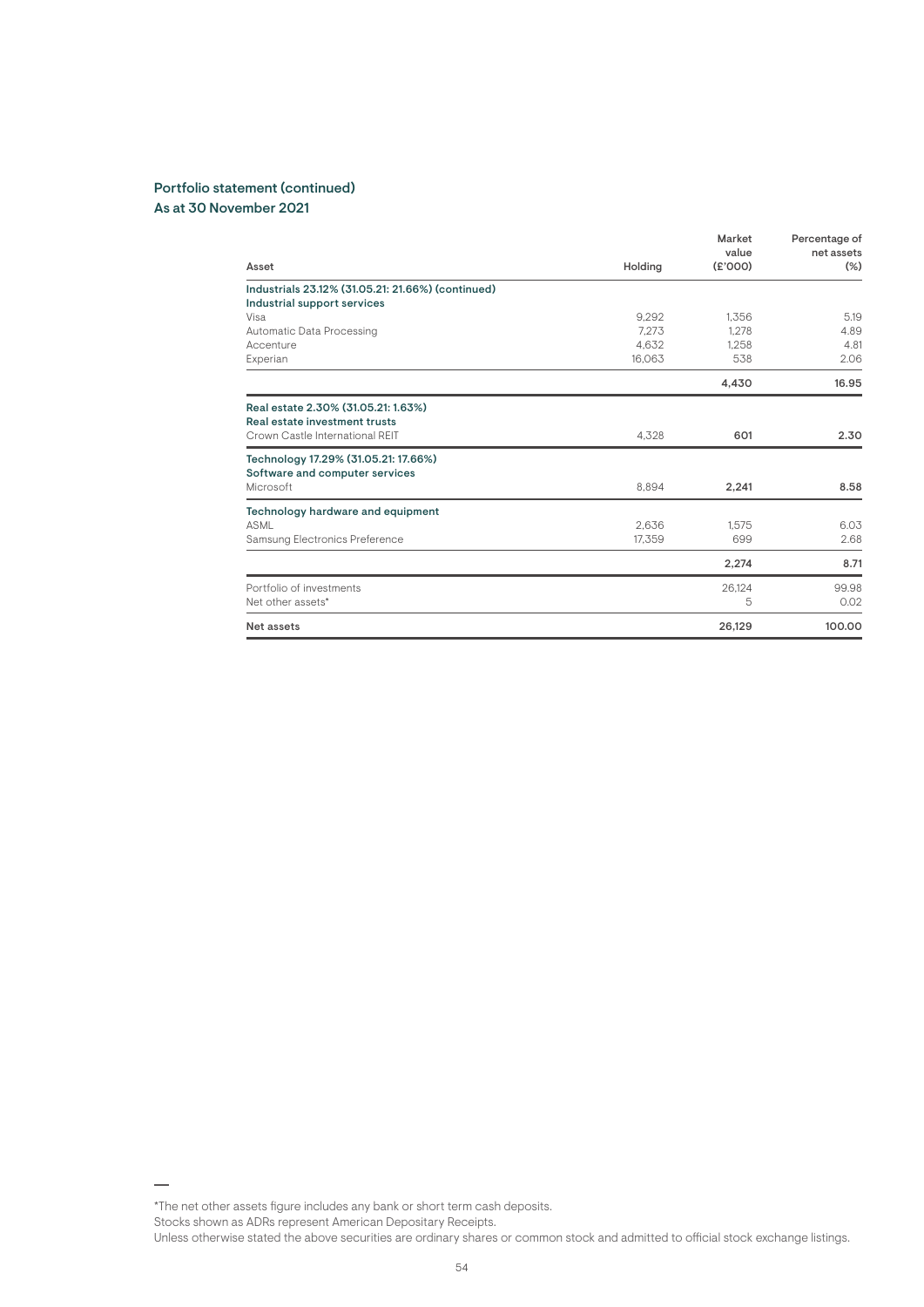# Global Special Situations Fund

### Portfolio statement

As at 30 November 2021

| Asset                                                                    | Holding                | Market<br>value<br>(E'000) | Percentage of<br>net assets<br>$(\%)$ |
|--------------------------------------------------------------------------|------------------------|----------------------------|---------------------------------------|
|                                                                          |                        |                            |                                       |
| Brazil 0.00% (31.05.21: 0.85%)<br>Cayman Islands 6.50% (31.05.21: 1.75%) |                        |                            |                                       |
| Tencent                                                                  | 103,800                | 4,582                      | 3.08                                  |
| Dali Foods                                                               | 6,064,000              | 2,390                      | 1.61                                  |
| Trip.com                                                                 | 97,536                 | 1,977                      | 1.33                                  |
| Trip.com ADR                                                             | 36,154                 | 719                        | 0.48                                  |
|                                                                          |                        | 9,668                      | 6.50                                  |
| France 0.00% (31.05.21: 4.87%)                                           |                        |                            |                                       |
| Germany 9.38% (31.05.21: 8.11%)                                          |                        |                            |                                       |
| Continental                                                              | 71,002<br>119,340      | 5,565                      | 3.74                                  |
| Bayer<br>Vitesco Technologies                                            | 119,280                | 4,525<br>3,865             | 3.04<br>2.60                          |
|                                                                          |                        | 13,955                     | 9.38                                  |
| Ireland 4.08% (31.05.21: 4.06%)                                          |                        |                            |                                       |
| Adient                                                                   | 181,722                | 6,063                      | 4.08                                  |
| Jersey 0.00% (31.05.21: 2.13%)                                           |                        |                            |                                       |
| Luxembourg 0.86% (31.05.21: 0.89%)                                       |                        |                            |                                       |
| Tenaris                                                                  | 172,448                | 1,274                      | 0.86                                  |
| Mauritius 0.72% (31.05.21: 0.70%)                                        |                        |                            |                                       |
| MakeMyTrip                                                               | 56,968                 | 1,071                      | 0.72                                  |
| Mexico 1.59% (31.05.21: 1.37%)<br>Grupo Aeroportuario del Sureste        | 173,971                | 2,362                      | 1.59                                  |
| Netherlands 8.46% (31.05.21: 7.04%)                                      |                        |                            |                                       |
| AerCap                                                                   | 212,887                | 8,923                      | 6.00                                  |
| <b>EXOR</b>                                                              | 55,616                 | 3,665                      | 2.46                                  |
|                                                                          |                        | 12,588                     | 8.46                                  |
| Turkey 1.49% (31.05.21: 1.75%)                                           |                        |                            |                                       |
| TAV Havalimanlari                                                        | 1,449,307              | 2,221                      | 1.49                                  |
| United Kingdom 21.27% (31.05.21: 19.84%)                                 |                        |                            |                                       |
| British American Tobacco                                                 | 246,075                | 6,230                      | 4.19                                  |
| Rolls-Royce<br>Natwest                                                   | 3,649,588<br>1,886,055 | 4,448<br>3,983             | 2.99<br>2.68                          |
| easyJet                                                                  | 665,748                | 3,302                      | 2.22                                  |
| Next                                                                     | 37,784                 | 2,969                      | 2.00                                  |
| Prudential                                                               | 228,297                | 2,935                      | 1.97                                  |
| TI Fluid Systems                                                         | 1,236,387              | 2,689                      | 1.81                                  |
| JET2                                                                     | 185,012                | 1,788                      | 1.20                                  |
| John Wood                                                                | 848,797                | 1,690                      | 1.14                                  |
| Capita                                                                   | 3,587,370              | 1,587                      | 1.07                                  |
|                                                                          |                        | 31,621                     | 21.27                                 |
| United States 44.72% (31.05.21: 45.68%)                                  |                        |                            |                                       |
| McKesson                                                                 | 53,366                 | 8,879                      | 5.97                                  |
| Bank of America                                                          | 240,489                | 8,034                      | 5.40                                  |
| American Express                                                         | 51,747                 | 6,094                      | 4.10                                  |
| Meta Platforms                                                           | 23,880                 | 6,005                      | 4.04                                  |
| Cars.com                                                                 | 431,934                | 5,395                      | 3.63                                  |
| <b>NOV</b>                                                               | 584,630                | 5,356                      | 3.60                                  |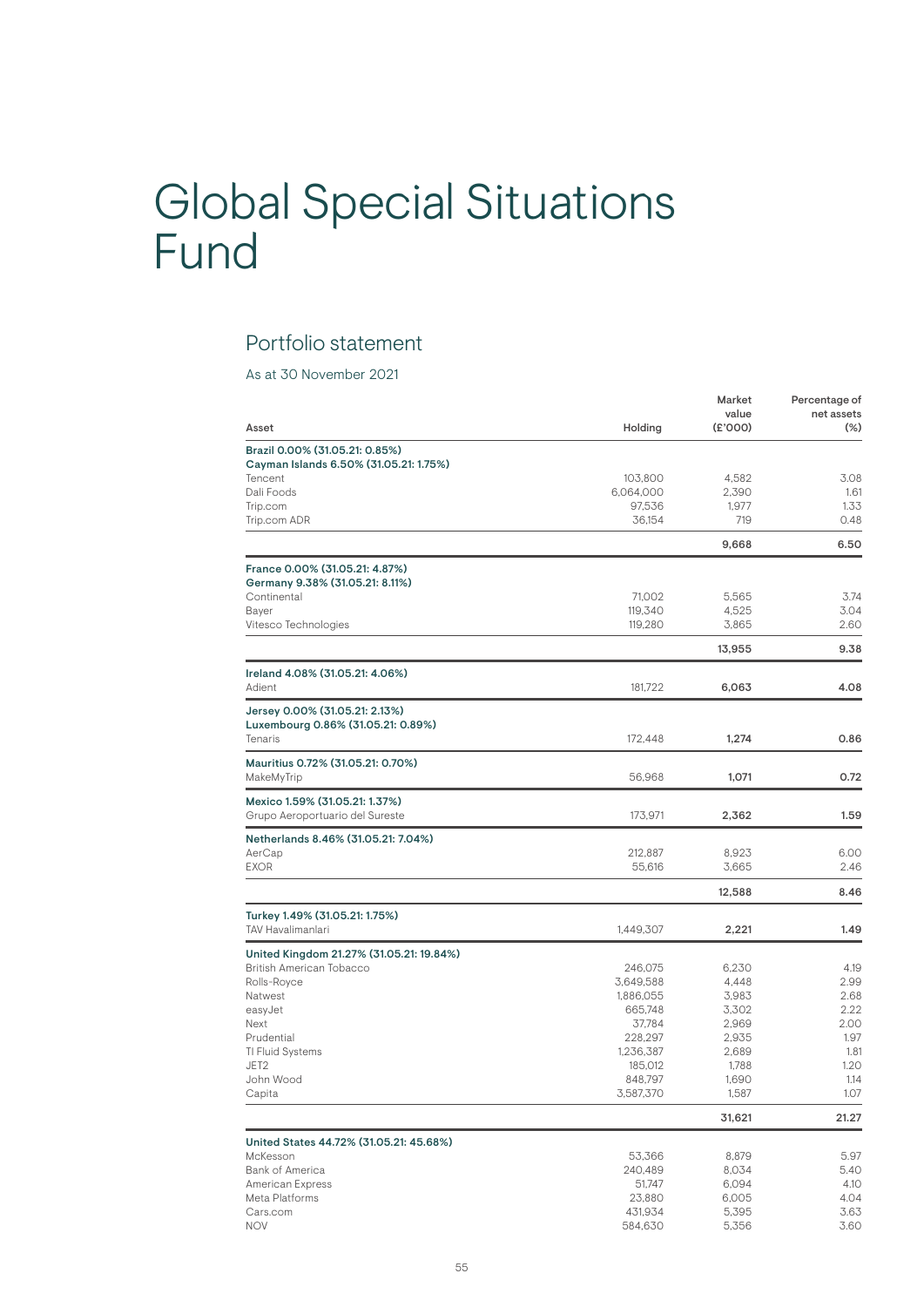| Asset                                               | Holding | Market<br>value<br>(E'000) | Percentage of<br>net assets<br>$(\%)$ |
|-----------------------------------------------------|---------|----------------------------|---------------------------------------|
| United States 44.72% (31.05.21: 45.68%) (continued) |         |                            |                                       |
| Sprouts Farmers Market                              | 262,881 | 5,331                      | 3.59                                  |
| Twitter                                             | 150.849 | 5,140                      | 3.46                                  |
| BorgWarner                                          | 134,678 | 4,482                      | 3.01                                  |
| Citigroup                                           | 63.402  | 3.018                      | 2.03                                  |
| <b>Big Lots</b>                                     | 74,652  | 2,431                      | 1.64                                  |
| <b>MBIA</b>                                         | 236.035 | 2.135                      | 1.44                                  |
| Jackson Financial                                   | 80,382  | 1.988                      | 1.34                                  |
| Sabre                                               | 246,572 | 1.416                      | 0.95                                  |
| Helmerich & Payne                                   | 45.502  | 774                        | 0.52                                  |
|                                                     |         | 66,478                     | 44.72                                 |
| Portfolio of investments                            |         | 147,301                    | 99.07                                 |
| Net other assets*                                   |         | 1,382                      | 0.93                                  |
| Net assets                                          |         | 148,683                    | 100.00                                |

Stocks shown as ADRs represent American Depositary Receipts.

<sup>\*</sup>The net other assets figure includes any bank or short term cash deposits.

Unless otherwise stated the above securities are ordinary shares or common stock and admitted to official stock exchange listings.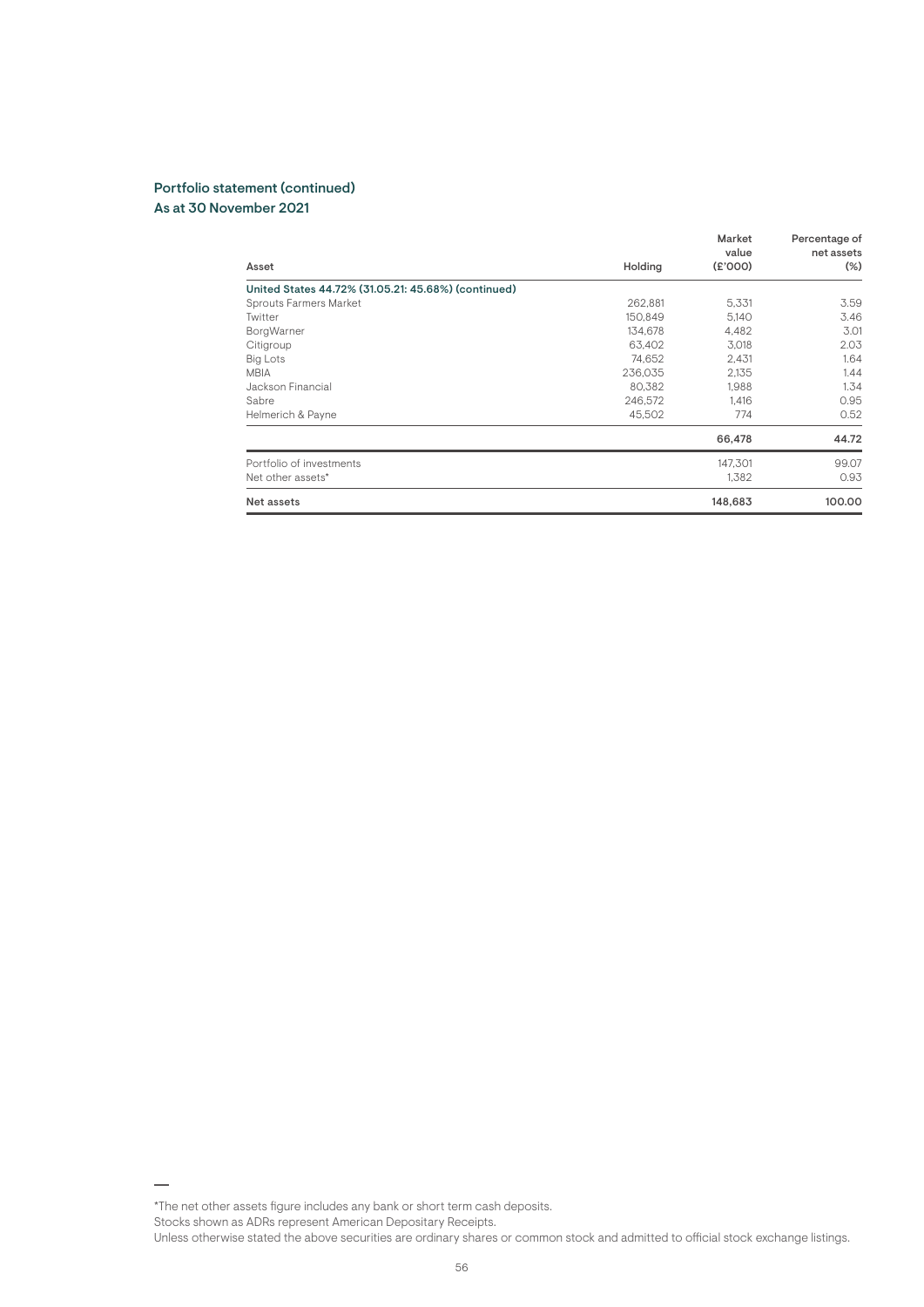# Multi-Asset Protector Fund

### Portfolio statement

As at 30 November 2021

| Asset                                            | Holding | Market<br>value<br>(E'000) | Percentage of<br>net assets<br>$(\%)$ |
|--------------------------------------------------|---------|----------------------------|---------------------------------------|
| Equity exposure 17.60% (31.05.21: 23.32%)        |         |                            |                                       |
| Asia ex Japan 3.63% (31.05.21: 9.02%)            |         |                            |                                       |
| Aristocrat Leisure                               | 20.371  | 480                        | 0.45                                  |
| Taiwan Semiconductor Manufacturing               | 24,000  | 386                        | 0.36                                  |
| NetEase ADR                                      | 4,136   | 341                        | 0.32                                  |
| <b>HDFC Bank ADR</b>                             | 5,915   | 295                        | 0.27                                  |
| Alibaba                                          | 21,504  | 263                        | 0.24                                  |
| Bank Rakyat Indonesia                            | 853,666 | 183                        | 0.17                                  |
| Wuliangye Yibin                                  | 6,495   | 166                        | 0.15                                  |
| Midea                                            | 20,563  | 164                        | 0.15                                  |
| AIA                                              | 20,600  | 162                        | 0.15                                  |
| China Mengniu Dairy                              | 35,000  | 146                        | 0.14                                  |
| Topsports International                          | 166,000 | 144                        | 0.13                                  |
| Carabao                                          | 54,800  | 138                        | 0.13                                  |
|                                                  |         |                            | 0.13                                  |
| Ping An Insurance Group Company of China         | 26,500  | 138                        | 0.11                                  |
| Suofeiya Home Collection                         | 61,700  | 123                        |                                       |
| China Resources Sanjiu Medical & Pharmaceutical  | 40,808  | 117                        | 0.11                                  |
| A-Living Smart City Services                     | 61,250  | 108                        | 0.10                                  |
| Zhejiang Supor Cookware                          | 14,360  | 104                        | 0.10                                  |
| Kweichow Moutai                                  | 455     | 103                        | 0.10                                  |
| China Yuhua Education                            | 248,000 | 88                         | 0.08                                  |
| <b>Tencent Music Entertainment ADR</b>           | 17,027  | 88                         | 0.08                                  |
| Sinopharm                                        | 49,200  | 80                         | 0.07                                  |
| China East Education                             | 66,000  | 52                         | 0.05                                  |
| Sands China                                      | 27,200  | 47                         | 0.04                                  |
|                                                  |         | 3,916                      | 3.63                                  |
| Europe ex United Kingdom 2.52% (31.05.21: 2.43%) |         |                            |                                       |
| Roche                                            | 2,007   | 581                        | 0.54                                  |
| Novo Nordisk                                     | 6,334   | 517                        | 0.48                                  |
| Axfood                                           | 18,704  | 380                        | 0.35                                  |
| Partners                                         | 295     | 377                        | 0.35                                  |
| Moncler                                          | 6,316   | 341                        | 0.32                                  |
| Check Point Software Technologies                | 3,288   | 272                        | 0.25                                  |
| Amadeus IT                                       | 5,168   | 246                        | 0.23                                  |
|                                                  |         | 2,714                      | 2.52                                  |
| Japan 0.00% (31.05.21: 0.26%)                    |         |                            |                                       |
| North America 9.08% (31.05.21: 8.98%)            |         |                            |                                       |
| <b>KLA</b>                                       | 2,332   | 709                        | 0.66                                  |
| UnitedHealth                                     | 2,008   | 679                        | 0.63                                  |
| Home Depot                                       | 2,159   | 656                        | 0.61                                  |
| Nasdaq                                           | 3,811   | 592                        | 0.55                                  |
| Arista Networks                                  | 4,944   | 464                        | 0.43                                  |
| Electronic Arts                                  | 4,714   | 441                        | 0.41                                  |
| Johnson & Johnson                                | 3,697   | 439                        | 0.41                                  |
| S&P Global                                       | 1,260   | 436                        | 0.40                                  |
| Procter & Gamble                                 | 3,881   | 432                        | 0.40                                  |
| Trane Technologies                               | 2,905   | 416                        | 0.39                                  |
|                                                  | 1,513   | 411                        | 0.38                                  |
| Accenture<br>Northrop Grumman                    | 1,438   |                            |                                       |
|                                                  |         | 383                        | 0.36                                  |
| Microsoft                                        | 1,422   | 358                        | 0.33                                  |
| McKesson                                         | 2,105   | 350                        | 0.32                                  |
| Lockheed Martin                                  | 1,179   | 300                        | 0.28                                  |
| Thermo Fisher Scientific                         | 602     | 291                        | 0.27                                  |
| <b>TJX</b>                                       | 5,472   | 284                        | 0.26                                  |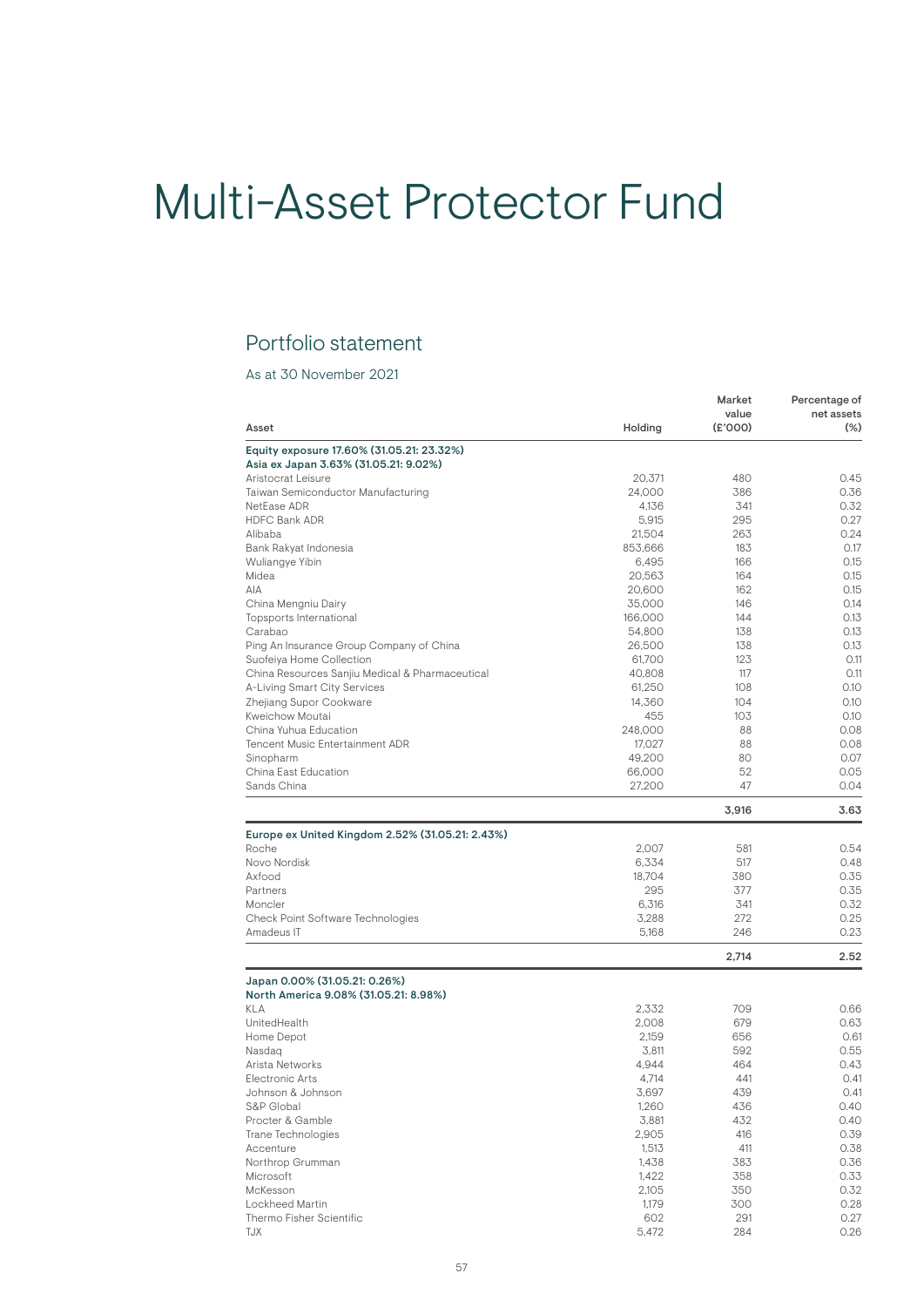|                                                                                                        |                   | Market  | Percentage of |
|--------------------------------------------------------------------------------------------------------|-------------------|---------|---------------|
|                                                                                                        |                   | value   | net assets    |
| Asset                                                                                                  | Holding           | (£'000) | $(\%)$        |
| North America 9.08% (31.05.21: 8.98%) (continued)                                                      |                   |         |               |
| Mastercard                                                                                             | 1,159             | 276     | 0.26          |
| Dollar General                                                                                         | 1,636             | 275     | 0.26          |
| Medtronic                                                                                              | 3.172             | 260     | 0.24          |
| Visa                                                                                                   | 1,784             | 260     | 0.24          |
| Booking                                                                                                | 147               | 237     | 0.22          |
| Estee Lauder                                                                                           | 793               | 200     | 0.18          |
| Intuit                                                                                                 | 369               | 184     | 0.17          |
| American Express                                                                                       | 1,529             | 180     | 0.17          |
| Watsco                                                                                                 | 743               | 165     | 0.15          |
| Ausnutria Dairy                                                                                        | 124,000           | 106     | 0.10          |
|                                                                                                        |                   | 9,784   | 9.08          |
| Other emerging markets 0.14% (31.05.21: 0.48%)                                                         |                   |         |               |
| <b>YDUQS Participacoes</b>                                                                             | 29,582            | 82      | 0.08          |
| Fleury                                                                                                 | 27,369            | 65      | 0.06          |
|                                                                                                        |                   | 147     | 0.14          |
| United Kingdom 2.23% (31.05.21: 2.15%)                                                                 |                   |         |               |
| 3i Infrastructure                                                                                      | 132,956           | 450     | 0.42          |
| <b>BBGI Global Infrastructure</b>                                                                      | 230,014           | 398     | 0.37          |
| <b>HICL</b> Infrastructure                                                                             | 231,558           | 390     | 0.36          |
| Howden Joinery                                                                                         | 36,541            | 321     | 0.30          |
| HomeServe                                                                                              | 32,311            | 291     | 0.27          |
| <b>RELX</b>                                                                                            | 12,454            | 291     | 0.27          |
| Unilever                                                                                               | 6,655             | 260     | 0.24          |
|                                                                                                        |                   | 2,401   | 2.23          |
| Fixed income 33.53% (31.05.21: 19.88%)                                                                 |                   |         |               |
| Defensive government bonds 27.91% (31.05.21: 13.90%)                                                   |                   |         |               |
| United Kingdom Gilt 0.125% 31/01/2023                                                                  | GBP 14,560,000    | 14,532  | 13.48         |
| New Zealand Government Bond 1.5% 15/05/2031                                                            | NZD 11,209,000    | 5,284   | 4.90          |
| United Kingdom Gilt 0.5% 22/07/2022                                                                    | GBP 4,400,000     | 4,413   | 4.09          |
| United Kingdom Gilt 0.75% 22/07/2023                                                                   | GBP 4,200,000     | 4,227   | 3.92          |
| Peru Government Bond 6.15% 12/08/2032                                                                  | PEN 5,020,000     | 931     | 0.86          |
| Colombian TES 7.25% 18/10/2034                                                                         | COP 4,270,000,000 | 708     | 0.66          |
|                                                                                                        |                   | 30,095  | 27.91         |
| Emerging market debt 0.00% (31.05.21: 1.08%)                                                           |                   |         |               |
| Global corporate credit 5.62% (31.05.21: 4.90%)<br>Ninety One GSF Emerging Markets Corporate Debt Fund | 90,284            | 2,549   | 2.36          |
| Ninety One GSF Global Total Return Credit Fund †                                                       | 124,429           | 1,924   | 1.78          |
| Ninety One Funds Series ii - Monthly High Income Fund †                                                | 312,850           | 906     | 0.84          |
| iShares USD High Yield Corporation Bond UCITS ETF                                                      | 9,132             | 690     | 0.64          |
| Ninety One Funds Series i - Diversified Income Fund †                                                  | 2,702             | 5       |               |
|                                                                                                        |                   | 6,074   | 5.62          |
| Cash 35.44% (31.05.21: 56.44%)                                                                         |                   |         |               |
| Government treasury bills                                                                              |                   |         |               |
| United Kingdom Treasury Bill 24/01/2022                                                                | GBP 9,000,000     | 8,999   | 8.35          |
| United Kingdom Treasury Bill 17/01/2022                                                                | GBP 8,000,000     | 7,999   | 7.42          |
| United Kingdom Treasury Bill 03/05/2022                                                                | GBP 7,000,000     | 6,996   | 6.49          |
| United Kingdom Treasury Bill 06/12/2021                                                                | GBP 3,000,000     | 3,000   | 2.78          |
| United Kingdom Treasury Bill 13/12/2021                                                                | GBP 3,000,000     | 3,000   | 2.78          |
| United Kingdom Treasury Bill 31/01/2022                                                                | GBP 3,000,000     | 3,000   | 2.78          |
| United Kingdom Treasury Bill 09/05/2022                                                                | GBP 2,000,000     | 1,999   | 1.85          |
| United Kingdom Treasury Bill 16/05/2022                                                                | GBP 2,000,000     | 1,999   | 1.85          |
| United Kingdom Treasury Bill 20/12/2021                                                                | GBP 1,000,000     | 1,000   | 0.93          |
| United Kingdom Treasury Bill 21/03/2022                                                                | GBP 649,500       | 650     | 0.60          |
|                                                                                                        |                   | 38,642  | 35.83         |
|                                                                                                        |                   |         |               |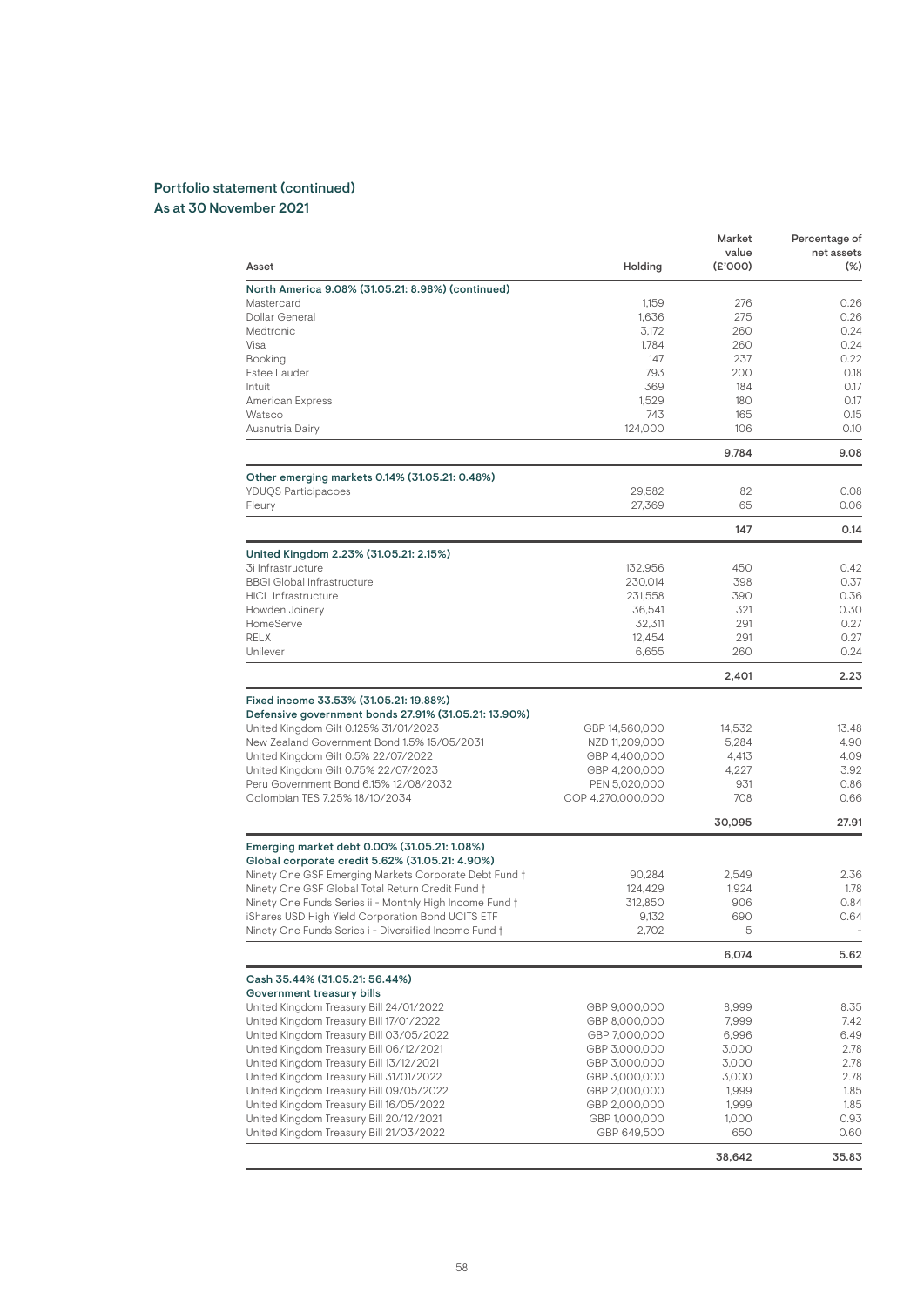|                                       |                |         |                 | Market           | Percentage of        |
|---------------------------------------|----------------|---------|-----------------|------------------|----------------------|
| Asset                                 |                |         | Holding         | value<br>(E'000) | net assets<br>$(\%)$ |
| Forward foreign exchange contracts    |                |         |                 |                  |                      |
| Australian dollar                     |                |         |                 |                  |                      |
| Sell AUD                              | (970,000)      | for GBP | 525,687         | 7                | 0.01                 |
| Danish krone                          |                |         |                 |                  |                      |
| Sell DKK                              | (3,500,000)    | for GBP | 398,204         | (2)              |                      |
| Euro currency                         |                |         |                 |                  |                      |
| Sell EUR                              | (1,040,000)    | for GBP | 880,312         | (5)              |                      |
| Hong Kong dollar                      |                |         |                 |                  |                      |
| Sell HKD                              | (15,360,000)   | for GBP | 1,435,412       | (40)             | (0.04)               |
| <b>New Zealand dollar</b>             |                |         |                 |                  |                      |
| Buy NZD                               | 316.655        | for GBP | (164.446)       | (3)              |                      |
| Sell NZD                              | (10,680,000)   | for GBP | 5,527,999       | 77               | 0.07                 |
| Swedish krona                         |                |         |                 |                  |                      |
| Sell SEK                              | (3,370,000)    | for GBP | 285,302         | 6                | 0.01                 |
| Swiss franc                           |                |         |                 |                  |                      |
| Sell CHF                              | (1,143,081)    | for GBP | 907,656         | (26)             | (0.02)               |
| US dollar                             |                |         |                 |                  |                      |
| <b>Buy USD</b>                        | 1,166,957      | for COP | (4,436,350,000) | 55               | 0.05                 |
| <b>Buy USD</b>                        | 1,220,003      | for PEN | (4.850.000)     | 23               | 0.02                 |
| Sell USD                              | (23, 114, 811) | for GBP | 16.787.365      | (524)            | (0.49)               |
|                                       |                |         |                 | (432)            | (0.39)               |
| Portfolio of investments <sup>^</sup> |                |         |                 | 93,341           | 86.57                |
| Net other assets*                     |                |         |                 | 14,478           | 13.43                |
| Net assets                            |                |         |                 | 107,819          | 100.00               |

<sup>^</sup> Including derivative liabilities.

<sup>†</sup> A related party to the Fund.

<sup>\*</sup>The net other assets figure includes any bank or short term cash deposits.

Stocks shown as ADRs represent American Depositary Receipts.

Unless otherwise stated the above securities are ordinary shares or common stock and admitted to official stock exchange listings. Fixed interest securities are traded on a regulated market, unless otherwise stated.

The collective investment schemes and the forward foreign exchange contracts are not listed.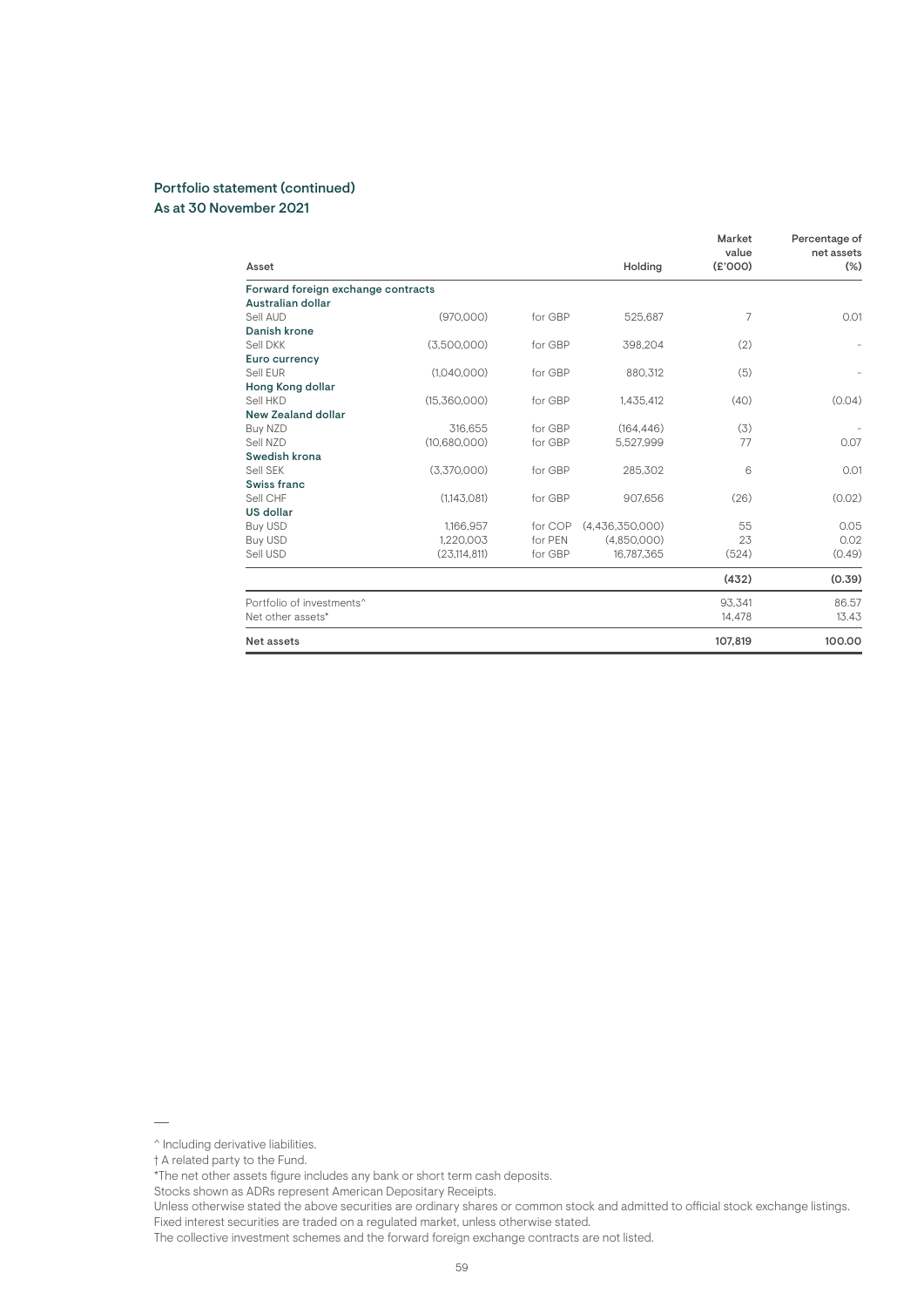## Portfolio analysis

As at 30 November 2021

#### Portfolio analysis

|                                    | 30.11.21 |               | 31.05.21 |               |  |
|------------------------------------|----------|---------------|----------|---------------|--|
|                                    | Market   | Percentage of | Market   | Percentage of |  |
|                                    | value    | net assets    | value    | net assets    |  |
| Asset                              | (E'000)  | $(\%)$        | (E'000)  | $(\%)$        |  |
| <b>Bonds</b>                       | 30.095   | 27.91         | 16.542   | 13.90         |  |
| Collective investment schemes      | 7.312    | 6.77          | 8.333    | 7.00          |  |
| Derivatives                        |          |               | 527      | 0.44          |  |
| Equities                           | 17.724   | 16.45         | 26.536   | 22.30         |  |
| Forward foreign exchange contracts | (432)    | (0.39)        | 259      | 0.22          |  |
| Government treasury bills          | 38.642   | 35.83         | 66.357   | 55.78         |  |
| Net other assets                   | 14.478   | 13.43         | 430      | 0.36          |  |
| Net assets                         | 107.819  | 100.00        | 118,984  | 100.00        |  |

#### Credit breakdown\*

|             | 30.11.21                   |                                       |                            |                                       |  |
|-------------|----------------------------|---------------------------------------|----------------------------|---------------------------------------|--|
| Asset       | Market<br>value<br>(E'000) | Percentage of<br>net assets<br>$(\%)$ | Market<br>value<br>(E'000) | Percentage of<br>net assets<br>$(\%)$ |  |
| AAA         | 5.284                      | 4.90                                  | 11.128                     | 9.35                                  |  |
| AA          | 23,172                     | 21.49                                 | 5.414                      | 4.55                                  |  |
| <b>BBB</b>  | 1.639                      | 1.52                                  | $\qquad \qquad -$          | $\overline{\phantom{a}}$              |  |
| Total bonds | 30,095                     | 27.91                                 | 16,542                     | 13.90                                 |  |

<sup>\*</sup>Bond ratings are Ninety One approximations.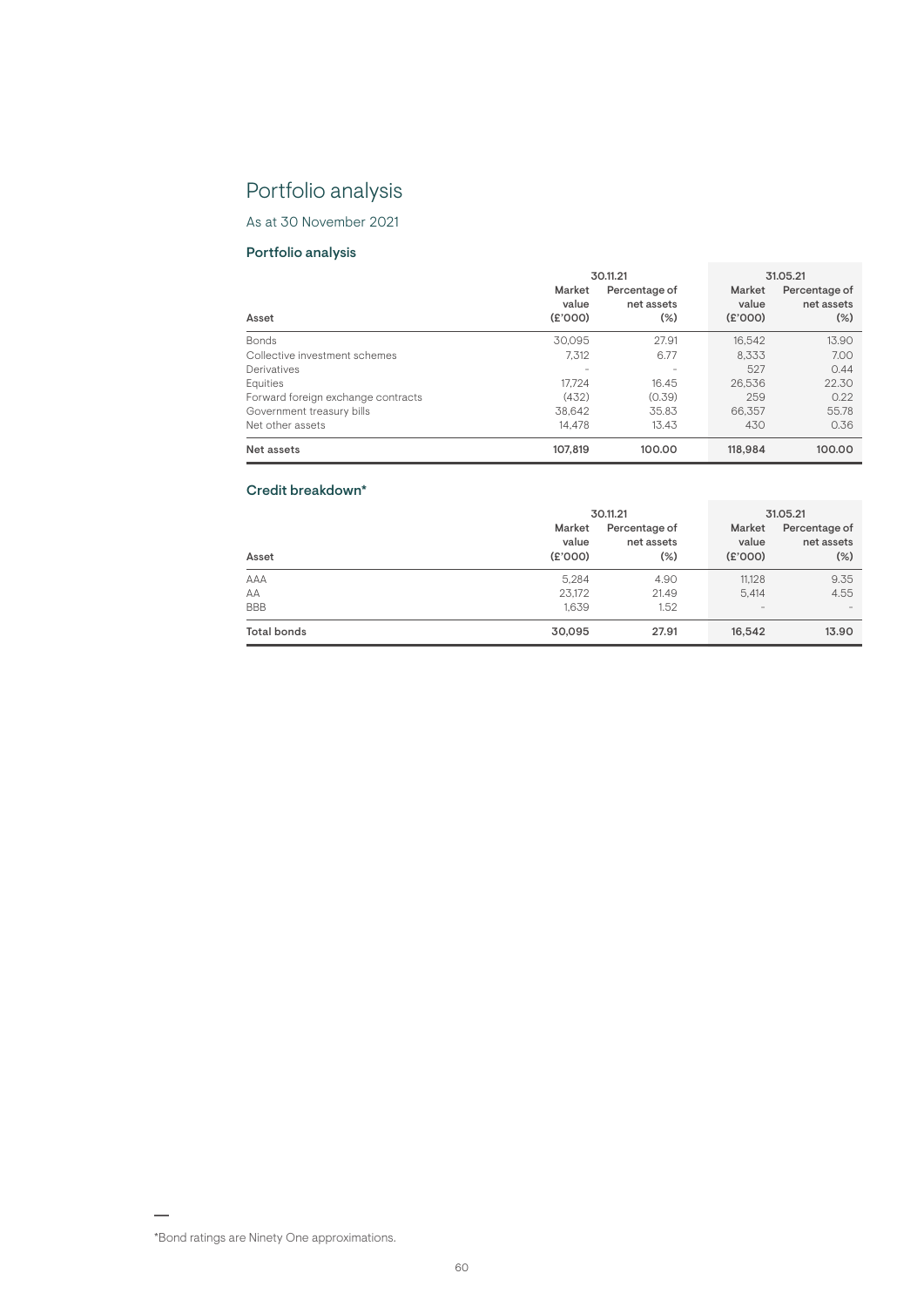# Multi-Asset Protector Fund 2

### Portfolio statement

As at 30 November 2021

|                                                              |                  | Market<br>value | Percentage of<br>net assets |
|--------------------------------------------------------------|------------------|-----------------|-----------------------------|
| Asset                                                        | Holding          | (E'000)         | $(\%)$                      |
| Equity exposure 24.67% (31.05.21: 28.37%)                    |                  |                 |                             |
| Asia ex Japan 5.31% (31.05.21: 11.04%)<br>Aristocrat Leisure |                  |                 |                             |
| Taiwan Semiconductor Manufacturing                           | 21,465<br>27,000 | 506<br>434      | 0.61<br>0.52                |
| NetEase ADR                                                  | 4,998            | 411             | 0.49                        |
| <b>HDFC Bank ADR</b>                                         | 6,561            | 328             | 0.39                        |
| Alibaba                                                      | 25,004           | 306             | 0.37                        |
| Bank Rakyat Indonesia                                        | 959,034          | 205             | 0.25                        |
| AIA                                                          | 25,200           | 199             | 0.24                        |
| China Mengniu Dairy                                          | 46,000           | 192             | 0.23                        |
| Wuliangye Yibin                                              | 7,482            | 192             | 0.23                        |
| Midea                                                        | 23,750           | 189             | 0.23                        |
| Topsports International                                      | 189,000          | 164             | 0.20                        |
| Ping An Insurance Group Company of China                     | 30,500           | 158             | 0.19                        |
| China Resources Sanjiu Medical & Pharmaceutical              | 49,628           | 143             | 0.17                        |
| Zhejiang Supor Cookware                                      | 17,931           | 130             | 0.16                        |
| A-Living Smart City Services                                 | 72,250           | 127             | 0.15                        |
| Kweichow Moutai                                              | 548              | 124             | 0.15                        |
| China Yuhua Education                                        | 292,000          | 104             | 0.12                        |
| Carabao                                                      | 41,200           | 104             | 0.12                        |
| Tencent Music Entertainment ADR                              | 19,858           | 103             | 0.12                        |
| Suofeiya Home Collection                                     | 50,440           | 100             | 0.12                        |
| Sinopharm<br>China East Education                            | 55,600           | 91<br>60        | 0.11<br>0.07                |
| Sands China                                                  | 76,500<br>33,600 | 58              | 0.07                        |
|                                                              |                  |                 |                             |
|                                                              |                  | 4,428           | 5.31                        |
| Europe ex United Kingdom 3.57% (31.05.21: 2.92%)             |                  |                 |                             |
| Roche                                                        | 2,228            | 645             | 0.77                        |
| Novo Nordisk                                                 | 7,020            | 572             | 0.69                        |
| Axfood                                                       | 20,757           | 421             | 0.51                        |
| Partners                                                     | 304              | 389             | 0.47                        |
| Moncler                                                      | 6,743            | 364             | 0.44                        |
| Check Point Software Technologies                            | 3,615            | 299             | 0.36                        |
| Amadeus IT                                                   | 5,726            | 273             | 0.33                        |
|                                                              |                  | 2,963           | 3.57                        |
| Japan 0.00% (31.05.21: 0.32%)                                |                  |                 |                             |
| North America 13.15% (31.05.21: 11.32%)                      |                  |                 |                             |
| UnitedHealth                                                 | 2,440            | 825             | 0.99                        |
| KLA                                                          | 2,623            | 798             | 0.96                        |
| Home Depot                                                   | 2,394            | 727             | 0.87                        |
| Nasdag                                                       | 4,204            | 653             | 0.78                        |
| Arista Networks                                              | 6,512            | 611             | 0.74                        |
| Procter & Gamble                                             | 5,202            | 579             | 0.70                        |
| Johnson & Johnson                                            | 4,155            | 493             | 0.59                        |
| S&P Global                                                   | 1,391            | 481             | 0.58                        |
| Accenture                                                    | 1,634            | 444             | 0.53                        |
| Trane Technologies                                           | 3,089            | 442             | 0.53                        |
| Northrop Grumman                                             | 1,598            | 425             | 0.51                        |
| Electronic Arts                                              | 4,416            | 413             | 0.50                        |
| Microsoft                                                    | 1,636            | 412             | 0.50                        |
| McKesson                                                     | 2,360            | 393             | 0.47                        |
| Lockheed Martin                                              | 1,298            | 330             | 0.40                        |
| TJX                                                          | 6,064            | 315             | 0.38                        |
| Mastercard                                                   | 1,285            | 306             | 0.37                        |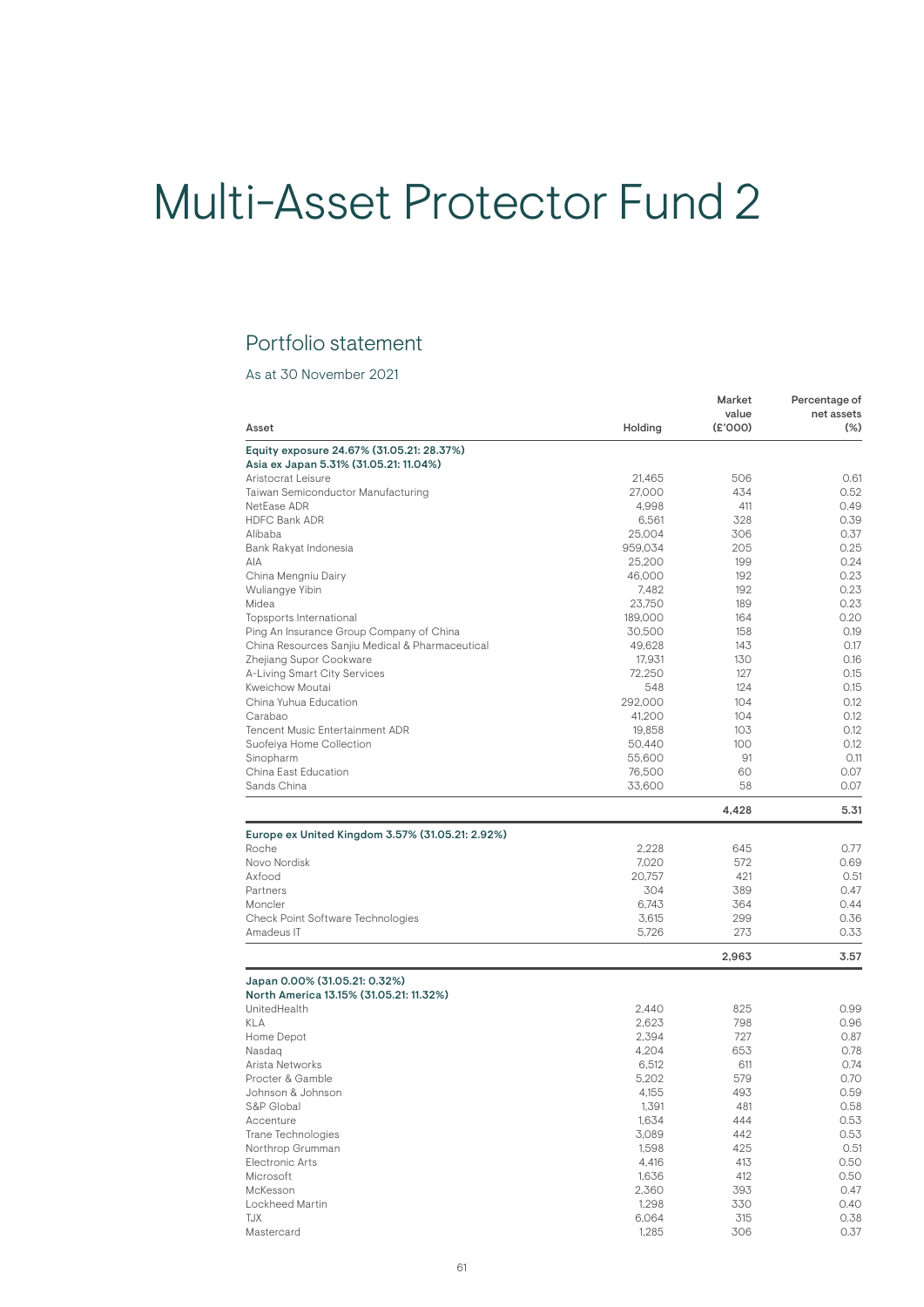|                                                                                    |                              | Market       | Percentage of |
|------------------------------------------------------------------------------------|------------------------------|--------------|---------------|
|                                                                                    |                              | value        | net assets    |
| Asset                                                                              | Holding                      | (£'000)      | $(\%)$        |
| North America 13.15% (31.05.21: 11.32%) (continued)                                |                              |              |               |
| Dollar General                                                                     | 1,780                        | 299          | 0.36          |
| Visa                                                                               | 1,976                        | 288          | 0.35          |
| Booking<br>Medtronic                                                               | 176<br>3,448                 | 284<br>283   | 0.34<br>0.34  |
| Thermo Fisher Scientific                                                           | 563                          | 272          | 0.33          |
| Estee Lauder                                                                       | 862                          | 217          | 0.26          |
| American Express                                                                   | 1,678                        | 198          | 0.24          |
| Intuit                                                                             | 337                          | 168          | 0.20          |
| Watsco                                                                             | 679                          | 151          | 0.18          |
| Ausnutria Dairy                                                                    | 146,000                      | 125          | 0.15          |
|                                                                                    |                              | 10,932       | 13.15         |
| Other emerging markets 0.20% (31.05.21: 0.57%)                                     |                              |              |               |
| <b>YDUQS Participacoes</b>                                                         | 33,104                       | 92           | 0.11          |
| Fleury                                                                             | 32,633                       | 78           | 0.09          |
|                                                                                    |                              | 170          | 0.20          |
| United Kingdom 2.44% (31.05.21: 2.20%)                                             |                              |              |               |
| Howden Joinery                                                                     | 43,773                       | 384          | 0.46          |
| HomeServe                                                                          | 33,305                       | 300          | 0.36          |
| 3i Infrastructure                                                                  | 86,589                       | 293          | 0.35          |
| <b>RELX</b>                                                                        | 11,735                       | 274          | 0.33          |
| Unilever                                                                           | 6,757                        | 264          | 0.32          |
| <b>BBGI Global Infrastructure</b>                                                  | 149,799                      | 260          | 0.31          |
| <b>HICL Infrastructure</b>                                                         | 150,804                      | 254          | 0.31          |
|                                                                                    |                              | 2.029        | 2.44          |
| Fixed income 22.60% (31.05.21: 22.98%)                                             |                              |              |               |
| Defensive government bonds 15.98% (31.05.21: 16.05%)                               |                              |              |               |
| United Kingdom Gilt 0.75% 22/07/2023                                               | GBP 4,700,000                | 4,731        | 5.68          |
| New Zealand Government Bond 1.5% 15/05/2031                                        | NZD 8,374,000                | 3,948        | 4.74          |
| United Kingdom Gilt 0.125% 31/01/2023                                              | GBP 3,380,000                | 3,373        | 4.05          |
| Peru Government Bond 6.15% 12/08/2032                                              | PEN 3,845,000                | 713          | 0.86          |
| Colombian TES 7.25% 18/10/2034                                                     | COP 3,270,900,000            | 543          | 0.65          |
|                                                                                    |                              | 13,308       | 15.98         |
| Emerging market debt 0.00% (31.05.21: 0.95%)                                       |                              |              |               |
| Global corporate credit 6.62% (31.05.21: 5.98%)                                    |                              |              |               |
| Ninety One GSF Emerging Markets Corporate Debt Fund †                              | 93,962                       | 2,652        | 3.19          |
| Ninety One GSF Global Total Return Credit Fund †                                   | 78,327                       | 1,211        | 1.46          |
| iShares USD High Yield Corporation Bond UCITS ETF                                  | 13.441                       | 1,016        | 1.22          |
| iShares EUR High Yield Corporation Bond UCITS ETF                                  | 7,243                        | 622          | 0.75          |
| Ninety One Funds Series i - Diversified Income Fund †                              | 1,560                        | 3            |               |
|                                                                                    |                              | 5,504        | 6.62          |
| Cash 41.25% (31.05.21: 46.29%)                                                     |                              |              |               |
| Government treasury bills                                                          |                              |              |               |
| United Kingdom Treasury Bill 06/12/2021                                            | GBP 7,000,000                | 7,000        | 8.41          |
| United Kingdom Treasury Bill 17/01/2022                                            | GBP 6,700,000                | 6,699        | 8.05          |
| United Kingdom Treasury Bill 03/05/2022                                            | GBP 5,000,000                | 4,997        | 6.00          |
| United Kingdom Treasury Bill 24/01/2022                                            | GBP 4,500,000                | 4,500        | 5.41          |
| United Kingdom Treasury Bill 13/12/2021                                            | GBP 3,000,000                | 3,000        | 3.61          |
| United Kingdom Treasury Bill 16/05/2022                                            | GBP 3,000,000                | 2,999        | 3.60          |
| United Kingdom Treasury Bill 31/01/2022                                            | GBP 2,000,000                | 2,000        | 2.40          |
| United Kingdom Treasury Bill 09/05/2022                                            | GBP 2,000,000                | 1,999        | 2.40          |
| United Kingdom Treasury Bill 20/12/2021<br>United Kingdom Treasury Bill 21/03/2022 | GBP 1,000,000<br>GBP 649,500 | 1,000<br>649 | 1.20<br>0.78  |
|                                                                                    |                              |              |               |
|                                                                                    |                              | 34,843       | 41.86         |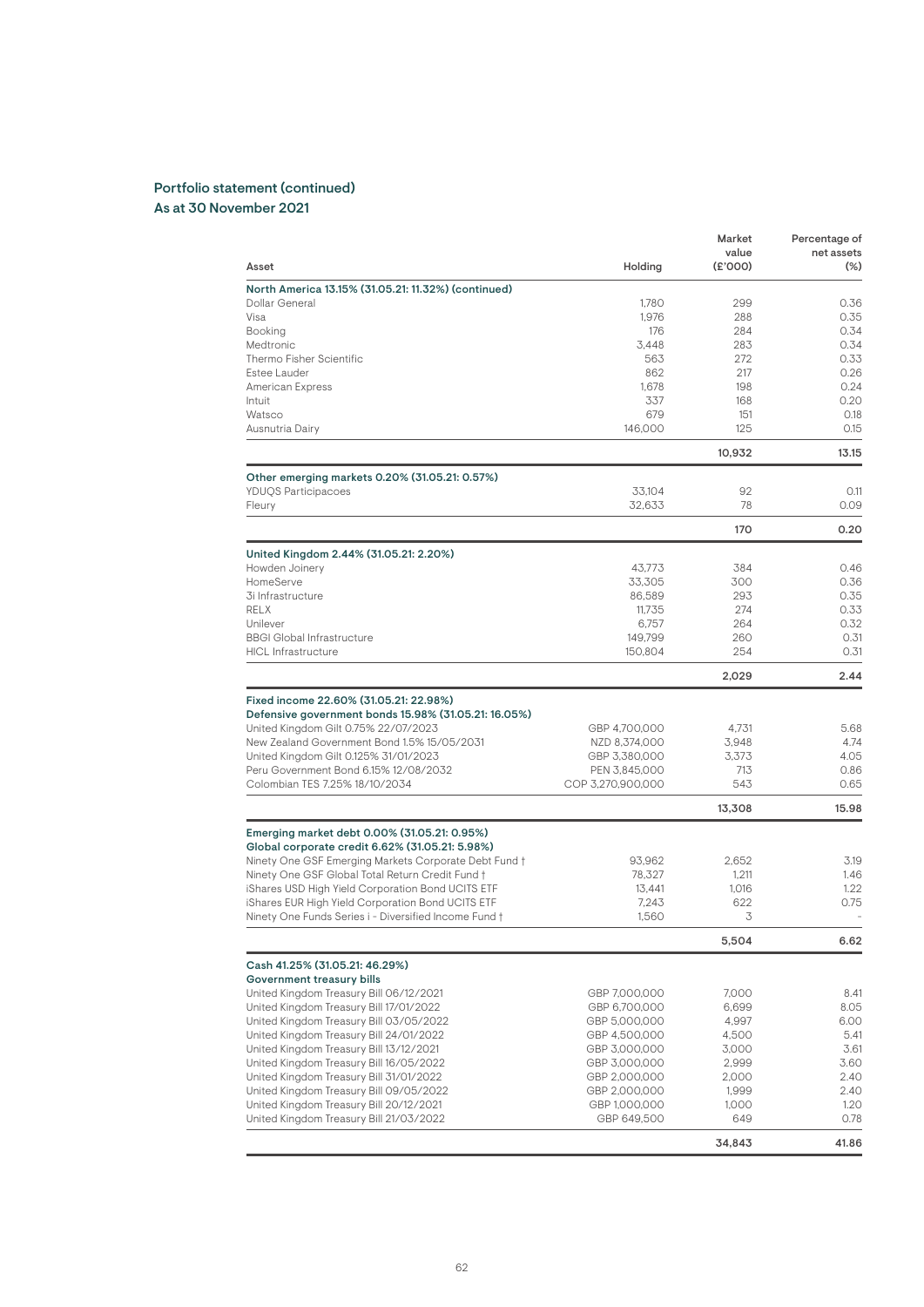|                                       |                |         |                 | Market<br>value | Percentage of<br>net assets |
|---------------------------------------|----------------|---------|-----------------|-----------------|-----------------------------|
| Asset                                 |                |         | Holding         | (E'000)         | $(\%)$                      |
| Forward foreign exchange contracts    |                |         |                 |                 |                             |
| Australian dollar                     |                |         |                 |                 |                             |
| Sell AUD                              | (769, 257)     | for GBP | 416,895         | 6               | 0.01                        |
| Danish krone                          |                |         |                 |                 |                             |
| Sell DKK                              | (4,560,000)    | for GBP | 518,803         | (3)             |                             |
| Euro currency                         |                |         |                 |                 |                             |
| Sell EUR                              | (1,470,000)    | for GBP | 1,244,287       | (7)             | (0.01)                      |
| Hong Kong dollar                      |                |         |                 |                 |                             |
| Sell HKD                              | (18, 230, 000) | for GBP | 1,703,618       | (47)            | (0.06)                      |
| <b>New Zealand dollar</b>             |                |         |                 |                 |                             |
| <b>Buy NZD</b>                        | 325.616        | for GBP | (169.100)       | (3)             |                             |
| Sell NZD                              | (8,040,000)    | for GBP | 4,161,527       | 58              | 0.07                        |
| Swedish krona                         |                |         |                 |                 |                             |
| Sell SEK                              | (2,400,000)    | for GBP | 203,183         | 4               |                             |
| Swiss franc                           |                |         |                 |                 |                             |
| Sell CHF                              | (1,093,081)    | for GBP | 867,954         | (25)            | (0.03)                      |
| <b>US dollar</b>                      |                |         |                 |                 |                             |
| Sell USD                              | (24,061,847)   | for GBP | 17,474,992      | (546)           | (0.66)                      |
|                                       |                |         |                 | (563)           | (0.68)                      |
| Forward cross currency contracts      |                |         |                 |                 |                             |
| <b>Buy USD</b>                        | 898,991        | for COP | (3,417,640,000) | 42              | 0.05                        |
| <b>Buy USD</b>                        | 934,246        | for PEN | (3,714,000)     | 17              | 0.02                        |
|                                       |                |         |                 | 59              | 0.07                        |
| Portfolio of investments <sup>^</sup> |                |         |                 | 73,673          | 88.52                       |
| Net other assets*                     |                |         |                 | 9,557           | 11.48                       |
| Net assets                            |                |         |                 | 83,230          | 100.00                      |

Unless otherwise stated the above securities are ordinary shares or common stock and admitted to official stock exchange listings. Fixed interest securities are traded on a regulated market, unless otherwise stated.

<sup>^</sup> Including derivative liabilities.

<sup>\*</sup>The net other assets figure includes any bank or short term cash deposits.

<sup>†</sup> A related party to the Fund.

Stocks shown as ADRs represent American Depositary Receipts.

The collective investment schemes investments and the forward foreign exchange contracts are not listed.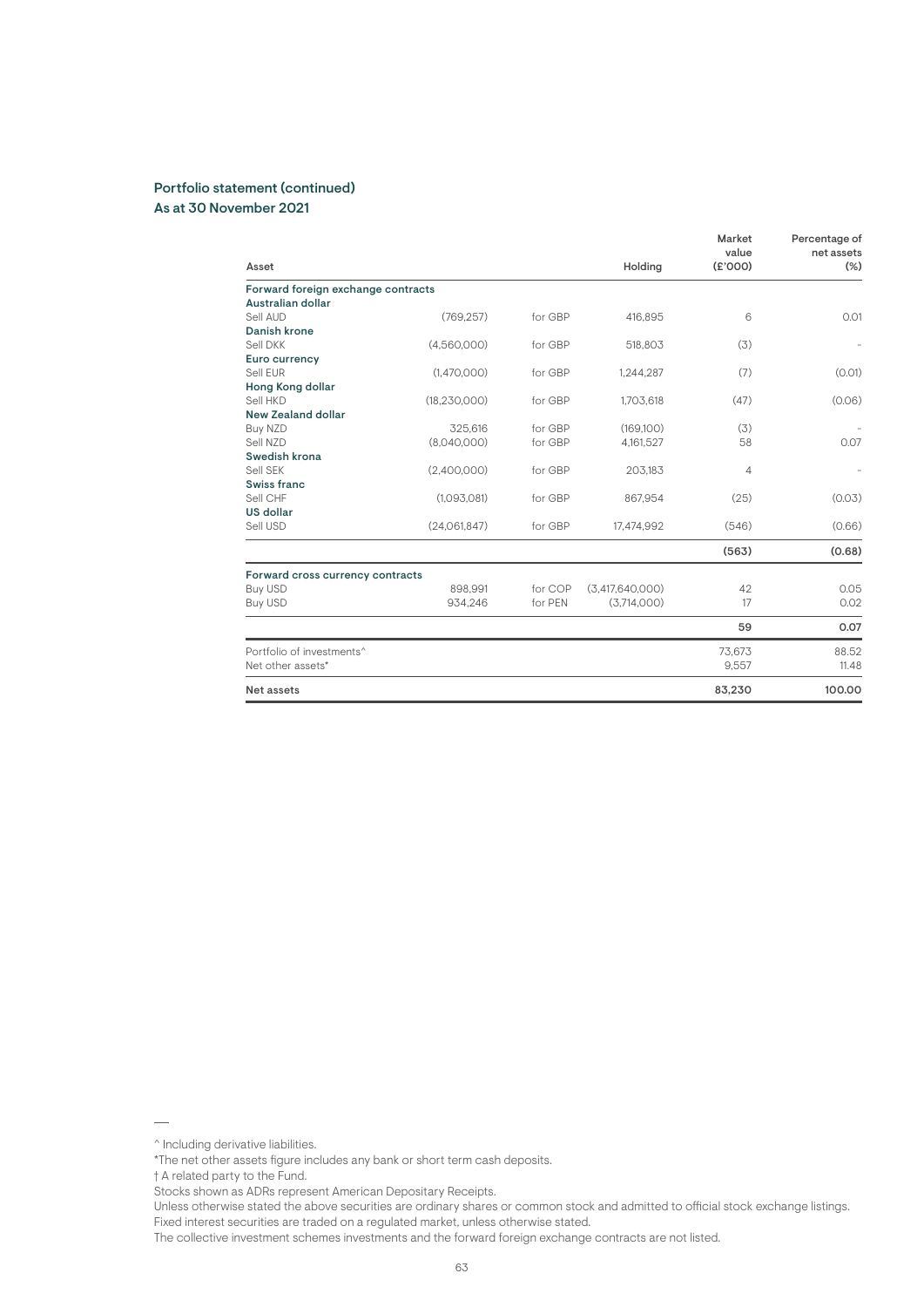## Portfolio analysis

As at 30 November 2021

#### Portfolio analysis

|                                    |         | 30.11.21                 |         | 31.05.21      |  |  |
|------------------------------------|---------|--------------------------|---------|---------------|--|--|
|                                    | Market  | Percentage of            | Market  | Percentage of |  |  |
|                                    | value   | net assets               | value   | net assets    |  |  |
| Asset                              | (E'000) | $(\%)$                   | (E'000) | $(\%)$        |  |  |
| <b>Bonds</b>                       | 13.308  | 15.98                    | 14.241  | 16.05         |  |  |
| Collective investment schemes      | 6.311   | 7.59                     | 6.933   | 7.82          |  |  |
| Derivatives                        |         | $\overline{\phantom{a}}$ | 509     | 0.58          |  |  |
| <b>Equities</b>                    | 19.715  | 23.70                    | 24.393  | 27.48         |  |  |
| Forward foreign exchange contracts | (504)   | (0.61)                   | 203     | 0.22          |  |  |
| Government treasury bills          | 34.843  | 41.86                    | 40.339  | 45.49         |  |  |
| Net other assets                   | 9.557   | 11.48                    | 2.090   | 2.36          |  |  |
| Net assets                         | 83.230  | 100.00                   | 88,708  | 100.00        |  |  |

#### Credit breakdown\*

|                    | 30.11.21                   | 31.05.21                              |                            |                                       |
|--------------------|----------------------------|---------------------------------------|----------------------------|---------------------------------------|
| Asset              | Market<br>value<br>(E'000) | Percentage of<br>net assets<br>$(\%)$ | Market<br>value<br>(E'000) | Percentage of<br>net assets<br>$(\%)$ |
| AAA                | 3,948                      | 4.74                                  | 8,314                      | 9.37                                  |
| AA                 | 8.104                      | 9.73                                  | 5.927                      | 6.68                                  |
| <b>BBB</b>         | 1.256                      | 1.51                                  | $\sim$                     | $\overline{\phantom{a}}$              |
| <b>Total bonds</b> | 13,308                     | 15.98                                 | 14,241                     | 16.05                                 |

<sup>\*</sup>Bond ratings are Ninety One approximations.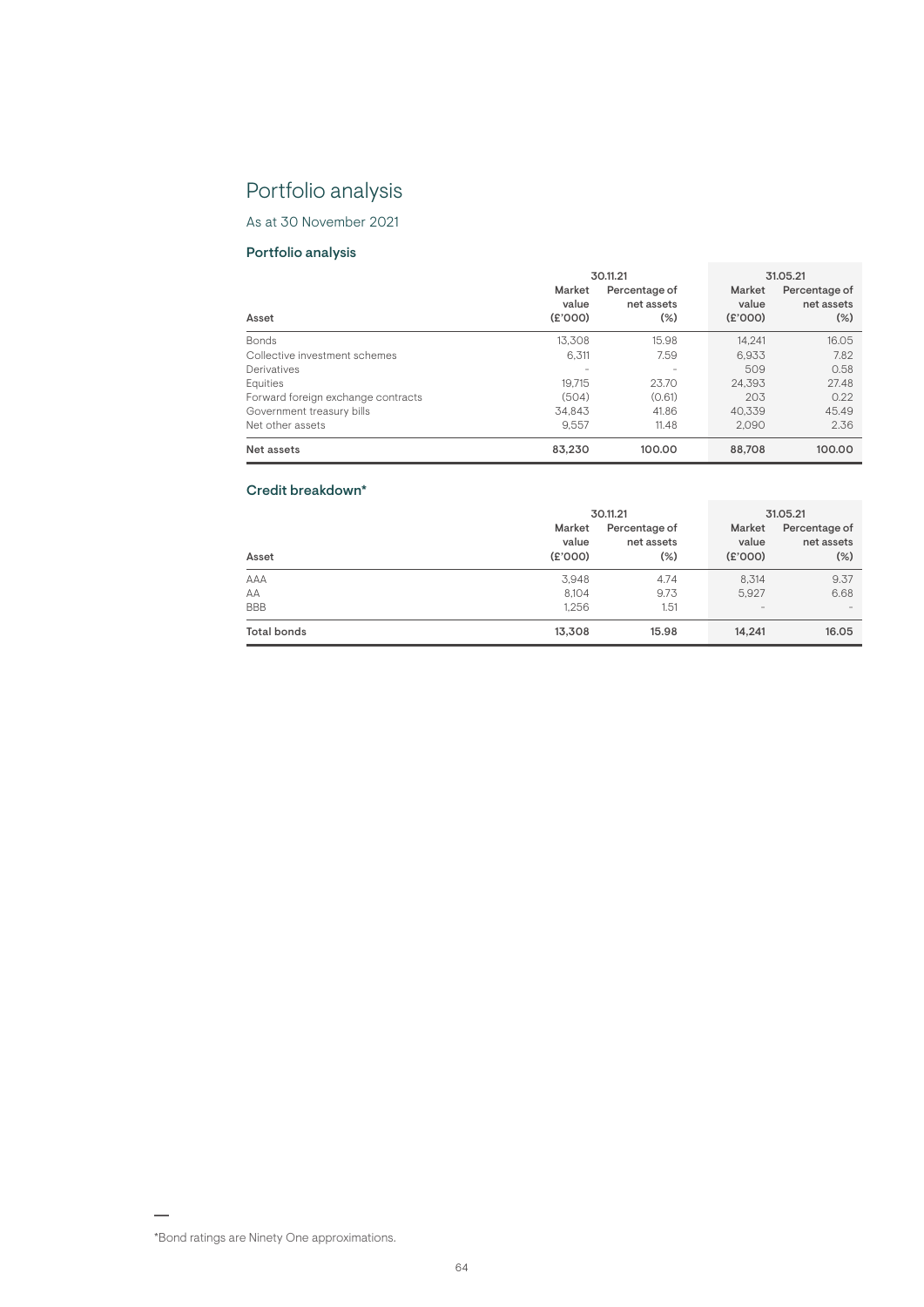# Authorised Corporate Director's Report

#### Authorised Corporate Director's report

The Authorised Corporate Director (the "ACD") of Ninety One Funds Series iv (the "Company") is Ninety One Fund Managers UK Limited. The ACD is the sole director of the Company.

#### Authorised status

The Company is an investment company with variable capital incorporated in England and Wales under registered number IC392 and authorised by the Financial Conduct Authority (the "FCA") with effect from 10 June 2005.

The Company is structured as an umbrella company in that different sub-funds (the "Funds") may be established from time to time by the ACD with the approval of the FCA. The Company currently comprises eight Funds.

The Company (and therefore the Funds) has been certified by the FCA as complying with the FCA Collective Investment Scheme ("COLL") Sourcebook and the Collective Investment Schemes (Amendment etc) (EU Exit) Regulations 2019 No.325 including any amendments or updates made in relation thereto. The Company has an unlimited duration.

The assets of each Fund will be treated as separate from those of every other Fund and will be invested in accordance with the investment objective and policy applicable to that Fund. Investment of the assets of each of the Funds must comply with the investment objective and policy of the relevant Fund.

Under English law, the Funds are segregated portfolios of assets and the assets of a Fund belong exclusively to that Fund. The assets of a Fund shall not be used or made available to discharge (directly or indirectly) the liabilities of, or claims against, any other person or body, including the Company and any other Fund and shall not be available for any such purpose.

Subject to the above, each Fund will be charged with the liabilities, expenses, costs and charges of the Company attributable to that Fund, and within each Fund charges will be allocated between share classes in accordance with their terms of issue. Any assets, liabilities, expenses, costs or charges not attributable to a particular Fund may be allocated by the ACD in a manner which it believes is fair to the shareholders generally. This will normally be pro rata to the net asset value of the relevant Funds. Shareholders are not liable for the debts of the Company.

#### Accounting period covered by these accounts

The accounting period covered in these accounts is from 1 June 2021 to 30 November 2021.

#### Changes during the accounting period

#### Changes made following required notice:

After consultation with the Depositary and in accordance with the requirements of Section 4.3 of COLL, shareholders were given notice of the following:

On 29 April 2021, of the following changes to the Diversified Growth Fund, effective 5 July 2021;

- (a) the change in the investment policy of the Fund
- (b) the change to the name of the sub-fund to the 'Global Multi-Asset Sustainable Growth Fund'; and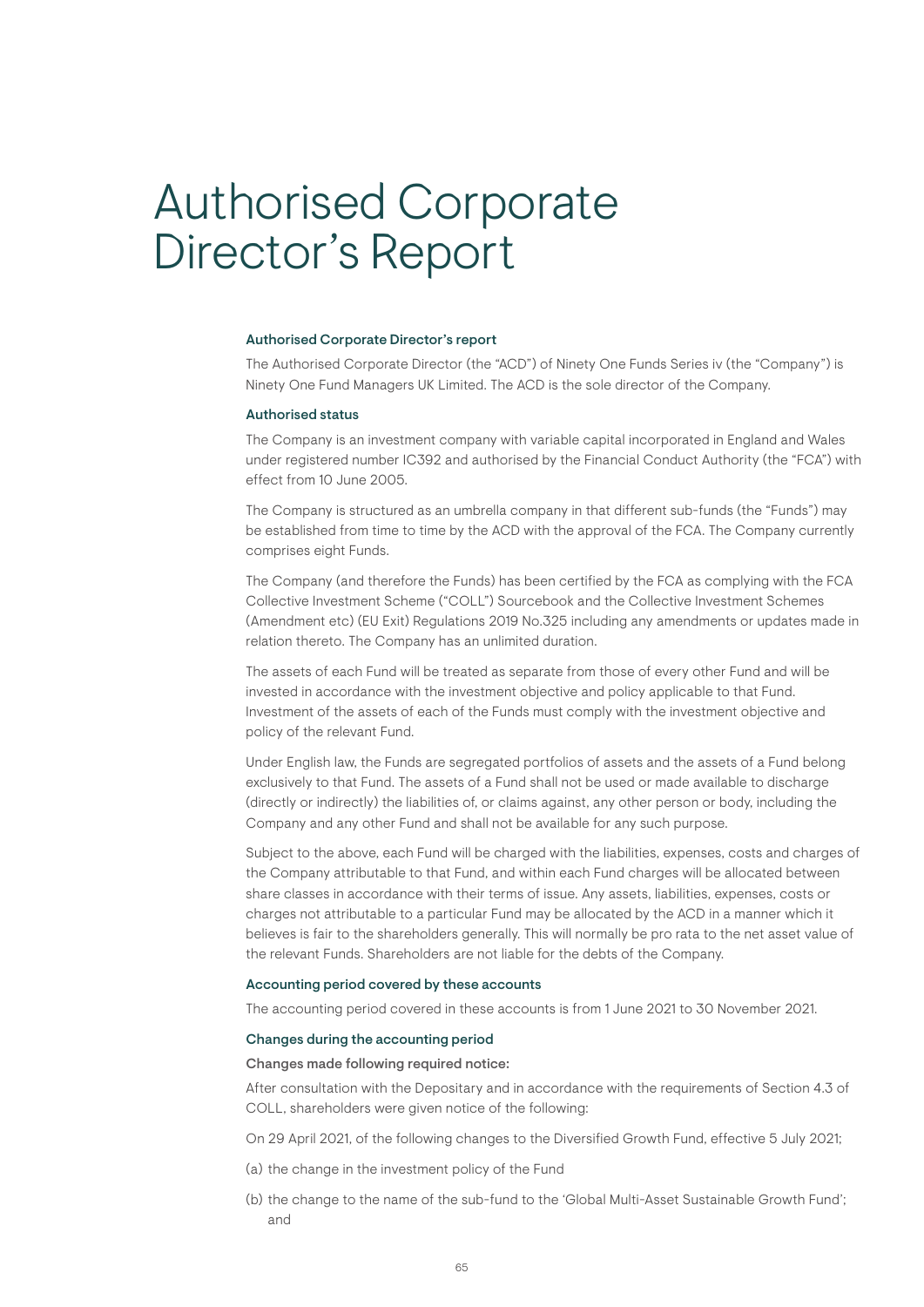#### Authorised Corporate Director's Report (continued)

(c) change to the sub-fund's target benchmark from 'UK CPI +5% (before fees) per year over rolling 5-year periods' to 'UK CPI +4% (before fees) per year over rolling 5-year periods'.

There were no other fundamental changes to the Funds that required shareholder approval.

#### Share classes closed during the period:

Global Quality Equity Income Fund K, Acc

#### Other changes made:

On 5 July 2021, the Prospectus was updated to reflect the following on the Global Multi-Asset Sustainable Growth Fund (formerly Diversified Growth Fund);

- (a) the addition of the 'IA Mixed Investment 40-85% Shares sector' as a comparator benchmark; and
- (b) change to the global exposure calculation method from 'Relative VaR' to 'Absolute VaR';
- (c) the addition of the Global Multi-Asset Sustainable Growth Fund to a new list for "Mixed Funds" which have at least 25% of their value invested permanently in Equity Participations within the meaning of Sec. 2(8) German Investment Tax Act

On 5 July 2021 the Prospectus was updated to reflect the appointment of Nigel Smith as a director of the ACD.

On 4 October 2021 the Prospectus was updated to reflect that David Aird was removed as a director of the ACD.

On 4 October 2021 the Prospectus was updated to reflect amendments to the definition of "Dealing Day".

On 30 November 2021 the Prospectus was updated to reflect an increase in global exposure and the expected level of leverage created through the use of derivatives on the Emerging Markets Blended Debt Fund from 250% to 275%

On 30 November the important information on the cover of the Prospectus was updated in relation to the termination of the UK Total Return Fund.

There were no other changes made during the period under review.

#### N Smith

Director of the ACD

31 January 2022

A Fletcher Director of the ACD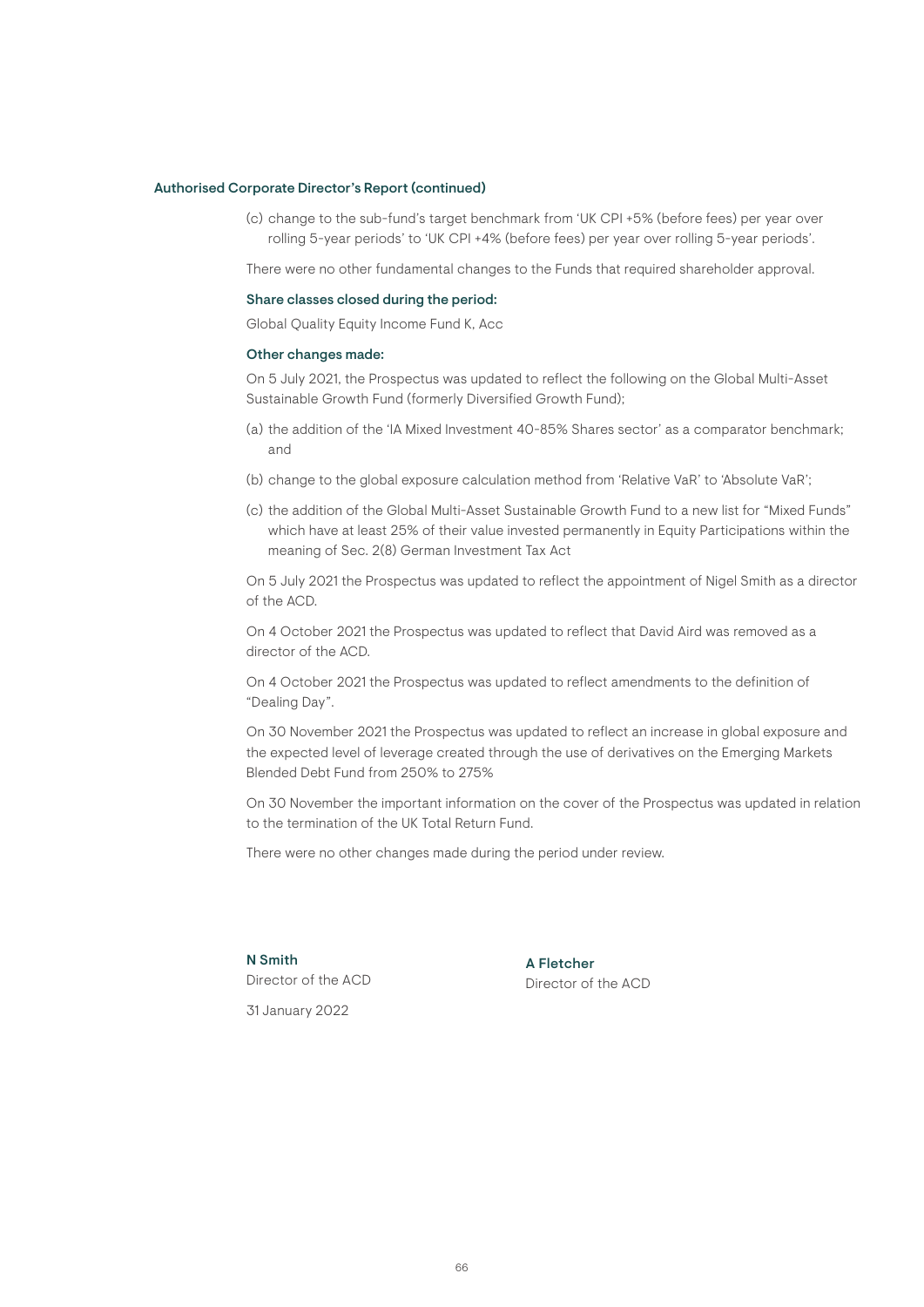## Emerging Markets Blended Debt Fund

### Comparative tables

#### As at 30 November 2021

|                          | 'A' Class (Accumulation shares) |          |          |          | 'A' Class (Income-2 shares) |          |          |          |
|--------------------------|---------------------------------|----------|----------|----------|-----------------------------|----------|----------|----------|
|                          | 30.11.21                        | 31.05.21 | 31.05.20 | 31.05.19 | 30.11.21                    | 31.05.21 | 31.05.20 | 31.05.19 |
| Closing net asset value  |                                 |          |          |          |                             |          |          |          |
| (E'000)                  | 84                              | 78       | 435      | 754      | 62                          | 66       | 84       | 93       |
| Closing number of shares | 68.473                          | 61.744   | 360.183  | 633.372  | 81.331                      | 82.290   | 103.917  | 111,774  |
| Closing net asset value  |                                 |          |          |          |                             |          |          |          |
| per share (p)            | 122.40                          | 126.43   | 120.75   | 119.03   | 75.72                       | 80.33    | 80.65    | 84.34    |
| Operating charges        | 1.64%                           | 1.64%    | 1.64%    | 1.64%    | 1.64%                       | 1.64%    | 1.64%    | 1.65%    |
|                          |                                 |          |          |          |                             |          |          |          |

|                          | 'l' Class (Accumulation shares) |          |          |                                  |           | 'l' Class (Income-2 shares) |          |                       |
|--------------------------|---------------------------------|----------|----------|----------------------------------|-----------|-----------------------------|----------|-----------------------|
|                          | 30.11.21                        | 31.05.21 | 31.05.20 | 31.05.19                         | 30.11.21  | 31.05.21                    | 31.05.20 | 31.05.19              |
| Closing net asset value  |                                 |          |          |                                  |           |                             |          |                       |
| (£'000)                  | 96.884                          | 99.960   | 99.562   | 90.987                           | 6.638     | 2.414                       | 26.683   | 25.043                |
| Closing number of shares | 67.016.695                      |          |          | 67,186,261 70,597,920 65,943,524 | 8.179.634 | 2.814.317                   |          | 31.216.851 28.233.515 |
| Closing net asset value  |                                 |          |          |                                  |           |                             |          |                       |
| per share (p)            | 144.57                          | 148.78   | 141.03   | 137.98                           | 81.16     | 85.78                       | 85.48    | 88.70                 |
| Operating charges        | 0.89%                           | 0.90%    | 0.89%    | 0.90%                            | 0.88%     | 0.90%                       | 0.89%    | 0.90%                 |

|                          | 'J' Class (Accumulation shares) |           |           |          |          | 'J' Class (Income-2 shares)     |           |           |
|--------------------------|---------------------------------|-----------|-----------|----------|----------|---------------------------------|-----------|-----------|
|                          | 30.11.21                        | 31.05.21  | 31.05.20  | 31.05.19 | 30.11.21 | 31.05.21                        | 31.05.20  | 31.05.19  |
| Closing net asset value  |                                 |           |           |          |          |                                 |           |           |
| (E'000)                  | 2.148                           | 2.192     | 2.980     | 2.738    | 17.493   | 19.039                          | 2.124     | 1.043     |
| Closing number of shares | 1.553.488                       | 1.540.800 | 2.212.483 |          |          | 2.079.479 19.633.152 20.227.047 | 2.266.273 | 1.073.767 |
| Closing net asset value  |                                 |           |           |          |          |                                 |           |           |
| per share (p)            | 138.28                          | 142.24    | 134.69    | 131.65   | 89.10    | 94.13                           | 93.70     | 97.11     |
| Operating charges        | 0.79%                           | 0.80%     | 0.79%     | 0.80%    | 0.79%    | 0.78%                           | 0.79%     | 0.80%     |

|                                                     | 'R' Class (Accumulation shares) |                 |                 |                 |                |                | 'R' Class (Income-2 shares) |                |
|-----------------------------------------------------|---------------------------------|-----------------|-----------------|-----------------|----------------|----------------|-----------------------------|----------------|
|                                                     | 30.11.21                        | 31.05.21        | 31.05.20        | 31.05.19        | 30.11.21       | 31.05.21       | 31.05.20                    | 31.05.19       |
| Closing net asset value                             |                                 |                 |                 |                 |                |                |                             |                |
| (E'000)                                             | 14                              | 14              | 13              | 8               | 20             | 13             |                             |                |
| Closing number of shares<br>Closing net asset value | 10.724                          | 10.724          | 10.724          | 6.358           | 26.584         | 16.307         | 8.545                       | 8.073          |
| per share (p)<br>Operating charges                  | 125.96<br>1.15%                 | 129.79<br>1.15% | 123.34<br>1.14% | 120.96<br>1.14% | 78.28<br>1.14% | 82.85<br>1.14% | 82.76<br>1.12%              | 86.08<br>1.14% |

|                                                     |          | 'S' Class (Accumulation shares) |          |           |
|-----------------------------------------------------|----------|---------------------------------|----------|-----------|
|                                                     | 30.11.21 | 31.05.21                        | 31.05.20 | 31.05.19  |
| Closing net asset value                             |          |                                 |          |           |
| (E'000)                                             | 240      | 246                             | 415      | 12.161    |
| Closing number of shares<br>Closing net asset value | 163.823  | 163.822                         | 293.796  | 8.871.485 |
| per share (p)                                       | 146.36   | 150.11                          | 141.14   | 137.07    |
| Operating charges                                   | 0.14%    | 0.15%                           | 0.15%    | 0.15%     |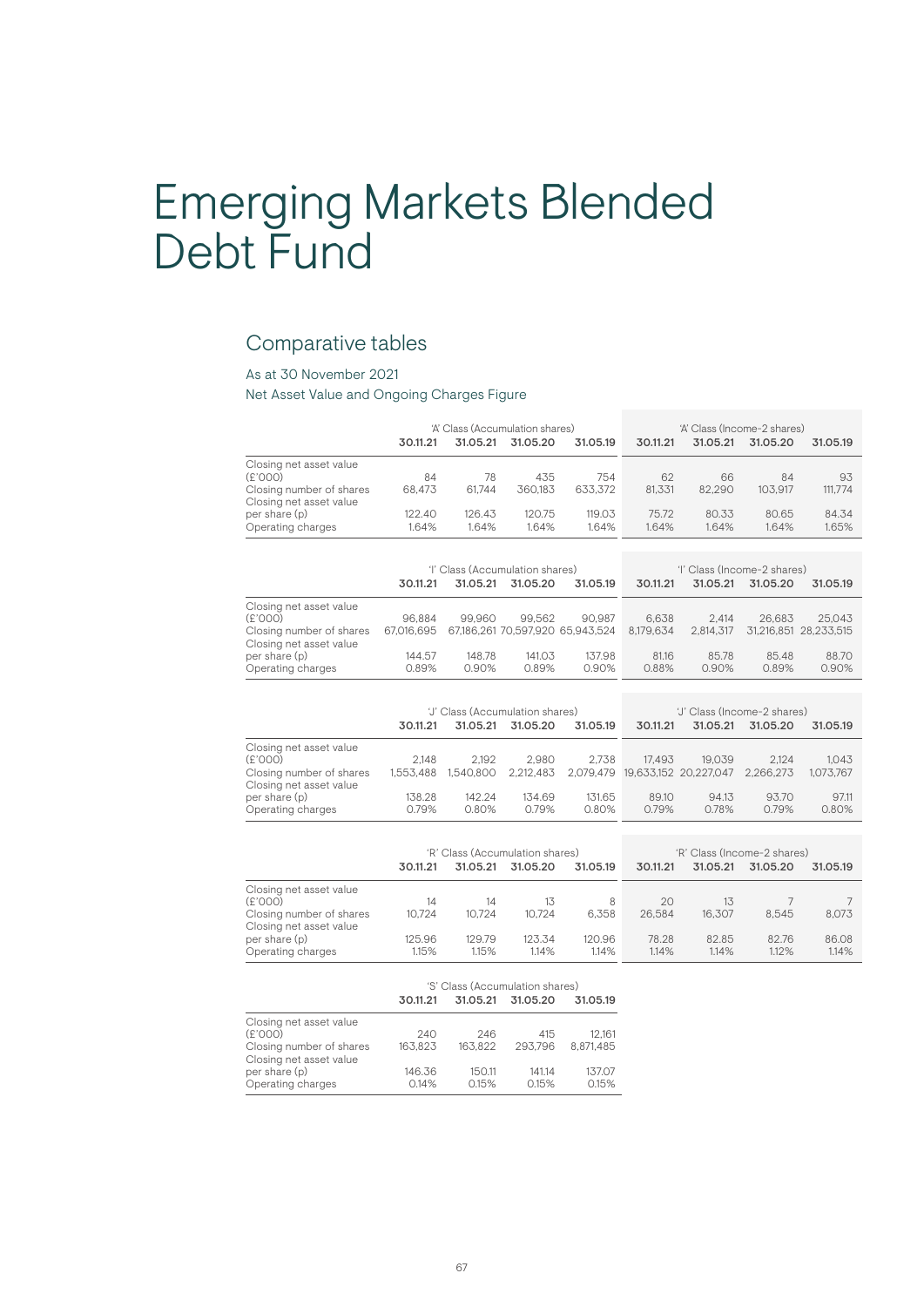# Emerging Markets Equity Fund

### Comparative tables

#### As at 30 November 2021

|                          | 'A' Class (Accumulation shares) |          |                                                      |            | 'l' Class (Accumulation shares) |                                 |                   |                                                       |
|--------------------------|---------------------------------|----------|------------------------------------------------------|------------|---------------------------------|---------------------------------|-------------------|-------------------------------------------------------|
|                          | 30.11.21                        | 31.05.21 | 31.05.20                                             | 31.05.19   | 30.11.21                        | 31.05.21                        | 31.05.20          | 31.05.19                                              |
| Closing net asset value  |                                 |          |                                                      |            |                                 |                                 |                   |                                                       |
| (E'000)                  | 831                             | 1.089    | 693                                                  | 814        | 157.416                         | 174.848                         | 168.427           | 167.946                                               |
| Closing number of shares | 494.565                         | 605,773  | 517.123                                              |            |                                 |                                 |                   | 579.165 86.863.624 90.583.462 117.954.672 113.125.626 |
| Closing net asset value  |                                 |          |                                                      |            |                                 |                                 |                   |                                                       |
| per share (p)            | 168.01                          | 179.72   | 134.08                                               | 140.60     | 181.22                          | 193.02                          | 142.79            | 148.46                                                |
| Operating charges        | 1.93%                           | 1.91%    | 1.90%                                                | 1.90%      | 1.08%                           | 1.06%                           | 1.05%             | 1.05%                                                 |
|                          |                                 |          |                                                      |            |                                 |                                 |                   |                                                       |
|                          | 30 11 21                        |          | 'R' Class (Accumulation shares)<br>31 05 21 31 05 20 | $31$ 05 19 | 30 11 21                        | 'S' Class (Accumulation shares) | 31 05 21 31 05 20 | 31 05 19                                              |

|                          | 30.11.21 | 31.05.21 | 31.05.20 | 31.05.19 | 30.11.21 | 31.05.21 | 31.05.20 | 31.05.19 |
|--------------------------|----------|----------|----------|----------|----------|----------|----------|----------|
| Closing net asset value  |          |          |          |          |          |          |          |          |
| (E'000)                  | 81       | 83       | 52       | 49       | 458      | 536      | 949      | 532      |
| Closing number of shares | 48.733   | 46.765   | 39.422   | 36.002   | 233.151  | 257.294  | 621.254  | 337.831  |
| Closing net asset value  |          |          |          |          |          |          |          |          |
| per share (p)            | 166.23   | 177.37   | 131.67   | 136.38   | 196.42   | 208.27   | 152.71   | 157.35   |
| Operating charges        | 1.43%    | .41%     | 1.41%    | .40%     | 0.18%    | 0.16%    | 0.15%    | 0.15%    |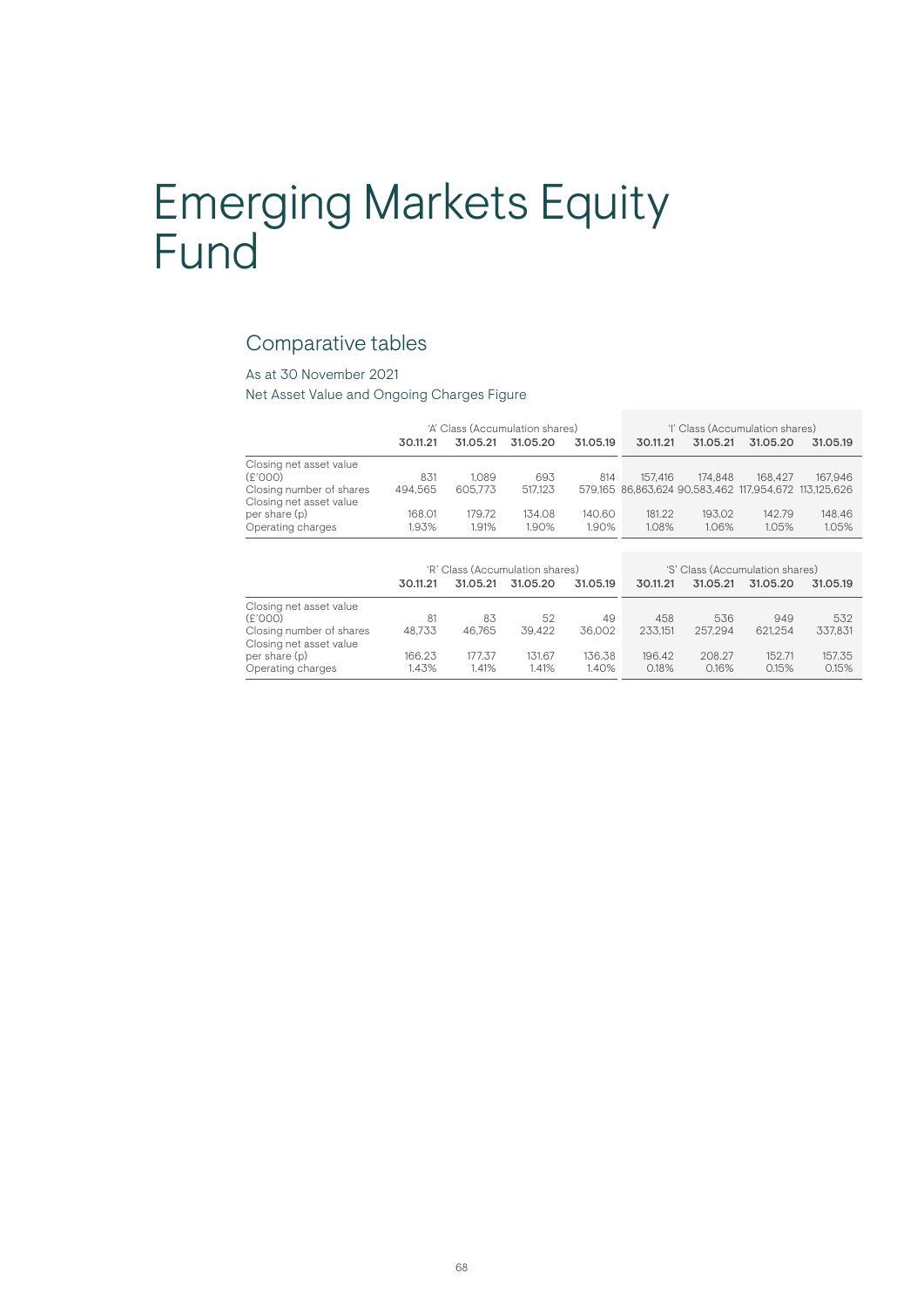# Global Franchise Fund

### Comparative tables

#### As at 30 November 2021

|                          | 'A' Class (Accumulation shares) |           |           |          | 'l' Class (Accumulation shares) |          |          |                                                       |
|--------------------------|---------------------------------|-----------|-----------|----------|---------------------------------|----------|----------|-------------------------------------------------------|
|                          | 30.11.21                        | 31.05.21  | 31.05.20  | 31.05.19 | 30.11.21                        | 31.05.21 | 31.05.20 | 31.05.19                                              |
| Closing net asset value  |                                 |           |           |          |                                 |          |          |                                                       |
| (E'000)                  | 19.567                          | 18.498    | 18.675    | 21.597   | 102.428                         | 98.202   | 60.878   | 63.725                                                |
| Closing number of shares | 6.119.268                       | 6.389.233 | 7.120.834 |          |                                 |          |          | 9.442.444 29.876.139 31.754.409 21.894.865 26.478.404 |
| Closing net asset value  |                                 |           |           |          |                                 |          |          |                                                       |
| per share (p)            | 319.76                          | 289.52    | 262.26    | 228.72   | 342.84                          | 309.26   | 278.05   | 240.67                                                |
| Operating charges        | 1.58%                           | 1.59%     | 1.58%     | 1.58%    | 0.83%                           | 0.84%    | 0.83%    | 0.83%                                                 |
|                          |                                 |           |           |          |                                 |          |          |                                                       |

| 'J' Class (Accumulation shares) <sup>(1)</sup> |           |                          |                          | K' Class (Accumulation shares) <sup>(2)</sup> |          |                                    |          |
|------------------------------------------------|-----------|--------------------------|--------------------------|-----------------------------------------------|----------|------------------------------------|----------|
| 30.11.21                                       | 31.05.21  | 31.05.20                 | 31.05.19                 | 30.11.21                                      | 31.05.21 | 31.05.20                           | 31.05.19 |
|                                                |           |                          |                          |                                               |          |                                    |          |
|                                                |           | $\overline{\phantom{a}}$ | $\overline{\phantom{a}}$ |                                               |          |                                    |          |
|                                                | 4.960.703 | $\sim$                   |                          |                                               |          | 15.586.715                         | 1.000    |
| 123.19                                         | 111.07    | $\overline{\phantom{a}}$ | $\sim$                   | 151.85                                        | 136.80   | 122.69                             | 105.92   |
| 0.73%                                          | 0.74%     | $\sim$                   | $\overline{\phantom{a}}$ | 0.58%                                         | 0.59%    | 0.58%                              | 0.40%    |
|                                                | 6.897     | 5.510<br>5.598.084       |                          |                                               | 29.384   | 22.634<br>$-19.351.099$ 16.545.414 | 19.123   |

|                          | 'R' Class (Accumulation shares) |           |           |           | 'S' Class (Accumulation shares) |           |           |           |
|--------------------------|---------------------------------|-----------|-----------|-----------|---------------------------------|-----------|-----------|-----------|
|                          | 30.11.21                        | 31.05.21  | 31.05.20  | 31.05.19  | 30.11.21                        | 31.05.21  | 31.05.20  | 31.05.19  |
| Closing net asset value  |                                 |           |           |           |                                 |           |           |           |
| (E'000)                  | 14.663                          | 13.068    | 11.823    | 5.593     | 4.668                           | 4.287     | 5.354     | 16.086    |
| Closing number of shares | 4.417.739                       | 4.359.461 | 4.375.790 | 2.385.646 | 1.272.525                       | 1.300.409 | 1.819.821 | 6.365.269 |
| Closing net asset value  |                                 |           |           |           |                                 |           |           |           |
| per share (p)            | 331.91                          | 299.77    | 270.20    | 234.46    | 366.83                          | 329.65    | 294.18    | 252.72    |
| Operating charges        | 1.08%                           | 1.09%     | 1.08%     | 1.08%     | 0.08%                           | 0.09%     | 0.08%     | 0.08%     |

 $(1)$  Launched 29 May 2020.

<sup>(2)</sup> Launched 4 March 2019.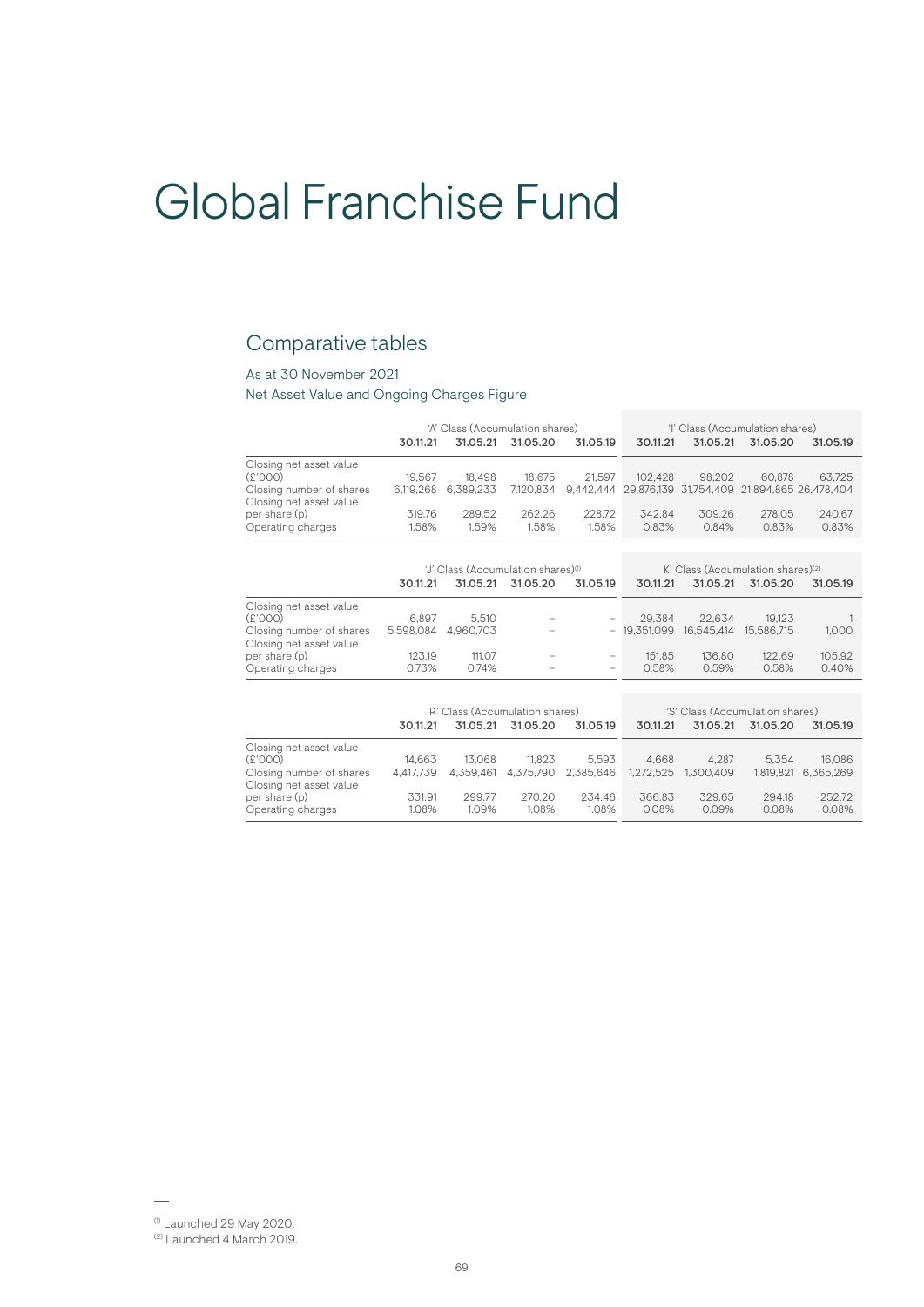## Global Multi-Asset Sustainable Growth Fund

### Comparative tables

#### As at 30 November 2021

|                                                     | 'A' Class (Accumulation shares) |          |          |          | 'A' Class (Income shares) |          |          |          |
|-----------------------------------------------------|---------------------------------|----------|----------|----------|---------------------------|----------|----------|----------|
|                                                     | 30.11.21                        | 31.05.21 | 31.05.20 | 31.05.19 | 30.11.21                  | 31.05.21 | 31.05.20 | 31.05.19 |
| Closing net asset value                             |                                 |          |          |          |                           |          |          |          |
| (E'000)                                             | 85                              | 118      | 118      | 146      | 466                       | 466      | 401      | 401      |
| Closing number of shares<br>Closing net asset value | 61.075                          | 84.853   | 99.156   | 116.697  | 315.124                   | 313.518  | 313.412  | 296,382  |
| per share (p)                                       | 138.89                          | 139.45   | 119.48   | 124.90   | 147.96                    | 148.48   | 127.90   | 135.28   |
| Operating charges                                   | .65%                            | 1.62%    | 1.60%    | 1.60%    | 1.65%                     | 1.62%    | 1.60%    | 1.59%    |

|                                                                                           | 30.11.21                           | 'l' Class (Accumulation shares)<br>31.05.21 | 31.05.20        | 31.05.19                               | 30.11.21             | 31.05.21               | 'l' Class (Income shares)<br>31.05.20 | 31.05.19        |
|-------------------------------------------------------------------------------------------|------------------------------------|---------------------------------------------|-----------------|----------------------------------------|----------------------|------------------------|---------------------------------------|-----------------|
| Closing net asset value<br>(£'000)<br>Closing number of shares<br>Closing net asset value | 506.953<br>340.063.532 573.280.758 | 855.071                                     | 1.102.491       | 1.457.620<br>868.881.541 1.105.387.845 | 20,077<br>15.111.936 | 194.002<br>145,971,189 | 253.468<br>221.488.212358.204.629     | 433.742         |
| per share (p)<br>Operating charges                                                        | 149.08<br>0.90%                    | 149.15<br>0.87%                             | 126.89<br>0.85% | 131.87<br>0.84%                        | 132.86<br>0.90%      | 132.90<br>0.87%        | 114.44<br>0.85%                       | 121.09<br>0.84% |

|                          | 'J' Class (Accumulation shares) |            |            |          | 'R' Class (Accumulation shares) |          |          |          |
|--------------------------|---------------------------------|------------|------------|----------|---------------------------------|----------|----------|----------|
|                          | 30.11.21                        | 31.05.21   | 31.05.20   | 31.05.19 | 30.11.21                        | 31.05.21 | 31.05.20 | 31.05.19 |
| Closing net asset value  |                                 |            |            |          |                                 |          |          |          |
| (E'000)                  | 18.118                          | 18.193     | 18.859     | 591      | 38                              | 16       | 15       | 8        |
| Closing number of shares | 13.671.027                      | 13.726.567 | 16.742.807 | 504.948  | 26.849                          | 11.693   | 12.754   | 6.250    |
| Closing net asset value  |                                 |            |            |          |                                 |          |          |          |
| per share (p)            | 132.53                          | 132.54     | 112.64     | 116.94   | 140.85                          | 141.04   | 120.22   | 125.19   |
| Operating charges        | 0.80%                           | 0.77%      | 0.75%      | 0.74%    | 1.14%                           | 1.12%    | 1.10%    | 1.08%    |
|                          |                                 |            |            |          |                                 |          |          |          |

|                                                                                           |                 | 'S' Class (Accumulation shares) |                 |                                    |
|-------------------------------------------------------------------------------------------|-----------------|---------------------------------|-----------------|------------------------------------|
|                                                                                           | 30.11.21        | 31.05.21                        | 31.05.20        | 31.05.19                           |
| Closing net asset value<br>(£'000)<br>Closing number of shares<br>Closing net asset value | 105             | 427.898<br>52.192 215.596.774   | 313.080         | 272.516<br>186.587.111 157.235.944 |
| per share (p)<br>Operating charges                                                        | 201.85<br>0.15% | 198.47<br>0.12%                 | 167.79<br>0.10% | 173.32<br>0.09%                    |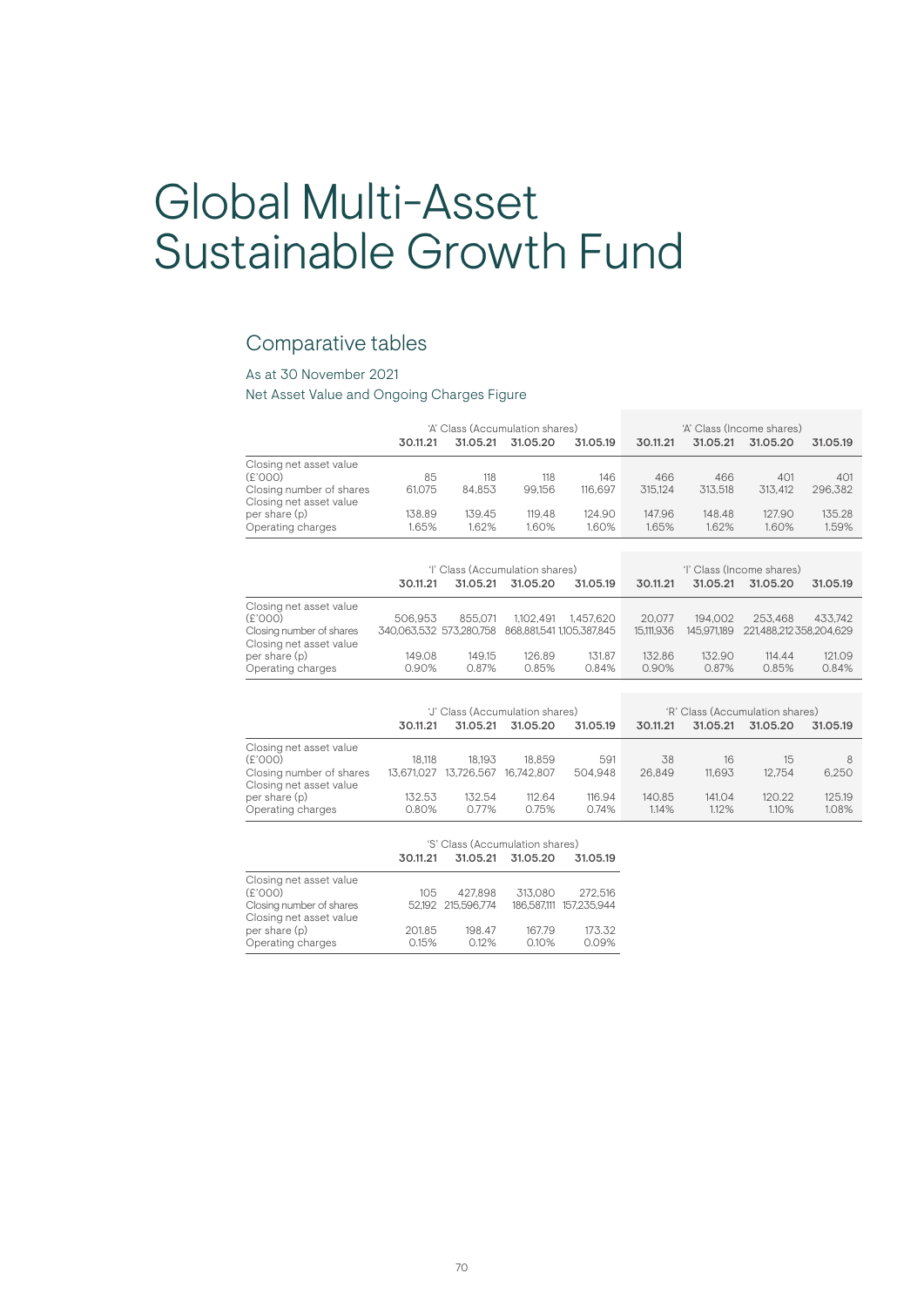# Global Quality Equity Income Fund

### Comparative tables

#### As at 30 November 2021

|                          | 'A' Class (Accumulation shares) |          |          |          | A' Class (Income-2 shares) <sup>(1)</sup> |                          |                          |          |
|--------------------------|---------------------------------|----------|----------|----------|-------------------------------------------|--------------------------|--------------------------|----------|
|                          | 30.11.21                        | 31.05.21 | 31.05.20 | 31.05.19 | 30.11.21                                  | 31.05.21                 | 31.05.20                 | 31.05.19 |
| Closing net asset value  |                                 |          |          |          |                                           |                          |                          |          |
| (E'000)                  | 83                              | 59       | 26       | 23       | -                                         | $\sim$                   |                          |          |
| Closing number of shares | 45.956                          | 36.113   | 17.469   | 17.469   |                                           |                          |                          |          |
| Closing net asset value  |                                 |          |          |          |                                           |                          |                          |          |
| per share (p)            | 180.15                          | 163.22   | 148.29   | 131.41   |                                           | $\sim$                   | $\overline{\phantom{a}}$ |          |
| Operating charges        | 1.59%                           | 1.60%    | 1.60%    | 1.59%    | $\overline{\phantom{a}}$                  | $\overline{\phantom{a}}$ | $\qquad \qquad -$        | 1.62%    |
|                          |                                 |          |          |          |                                           |                          |                          |          |

|                          | 'l' Class (Accumulation shares) |          |          |          |          |          | 'l' Class (Income-2 shares) |          |
|--------------------------|---------------------------------|----------|----------|----------|----------|----------|-----------------------------|----------|
|                          | 30.11.21                        | 31.05.21 | 31.05.20 | 31.05.19 | 30.11.21 | 31.05.21 | 31.05.20                    | 31.05.19 |
| Closing net asset value  |                                 |          |          |          |          |          |                             |          |
| (E'000)                  | 1.307                           | 960      | 601      | 334      | 1.400    | 1.337    | 1.340                       | 885      |
| Closing number of shares | 696.268                         | 566.467  | 393.014  | 248.312  | 849.119  | 892,840  | 972.120                     | 713.268  |
| Closing net asset value  |                                 |          |          |          |          |          |                             |          |
| per share (p)            | 187.73                          | 169.46   | 152.81   | 134.39   | 164.91   | 149.73   | 137.88                      | 124.05   |
| Operating charges        | 0.84%                           | 0.85%    | 0.85%    | 0.84%    | 0.84%    | 0.85%    | 0.85%                       | 0.83%    |

|                                                     | J' Class (Accumulation shares) <sup>(1)</sup> |                          |                          |                  | J' Class (Accumulation shares) <sup>(2)</sup> |           |          |          |
|-----------------------------------------------------|-----------------------------------------------|--------------------------|--------------------------|------------------|-----------------------------------------------|-----------|----------|----------|
|                                                     | 30.11.21                                      | 31.05.21                 | 31.05.20                 | 31.05.19         | 30.11.21                                      | 31.05.21  | 31.05.20 | 31.05.19 |
| Closing net asset value                             |                                               |                          |                          |                  |                                               |           |          |          |
| (E'000)                                             | $\sim$                                        | $\sim$                   |                          | $\sim$           | 1.446                                         | 1.269     |          |          |
| Closing number of shares<br>Closing net asset value | $\sim$                                        | $\overline{\phantom{a}}$ |                          | $\hspace{0.5cm}$ | 1.171.847                                     | 1.139.523 |          |          |
| per share (p)                                       | $\sim$                                        | $\sim$                   |                          | $\sim$           | 123.42                                        | 111.35    | $\sim$   |          |
| Operating charges                                   | $\sim$                                        | $\overline{\phantom{a}}$ | $\overline{\phantom{a}}$ | 0.78%            | 0.74%                                         | 0.76%     |          |          |

|                                                     | 'J' Class (Income-2 shares) |          |          |          | 'K' Class (Accumulation shares) <sup>(3)</sup> |          |          |          |
|-----------------------------------------------------|-----------------------------|----------|----------|----------|------------------------------------------------|----------|----------|----------|
|                                                     | 30.11.21                    | 31.05.21 | 31.05.20 | 31.05.19 | 30.11.21                                       | 31.05.21 | 31.05.20 | 31.05.19 |
| Closing net asset value                             |                             |          |          |          |                                                |          |          |          |
| (£'000)                                             |                             |          | 27       | 42       | $\qquad \qquad -$                              |          |          |          |
| Closing number of shares<br>Closing net asset value | 1.128                       | 1.115    | 19.376   | 33.782   | $\qquad \qquad -$                              | 1.000    | 1.000    | 1.000    |
| per share (p)                                       | 165.81                      | 150.38   | 138.31   | 124.36   | $\overline{\phantom{0}}$                       | 136.84   | 123.08   | 106.14   |
| Operating charges                                   | 0.63%                       | 0.77%    | 0.75%    | 0.77%    | $\overline{\phantom{a}}$                       | 0.60%    | 0.08%    | 0.41%    |

|                          | 'K' Class (Income-2 shares) |          |                                             |          | 'L' Class (Accumulation shares) |          |          |          |
|--------------------------|-----------------------------|----------|---------------------------------------------|----------|---------------------------------|----------|----------|----------|
|                          | 30.11.21                    | 31.05.21 | 31.05.20                                    | 31.05.19 | 30.11.21                        | 31.05.21 | 31.05.20 | 31.05.19 |
| Closing net asset value  |                             |          |                                             |          |                                 |          |          |          |
| (E'000)                  | 18.965                      | 17.463   | 17.949                                      | 13.054   | 855                             | 795      | 730      | 919      |
| Closing number of shares |                             |          | 12.562.186 12.759.979 14.285.635 11.583.360 |          | 548.724                         | 566.750  | 578.250  | 830,800  |
| Closing net asset value  |                             |          |                                             |          |                                 |          |          |          |
| per share (p)            | 150.97                      | 136.86   | 125.64                                      | 112.70   | 155.74                          | 140.37   | 126.20   | 110.66   |
| Operating charges        | 0.54%                       | 0.55%    | 0.55%                                       | 0.52%    | 0.54%                           | 0.55%    | 0.55%    | 0.54%    |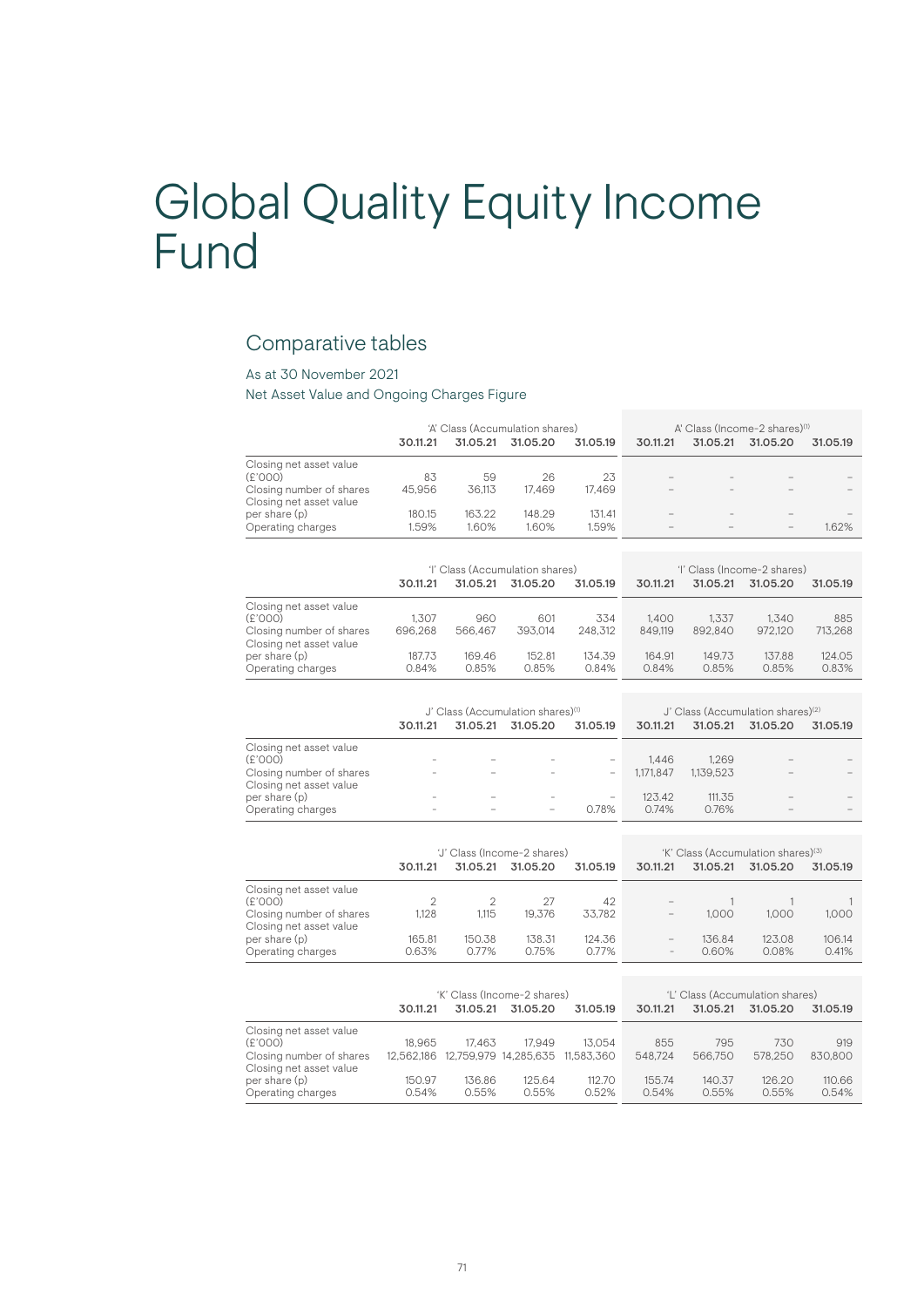# Global Quality Equity Income Fund (continued)

### Comparative tables

#### As at 30 November 2021

|                                                     | 'L' Class (Income-2 shares) |           |           |           | S' Class (Accumulation shares) <sup>(1)</sup> |                          |                          |          |
|-----------------------------------------------------|-----------------------------|-----------|-----------|-----------|-----------------------------------------------|--------------------------|--------------------------|----------|
|                                                     | 30.11.21                    | 31.05.21  | 31.05.20  | 31.05.19  | 30.11.21                                      | 31.05.21                 | 31.05.20                 | 31.05.19 |
| Closing net asset value                             |                             |           |           |           |                                               |                          |                          |          |
| (E'000)                                             | 2.071                       | 1.878     | 1.766     | 1.652     | $\sim$                                        | $\sim$                   | $\overline{\phantom{a}}$ |          |
| Closing number of shares<br>Closing net asset value | 1.378.680                   | 1.378.679 | 1.412.330 | 1.472.343 |                                               | $\sim$                   | $\overline{\phantom{a}}$ |          |
| per share (p)                                       | 150.24                      | 136.20    | 125.04    | 112.17    | $\sim$                                        | $\sim$                   | $\sim$                   |          |
| Operating charges                                   | 0.54%                       | 0.55%     | 0.55%     | 0.57%     | $\sim$                                        | $\overline{\phantom{a}}$ | $\qquad \qquad -$        | 0.13%    |

<sup>(1)</sup> Closed 4 March 2019. (2) Launched 29 May 2020.

<sup>(3)</sup> Launched 7 December 2018. Closed 5 July 2021.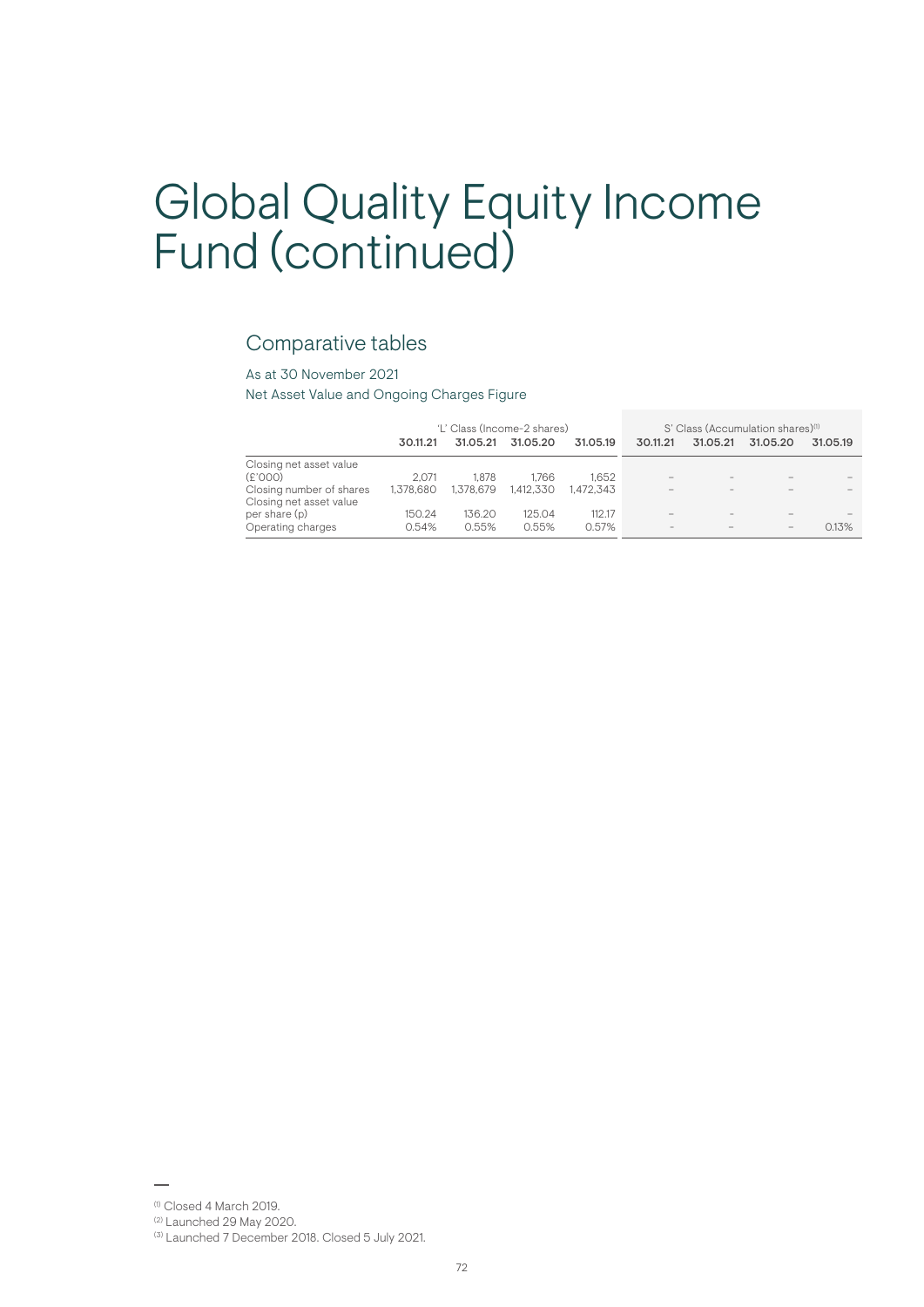## Global Special Situations Fund

## Comparative tables

#### As at 30 November 2021

Operating charges

Net Asset Value and Ongoing Charges Figure

|                                                     |           | 'A' Class (Accumulation shares) |           |           | 'A' Class (Income shares) |          |          |          |
|-----------------------------------------------------|-----------|---------------------------------|-----------|-----------|---------------------------|----------|----------|----------|
|                                                     | 30.11.21  | 31.05.21                        | 31.05.20  | 31.05.19  | 30.11.21                  | 31.05.21 | 31.05.20 | 31.05.19 |
| Closing net asset value                             |           |                                 |           |           |                           |          |          |          |
| (E'000)                                             | 3.521     | 3.818                           | 2.859     | 4.536     | 73                        | 68       | 47       | 156      |
| Closing number of shares<br>Closing net asset value | 1.254.961 | 1.269.403                       | 1.403.414 | 1.772.900 | 33.442                    | 28.942   | 29.608   | 78.211   |
| per share (p)                                       | 280.58    | 300.75                          | 203.72    | 255.86    | 217.03                    | 232.63   | 157.58   | 198.98   |
| Operating charges                                   | .61%      | 1.62%                           | 1.60%     | 1.63%     | 1.60%                     | 1.62%    | 1.59%    | 1.63%    |

|                          |                       |          | 'l' Class (Accumulation shares) |                      | l' Class (Income shares) |           |           |           |
|--------------------------|-----------------------|----------|---------------------------------|----------------------|--------------------------|-----------|-----------|-----------|
|                          | 30.11.21              | 31.05.21 | 31.05.20                        | 31.05.19             | 30.11.21                 | 31.05.21  | 31.05.20  | 31.05.19  |
| Closing net asset value  |                       |          |                                 |                      |                          |           |           |           |
| (E'000)                  | 31.820                | 113.510  | 21.792                          | 29.644               | 9.225                    | 8.496     | 2.723     | 4.343     |
| Closing number of shares | 10.249.134 34.236.086 |          |                                 | 9.776.072 10.668.705 | 4.206.974                | 3.628.528 | 1.726.774 | 2.177.207 |
| Closing net asset value  |                       |          |                                 |                      |                          |           |           |           |
| per share (p)            | 310.47                | 331.55   | 222.91                          | 277.86               | 219.27                   | 234.15    | 157.70    | 199.49    |
| Operating charges        | 0.86%                 | 0.87%    | 0.84%                           | 0.88%                | 0.86%                    | 0.87%     | 0.84%     | 0.88%     |

|                          |             | 'K' Class (Accumulation shares) |           |             |          |          | 'R' Class (Accumulation shares) |          |
|--------------------------|-------------|---------------------------------|-----------|-------------|----------|----------|---------------------------------|----------|
|                          | 30.11.21    | 31.05.21                        | 31.05.20  | 31.05.19    | 30.11.21 | 31.05.21 | 31.05.20                        | 31.05.19 |
| Closing net asset value  |             |                                 |           |             |          |          |                                 |          |
| (£'000)                  | 101.822     | 114.824                         | 114.745   | 111.916     | 939      | 1.653    | 346                             | 142      |
| Closing number of shares | 102.717.260 | 108.716.110 162.317.039         |           | 127.581.924 | 406,416  | 669.249  | 207.814                         | 68,113   |
| Closing net asset value  |             |                                 |           |             |          |          |                                 |          |
| per share (p)            | 99.13       | 105.62                          | 70.69     | 87.72       | 230.97   | 246.96   | 166.44                          | 207.99   |
| Operating charges        | 0.41%       | 0.41%                           | 0.40%     | 0.43%       | 1.11%    | 1.12%    | 1.10%                           | 1.13%    |
|                          |             |                                 |           |             |          |          |                                 |          |
|                          |             |                                 |           |             |          |          |                                 |          |
|                          |             | 'S' Class (Accumulation shares) |           |             |          |          | 'S' Class (Income shares)       |          |
|                          | 30.11.21    | 31.05.21                        | 31.05.20  | 31.05.19    | 30.11.21 | 31.05.21 | 31.05.20                        | 31.05.19 |
| Closing net asset value  |             |                                 |           |             |          |          |                                 |          |
| (E'000)                  | 1.282       | 1.364                           | 11.633    | 23.887      |          |          |                                 |          |
| Closing number of shares | 372.300     | 372.300                         | 4.759.134 | 7.898.693   | 21       | 21       | 20                              | 20       |
| Closing net asset value  |             |                                 |           |             |          |          |                                 |          |
| per share (p)            | 344.34      | 366.33                          | 244.45    | 302.42      | 5,516.13 | 5.864.27 | 3.942.10                        | 4,996.04 |
| Operating charges        | 0.11%       | 0.11%                           | 0.10%     | 0.13%       | 0.02%    | 0.03%    | 0.04%                           | 0.07%    |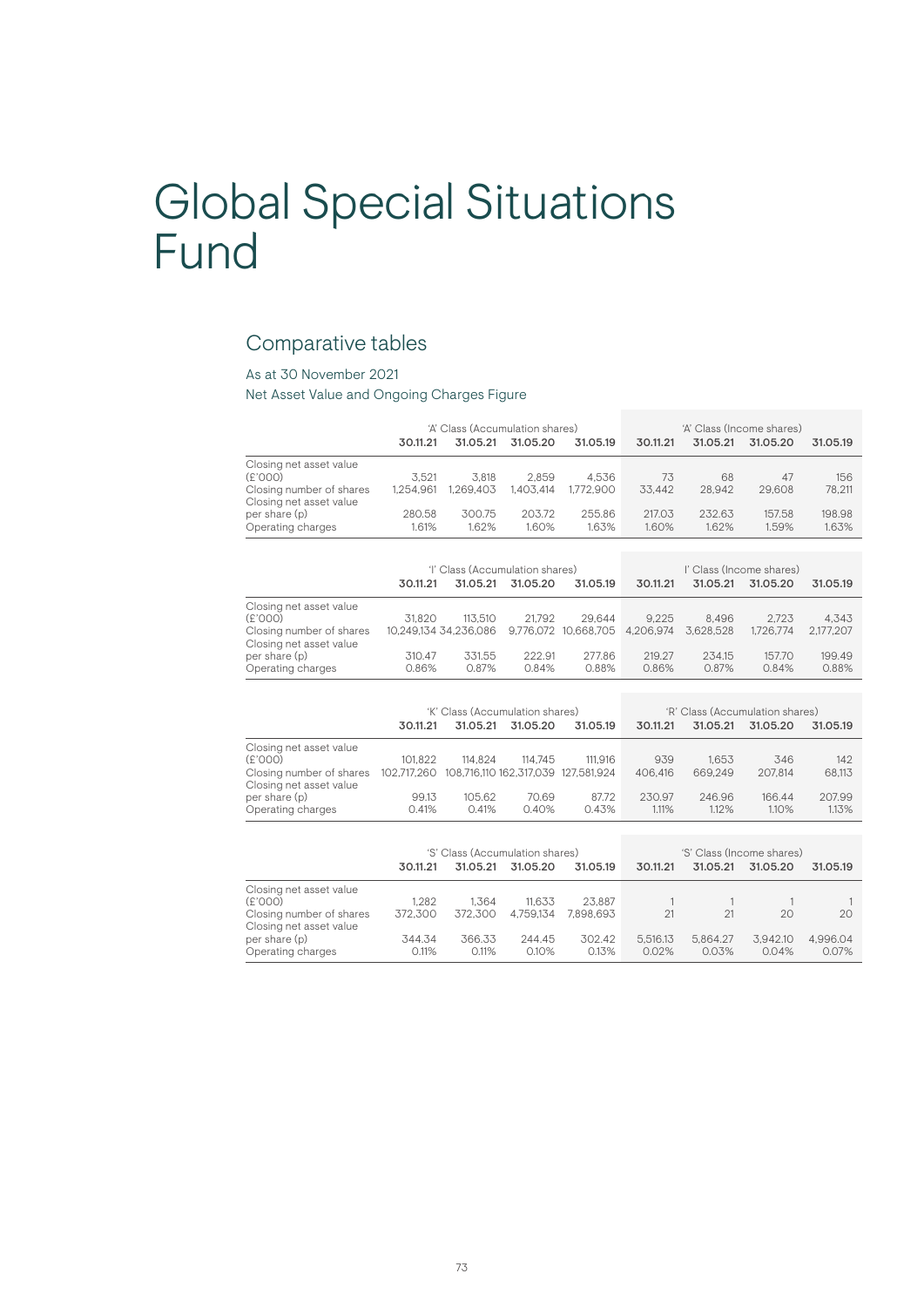## Multi-Asset Protector Fund

## Comparative tables

As at 30 November 2021 Net Asset Value and Ongoing Charges Figure

|                          | 'A' Class (Accumulation shares)             |          |                 |          |  |  |  |
|--------------------------|---------------------------------------------|----------|-----------------|----------|--|--|--|
|                          | 30.11.21                                    | 31.05.21 | 31.05.20        | 31.05.19 |  |  |  |
| Closing net asset value  |                                             |          |                 |          |  |  |  |
| (E'000)                  | 107.819                                     |          | 118.984 135.499 | 163.022  |  |  |  |
| Closing number of shares | 61.902.355 67.976.219 81.346.826 92.681.527 |          |                 |          |  |  |  |
| Closing net asset value  |                                             |          |                 |          |  |  |  |
| per share (p)            | 174.18                                      | 175.04   | 166.57          | 175.90   |  |  |  |
| Operating charges        | 1.68%                                       | 1.69%    | 1.67%           | 1.76%    |  |  |  |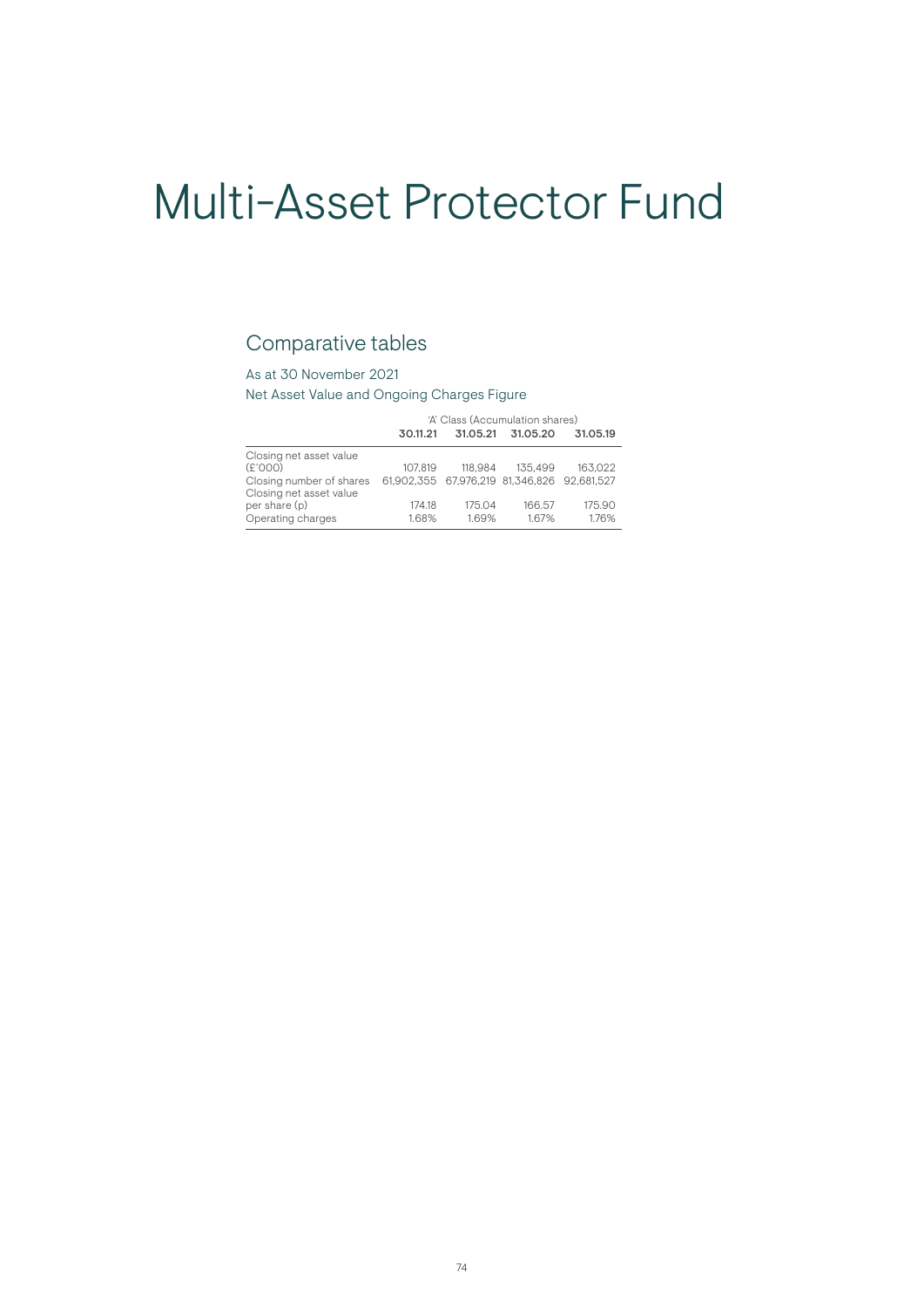## Multi-Asset Protector Fund 2

## Comparative tables

As at 30 November 2021 Net Asset Value and Ongoing Charges Figure

|                          | 'l' Class (Accumulation shares) |                                             |          |          |  |  |  |
|--------------------------|---------------------------------|---------------------------------------------|----------|----------|--|--|--|
|                          | 30.11.21                        | 31.05.21                                    | 31.05.20 | 31.05.19 |  |  |  |
| Closing net asset value  |                                 |                                             |          |          |  |  |  |
| (E'000)                  | 83.230                          | 88.708                                      | 89.027   | 91.485   |  |  |  |
| Closing number of shares |                                 | 55.969.421 59.668.084 63.807.846 62.755.401 |          |          |  |  |  |
| Closing net asset value  |                                 |                                             |          |          |  |  |  |
| per share (p)            | 148.71                          | 148.67                                      | 139.52   | 145.78   |  |  |  |
| Operating charges        | 0.90%                           | 0.91%                                       | 0.88%    | 0.97%    |  |  |  |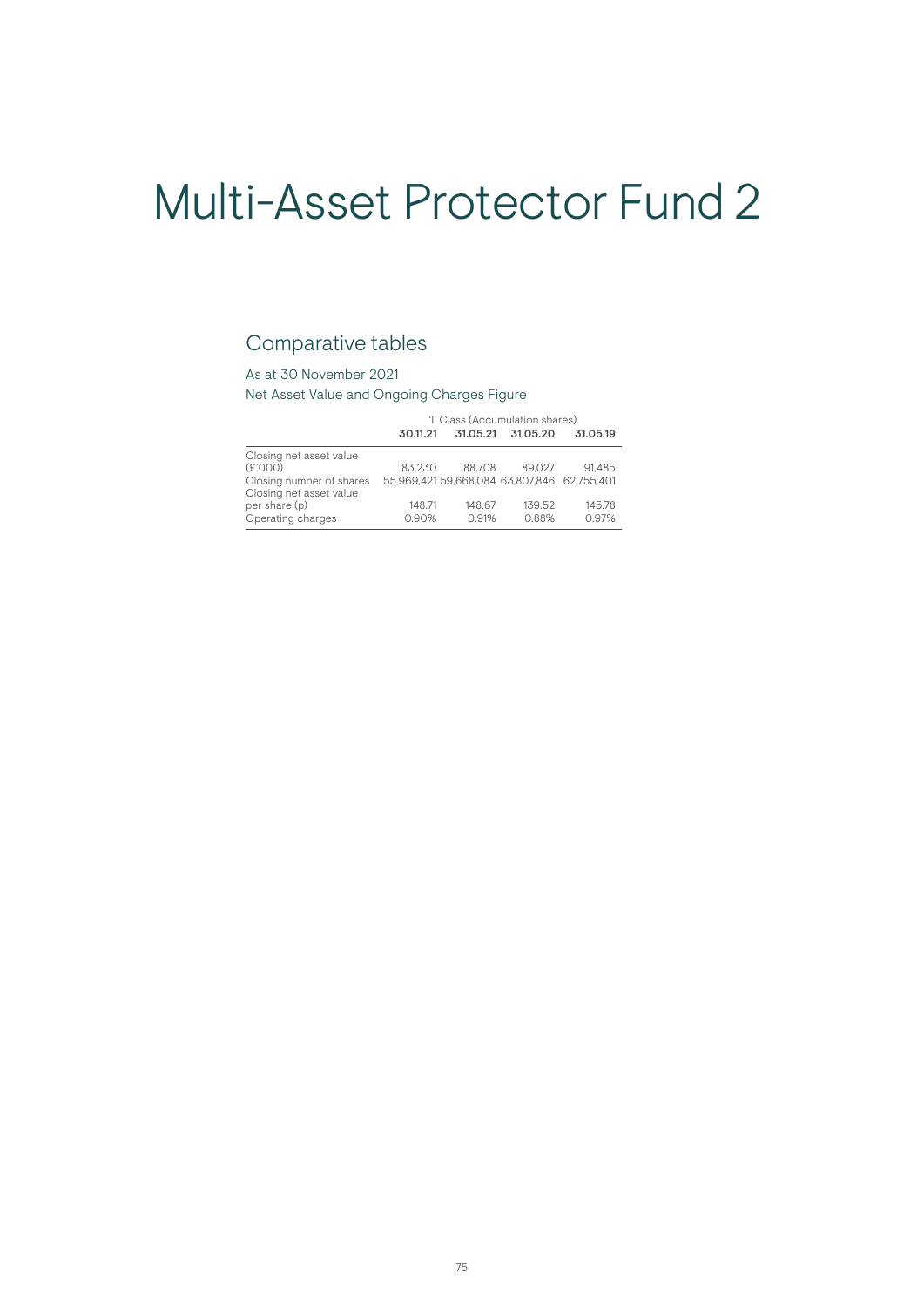## Notes to the Aggregated Financial Statements

For the period ended 30 November 2021

Accounting policies The semi-annual financial statements have been prepared in accordance with the Statement of Recommended Practice for Authorised Funds issued by the Investment Management Association in May 2014.

The accounting policies applied are consistent with those of the annual financial statements for the year ended 31 May 2021 and are described in those annual financial statements.

#### N Smith

Director of the ACD 31 January 2022

#### A Fletcher Director of the ACD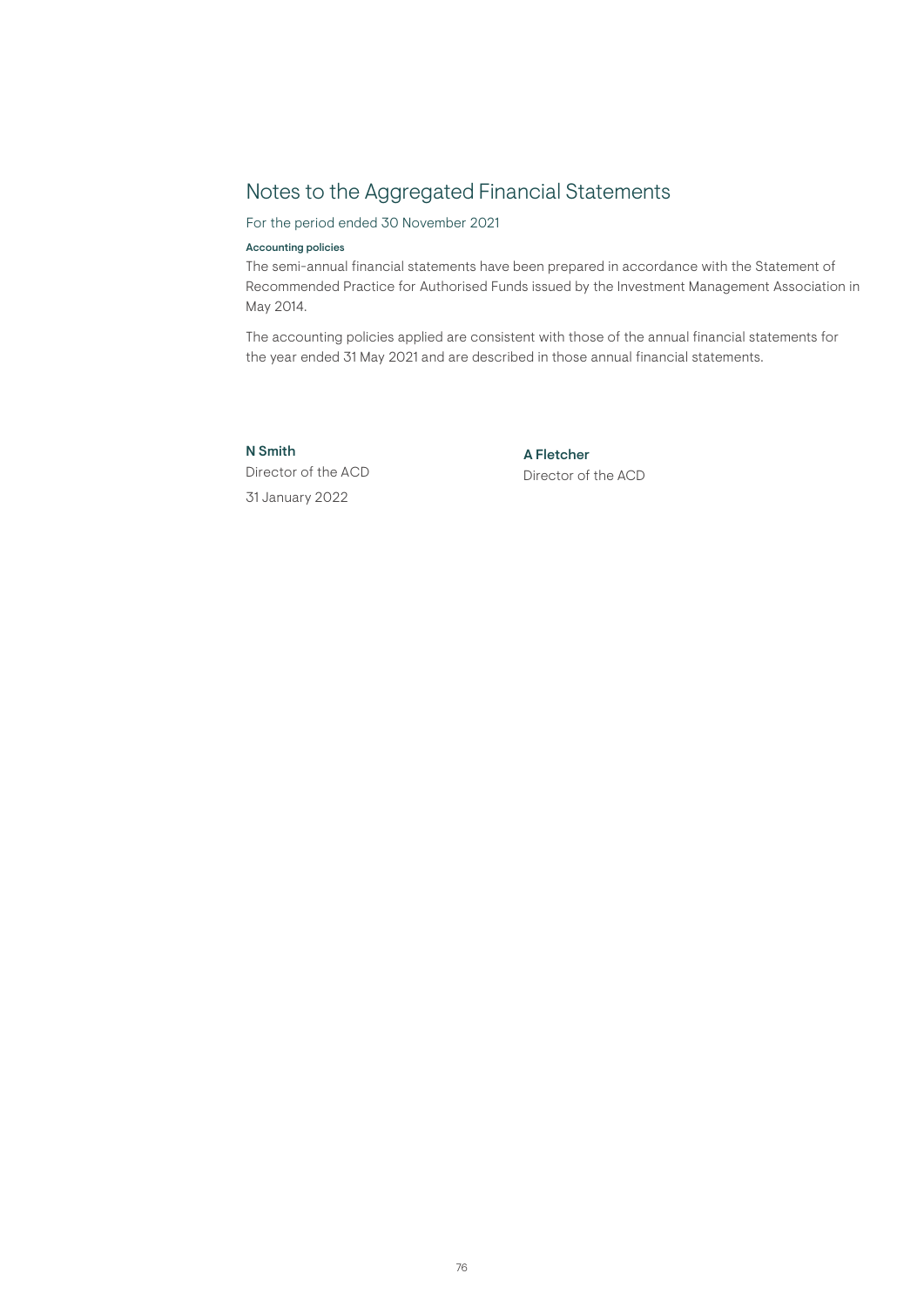## Emerging Markets Blended Debt Fund

#### Statement of Total Return

#### For the period ended 30 November 2021

|                                                   |       | 30.11.21 |       | 30.11.20 |
|---------------------------------------------------|-------|----------|-------|----------|
|                                                   | £'000 | £'000    | £'000 | £'000    |
| Income                                            |       |          |       |          |
| Net capital (losses)/gains                        |       | (6.394)  |       | 5,074    |
| Revenue                                           | 3.433 |          | 3.043 |          |
| Expenses                                          | (545) |          | (513) |          |
| Interest payable and similar charges              | (1)   |          | (1)   |          |
| Net revenue before taxation                       | 2.887 |          | 2,529 |          |
| Taxation                                          | (68)  |          | (36)  |          |
| Net revenue after taxation                        |       | 2,819    |       | 2,493    |
| Total return before distributions                 |       | (3, 575) |       | 7,567    |
| Distributions                                     |       | (2,912)  |       | (2,579)  |
| Change in net assets attributable to shareholders |       |          |       |          |
| from investment activities                        |       | (6, 487) |       | 4,988    |

#### Statement of Change in Net Assets Attributable to Shareholders

#### For the period ended 30 November 2021

| TOT the period chucu ou november 2021             |         | 30.11.21 |          | 30.11.20 |
|---------------------------------------------------|---------|----------|----------|----------|
|                                                   | £'000   | £'000    | £'000    | £'000    |
| Opening net assets attributable to shareholders   |         | 124.022  |          | 132,303  |
| Amounts receivable on creation of shares          | 9.404   |          | 7.930    |          |
| Amounts payable on cancellation of shares         | (5.629) |          | (35.915) |          |
|                                                   |         | 3.775    |          | (27.985) |
| Dilution adjustment                               |         |          |          | 123      |
| Change in net assets attributable to shareholders |         |          |          |          |
| from investment activities                        |         | (6.487)  |          | 4.988    |
| Retained distributions on accumulation shares     |         | 2.273    |          | 2.009    |
| Closing net assets attributable to shareholders   |         | 123.583  |          | 111.438  |

#### Balance Sheet

| $\alpha$ . $\alpha$ . $\alpha$ . $\alpha$ . $\alpha$ . $\alpha$ . $\alpha$ . $\alpha$ . $\alpha$ . $\alpha$ . $\alpha$ . $\alpha$ . $\alpha$ . $\alpha$ . $\alpha$ . $\alpha$ . $\alpha$ . $\alpha$ . $\alpha$ . $\alpha$ . $\alpha$ . $\alpha$ . $\alpha$ . $\alpha$ . $\alpha$ . $\alpha$ . $\alpha$ . $\alpha$ . $\alpha$ . $\alpha$ . $\alpha$ . $\alpha$ |        | 30.11.21 |       | 31.05.21 |
|---------------------------------------------------------------------------------------------------------------------------------------------------------------------------------------------------------------------------------------------------------------------------------------------------------------------------------------------------------------|--------|----------|-------|----------|
|                                                                                                                                                                                                                                                                                                                                                               | £'000  | £'000    | £'000 | £'000    |
| Assets                                                                                                                                                                                                                                                                                                                                                        |        |          |       |          |
| Investments assets                                                                                                                                                                                                                                                                                                                                            |        | 112,255  |       | 116,148  |
| Current assets                                                                                                                                                                                                                                                                                                                                                |        |          |       |          |
| Debtors                                                                                                                                                                                                                                                                                                                                                       | 3,258  |          | 2,215 |          |
| Cash and bank balances                                                                                                                                                                                                                                                                                                                                        | 15,108 |          | 9,649 |          |
| Total other assets                                                                                                                                                                                                                                                                                                                                            |        | 18,366   |       | 11,864   |
| <b>Total assets</b>                                                                                                                                                                                                                                                                                                                                           |        | 130,621  |       | 128,012  |
| Liabilities                                                                                                                                                                                                                                                                                                                                                   |        |          |       |          |
| Investment liabilities                                                                                                                                                                                                                                                                                                                                        |        | 6,277    |       | 2,463    |
| Creditors                                                                                                                                                                                                                                                                                                                                                     |        |          |       |          |
| Distribution payable                                                                                                                                                                                                                                                                                                                                          | 335    |          | 271   |          |
| Other creditors                                                                                                                                                                                                                                                                                                                                               | 426    |          | 1,256 |          |
| Total other liabilities                                                                                                                                                                                                                                                                                                                                       |        | 761      |       | 1,527    |
| <b>Total liabilities</b>                                                                                                                                                                                                                                                                                                                                      |        | 7,038    |       | 3,990    |
| Net assets attributable to shareholders                                                                                                                                                                                                                                                                                                                       |        | 123,583  |       | 124,022  |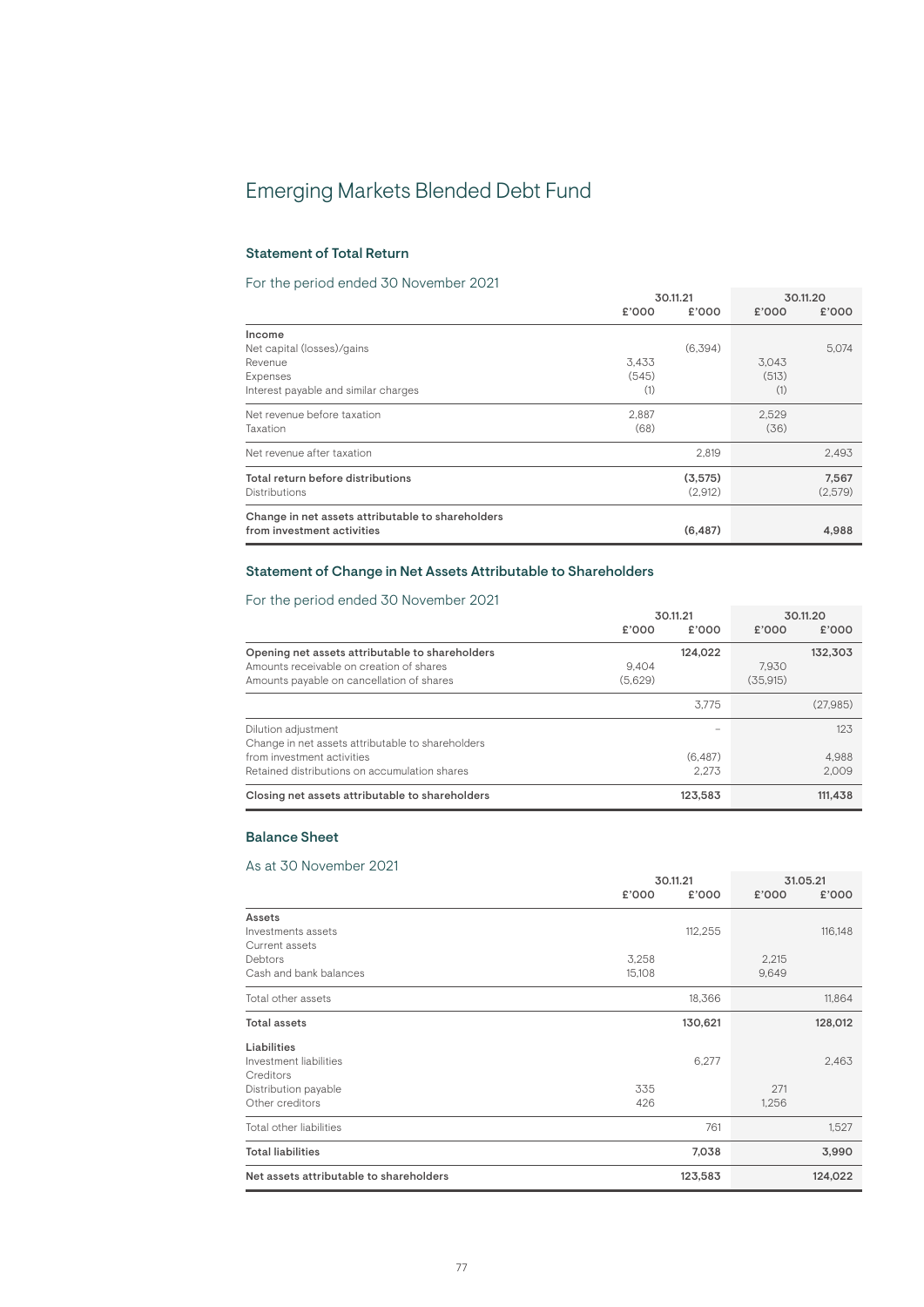## Emerging Markets Blended Debt Fund

#### Distribution Tables

#### For the period ended 30 November 2021

#### Interim distribution paid 31 October 2021

Group 1 – Shares purchased before 1 June 2021

Group 2 – Shares purchased between 1 June and 31 August 2021

|                                 |            |              | Distribution | Distribution |
|---------------------------------|------------|--------------|--------------|--------------|
|                                 | <b>Net</b> |              | paid         | paid         |
|                                 | Income     | Equalisation | 31.10.21     | 31.10.20     |
|                                 | pence      | pence        | pence        | pence        |
| 'A' Class (Accumulation shares) |            |              |              |              |
| Group 1                         | 1.1588     |              | 1.1588       | 1.3764       |
| Group <sub>2</sub>              | 0.4078     | 0.7510       | 1.1588       | 1.3764       |
| 'A' Class (Income-2 shares)     |            |              |              |              |
| Group 1                         | 1.0625     |              | 1.0625       | 1.1023       |
| Group 2                         | 0.2289     | 0.8336       | 1.0625       | 1.1023       |
| 'l' Class (Accumulation shares) |            |              |              |              |
| Group 1                         | 1.6396     |              | 1.6396       | 1.6245       |
| Group 2                         | 0.8197     | 0.8199       | 1.6396       | 1.6245       |
| 'l' Class (Income-2 shares)     |            |              |              |              |
| Group 1                         | 1.1369     |              | 1.1369       | 1.2496       |
| Group 2                         | 0.6033     | 0.5336       | 1.1369       | 1.2496       |
| 'J' Class (Accumulation shares) |            |              |              |              |
| Group 1                         | 1.6049     |              | 1.6049       | 1.5880       |
| Group <sub>2</sub>              | 0.3689     | 1.2360       | 1.6049       | 1.5880       |
| 'J' Class (Income-2 shares)     |            |              |              |              |
| Group 1                         | 1.2500     |              | 1.2500       | 1.2827       |
| Group 2                         | 0.7931     | 0.4569       | 1.2500       | 1.2827       |
| 'R' Class (Accumulation shares) |            |              |              |              |
| Group 1                         | 1.3450     |              | 1.3450       | 1.3279       |
| Group 2                         | 1.3450     |              | 1.3450       | 1.3279       |
| 'R' Class (Income-2 shares)     |            |              |              |              |
| Group 1                         | 1.1005     |              | 1.1005       | 1.1559       |
| Group <sub>2</sub>              | 0.3911     | 0.7094       | 1.1005       | 1.1559       |
| 'S' Class (Accumulation shares) |            |              |              |              |
| Group 1                         | 1.9394     |              | 1.9394       | 2.1327       |
| Group 2                         | 1.9394     |              | 1.9394       | 2.1327       |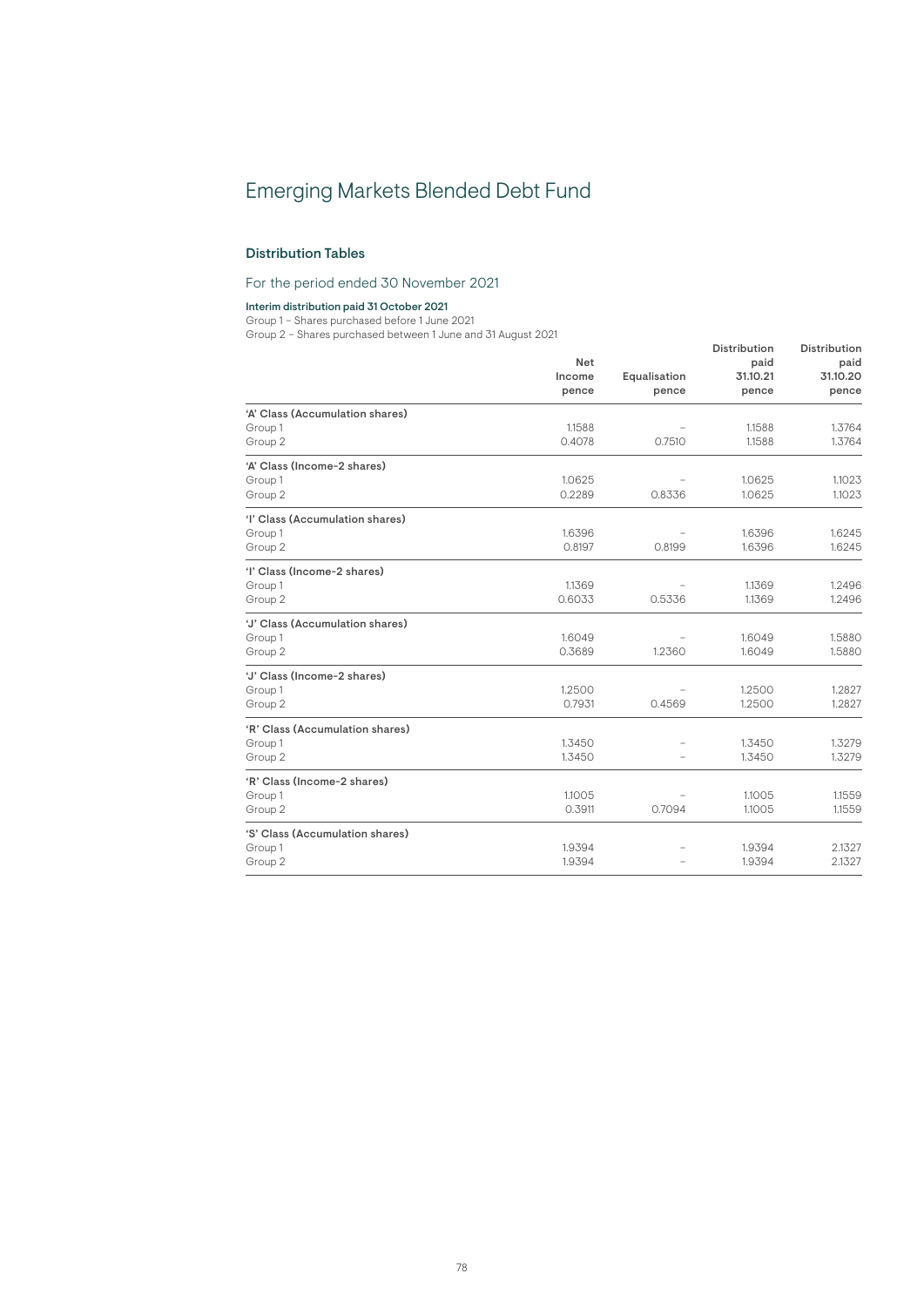#### Interim distribution payable 31 January 2022

Group 1 – Shares purchased before 1 September 2021

Group 2 – Shares purchased between 1 September and 30 November 2021

|                                 | Net<br>Income | Equalisation | <b>Distribution</b><br>payable<br>31.01.22 | Distribution<br>paid<br>31.01.21 |
|---------------------------------|---------------|--------------|--------------------------------------------|----------------------------------|
|                                 | pence         | pence        | pence                                      | pence                            |
| 'A' Class (Accumulation shares) |               |              |                                            |                                  |
| Group 1                         | 1.1691        |              | 1.1691                                     | 1.0158                           |
| Group 2                         | 0.5130        | 0.6561       | 1.1691                                     | 1.0158                           |
| 'A' Class (Income-2 shares)     |               |              |                                            |                                  |
| Group 1                         | 1.0477        |              | 1.0477                                     | 1.0053                           |
| Group 2                         | 0.0477        | 1.0000       | 1.0477                                     | 1.0053                           |
| 'l' Class (Accumulation shares) |               |              |                                            |                                  |
| Group 1                         | 1.6567        |              | 1.6567                                     | 1.4650                           |
| Group 2                         | 0.7051        | 0.9516       | 1.6567                                     | 1.4650                           |
| 'l' Class (Income-2 shares)     |               |              |                                            |                                  |
| Group 1                         | 1.1226        |              | 1.1226                                     | 1.0681                           |
| Group 2                         | 0.4231        | 0.6995       | 1.1226                                     | 1.0681                           |
| 'J' Class (Accumulation shares) |               |              |                                            |                                  |
| Group 1                         | 1.6199        |              | 1.6199                                     | 1.4319                           |
| Group 2                         | 0.6346        | 0.9853       | 1.6199                                     | 1.4319                           |
| 'J' Class (Income-2 shares)     |               |              |                                            |                                  |
| Group 1                         | 1.2324        |              | 1.2324                                     | 1.1738                           |
| Group 2                         | 0.5012        | 0.7312       | 1.2324                                     | 1.1738                           |
| 'R' Class (Accumulation shares) |               |              |                                            |                                  |
| Group 1                         | 1.3727        |              | 1.3727                                     | 1.2036                           |
| Group 2                         | 1.3727        |              | 1.3727                                     | 1.2036                           |
| 'R' Class (Income-2 shares)     |               |              |                                            |                                  |
| Group 1                         | 1.0761        |              | 1.0761                                     | 1.0386                           |
| Group 2                         | 0.4127        | 0.6634       | 1.0761                                     | 1.0386                           |
| 'S' Class (Accumulation shares) |               |              |                                            |                                  |
| Group 1                         | 1.9568        |              | 1.9568                                     | 1.7462                           |
| Group 2                         | 1.9568        |              | 1.9568                                     | 1.7462                           |
|                                 |               |              |                                            |                                  |

#### Equalisation

Equalisation applies only to shares purchased during the distribution period (Group 2 shares). It is the average amount of income included in the purchase price of all Group 2 shares and is refunded to holders of these shares as a return of capital. Being capital, it is not liable to income tax but must be deducted from the cost of shares for capital gains tax purposes.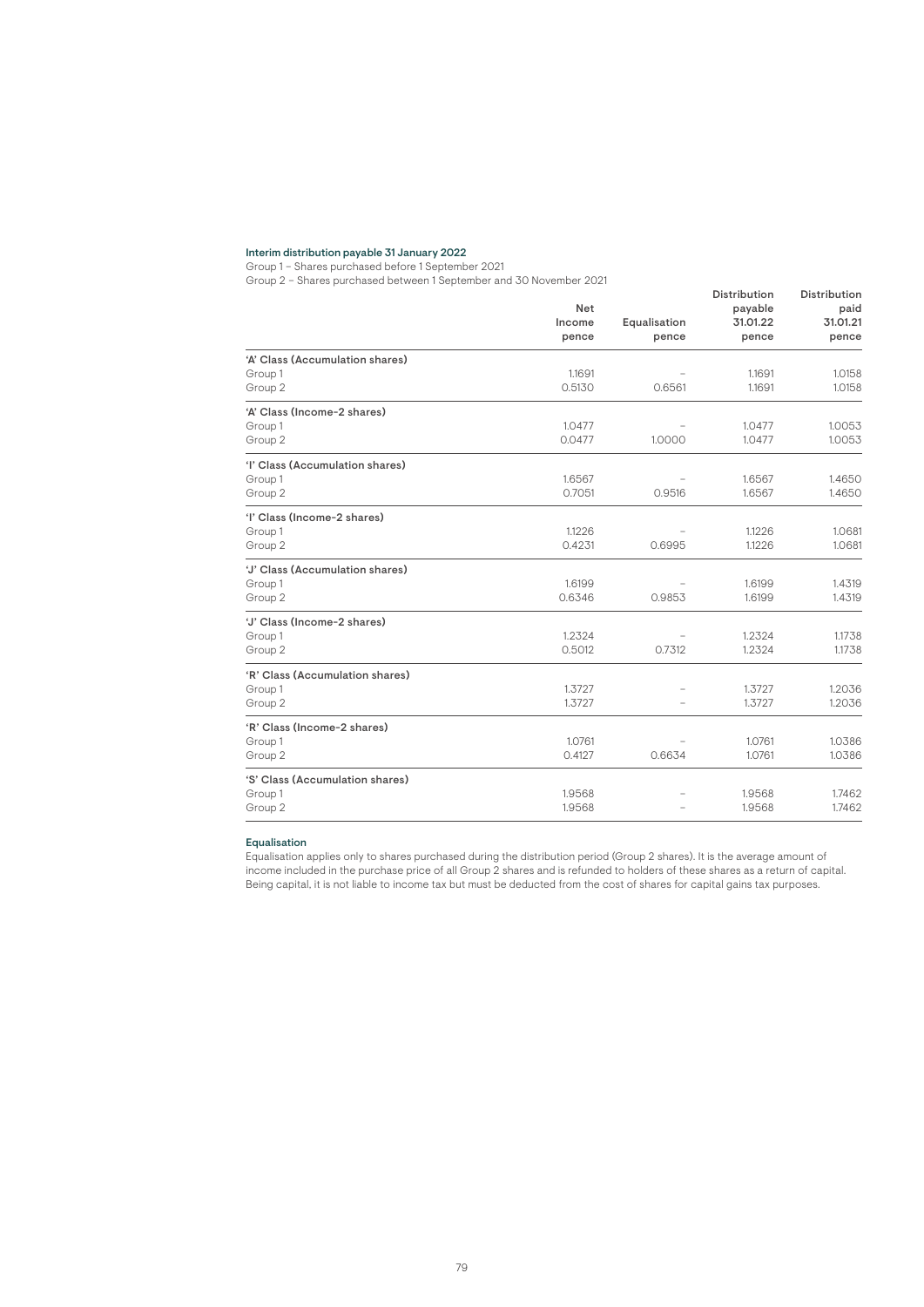## Emerging Markets Equity Fund

#### Statement of Total Return

#### For the period ended 30 November 2021

|                                                   |       | 30.11.21  |       | 30.11.20 |
|---------------------------------------------------|-------|-----------|-------|----------|
|                                                   | £'000 | £'000     | £'000 | £'000    |
| Income                                            |       |           |       |          |
| Net capital (losses)/gains                        |       | (11.751)  |       | 34,696   |
| Revenue                                           | 2,611 |           | 2,529 |          |
| Expenses                                          | (864) |           | (963) |          |
| Interest payable and similar charges              |       |           |       |          |
| Net revenue before taxation                       | 1.747 |           | 1,566 |          |
| Taxation                                          | (255) |           | (243) |          |
| Net revenue after taxation                        |       | 1.492     |       | 1.323    |
| Total return before distribution                  |       | (10, 259) |       | 36,019   |
| Distribution                                      |       | (14)      |       | (370)    |
| Change in net assets attributable to shareholders |       |           |       |          |
| from investment activities                        |       | (10, 273) |       | 35,649   |

#### Statement of Change in Net Assets Attributable to Shareholders

#### For the period ended 30 November 2021

| TOT the period chucu ou november 2021                                                                                                    |                   | 30.11.21 |                   | 30.11.20 |  |
|------------------------------------------------------------------------------------------------------------------------------------------|-------------------|----------|-------------------|----------|--|
|                                                                                                                                          | £'000             | £'000    | £'000             | £'000    |  |
| Opening net assets attributable to shareholders<br>Amounts receivable on creation of shares<br>Amounts payable on cancellation of shares | 4.522<br>(12.019) | 176,556  | 8.884<br>(58.054) | 170.121  |  |
|                                                                                                                                          |                   | (7.497)  |                   | (49,170) |  |
| Dilution adjustment<br>Change in net assets attributable to shareholders                                                                 |                   |          |                   | 98       |  |
| from investment activities                                                                                                               |                   | (10.273) |                   | 35.649   |  |
| Closing net assets attributable to shareholders                                                                                          |                   | 158,786  |                   | 156,698  |  |

#### Balance Sheet

|                                         | 30.11.21 |         | 31.05.21 |         |
|-----------------------------------------|----------|---------|----------|---------|
|                                         | £'000    | £'000   | £'000    | £'000   |
| Assets                                  |          |         |          |         |
| Investments assets                      |          | 157,154 |          | 175,392 |
| Current assets                          |          |         |          |         |
| Debtors                                 | 682      |         | 415      |         |
| Cash and bank balances                  | 1,827    |         | 1,544    |         |
| Total other assets                      |          | 2,509   |          | 1,959   |
| <b>Total assets</b>                     |          | 159,663 |          | 177,351 |
| Liabilities                             |          |         |          |         |
| Creditors                               |          |         |          |         |
| Other creditors                         | 877      |         | 795      |         |
| <b>Total liabilities</b>                |          | 877     |          | 795     |
| Net assets attributable to shareholders |          | 158,786 |          | 176,556 |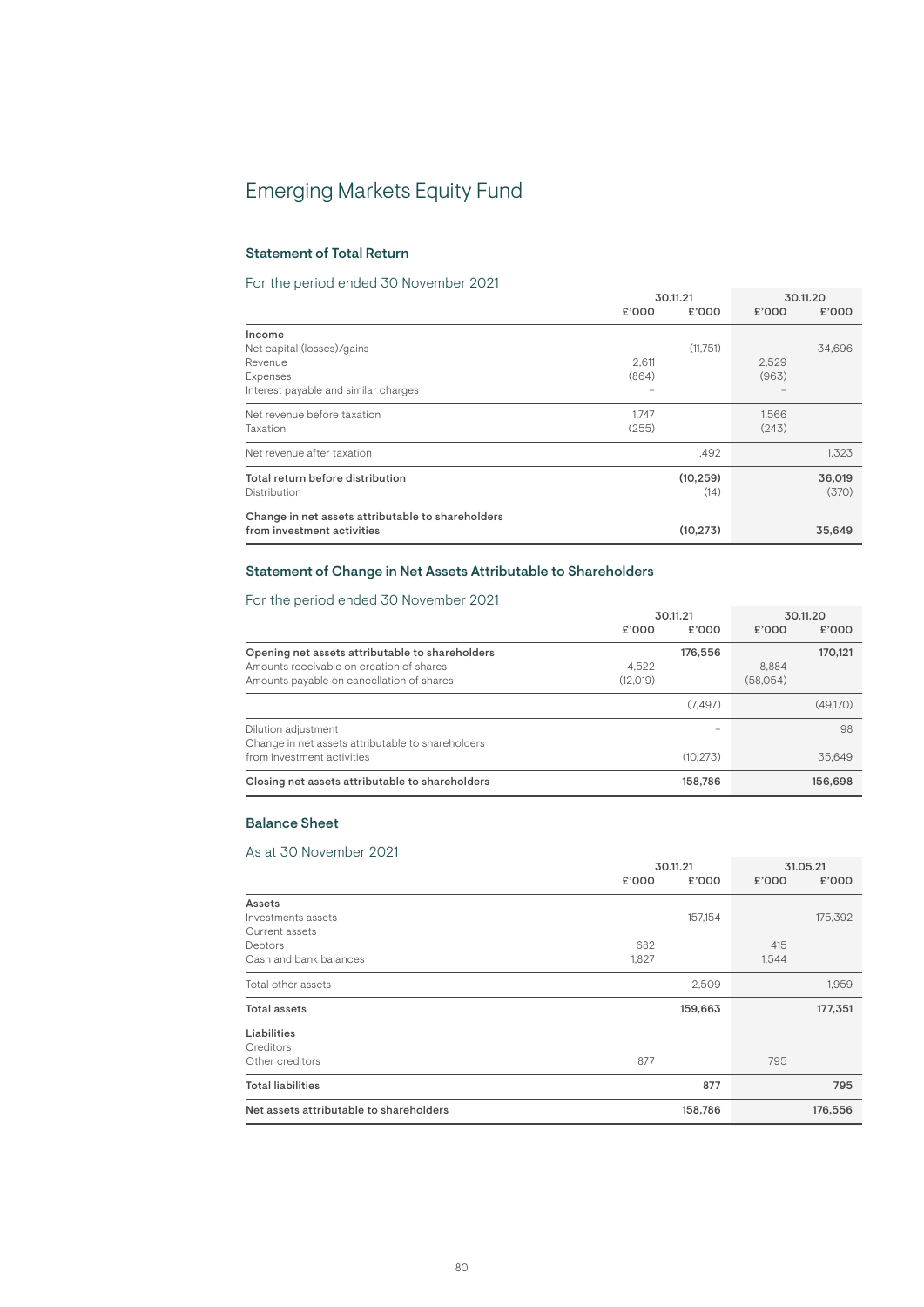## Global Franchise Fund

#### Statement of Total Return

#### For the period ended 30 November 2021

|                                                   |       | 30.11.21 |       | 30.11.20 |  |
|---------------------------------------------------|-------|----------|-------|----------|--|
|                                                   | £'000 | £'000    | £'000 | £'000    |  |
| Income                                            |       |          |       |          |  |
| Net capital gains                                 |       | 17.745   |       | 2,240    |  |
| Revenue                                           | 693   |          | 655   |          |  |
| Expenses                                          | (765) |          | (590) |          |  |
| Interest payable and similar charges              |       |          |       |          |  |
| Net (expense)/revenue before taxation             | (72)  |          | 65    |          |  |
| Taxation                                          | (64)  |          | (44)  |          |  |
| Net (expense)/revenue after taxation              |       | (136)    |       | 21       |  |
| Total return before distribution                  |       | 17,609   |       | 2,261    |  |
| Distribution                                      |       |          |       | 15       |  |
| Change in net assets attributable to shareholders |       |          |       |          |  |
| from investment activities                        |       | 17,609   |       | 2,276    |  |

#### Statement of Change in Net Assets Attributable to Shareholders

#### For the period ended 30 November 2021

| <u>LOL the behod enged oo Movember 2021</u>       |          |          |         |          |
|---------------------------------------------------|----------|----------|---------|----------|
|                                                   |          | 30.11.21 |         | 30.11.20 |
|                                                   | £'000    | £'000    | £'000   | £'000    |
| Opening net assets attributable to shareholders   |          | 162.199  |         | 115,853  |
| Amounts receivable on creation of shares          | 8.074    |          | 51.245  |          |
| Amounts payable on cancellation of shares         | (10.275) |          | (7,897) |          |
|                                                   |          | (2.201)  |         | 43.348   |
| Change in net assets attributable to shareholders |          |          |         |          |
| from investment activities                        |          | 17.609   |         | 2.276    |
| Closing net assets attributable to shareholders   |          | 177,607  |         | 161,477  |

#### Balance Sheet

|                                         | 30.11.21 |         | 31.05.21 |         |
|-----------------------------------------|----------|---------|----------|---------|
|                                         | £'000    | £'000   | £'000    | £'000   |
| Assets                                  |          |         |          |         |
| Investments assets                      |          | 175,756 |          | 156,853 |
| Current assets                          |          |         |          |         |
| Debtors                                 | 394      |         | 1,093    |         |
| Cash and bank balances                  | 2,255    |         | 5,135    |         |
| Total other assets                      |          | 2,649   |          | 6,228   |
| <b>Total assets</b>                     |          | 178,405 |          | 163,081 |
| Liabilities                             |          |         |          |         |
| Creditors                               |          |         |          |         |
| Other creditors                         | 798      |         | 882      |         |
| <b>Total liabilities</b>                |          | 798     |          | 882     |
| Net assets attributable to shareholders |          | 177,607 |          | 162,199 |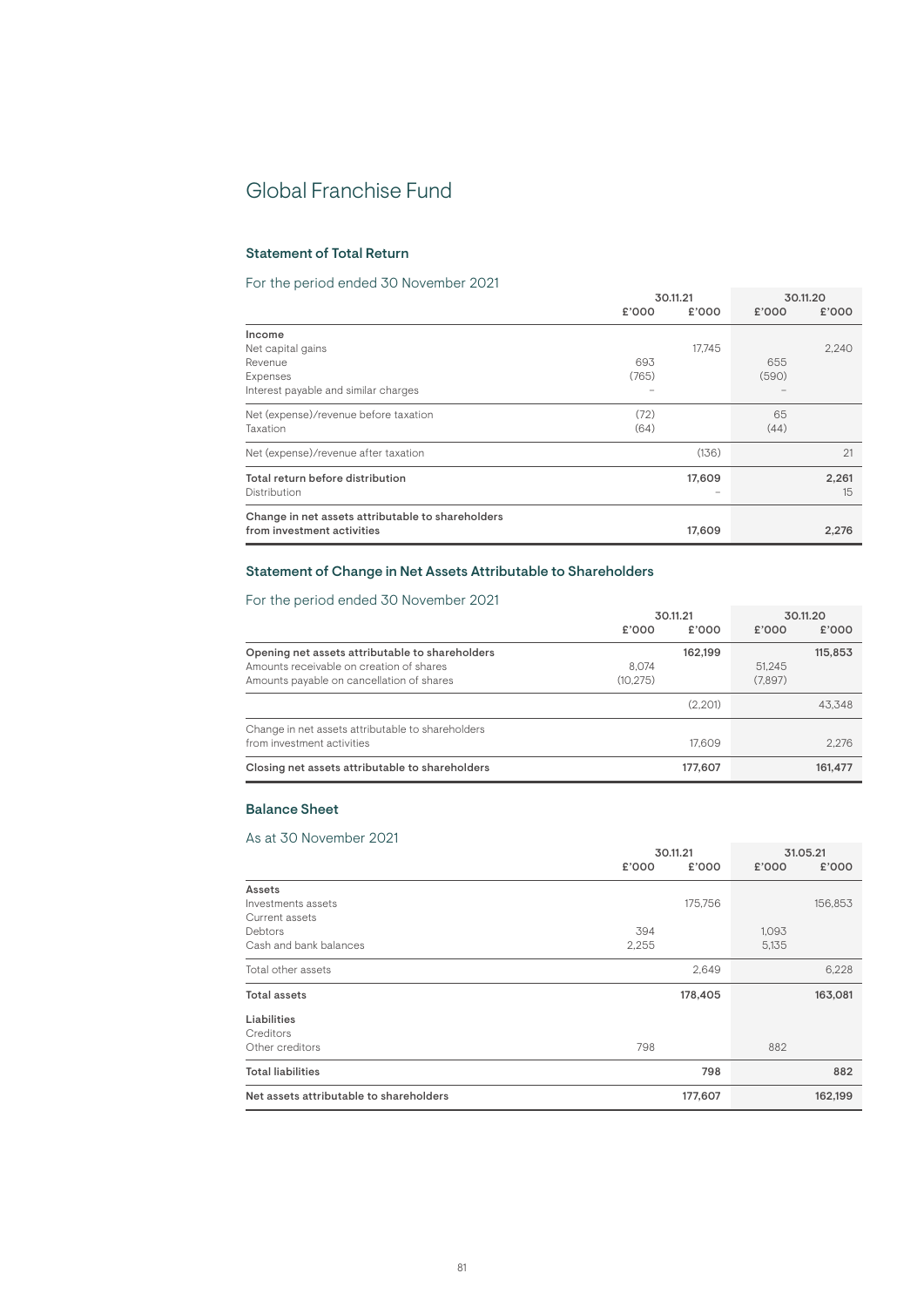### Global Multi-Asset Sustainable Growth Fund

#### Statement of Total Return

#### For the period ended 30 November 2021

|                                                   | 30.11.21 |         | 30.11.20 |         |
|---------------------------------------------------|----------|---------|----------|---------|
|                                                   | £'000    | £'000   | £'000    | £'000   |
| Income                                            |          |         |          |         |
| Net capital gains                                 |          | 9,388   |          | 155,116 |
| Revenue                                           | 10,412   |         | 20,739   |         |
| Expenses                                          | (3.707)  |         | (5.416)  |         |
| Interest payable and similar charges              | (11)     |         | (30)     |         |
| Net revenue before taxation                       | 6,694    |         | 15,293   |         |
| Taxation                                          | (1.063)  |         | (2,622)  |         |
| Net revenue after taxation                        |          | 5,631   |          | 12,671  |
| Total return before distribution                  |          | 15,019  |          | 167,787 |
| Distribution                                      |          | (3,211) |          | (694)   |
| Change in net assets attributable to shareholders |          |         |          |         |
| from investment activities                        |          | 11,808  |          | 167,093 |

#### Statement of Change in Net Assets Attributable to Shareholders

#### For the period ended 30 November 2021

|                                                                                                                                          | 30.11.21            |                 | 30.11.20            |                |
|------------------------------------------------------------------------------------------------------------------------------------------|---------------------|-----------------|---------------------|----------------|
|                                                                                                                                          | £'000               | £'000           | £'000               | £'000          |
| Opening net assets attributable to shareholders<br>Amounts receivable on creation of shares<br>Amounts payable on cancellation of shares | 37.099<br>(999.941) | 1.495.764       | 65.526<br>(315.604) | 1.688.432      |
|                                                                                                                                          |                     | (962.842)       |                     | (250.078)      |
| Dilution adjustment<br>Change in net assets attributable to Shareholders<br>from investment activities                                   |                     | 1.112<br>11.808 |                     | 171<br>167.093 |
| Closing net assets attributable to shareholders                                                                                          |                     | 545,842         |                     | 1,605,618      |

#### Balance Sheet

|                                         | 30.11.21 |         | 31.05.21<br>£'000 |           |
|-----------------------------------------|----------|---------|-------------------|-----------|
|                                         | £'000    | £'000   |                   | £'000     |
| Assets                                  |          |         |                   |           |
| Investments assets                      |          | 493,650 |                   | 1,447,140 |
| Current assets                          |          |         |                   |           |
| Debtors                                 | 7,811    |         | 11,699            |           |
| Cash and bank balances                  | 65,012   |         | 76,979            |           |
| Total other assets                      |          | 72,823  |                   | 88,678    |
| <b>Total assets</b>                     |          | 566,473 |                   | 1,535,818 |
| Liabilities                             |          |         |                   |           |
| Investment liabilities                  |          | 17,211  |                   | 24,062    |
| Creditors                               |          |         |                   |           |
| Bank overdrafts                         | 733      |         |                   |           |
| Distribution payable                    |          |         | 2,424             |           |
| Other creditors                         | 2,687    |         | 13,568            |           |
| Total other liabilities                 |          | 3,420   |                   | 15,992    |
| <b>Total liabilities</b>                |          | 20,631  |                   | 40,054    |
| Net assets attributable to shareholders |          | 545,842 |                   | 1,495,764 |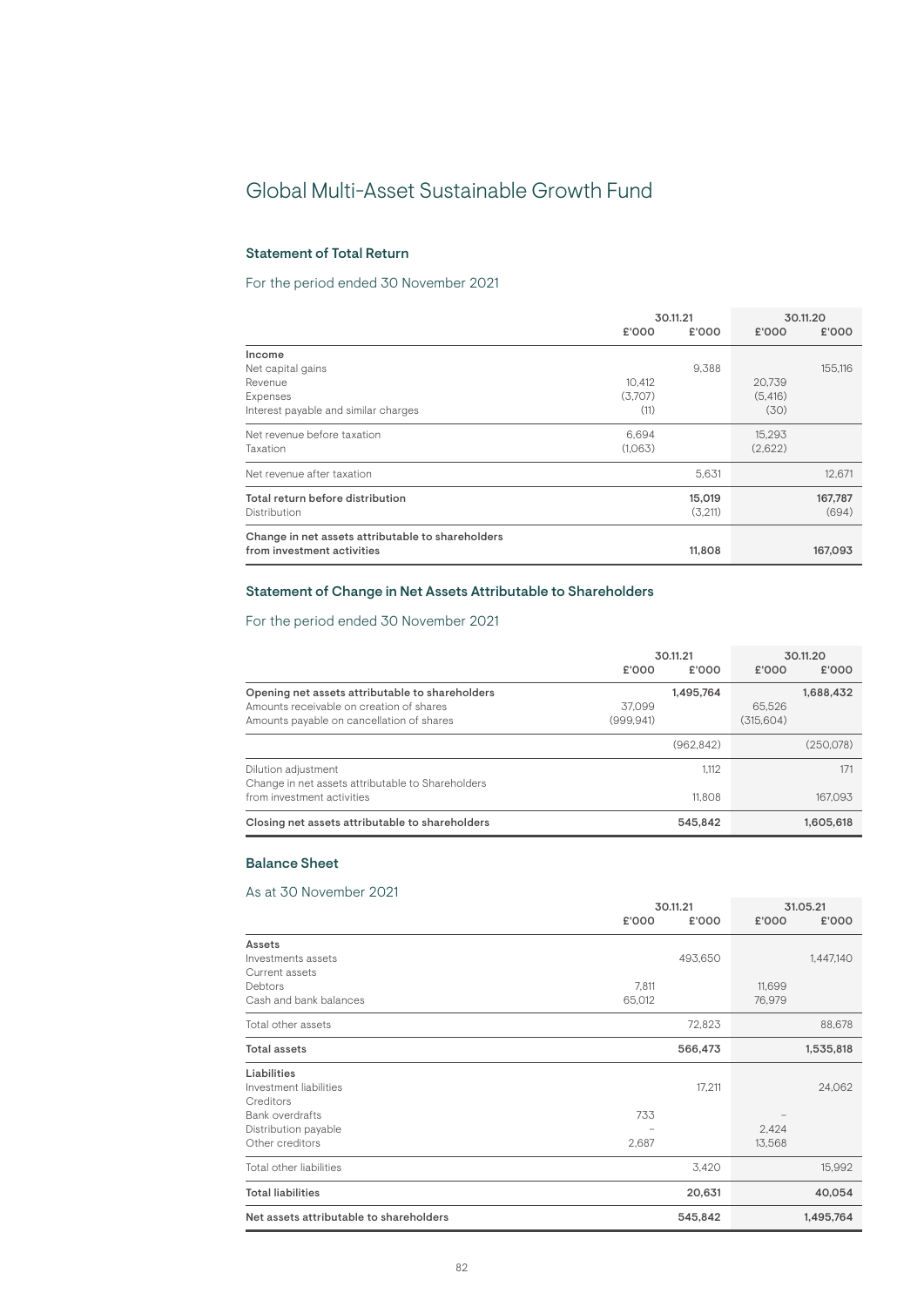## Global Quality Equity Income Fund

#### Statement of Total Return

#### For the period ended 30 November 2021

|                                                   |       | 30.11.21 | 30.11.20 |       |
|---------------------------------------------------|-------|----------|----------|-------|
|                                                   | £'000 | £'000    | £'000    | £'000 |
| Income                                            |       |          |          |       |
| Net capital gains                                 |       | 2,531    |          | 654   |
| Revenue                                           | 205   |          | 208      |       |
| Expenses                                          | (74)  |          | (66)     |       |
| Interest payable and similar charges              |       |          |          |       |
| Net revenue before taxation                       | 131   |          | 142      |       |
| Taxation                                          | (50)  |          | (13)     |       |
| Net revenue after taxation                        |       | 81       |          | 129   |
| Total return before distributions                 |       | 2,612    |          | 783   |
| Distributions                                     |       | (142)    |          | (188) |
| Change in net assets attributable to shareholders |       |          |          |       |
| from investment activities                        |       | 2,470    |          | 595   |

#### Statement of Change in Net Assets Attributable to Shareholders

#### For the period ended 30 November 2021

| FOI THE DEFIOU ENGED OU NOVENIDEL ZUZT            |         |          |          |        |
|---------------------------------------------------|---------|----------|----------|--------|
|                                                   |         | 30.11.21 | 30.11.20 |        |
|                                                   | £'000   | £'000    | £'000    | £'000  |
| Opening net assets attributable to shareholders   |         | 23.764   |          | 22,440 |
| Amounts receivable on creation of shares          | 1.351   |          | 2.251    |        |
| Amounts payable on cancellation of shares         | (1.464) |          | (1,331)  |        |
|                                                   |         | (113)    |          | 920    |
| Change in net assets attributable to shareholders |         |          |          |        |
| from investment activities                        |         | 2.470    |          | 595    |
| Retained distributions on accumulation shares     |         | 8        |          | 10     |
| Closing net assets attributable to shareholders   |         | 26,129   |          | 23,965 |

#### Balance Sheet

|                                         | 30.11.21 |        | 31.05.21 |        |
|-----------------------------------------|----------|--------|----------|--------|
|                                         | £'000    | £'000  | £'000    | £'000  |
| Assets                                  |          |        |          |        |
| Investments assets                      |          | 26,124 |          | 23,723 |
| Current assets                          |          |        |          |        |
| Debtors                                 | 90       |        | 235      |        |
| Cash and bank balances                  | 113      |        | 104      |        |
| Total other assets                      |          | 203    |          | 339    |
| <b>Total assets</b>                     |          | 26,327 |          | 24,062 |
| Liabilities                             |          |        |          |        |
| Creditors                               |          |        |          |        |
| Distribution payable                    | 132      |        | 266      |        |
| Other creditors                         | 66       |        | 32       |        |
| <b>Total liabilities</b>                |          | 198    |          | 298    |
| Net assets attributable to shareholders |          | 26,129 |          | 23,764 |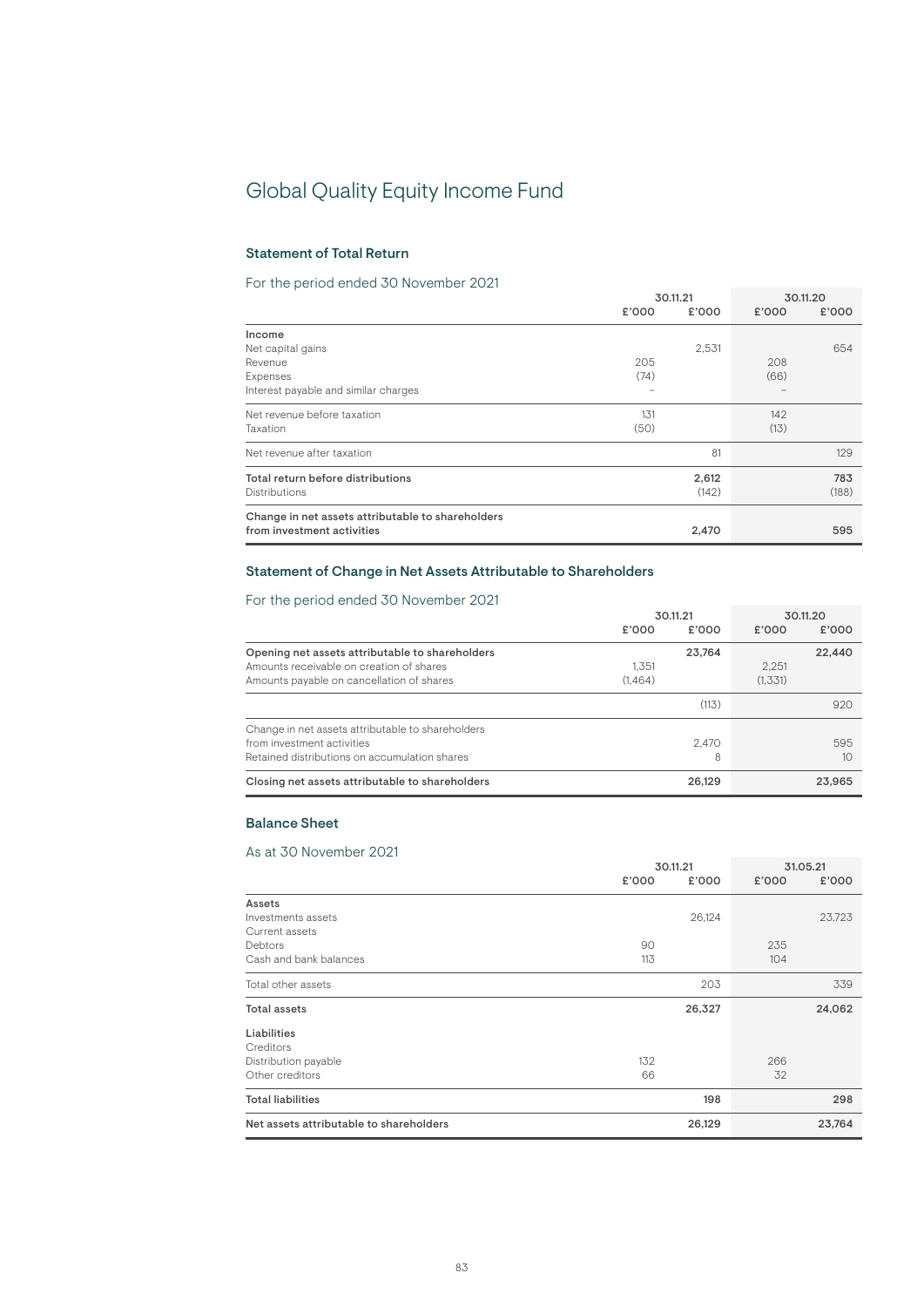## Global Quality Equity Income Fund

#### Distribution Tables

#### For the period ended 30 November 2021

#### Interim distribution payable 31 January 2022

Group 1 – Shares purchased before 1 June 2021

Group 2 – Shares purchased between 1 June and 30 November 2021

|                                                | Net<br>Income | Equalisation | Distribution<br>paid<br>31.01.22 | Distribution<br>paid<br>31.01.21 |
|------------------------------------------------|---------------|--------------|----------------------------------|----------------------------------|
|                                                | pence         | pence        | pence                            | pence                            |
| 'A' Class (Accumulation shares)#               |               |              |                                  |                                  |
| Group 1                                        |               |              |                                  | 0.0597                           |
| Group 2                                        |               |              |                                  | 0.0597                           |
| 'l' Class (Accumulation shares)                |               |              |                                  |                                  |
| Group 1                                        | 0.3431        |              | 0.3431                           | 0.6371                           |
| Group 2                                        | 0.0756        | 0.2675       | 0.3431                           | 0.6371                           |
| 'l' Class (Income-2 shares)                    |               |              |                                  |                                  |
| Group 1                                        | 0.9778        |              | 0.9778                           | 1.1474                           |
| Group 2                                        | 0.3112        | 0.6666       | 0.9778                           | 1.1474                           |
| J' Class (Accumulation shares)                 |               |              |                                  |                                  |
| Group 1                                        | 0.2849        |              | 0.2849                           | 0.4759                           |
| Group 2                                        | 0.1010        | 0.1839       | 0.2849                           | 0.4759                           |
| 'J' Class (Income-2 shares)                    |               |              |                                  |                                  |
| Group 1                                        | 0.9670        |              | 0.9670                           | 1.1511                           |
| Group 2                                        | 0.9670        |              | 0.9670                           | 1.1511                           |
| 'K' Class (Accumulation shares) <sup>(1)</sup> |               |              |                                  |                                  |
| Group 1                                        |               |              |                                  | 0.6600                           |
| Group 2                                        |               |              |                                  | 0.6600                           |
| 'K' Class (Income-2 shares)                    |               |              |                                  |                                  |
| Group 1                                        | 0.8941        |              | 0.8941                           | 1.0470                           |
| Group 2                                        | 0.6141        | 0.2800       | 0.8941                           | 1.0470                           |
| 'L' Class (Accumulation shares)                |               |              |                                  |                                  |
| Group 1                                        | 0.5103        |              | 0.5103                           | 0.7159                           |
| Group 2                                        | 0.1431        | 0.3672       | 0.5103                           | 0.7159                           |
| 'L' Class (Income-2 shares)                    |               |              |                                  |                                  |
| Group 1                                        | 0.8898        |              | 0.8898                           | 1.0415                           |
| Group 2                                        | 0.8898        |              | 0.8898                           | 1.0415                           |

# Share class was in deficit position at the period end.

(1) Closed 5 July 2021.

#### Equalisation

Equalisation applies only to shares purchased during the distribution period (Group 2 shares). It is the average amount of income included in the purchase price of all Group 2 shares and is refunded to holders of these shares as a return of capital. Being capital, it is not liable to income tax but must be deducted from the cost of shares for capital gains tax purposes.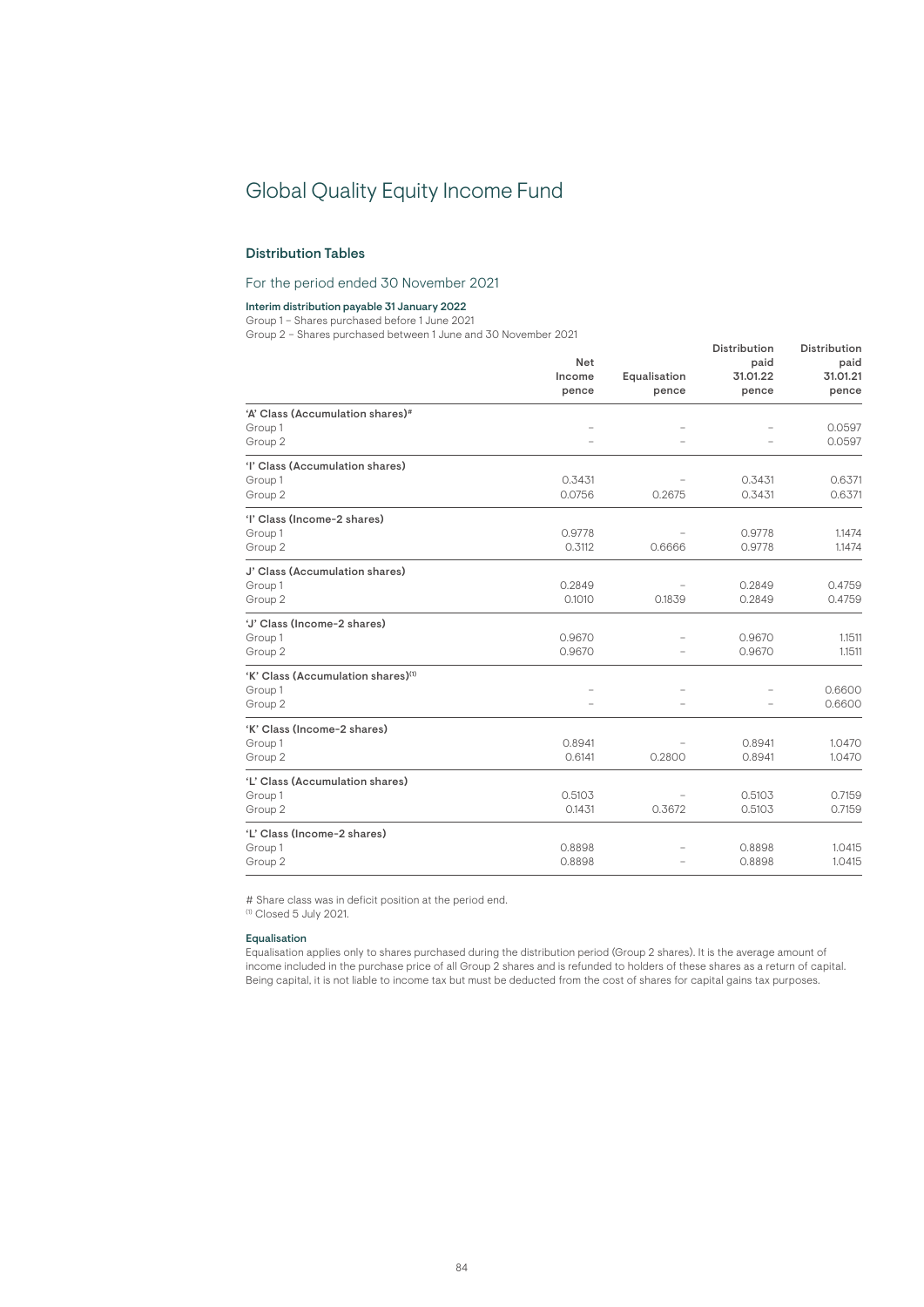## Global Special Situations Fund

#### Statement of Total Return

#### For the period ended 30 November 2021

|                                                   | 30.11.21 |           | 30.11.20 |        |
|---------------------------------------------------|----------|-----------|----------|--------|
|                                                   | £'000    | £'000     | £'000    | £'000  |
| Income                                            |          |           |          |        |
| Net capital (losses)/gains                        |          | (12, 485) |          | 31,335 |
| Revenue                                           | 1.189    |           | 715      |        |
| Expenses                                          | (548)    |           | (356)    |        |
| Interest payable and similar charges              |          |           |          |        |
| Net revenue before taxation                       | 641      |           | 359      |        |
| Taxation                                          | (63)     |           | (89)     |        |
| Net revenue after taxation                        |          | 578       |          | 270    |
| Total return before distributions                 |          | (11.907)  |          | 31,605 |
| Distributions                                     |          | (106)     |          | 5      |
| Change in net assets attributable to shareholders |          |           |          |        |
| from investment activities                        |          | (12,013)  |          | 31,610 |

#### Statement of Change in Net Assets Attributable to Shareholders

#### For the period ended 30 November 2021

| FOI THE DEFIOU ENGED OU NOVERTIBEL ZUZT           |           |          |          |         |
|---------------------------------------------------|-----------|----------|----------|---------|
|                                                   | 30.11.21  |          | 30.11.20 |         |
|                                                   | £'000     | £'000    | £'000    | £'000   |
| Opening net assets attributable to shareholders   |           | 243.734  |          | 154,146 |
| Amounts receivable on creation of shares          | 18.441    |          | 56.418   |         |
| Amounts payable on cancellation of shares         | (101.529) |          | (20.949) |         |
|                                                   |           | (83.088) |          | 35.469  |
| Dilution adjustment                               |           | 50       |          | 87      |
| Change in net assets attributable to Shareholders |           |          |          |         |
| from investment activities                        |           | (12.013) |          | 31.610  |
| Closing net assets attributable to shareholders   |           | 148,683  |          | 221.312 |

#### Balance Sheet

|                                         | 30.11.21 |         | 31.05.21 |         |
|-----------------------------------------|----------|---------|----------|---------|
|                                         | £'000    | £'000   | £'000    | £'000   |
| Assets                                  |          |         |          |         |
| Investments assets                      |          | 147,301 |          | 241,384 |
| Current assets                          |          |         |          |         |
| Debtors                                 | 213      |         | 1,803    |         |
| Cash and bank balances                  | 1,820    |         | 1,986    |         |
| Total other assets                      |          | 2,033   |          | 3,789   |
| <b>Total assets</b>                     |          | 149,334 |          | 245,173 |
| Liabilities                             |          |         |          |         |
| Creditors                               |          |         |          |         |
| Distribution payable                    |          |         | 14       |         |
| Other creditors                         | 651      |         | 1,425    |         |
| <b>Total liabilities</b>                |          | 651     |          | 1,439   |
| Net assets attributable to shareholders |          | 148,683 |          | 243,734 |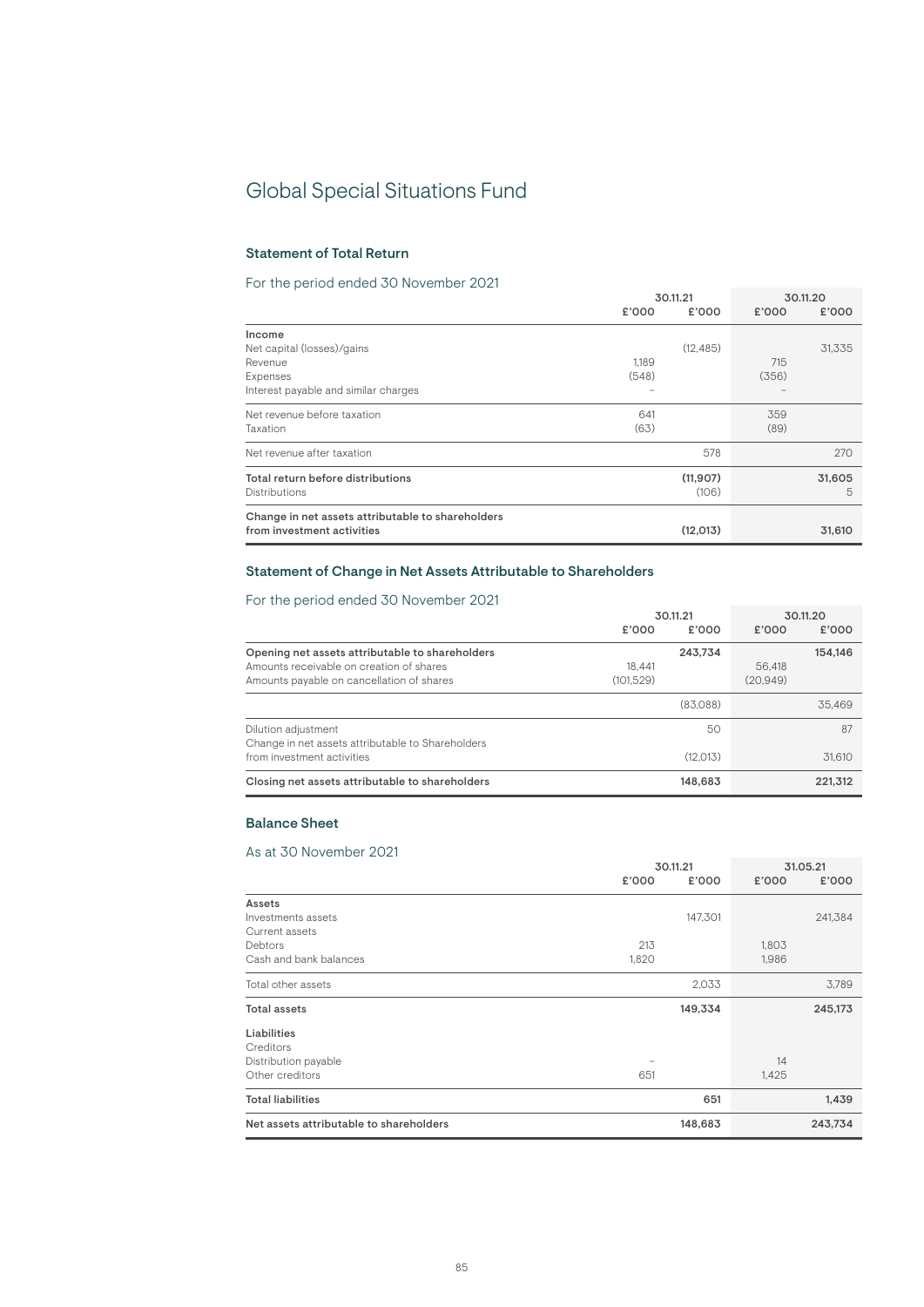### Multi-Asset Protector Fund

#### Statement of Total Return

#### For the period ended 30 November 2021

|                                                   | 30.11.21 |       | 30.11.20 |       |
|---------------------------------------------------|----------|-------|----------|-------|
|                                                   | £'000    | £'000 | £'000    | £'000 |
| Income                                            |          |       |          |       |
| Net capital (losses)/gains                        |          | (121) |          | 3,935 |
| Revenue                                           | 572      |       | 597      |       |
| Expenses                                          | (964)    |       | (1.116)  |       |
| Interest payable and similar charges              | (1)      |       | (1)      |       |
| Net expense before taxation                       | (393)    |       | (520)    |       |
| Taxation                                          | (14)     |       | (12)     |       |
| Net expense after taxation                        |          | (407) |          | (532) |
| Total return before distribution                  |          | (528) |          | 3,403 |
| Distribution                                      |          | (1)   |          |       |
| Change in net assets attributable to shareholders |          |       |          |       |
| from investment activities                        |          | (529) |          | 3,403 |

#### Statement of Change in Net Assets Attributable to Shareholders

#### For the period ended 30 November 2021

| <u>LOL the behod enged oo Movember 2021.</u>      |          |          |          |          |
|---------------------------------------------------|----------|----------|----------|----------|
|                                                   | 30.11.21 |          | 30.11.20 |          |
|                                                   | £'000    | £'000    | £'000    | £'000    |
| Opening net assets attributable to shareholders   |          | 118,984  |          | 135,499  |
| Amounts receivable on creation of shares          | 612      |          | 507      |          |
| Amounts payable on cancellation of shares         | (11.248) |          | (10.868) |          |
|                                                   |          | (10.636) |          | (10.361) |
| Change in net assets attributable to shareholders |          |          |          |          |
| from investment activities                        |          | (529)    |          | 3.403    |
| Closing net assets attributable to shareholders   |          | 107.819  |          | 128,541  |

#### Balance Sheet

|                                         | 30.11.21 |         | 31.05.21 |         |
|-----------------------------------------|----------|---------|----------|---------|
|                                         | £'000    | £'000   | £'000    | £'000   |
| Assets                                  |          |         |          |         |
| Investments assets                      |          | 93,941  |          | 118,554 |
| Current assets                          |          |         |          |         |
| Debtors                                 | 3,236    |         | 433      |         |
| Cash and bank balances                  | 11,462   |         | 3,771    |         |
| Total other assets                      |          | 14,698  |          | 4,204   |
| <b>Total assets</b>                     |          | 108,639 |          | 122,758 |
| Liabilities                             |          |         |          |         |
| Investment liabilities                  |          | 600     |          |         |
| Creditors                               |          |         |          |         |
| Other creditors                         | 220      |         | 3,774    |         |
| <b>Total liabilities</b>                |          | 820     |          | 3,774   |
| Net assets attributable to shareholders |          | 107,819 |          | 118,984 |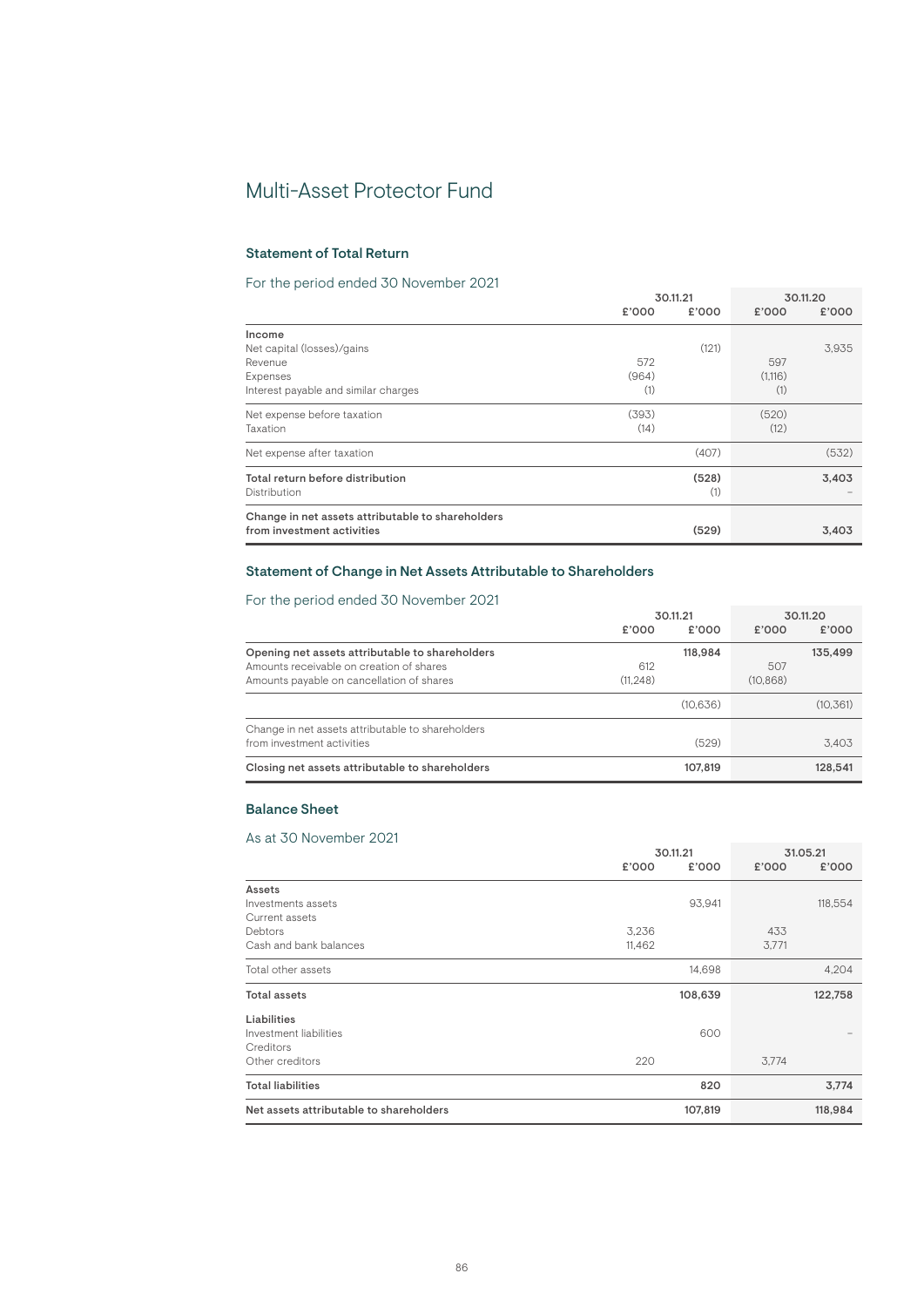### Multi-Asset Protector Fund 2

#### Statement of Total Return

#### For the period ended 30 November 2021

| 30.11.21 |       | 30.11.20 |       |
|----------|-------|----------|-------|
| £'000    | £'000 | £'000    | £'000 |
|          |       |          |       |
|          | (63)  |          | 2,749 |
| 488      |       | 376      |       |
| (387)    |       | (395)    |       |
|          |       | (1)      |       |
| 101      |       | (20)     |       |
| (14)     |       | (8)      |       |
|          | 87    |          | (28)  |
|          | 24    |          | 2,721 |
|          | (6)   |          |       |
|          |       |          |       |
|          | 18    |          | 2,721 |
|          |       |          |       |

#### Statement of Change in Net Assets Attributable to Shareholders

#### For the period ended 30 November 2021

| <u>LOL the behod enged oo Movember 2021.</u>      |          |         |          |         |
|---------------------------------------------------|----------|---------|----------|---------|
|                                                   | 30.11.21 |         | 30.11.20 |         |
|                                                   | £'000    | £'000   | £'000    | £'000   |
| Opening net assets attributable to Shareholders   |          | 88,708  |          | 89,027  |
| Amounts receivable on creation of shares          | 2.854    |         | 1.907    |         |
| Amounts payable on cancellation of shares         | (8.350)  |         | (4.916)  |         |
|                                                   |          | (5.496) |          | (3,009) |
| Change in net assets attributable to Shareholders |          |         |          |         |
| from investment activities                        |          | 18      |          | 2.721   |
| Closing net assets attributable to shareholders   |          | 83,230  |          | 88,739  |

#### Balance Sheet

|                                         | 30.11.21 |        | 31.05.21 |        |
|-----------------------------------------|----------|--------|----------|--------|
|                                         | £'000    | £'000  | £'000    | £'000  |
| Assets                                  |          |        |          |        |
| Investments assets                      |          | 74,794 |          | 86,618 |
| Current assets                          |          |        |          |        |
| Debtors                                 | 2,131    |        | 385      |        |
| Cash and bank balances                  | 7,120    |        | 3,564    |        |
| Total other assets                      |          | 9,251  |          | 3,949  |
| <b>Total assets</b>                     |          | 84,045 |          | 90,567 |
| Liabilities                             |          |        |          |        |
| Investment liabilities                  |          | 631    |          |        |
| Creditors                               |          |        |          |        |
| Other creditors                         | 184      |        | 1,859    |        |
| Total other liabilities                 |          | 184    |          | 1,859  |
| <b>Total liabilities</b>                |          | 815    |          | 1,859  |
| Net assets attributable to shareholders |          | 83,230 |          | 88,708 |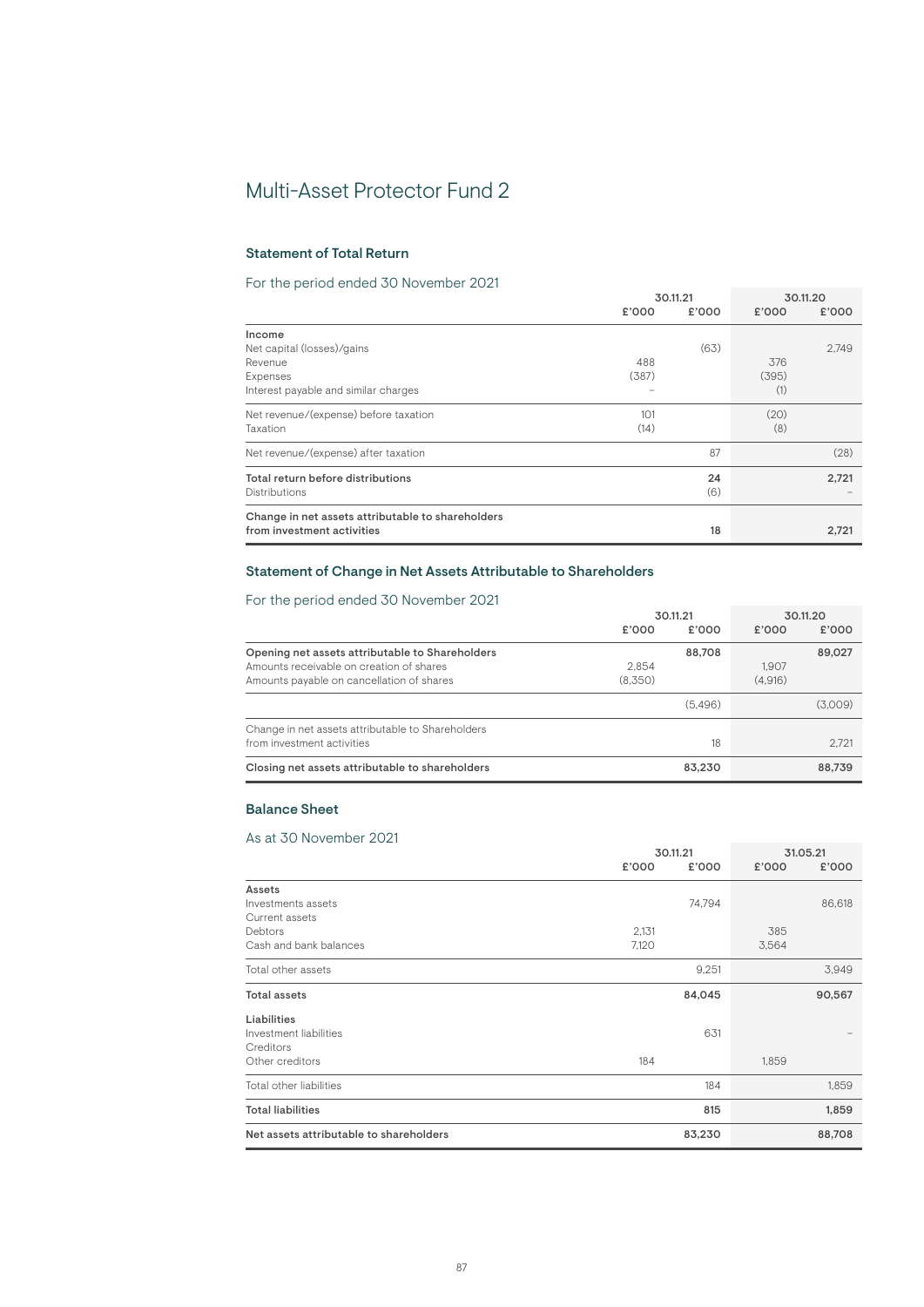## Securities Financing Transactions ('SFTs') (unaudited)

As at 30 November 2021

At 30 November 2021 there were no securities out on loan and no collateral held.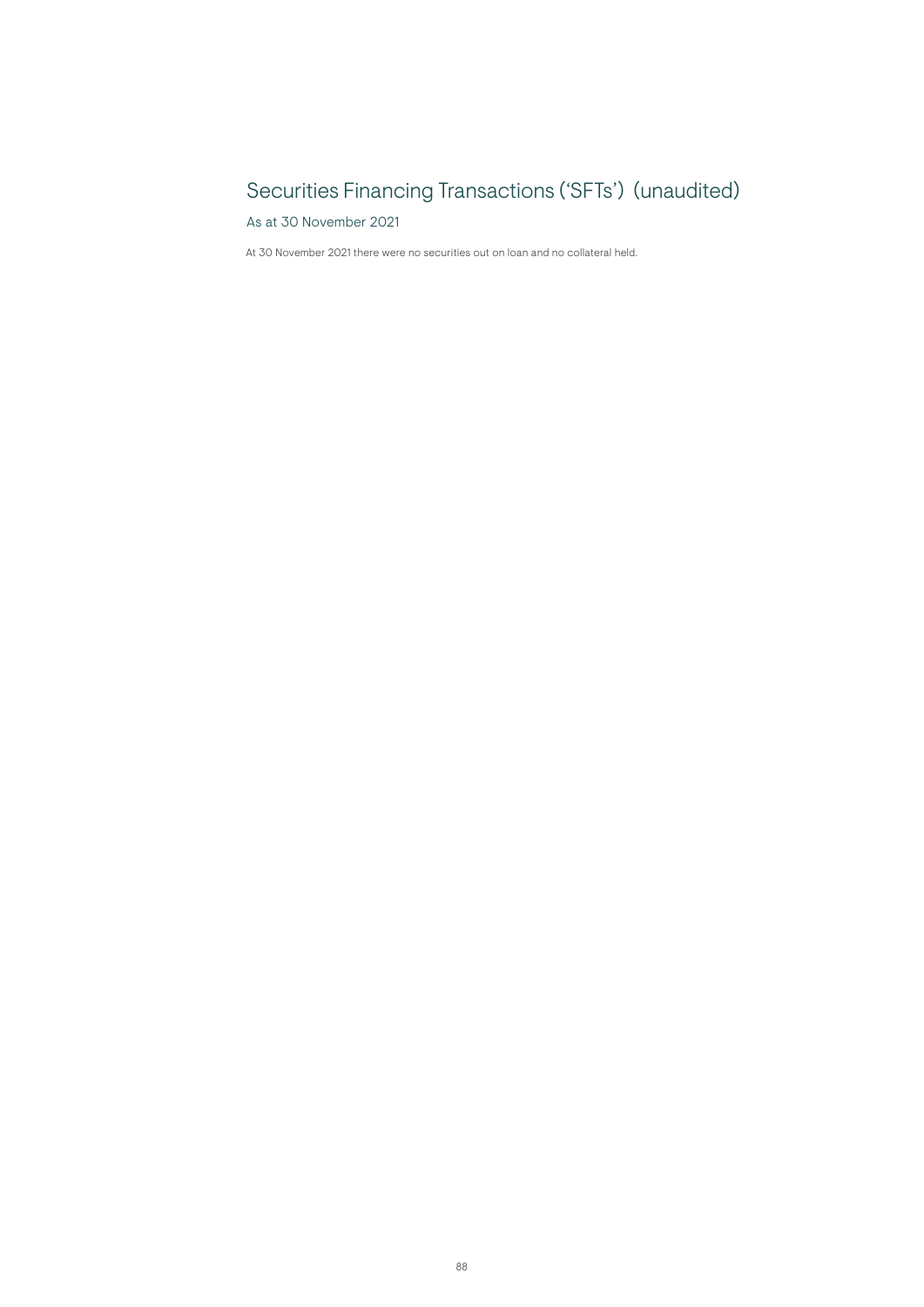# Other information (unaudited)

#### ISA status

During the period under review, the shares of the funds met the requirements for eligibility to be held in a stocks and shares ISA as determined by the regulations which govern ISAs.

Ninety One Fund Managers Limited offer the 'A' shares of the funds through its own ISA plan.

#### **Distributions**

Where a distribution is to be paid, it has been calculated as at 30 November 2021 and will be distributed to shareholders, where applicable, on 31 January 2022. For accumulations shares income distribution payments are deemed to be paid on 31 January 2022.

#### Telephone calls

Telephone calls may be recorded for training and quality assurance purposes.

#### Cross holding table

There were no cross holdings between sub-funds in Ninety One Funds Series i as at 30 November 2021.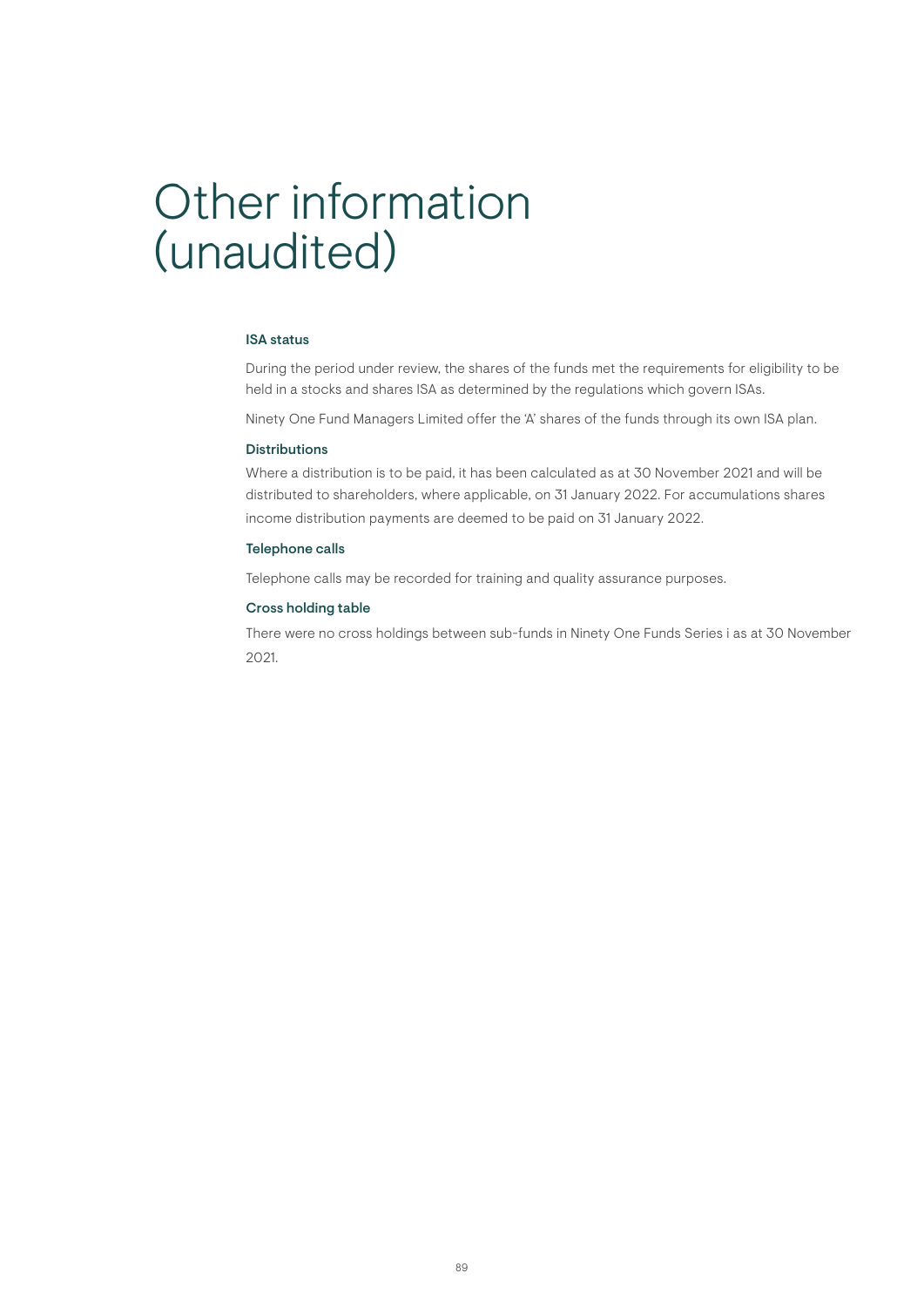# **Glossary**

#### Active management

An active investment approach is one where a portfolio manager aims to beat the market through research, analysis and his/her judgement. (See also passive management).

#### Asset allocation

A fund's allotment to different asset classes.

#### Asset class

The main types of investment available. The traditional asset classes are equities, bonds and cash.

#### Bear market

A market where prices fall consistently over a long period of time. Investors are referred to as 'bearish' if they believe prices are going to fall.

#### Benchmark

A comparative performance index.

#### Bond

A form of loan issued by a government or company. Typically, an investor should receive a regular coupon and the return of the principal originally lent when the bond matures. Note: Not all bonds are interest bearing (see zero coupon bond), and not all bonds are fixed rate (e.g. index linked, floating rate and stepped rate bonds).

#### Bottom-up investing

An investment approach that concentrates on the analysis of individual companies and considers the company's history, management and potential as more important than macroeconomic trends.

#### Bull market

A market where prices rise consistently over a long period of time. Investors are referred to as 'bullish' if they believe prices are going to rise.

#### Cash

The most liquid form in which to store capital. While it is regarded as a safe asset class, over time the purchasing power of cash tends to be eroded by inflation.

#### Central bank base rate

The basic rate of interest set by a central bank that determines the cost of borrowing.

#### **Commodities**

An asset class which comprises physical assets such as oil, base and precious metals and agricultural produce.

#### Credit rating agency

An institution that assigns credit ratings to debt issuers, such as companies and governments. Standard & Poor's and Moody's are well-known examples.

#### Credit risk

The risk that a bond issuer or borrower will be unable to meet their contractual obligations.

#### Credit spread

The differences in yield between 'risk-free' bonds, such as gilts or US treasuries, and non-treasury (or gilt) bonds, which are identical in all respects except for the quality of their rating. Corporate bonds tend to offer additional yield to compensate investors for the potential risk of default.

#### Currency risk

The risk of incurring losses of foreign assets due to adverse movements in exchange rates between domestic and foreign currencies.

#### Deflation

As opposed to inflation, it describes conditions in which there is a widespread, consistent decline in prices. It conveys the rarer occurrence of the money in one's pocket actually increasing in buying power, rather than the more usual opposite.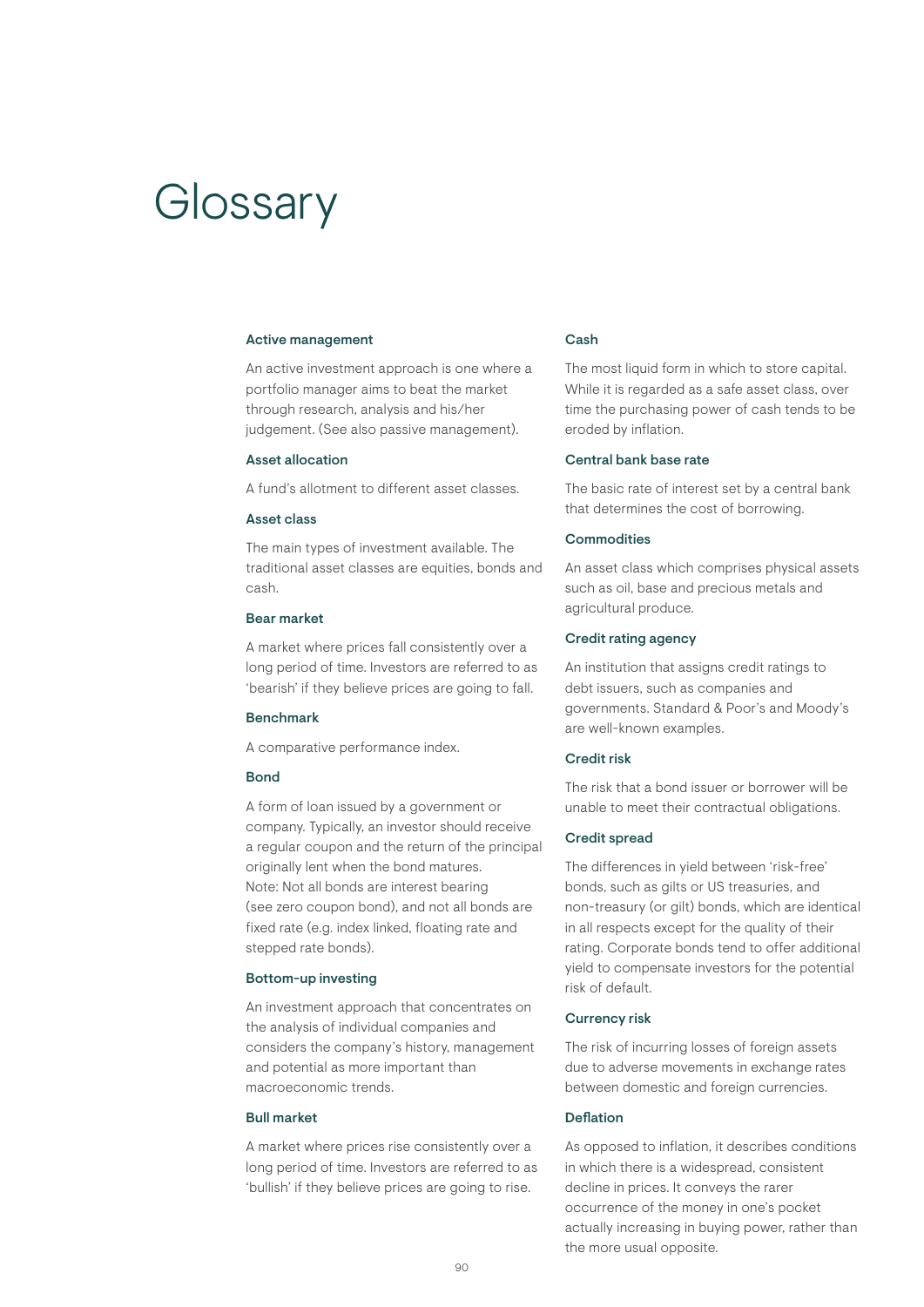#### Glossary (continued)

#### **Derivatives**

An instrument whose value depends on the performance of an underlying security or rate which requires no initial exchange of principal. Options, futures and swaps are all examples of derivatives.

#### Developed markets

Refers to industrialised countries with relatively high levels of economic productivity, high standards of living and stable economies.

#### **Disinflation**

Refers to a slowing down in price growth, as opposed to deflation where prices are already falling.

#### Diversification

Holding a range of assets to reduce risk.

#### Dividend

The portion of company net profits paid out to shareholders.

#### Dividend yield

The annual dividend per share divided by the current share price.

#### Duration

A measure of a bond investment's sensitivity to changes in interest rates. The longer the duration, the more sensitive it is. Calculating 'duration' for a fixed income investment such as a bond is a complicated sum. It takes into account the current value of the bond, the coupon or interest payment, the book cost, and the number of years the bond has left to run. Put simply, the higher the duration number the higher the potential return (and the greater the risk).

#### Emerging markets

Countries in the process of industrialising which tend to have rapidly growing economies.

#### Emerging market debt

Debt issued by governments and corporates in emerging markets.

#### Equity

Refers to shares. A share in a company provides an investor with part ownership of that company.

#### Fixed income

An investment that provides a return in the form of fixed periodic payments and the eventual return of principal at maturity.

#### Future

An obligation to buy or sell an asset on a specific date in the future at an agreed price.

#### **Gilt**

A bond that is issued by the British government which is generally considered low risk. Bonds issued by South African and Irish governments are also referred to as gilts.

#### **Hedging**

A technique seeking to offset or minimise the exposure to specific risk by entering an opposing position.

#### High yield bond

A below investment grade rated bond, providing the investor with greater returns due to its higher default risk. (See Junk bond).

#### Index-linked bonds

Bonds whose coupons and principal payment are linked to movements in inflation.

#### Inflation

Describes conditions in which there have been a consistent rise in prices.

#### Initial public offering (IPO)

The first public sale of a company's equity resulting in a quoted stock price on a stock exchange.

#### Interest

The return earned on funds which have been deposited, loaned, or invested.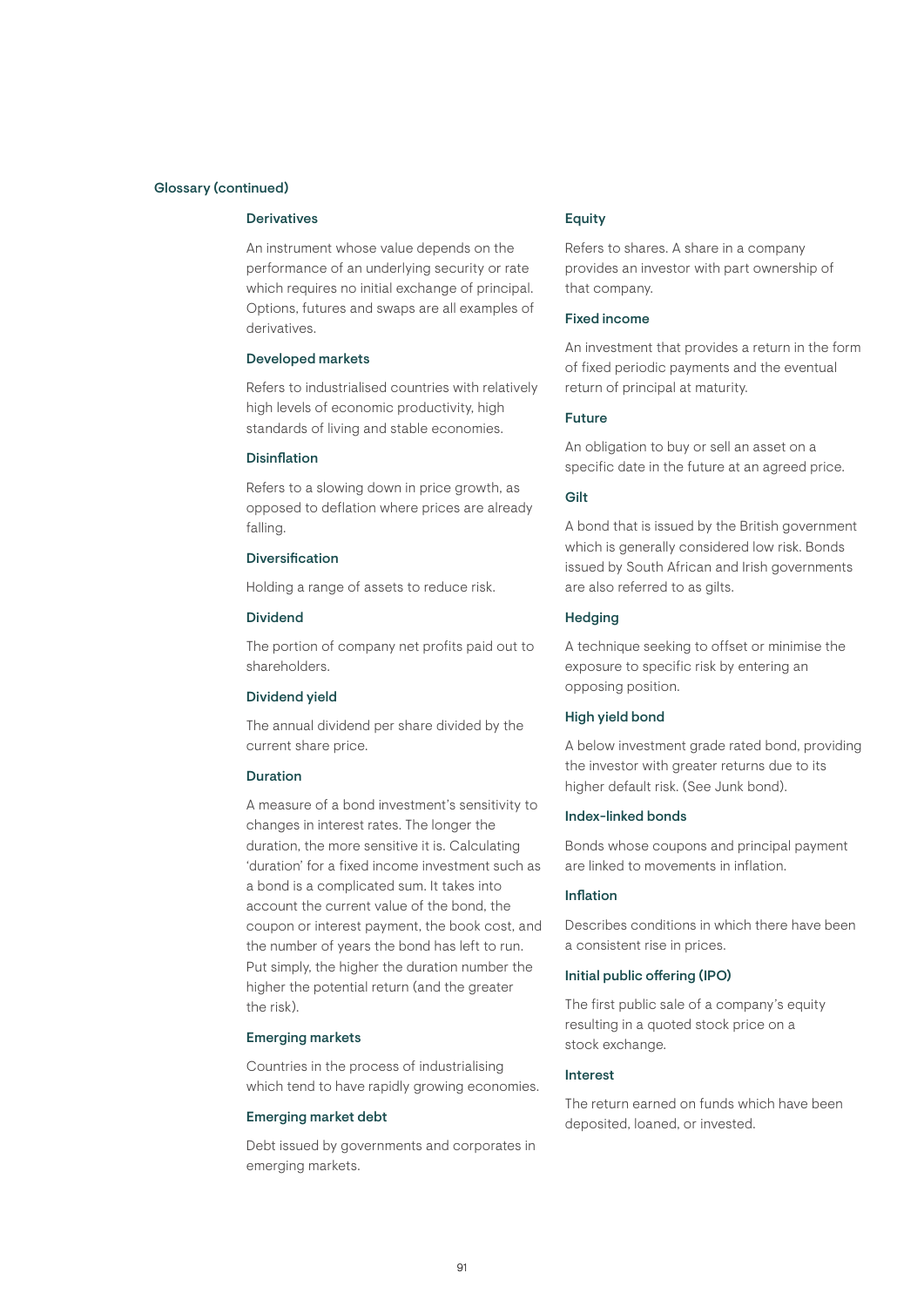#### Glossary (continued)

#### Investment grade bonds

Bonds considered of the highest quality by credit rating agencies. The threshold credit rating for Standard & Poor's is BBB and Baa3 for Moody's.

#### Liabilities

Financial obligations that must be met.

#### **Liquidity**

The ease with which an asset can be sold at a reasonable price for cash.

#### Long dated bond

A bond with usually 15 years or more remaining before redemption, at which point the principal is paid to the holder.

#### Long-term investment

Holding an asset for an extended period of time. Depending on the security, a long-term asset can be held for as little as one year or for as long as 30 years.

#### Macroeconomic

Refers to the big trends in an economy as a whole, such as inflation and unemployment, while microeconomic forces refer to the factors affecting individual situations or companies.

#### Market capitalisation

The total value of a company's equity. calculated by the number of shares multiplied by their market price.

#### **Maturity**

With regards to bonds, maturity refers to the time at which the principal of the bond is repayable and it ceases to exist. In terms of a pension fund, it conveys the average age of the membership and the time until benefits are payable.

#### **Outperformance**

The return of a fund in excess of the comparative performance index.

#### **Overweight**

When a fund has greater exposure to an asset than the comparative performance index.

#### Peer group

A group of funds that can be compared with one another for performance purposes. A peer group will usually be based on the funds' investment scope, for example UK equities.

#### **Performance**

The results of an investment over a given period.

#### Portfolio

A grouping of financial assets, such as equities, bonds and cash equivalents. Portfolios are held directly by investors and/or managed by financial professionals.

#### Rally

A swift rise.

#### Real estate

An asset class comprising buildings and land.

#### Risk premium

The extra return expected by an investor in compensation for holding a risky asset.

#### **Security**

A general term for a tradable financial instrument.

#### Short-term investment

Investments that are held for or mature in 12 months or less.

#### Standard deviation

A measure of risk, deriving from the historic volatility of a particular asset.

#### Top-down investing

Contrasting with bottom-up analysis, a top-down approach to investment analysis begins with an assessment of macroeconomic factors, then business cycles before moving on to look at individual sectors and companies.

#### Treasuries

Debt securities issued by the US government. Treasuries fall under three categories: treasury bills (T-bills), treasury notes (T-notes) and treasury bonds (T-bonds).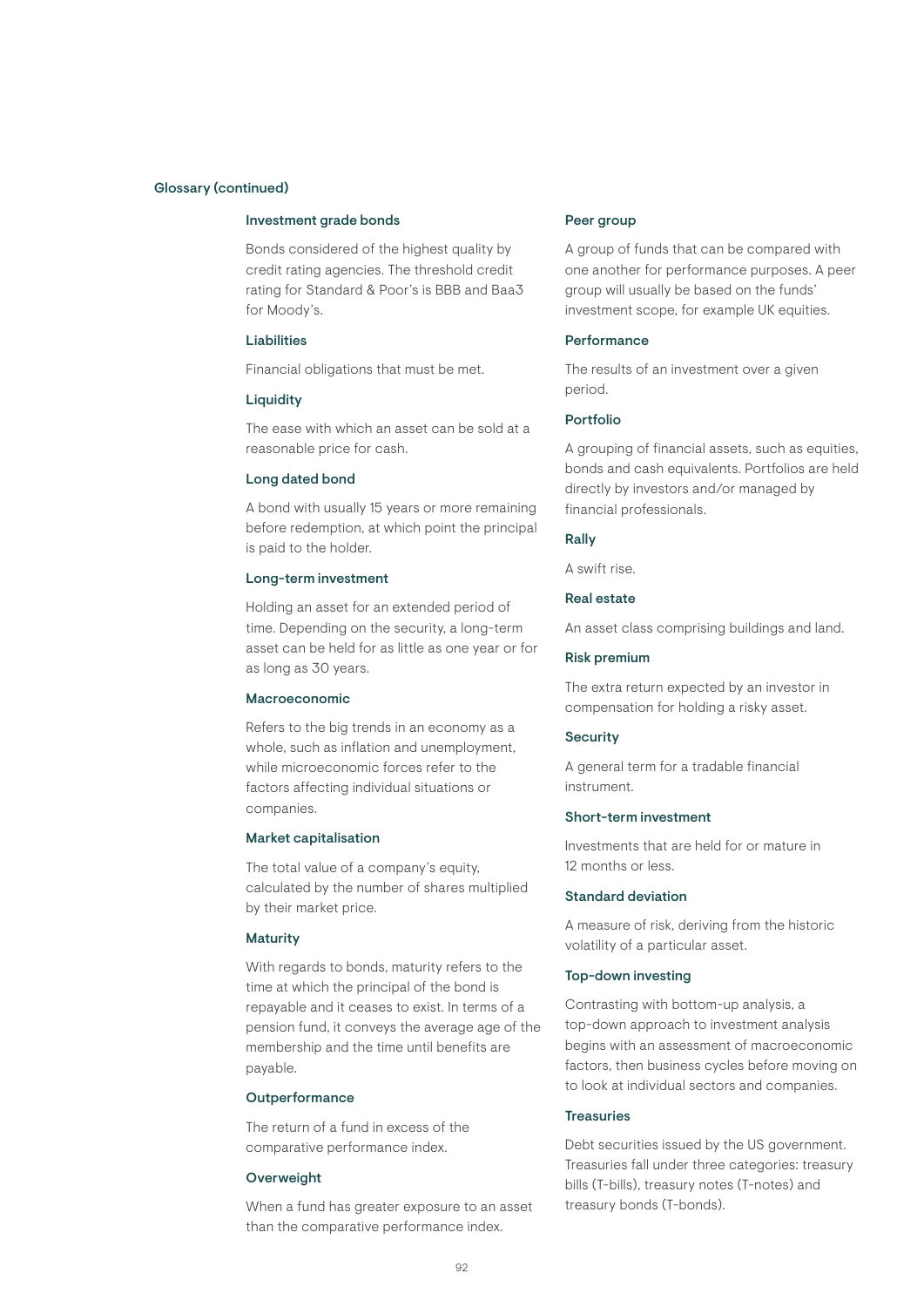#### Glossary (continued)

#### Underweight

When a fund has less exposure to an asset than the benchmark.

#### Volatility

Price movements. Standard deviation is a measure of an asset's historic volatility.

#### Year-to-date (YTD)

Refers to the period extending from the beginning of the current calendar year to the present date.

#### Yield

A measure of the income return earned on an investment. In the case of a share the yield expresses the annual dividend payment as the percentage of the market price of the share. In the case of a property, it is the rental income as a percentage of the capital value. In the case of a bond the running yield (or flat or current yield) is the annual interest payable as a percentage of the current market price. The redemption yield (or yield to maturity) allows for any gain or loss of capital which will be realised at the maturity date.

#### Yield curve

A graphical representation off all the yields of bonds of the same quality with maturities ranging from the shortest to the longest available.

#### Yield spread

The difference in yield between different bonds.

#### Yield to maturity

The annualised return (internal rate of return) that would be earned on a bond if held to maturity.